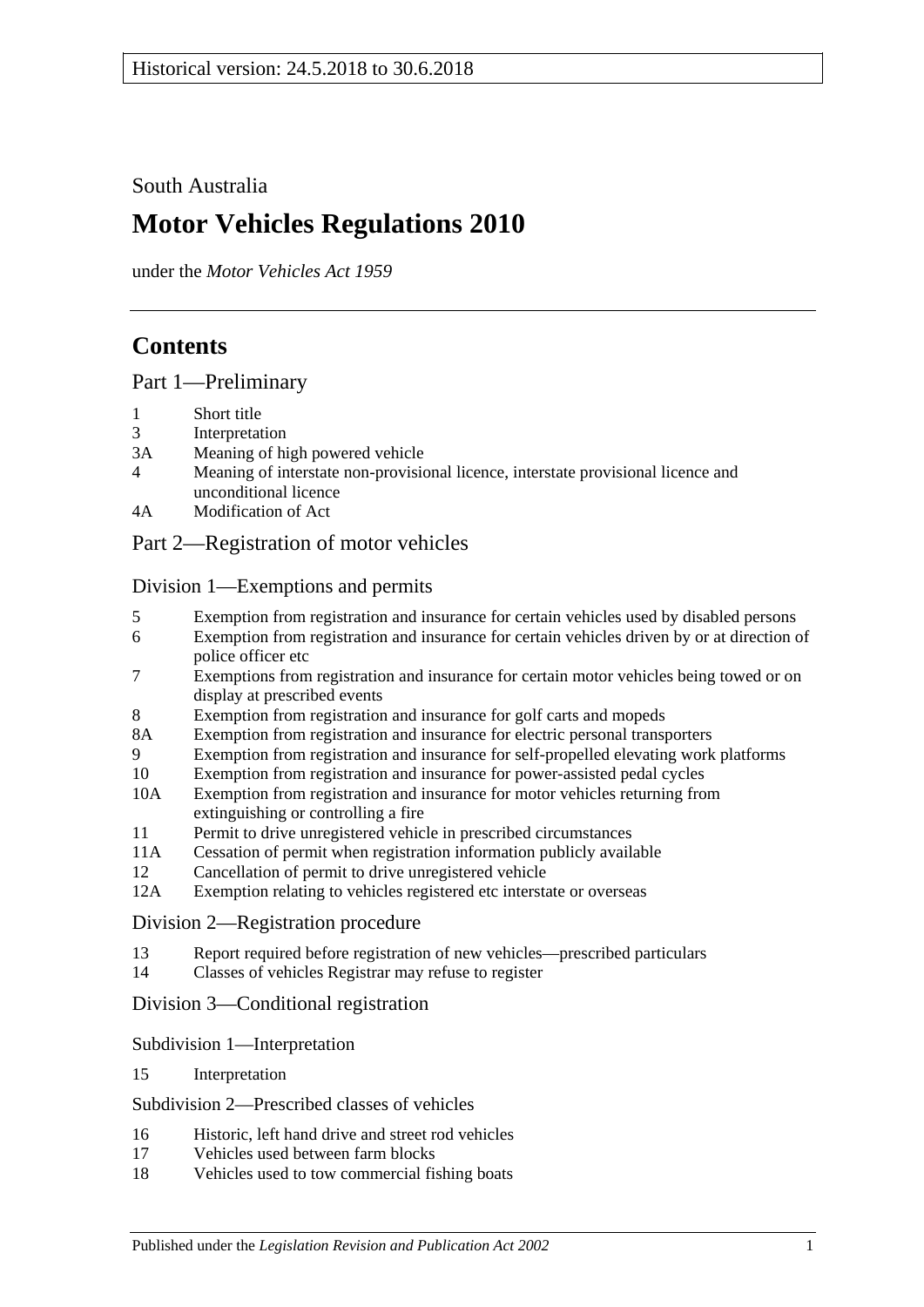#### 19 [Other prescribed classes of vehicles](#page-19-0)

#### [Subdivision 3—Miscellaneous](#page-19-1)

- 20 [Exemption from stamp duty](#page-19-2)
- 21 [Duration of registration](#page-19-3)
- 22 [Transfer of registration](#page-19-4)

#### [Division 4—Duty to notify alterations or additions to vehicles](#page-20-0)

23 [Duty to notify alterations or additions to vehicles](#page-20-1)

#### [Division 5—Numbers and number plates](#page-21-0)

- 24 [Carriage of number plates](#page-21-1)
- 25 [Exemptions from duty to carry number plates](#page-22-0)
- 26 [Return or recovery of number plates—exceptions](#page-23-0)
- 27 [Exemptions from section 47D of Act](#page-24-0)

#### [Division 6—Suspension, cancellation and transfer of registration](#page-24-1)

28 [Exemption from section 56\(b\)\(ii\) of Act where motor vehicle dealer etc acting as delegate](#page-24-2)  [of Registrar, transfers registration of vehicle sold by dealer](#page-24-2)

#### [Division 7—Trade plates](#page-24-3)

- 29 [Purposes for which trade plates may be issued and used](#page-24-4)<br>30 Trade plate label and certificate of issue of trade plate
- [Trade plate label and certificate of issue of trade plate](#page-27-0)
- 31 [Carriage of trade plate and trade plate label](#page-28-0)
- 32 [Offences](#page-28-1)
- 33 [Replacement of lost trade plate](#page-28-2)

[Division 9—Miscellaneous](#page-29-0)

- 35A [Registration details certificate](#page-29-1)
- 35B [Prescribed documents](#page-29-2)
- 35C [Carriage of permits issued under section 16 of Act](#page-29-3)
- 36 [Offences](#page-30-0)

#### [Part 4—Driver's licences and learner's permits](#page-32-0)

#### [Division 1—Classification of licences](#page-32-1)

42 [Classification of licences](#page-32-2)

#### [Division 2—Driver's licences and learner's permits](#page-32-3)

- 43 [Exemptions from certain requirements for qualified supervising drivers](#page-32-4)
- 44 [Duty of applicant for licence or permit to supply specimen signature etc](#page-32-5)
- 44A [Use of photographs by Registrar under section](#page-33-0) 77BA(2)(e) of Act
- 45 [Exemptions from duty to hold licence, learner's permit or particular class of licence](#page-33-1)
- 46 [Examination of applicant for licence or learner's permit](#page-35-0)
- 46A [Exemption from requirement to undertake hazard perception test](#page-36-0)
- 47 [Prescribed matters for the purposes of section 79A of Act](#page-36-1)
- 47A [Exemption from section 79B of Act](#page-37-0)
- 48 [Power to refuse practical driving test where undue danger to any person](#page-37-1)
- 49 [Certain practical driving tests not to be taken again within 13](#page-37-2) day period<br>50 Learner's permits—display of L plates
- [Learner's permits—display of L plates](#page-37-3)
- 51 [Display of P plates](#page-38-0)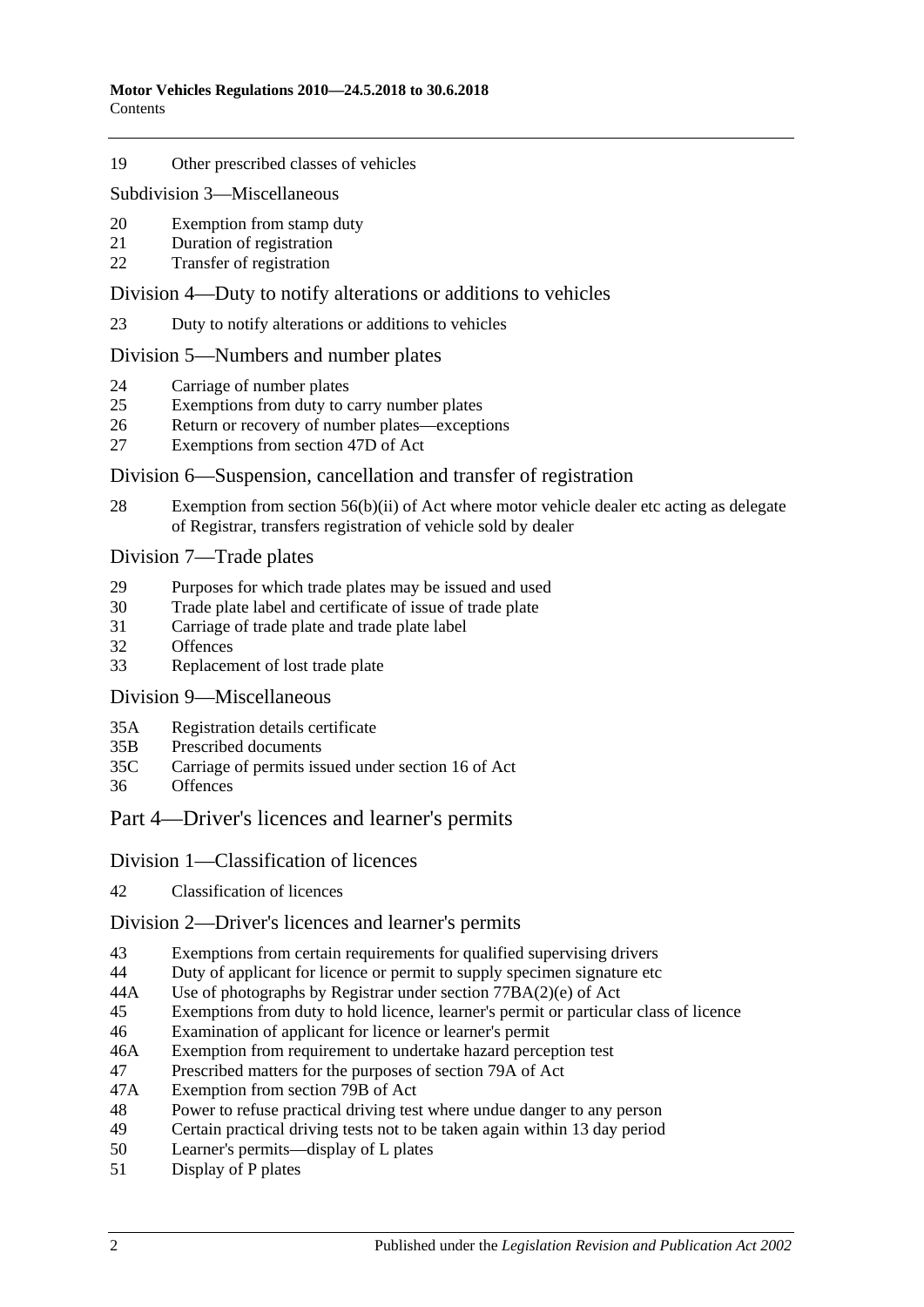- 52 [Exemptions for police officer or police cadet with provisional licence](#page-38-1)
- 53 [Prescribed classes of applicants](#page-38-2)
- 54 Defence to offence against section [81A\(16\)—prescribed circumstances](#page-39-0)
- 55A [Application for high powered vehicle exemption](#page-39-1)
- 55AB [Issue of certificate of high powered vehicle exemption](#page-39-2)
- 55B [Issue of duplicate certificate of high powered vehicle exemption](#page-39-3)
- 55C [Surrender of high powered vehicle certificate on surrender of licence](#page-39-4)
- 55D [Requirement to produce certificate of high powered vehicle exemption](#page-39-5)
- 55E [Duty to carry certificate of high powered vehicle exemption](#page-40-0)
- 55F [Cancellation of high powered vehicle exemption granted in error](#page-40-1)
- 55G [High powered vehicle exemption falsely obtained is void](#page-40-2)
- 55H [Certificate of high powered vehicle exemption unlawfully altered or damaged is void](#page-40-3)
- 56 [Attendance at lectures by holder of learner's permit etc who contravenes probationary](#page-41-0)  [conditions or incurs 4 or more demerit points](#page-41-0)
- 56A [Manner of giving Registrar notice of decision to enter into Safer Driver Agreement](#page-41-1)
- 57 [Exemption from section 81BB\(7\)\(a\) of Act](#page-41-2)
- 58 [Exemption from duty to carry and produce probationary licence or provisional licence for](#page-42-0)  [police officers and police cadets](#page-42-0)
- 59 [Cancellation of motor driving instructor's licence on surrender](#page-42-1)
- 60 [Endorsement of conditions on driver's licences and learner's permits](#page-42-2)

#### [Division 3—Alcohol interlock schemes](#page-42-3)

- 61 [Circumstances in which licence not subject to mandatory alcohol interlock scheme](#page-42-4)  [conditions](#page-42-4)
- 62 [Testing of alcohol interlocks](#page-42-5)

# [Part 5—Motor driving instructors' licences](#page-44-0)

- 64 [Applicant for licence to supply photographs to Registrar](#page-44-1)
- 65 [Applicant for licence to pay fees before proficiency tests](#page-44-2)
- 66 [Exemption from duty to hold motor driving instructor's licence for approved motor bike](#page-44-3)  [training courses](#page-44-3)

#### [Part 6—Demerit points scheme](#page-46-0)

- 67 [Demerit points for offences](#page-46-1)
- 68 [Demerit points for offences interstate—corresponding laws](#page-46-2)
- 69 [Manner of giving Registrar notice of election under section](#page-46-3) 98BE of Act
- 70 [Notification of demerit points to interstate licensing authorities](#page-47-0)

# [Part 7—Written-off vehicles](#page-48-0)

- 71 [Interpretation](#page-48-1)
- 72 [Meaning of written-off motor vehicle for purposes of section](#page-49-0) 145(8) of Act
- 73 [Application of Part](#page-49-1)
- 74 [Registrar to be given notice of, and notices to be affixed to, written-off vehicles](#page-50-0)
- 75 [Offence to drive written-off vehicle on road](#page-52-0)

# [Part 8—Fees](#page-54-0)

- 76 [Fees](#page-54-1)
- 77 [Reduced registration fees—prescribed amounts](#page-54-2)
- 79 [Exemption from section 41\(2\) of Act](#page-55-0)
- 79A [Reduction of fee—temporary configuration certificate](#page-55-1)<br>80 Additional amount payable where certain vehicles are
- [Additional amount payable where certain vehicles are altered or added to](#page-56-0)
- 81 [Refund on cancellation of registration](#page-56-1)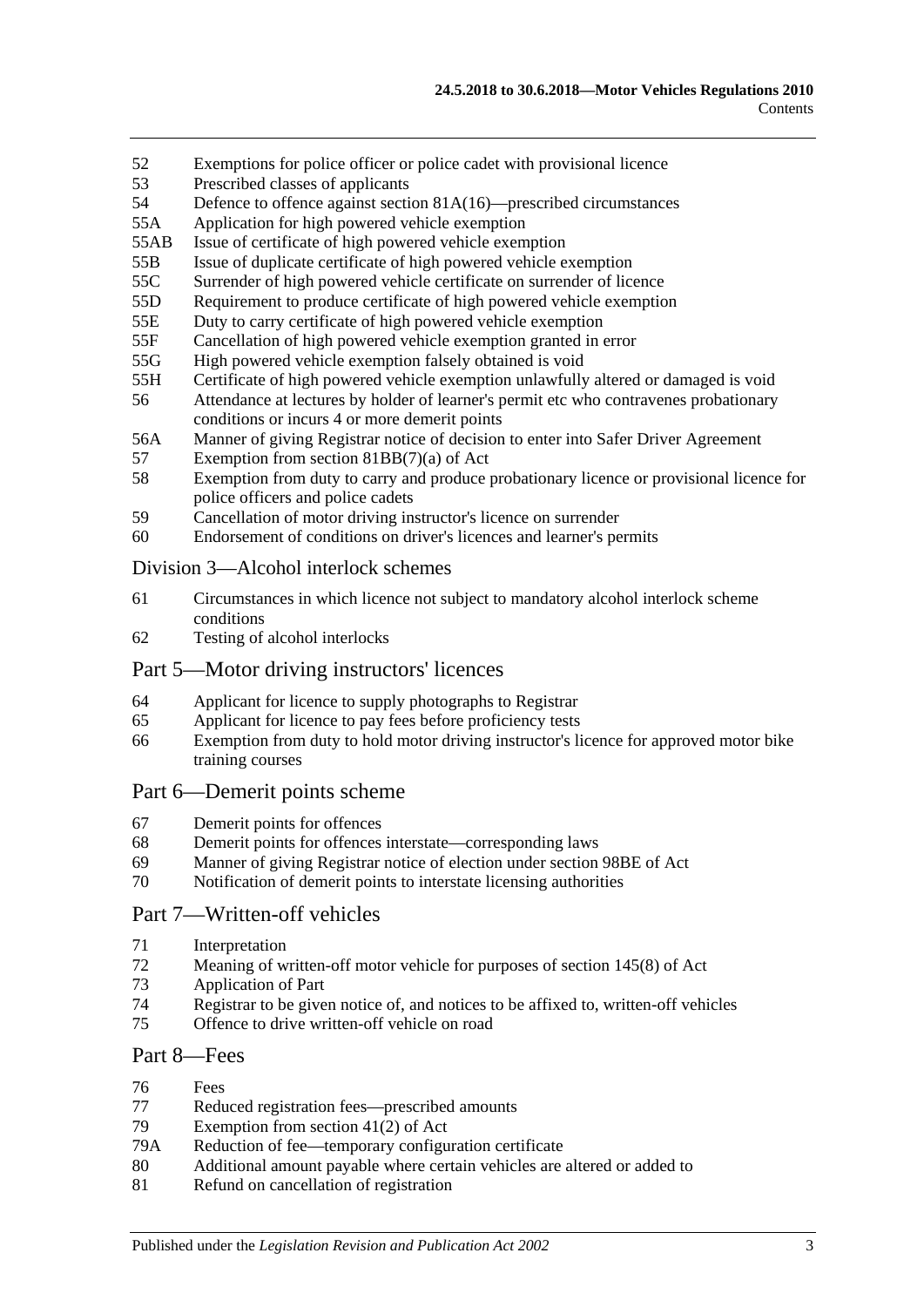- 82 [Refund on surrender of trade plate](#page-56-2)
- 83 [Refund on surrender of licence](#page-57-0)
- 84 [Refund of part of licence fee on eligibility for reduced fee](#page-57-1)
- 85 [No refund of administration fees](#page-57-2)
- 87 [Rounding of fees and refunds](#page-57-3)
- 88 [Exemption from practical driving test fees](#page-58-0)
- 89 [Administration fee for licence subject to alcohol interlock scheme conditions](#page-58-1)
- 90 [Remission and reduction of fees](#page-58-2)

[Part 9—Miscellaneous](#page-60-0)

- 90A [Proof by statutory declaration and prescribed circumstances](#page-60-1)
- 91 [Offence to alter, deface etc permits, labels or certificates](#page-60-2)
- 92 [Forms determined by the Minister](#page-61-0)
- 93 [Appointment of authorised examiners](#page-61-1)
- 93A [Exemption from requirements as to display of disabled person's parking permit](#page-61-2)
- 94 [Application for review under Part 3E of Act](#page-62-0)
- 94A [Prescribed documents](#page-62-1)
- 95 [Manner of giving Registrar notice of change of name, address etc under section](#page-62-2) 136 of Act
- 96 [Power of Registrar to require destruction of a document or thing issued or renewed in](#page-62-3)  [consequence of a void transaction](#page-62-3)
- 97 [Places at which receipt of notice of disqualification may be personally acknowledged](#page-62-4)
- 97A [Confidentiality—prescribed public authorities](#page-63-0)<br>98 Guidelines for disclosure of information
- [Guidelines for disclosure of information](#page-63-1)
- 99 [Corresponding laws declared for purposes of section](#page-67-0) 141(2) of Act
- 99A [Prescribed form of notice for Schedule 1 clause 3](#page-67-1)
- 99B [Definition of emergency worker](#page-67-2)
- 100 [Expiation of alleged offences](#page-68-0)

[Schedule 1—Fees](#page-70-0)

Part 1—Fees under *Motor Vehicles Act 1959* and these regulations

Part 2—Fees under Commonwealth *Interstate Road Transport Act 1985*

[Schedule 2—Classification of driver's licences](#page-80-0)

1 [Classification of licences](#page-80-1)

[Schedule 3—Conditions of driver's licences and learner's permits](#page-84-0)

1 [Endorsement of conditions of licences and permits](#page-84-1)

[Schedule 4—Demerit points](#page-86-0)

# Part 1—Demerit points within the national scheme

- 1 [Offences against](#page-86-1) *Road Traffic Act 1961*
- 2 Offences against *[Australian Road Rules](#page-86-2)*
- 3 Offences against *[Heavy Vehicle National Law \(South Australia\)](#page-90-0)*

#### Part 2—Demerit points peculiar to South Australia

- 4 [Offences against](#page-91-0) *Road Traffic Act 1961*
- 5 Offences against *[Australian Road Rules](#page-94-0)*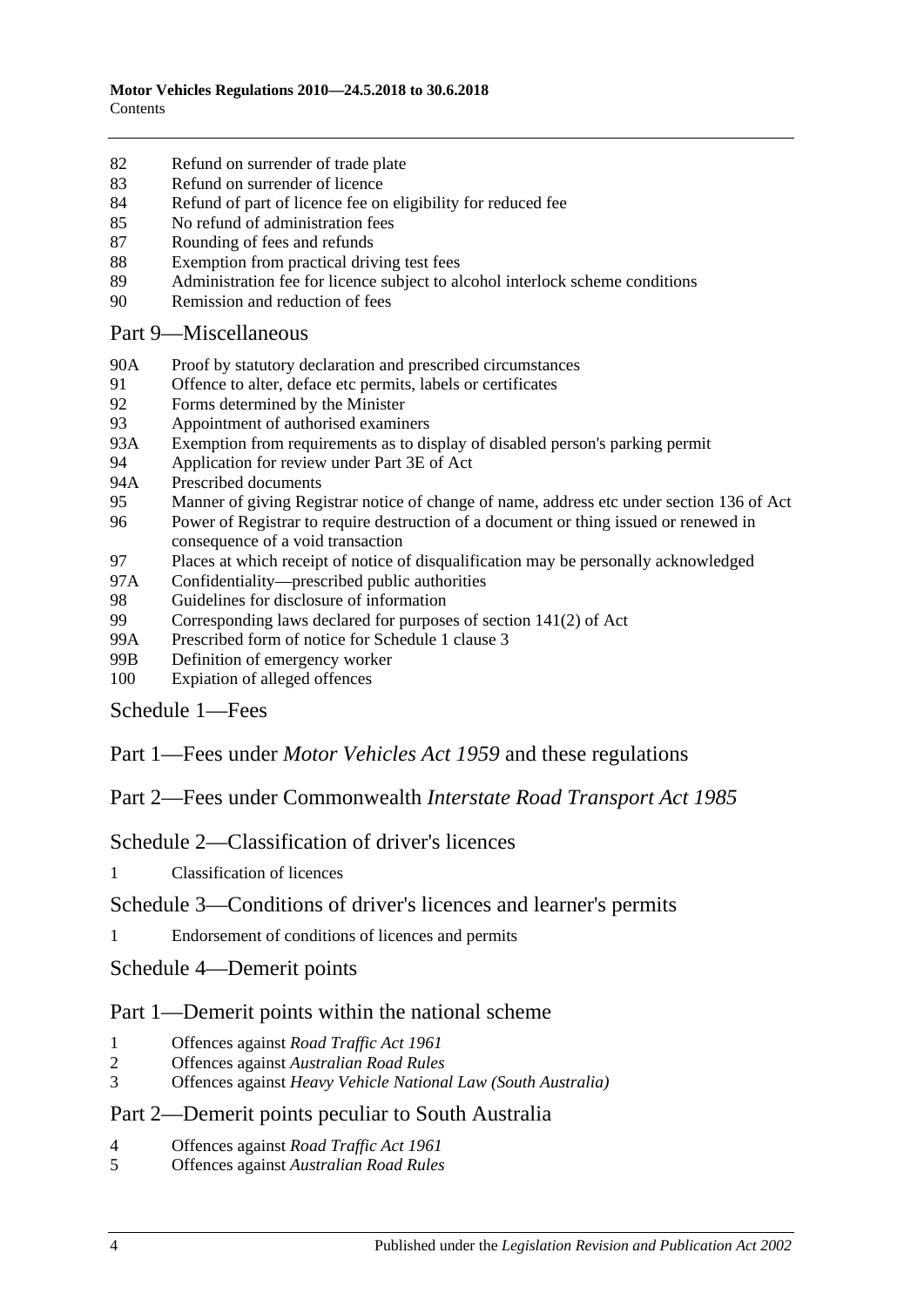- 6 Offences against *[Road Traffic \(Road Rules—Ancillary and Miscellaneous Provisions\)](#page-97-0)  [Regulations](#page-97-0) 2014*
- 7 Offences against *[Motor Vehicles Act](#page-97-1) 1959*
- 8 Offences against *[Heavy Vehicle National Law \(South Australia\)](#page-98-0)*

# [Schedule 5—Expiation fees](#page-100-0)

- 1 Offences against *[Motor Vehicles Act](#page-100-1) 1959*
- 2 [Offences against these regulations](#page-102-0)

# [Schedule 6—Transitional provisions](#page-104-0)

# Part 2—Transitional provisions

- 2 [Transitional provision relating to licence classifications](#page-104-1)
- 3 [Transitional provision relating to licence conditions](#page-104-2)<br>4 Transitional provisions relating to certain licences
- [Transitional provisions relating to certain licences](#page-105-0)

# [Legislative history](#page-106-0)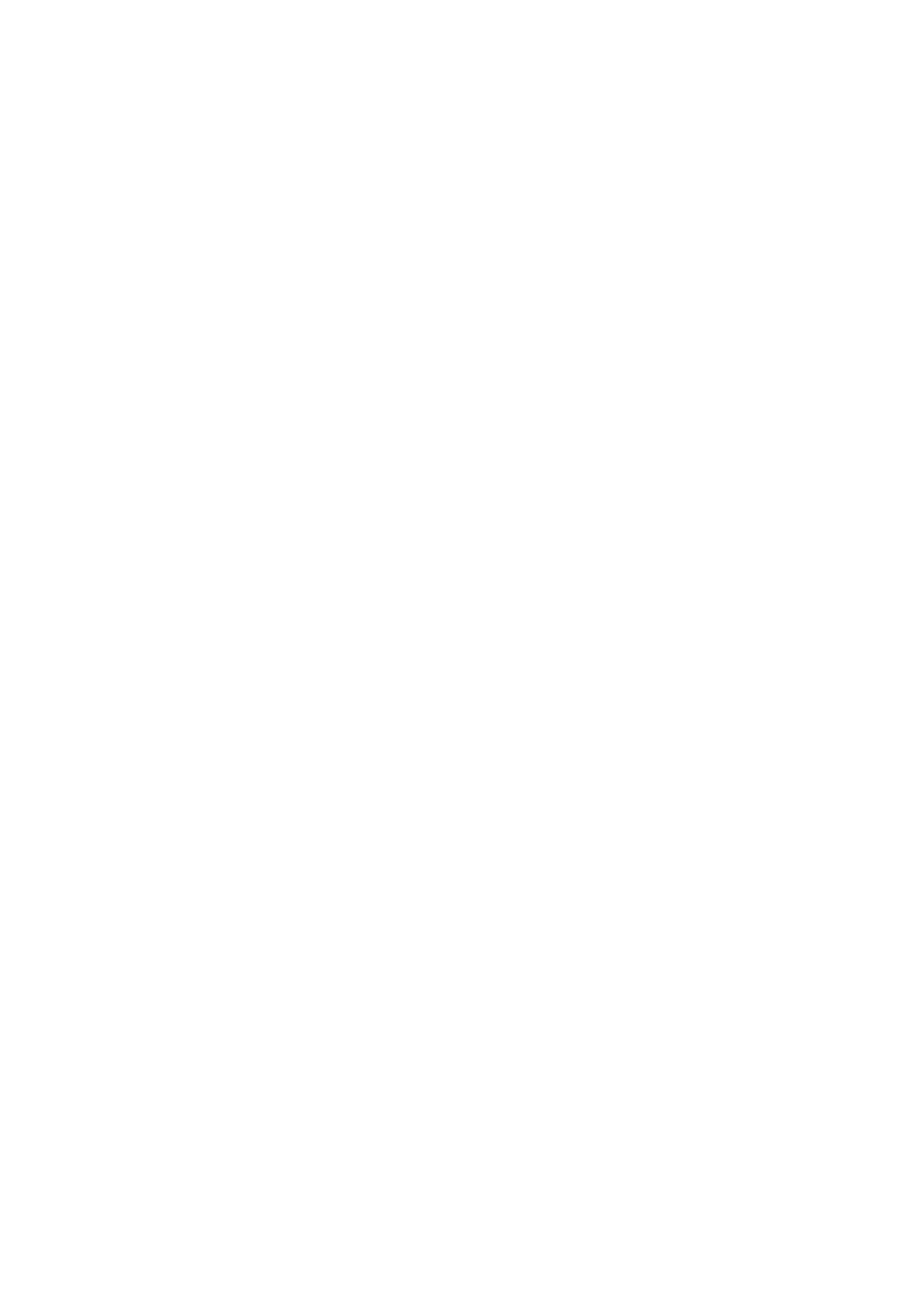# <span id="page-6-0"></span>**Part 1—Preliminary**

# <span id="page-6-1"></span>**1—Short title**

These regulations may be cited as the *Motor Vehicles Regulations 2010*.

### <span id="page-6-2"></span>**3—Interpretation**

(1) In these regulations, unless the contrary intention appears—

*Act* means the *[Motor Vehicles Act](http://www.legislation.sa.gov.au/index.aspx?action=legref&type=act&legtitle=Motor%20Vehicles%20Act%201959) 1959*;

*articulated bus* means a bus consisting of more than 1 rigid section with passenger access between the sections and the sections connected to one another so as to allow rotary movement between the sections;

*articulated motor vehicle* means a motor vehicle consisting of a prime mover and a trailer that is pivoted to and superimposed on the prime mover (a semi-trailer);

*B-double* means an articulated motor vehicle that has a further semi-trailer superimposed on the semi-trailer that forms part of the articulated motor vehicle;

*bike rack* means a device that—

- (a) is designed or adapted for attachment to the rear of a motor vehicle (other than a motor bike or motor trike); and
- (b) is designed or adapted for the carriage of 1 or more pedal cycles, motor bikes, wheelchairs or other similar ride-on vehicles (whether self-propelled or propelled by the rider);

*bus* means a motor vehicle—

- (a) designed for the principal purpose of carrying passengers; and
- (b) designed to carry more than 12 seated adult persons;

*converter dolly* means a trailer with 1 axle group or single axle and a fifth wheel coupling designed to convert a semi-trailer into a dog trailer;

*current registration details certificate*, in relation to a motor vehicle, means—

- (a) the most recent registration details certificate issued on the Registrar's own initiative in relation to the motor vehicle; or
- (b) a registration details certificate issued on application by the owner of the motor vehicle since the registration of the vehicle was last renewed;

*dog trailer* means a trailer (including a trailer consisting of a semi-trailer and converter dolly) with—

- (a) 1 axle group or single axle at the front that is steered by connection to the towing vehicle by a drawbar; and
- (b) 1 axle group or single axle at the rear;

*electric personal transporter* has the same meaning as in the *[Road Traffic](http://www.legislation.sa.gov.au/index.aspx?action=legref&type=subordleg&legtitle=Road%20Traffic%20(Miscellaneous)%20Regulations%202014)  [\(Miscellaneous\) Regulations](http://www.legislation.sa.gov.au/index.aspx?action=legref&type=subordleg&legtitle=Road%20Traffic%20(Miscellaneous)%20Regulations%202014) 2014*;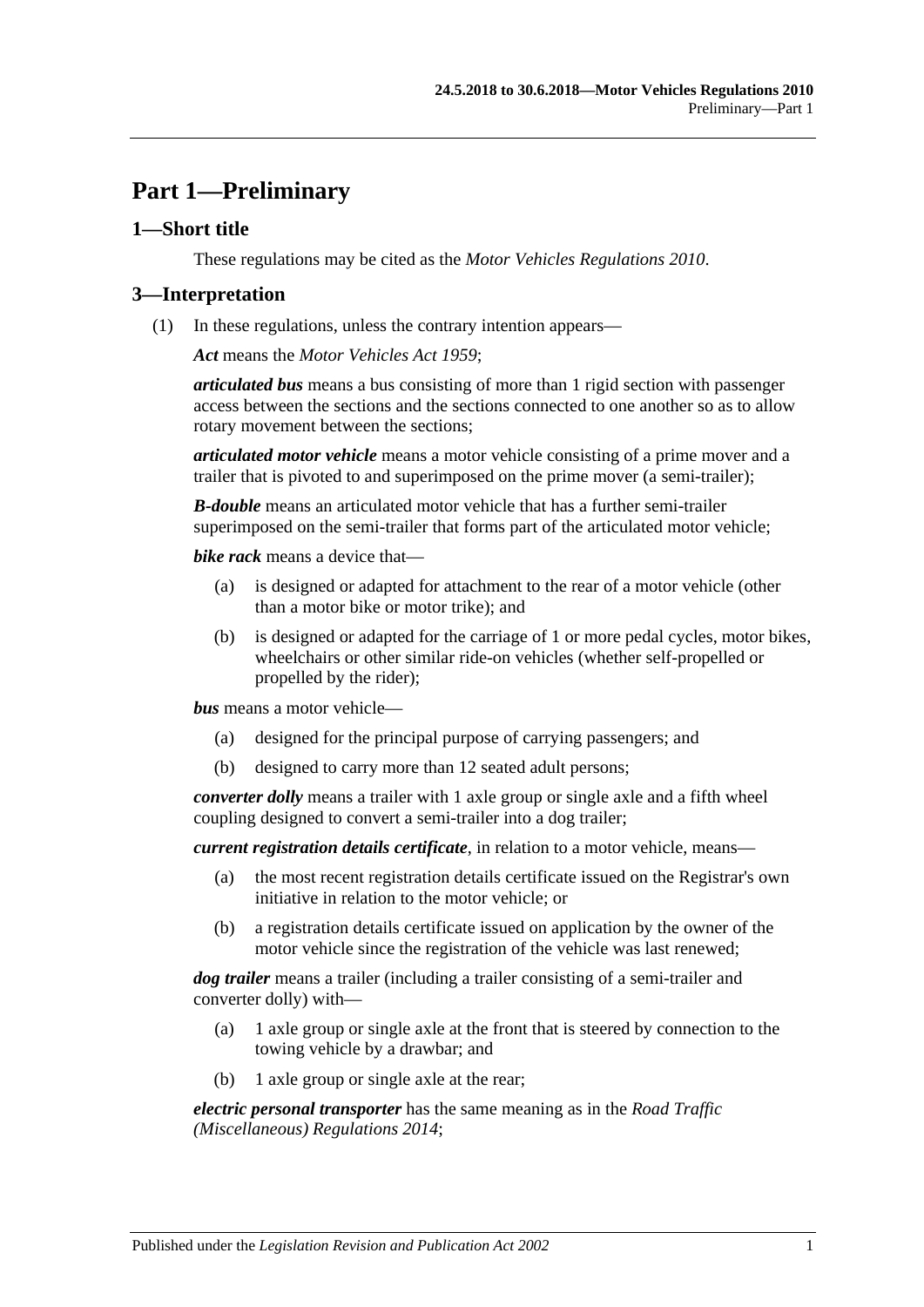*fifth wheel coupling* means a device, other than the upper rotating element and the kingpin (which are parts of a semi-trailer), used with a prime-mover, semi-trailer or a converter dolly to permit quick coupling and uncoupling and to provide for articulation;

*golf cart* means a motor vehicle designed for the purpose of transporting a person or persons who are playing golf around a golf course;

*golf course* includes—

- (a) land (including land used for car parking) used for the purposes of, or in conjunction with, a golf course; and
- (b) 2 golf courses that are adjacent to one another and are managed by the same club or authority;

*government-registered motor vehicle* means a motor vehicle in respect of which the Registrar has issued number plates of the class established by the Registrar under section 47A of the Act as *Class 8—Government Vehicle Number Plates*;

*hazard perception test* has the same meaning as in section 79A of the Act;

*high powered vehicle exemption* means an exemption from section 81A(13) of the Act granted to the holder of a provisional licence under section 81A(14) of the Act;

*low loader* means a gooseneck semi-trailer with a loading deck no more than 1 metre above the ground;

*low loader dolly* means a mass distributing device that—

- (a) is usually coupled between a prime mover and a low loader; and
- (b) consists of a gooseneck rigid frame; and
- (c) does not carry any load directly on itself; and
- (d) is equipped with 1 or more axles, a kingpin and a fifth wheel coupling;

*L plate*—see [regulation](#page-37-3) 50;

*Metropolitan Adelaide* has the same meaning as in the *[Development Act](http://www.legislation.sa.gov.au/index.aspx?action=legref&type=act&legtitle=Development%20Act%201993) 1993*;

*moped* means a 2 or 3 wheeled motor vehicle (other than a power-assisted pedal cycle) that—

- (a) is propelled by—
	- (i) an internal combustion engine with a capacity not exceeding 50 millilitres; or
	- (ii) a motor other than an internal combustion engine; and
- (b) is capable of a speed not exceeding 50 kilometres per hour;

*motor trike* means a motor vehicle with 3 wheels, but does not include—

- (a) a 2 wheeled motor vehicle with a sidecar attached to it and supported by a third wheel; or
- (b) a motor vehicle with 3 wheels that has a body type commonly known as, or similar to, a sedan, station wagon, coupe, convertible, roadster, utility, tray top or van;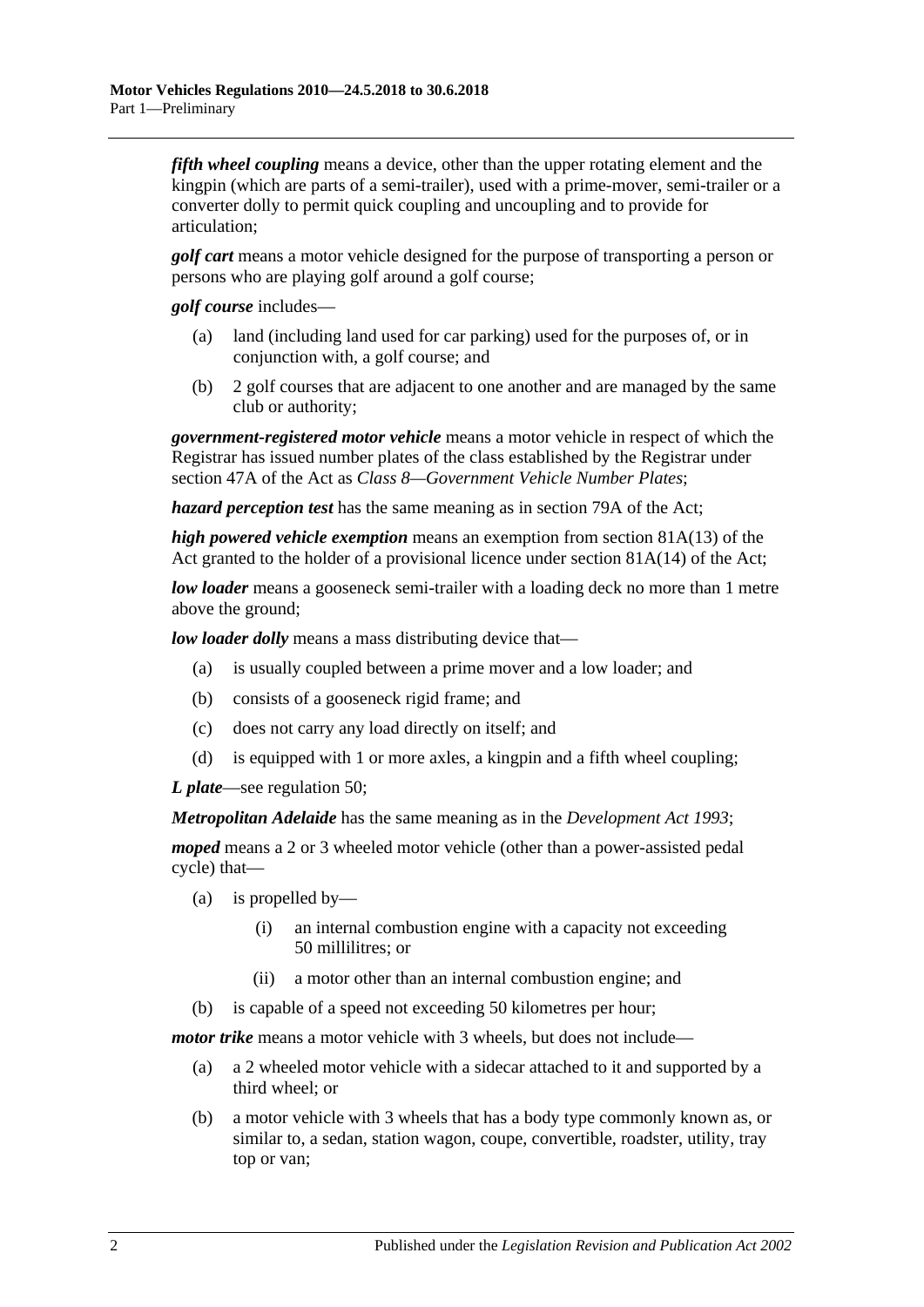#### *notifiable vehicle*—see [Part 7;](#page-48-0)

*power-assisted pedal cycle* means a power-assisted pedal cycle within the meaning of vehicle standards determined under the *Motor Vehicle Standards Act 1989* of the Commonwealth, but does not include such a pedal cycle if it has an auxiliary propulsion motor comprised (in whole or in part) of an internal combustion engine;

**Note—**

*power-assisted pedal cycle* is defined in the *Vehicle Standard (Australian Design Rule - Definitions and Vehicle Categories) 2005* which are vehicle standards determined under section 7 of the *Motor Vehicle Standards Act 1989* of the Commonwealth. The definition includes vehicles referred to as pedalecs.

#### *prescribed event* means—

- (a) the annual Royal Adelaide Show; or
- (b) a country field day event; or
- (c) a boat or motor show; or
- (d) any other exhibition, fair or show;

*P plate*—see [regulation](#page-38-0) 51;

*registered number*, in relation to a motor vehicle, means the number allotted to the motor vehicle under section 46 of the Act;

*registration details certificate* means a certificate issued by the Registrar under [regulation](#page-29-1) 35A;

*rigid* means not articulated, other than in respect of an articulated bus;

*road train* means a combination of vehicles, other than a B-double, consisting of a motor vehicle towing at least 2 trailers (counting as 1 trailer a converter dolly supporting a semi-trailer);

*special purpose vehicle* has the same meaning as in the *[Motor Vehicles \(National](http://www.legislation.sa.gov.au/index.aspx?action=legref&type=subordleg&legtitle=Motor%20Vehicles%20(National%20Heavy%20Vehicles%20Registration%20Fees)%20Regulations%202008)  [Heavy Vehicles Registration Fees\) Regulations](http://www.legislation.sa.gov.au/index.aspx?action=legref&type=subordleg&legtitle=Motor%20Vehicles%20(National%20Heavy%20Vehicles%20Registration%20Fees)%20Regulations%202008) 2008*;

*Transport Department* means the administrative unit of the Public Service that is responsible for assisting a Minister in the administration of the Act;

*unladen mass* has the same meaning as in the *[Road Traffic Act](http://www.legislation.sa.gov.au/index.aspx?action=legref&type=act&legtitle=Road%20Traffic%20Act%201961) 1961*;

*Vehicle on Road Test* means a practical driving test consisting of a single test during which the person taking the test drives a motor vehicle on roads in the company of an authorised examiner who assesses the person's ability to drive safely and according to the rules required by law to be observed by drivers of motor vehicles.

- (2) In these regulations, unless the contrary intention appears, *engine number*, *vehicle identification number* and *vehicle identification plate* have the same respective meanings as in Part 3A of the *[Road Traffic Act](http://www.legislation.sa.gov.au/index.aspx?action=legref&type=act&legtitle=Road%20Traffic%20Act%201961) 1961*.
- (3) For the purposes of these regulations—
	- (a) the *power to weight ratio*—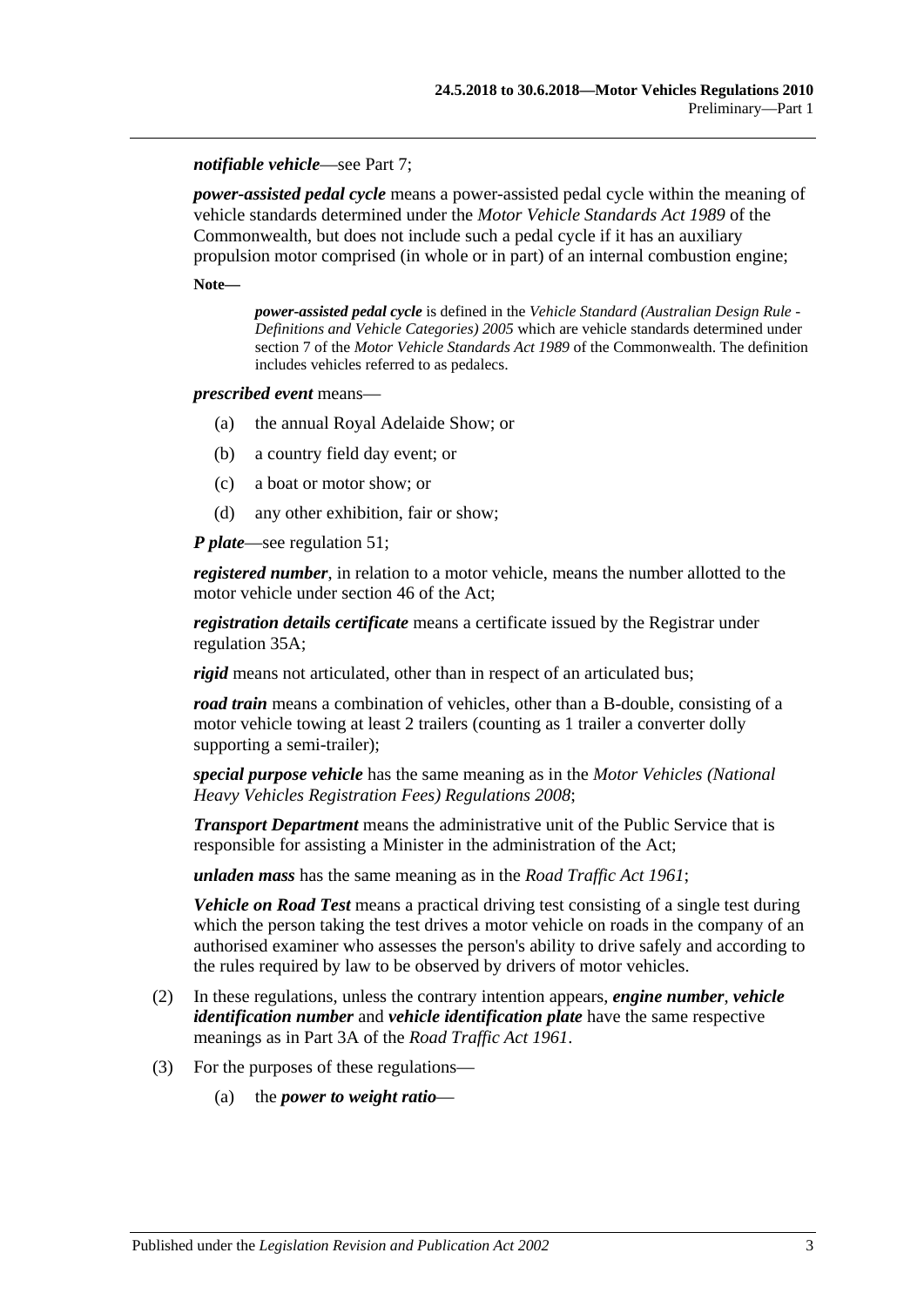- (i) of a motor bike or motor trike is to be calculated by dividing its engine power (in kilowatts) by the sum of its tare mass (in kilograms) and 90 kilograms, and multiplying the product of that division by 1 000;
- (ii) of a motor vehicle other than a motor bike or motor trike is to be calculated by dividing the vehicle's engine power (in kilowatts) by its tare mass (in kilograms), and multiplying the product of that division by 1 000;
- (b) the *engine power* of a motor vehicle is the engine power stated in the Road Vehicle Descriptor for that vehicle's make and model published by the Commonwealth Department of Infrastructure and Regional Development;
- (c) the *tare mass* of a motor vehicle is—
	- (i) the tare mass as stated in the Road Vehicle Descriptor for that vehicle's make and model published by the Commonwealth Department of Infrastructure and Regional Development; or
	- (ii) if the tare mass is not stated in the Road Vehicle Descriptor—the tare mass for that vehicle's make and model as stated in the manufacturer's specifications; or
	- (iii) if the tare mass is not stated in the Road Vehicle Descriptor or the manufacturer's specifications—the tare mass for that vehicle as determined by the Registrar.

# <span id="page-9-0"></span>**3A—Meaning of high powered vehicle**

- (1) The following classes of motor vehicles are prescribed as high powered vehicles for the purposes of the Act (see the definition of *high powered vehicle* in section 5(1) of the Act):
	- (a) light vehicles that have been manufactured before 1 January 2010 and have been modified to increase engine performance (other than vehicles that have been so modified by the manufacturer in the course of the manufacture of the vehicle);
	- (b) light vehicles that have been manufactured before 1 January 2010 and have engines with 8 or more cylinders;
	- (c) light vehicles that have been manufactured before 1 January 2010 and are turbocharged or supercharged (other than such light vehicles that have engines with less than 8 cylinders and are diesel powered);
	- (d) light vehicles that have been manufactured on or after 1 January 2010 and have been modified to vary engine performance (other than vehicles that have been so modified by the manufacturer in the course of the manufacture of the vehicle);
	- (e) light vehicles (other than motor bikes and motor trikes) that have been manufactured on or after 1 January 2010 and have a power to weight ratio greater than 130 kilowatts per tonne in tare mass.
- (2) In this regulation—

*light vehicle* means a motor vehicle that is not a heavy vehicle.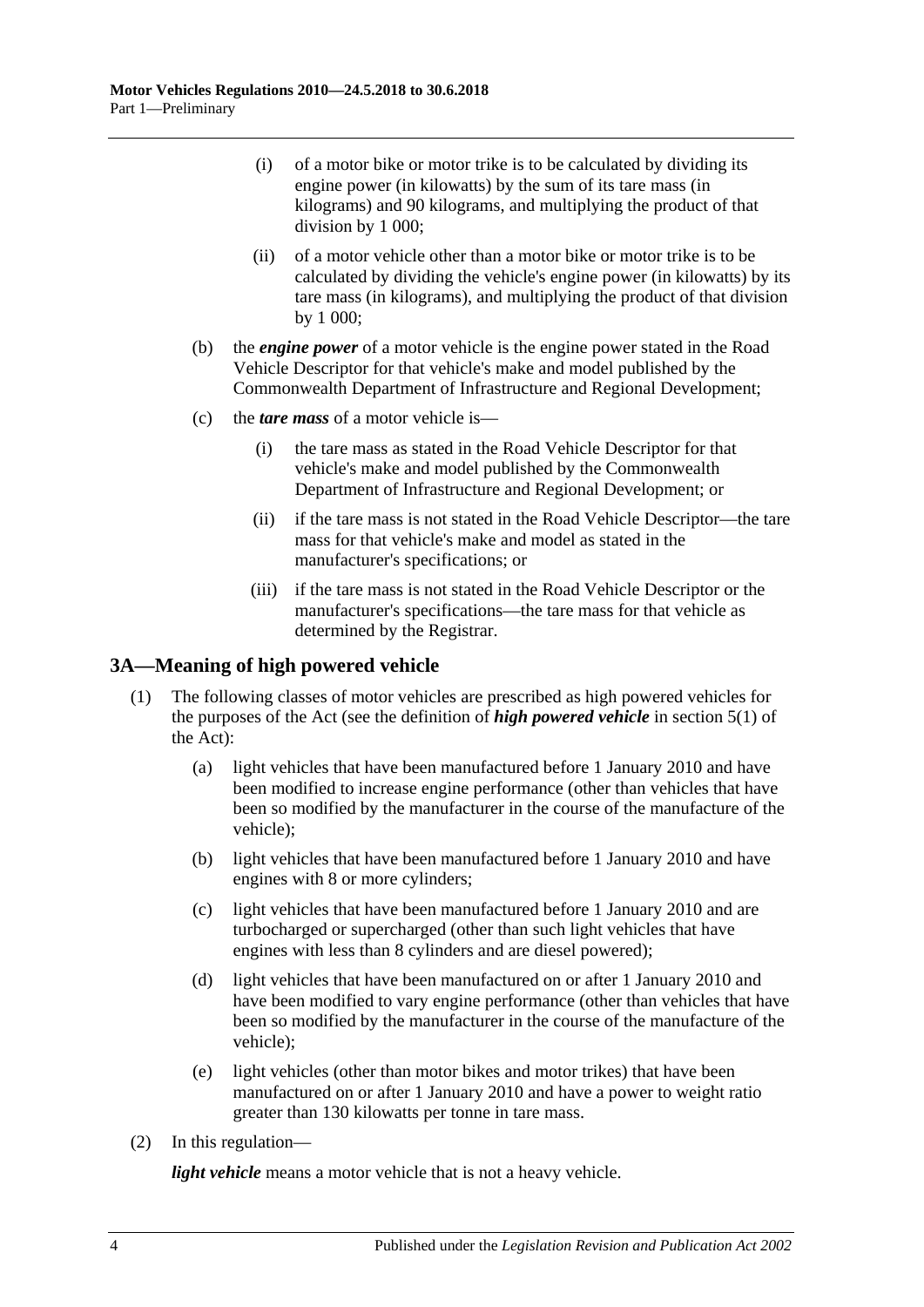## <span id="page-10-0"></span>**4—Meaning of interstate non-provisional licence, interstate provisional licence and unconditional licence**

- (1) For the purposes of the definition of *interstate non-provisional licence* in section 5(1) of the Act, the following types of licences are prescribed:
	- (a) a licence to drive a motor vehicle (other than a permit licence or a provisional licence) issued under the *Motor Vehicles Act* of the Northern Territory;
	- (b) a driver licence (other than a learner permit or probationary licence) issued under the *Road Safety Act 1986* of Victoria;
	- (c) a driver's licence (other than a learners' permit or probationary licence) issued under the *Road Traffic Act 1974* of Western Australia;
	- (d) a driver licence (other than a learner licence or a provisional licence) issued under the *Road Transport Act 2013* of New South Wales;
	- (e) a driver licence (other than a learner licence or a provisional licence) issued under the *Road Transport (Driver Licensing) Act 1999* of the Australian Capital Territory;
	- (f) a driver licence (other than a learner licence or a provisional licence) issued under the *Transport Operations (Road Use Management) Act 1995* of Queensland;
	- (g) a driver licence (other than a learner licence or a provisional licence) issued under the *Vehicle and Traffic Act 1999* of Tasmania.
- (2) For the purposes of the definition of *interstate provisional licence* in section 5(1) of the Act, the following types of licences are prescribed:
	- (a) a provisional licence issued under the *Motor Vehicles Act* of the Northern Territory;
	- (b) a probationary licence issued under the *Road Safety Act 1986* of Victoria;
	- (c) a probationary licence issued under the *Road Traffic Act 1974* of Western Australia;
	- (d) a provisional licence issued under the *Road Transport Act 2013* of New South Wales;
	- (e) a provisional licence issued under the *Road Transport (Driver Licensing) Act 1999* of the Australian Capital Territory;
	- (f) a provisional licence issued under the *Transport Operations (Road Use Management) Act 1995* of Queensland;
	- (g) a provisional licence issued under the *Vehicle and Traffic Act 1999* of Tasmania.
- (3) For the purposes of paragraph (b) of the definition of *unconditional licence* in section 5(1) of the Act, an interstate non-provisional licence that is not subject to 1 or more conditions the same as or similar to prescribed conditions is prescribed.
- (4) A reference in this regulation to a *licence* or *permit* of a particular type issued by a specified State or Territory includes a reference to a licence or permit of a type issued by that State or Territory that is the same in substance as that licence or permit.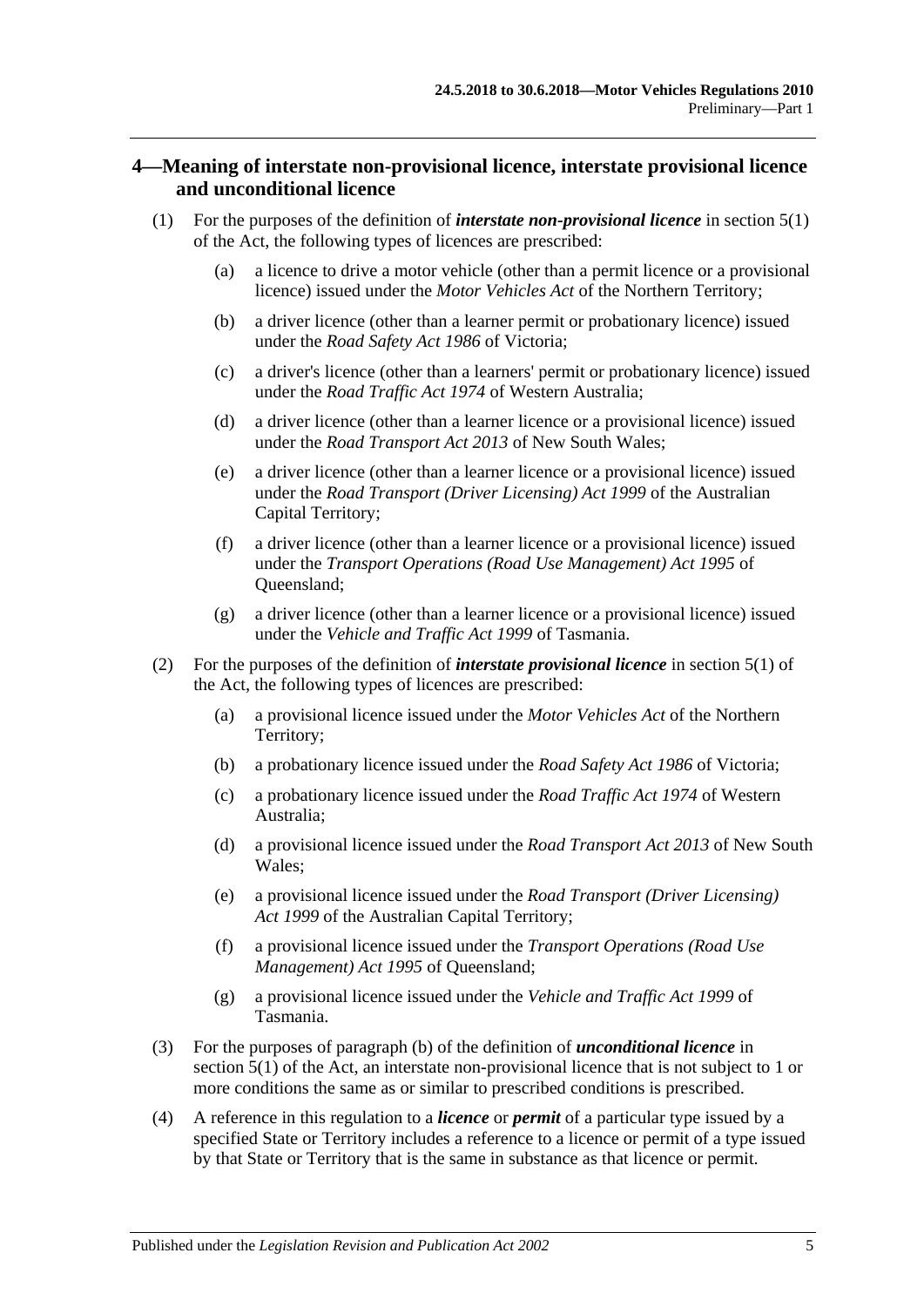# <span id="page-11-0"></span>**4A—Modification of Act**

In accordance with section 5(6a) of the Act, the following modifications are prescribed:

- (a) section 75 of the Act is modified to provide that subsection (2) does not apply to a licence issued in electronic form;
- (b) section 75AAA of the Act is modified to provide (in addition to its present contents)—
	- (i) that if any licence issued in the form of a physical document or item is subsequently also issued in electronic form, the fact that the licence has been issued in electronic form will not affect the term of the licence; and
	- (ii) that the reference to the grant of a licence in subsection  $(2)(a)$  is a reference to the licence when issued in the form of a physical document or item;
- (c) section 75AAA(11)(a) of the Act is modified by inserting after "the licence" the following words:

(including, if the licence has also been issued in electronic form, cancelling that electronic form of the licence)

(d) section 75A of the Act is modified to provide that subsection (9)(a) does not apply in relation to a learner's permit issued in electronic form.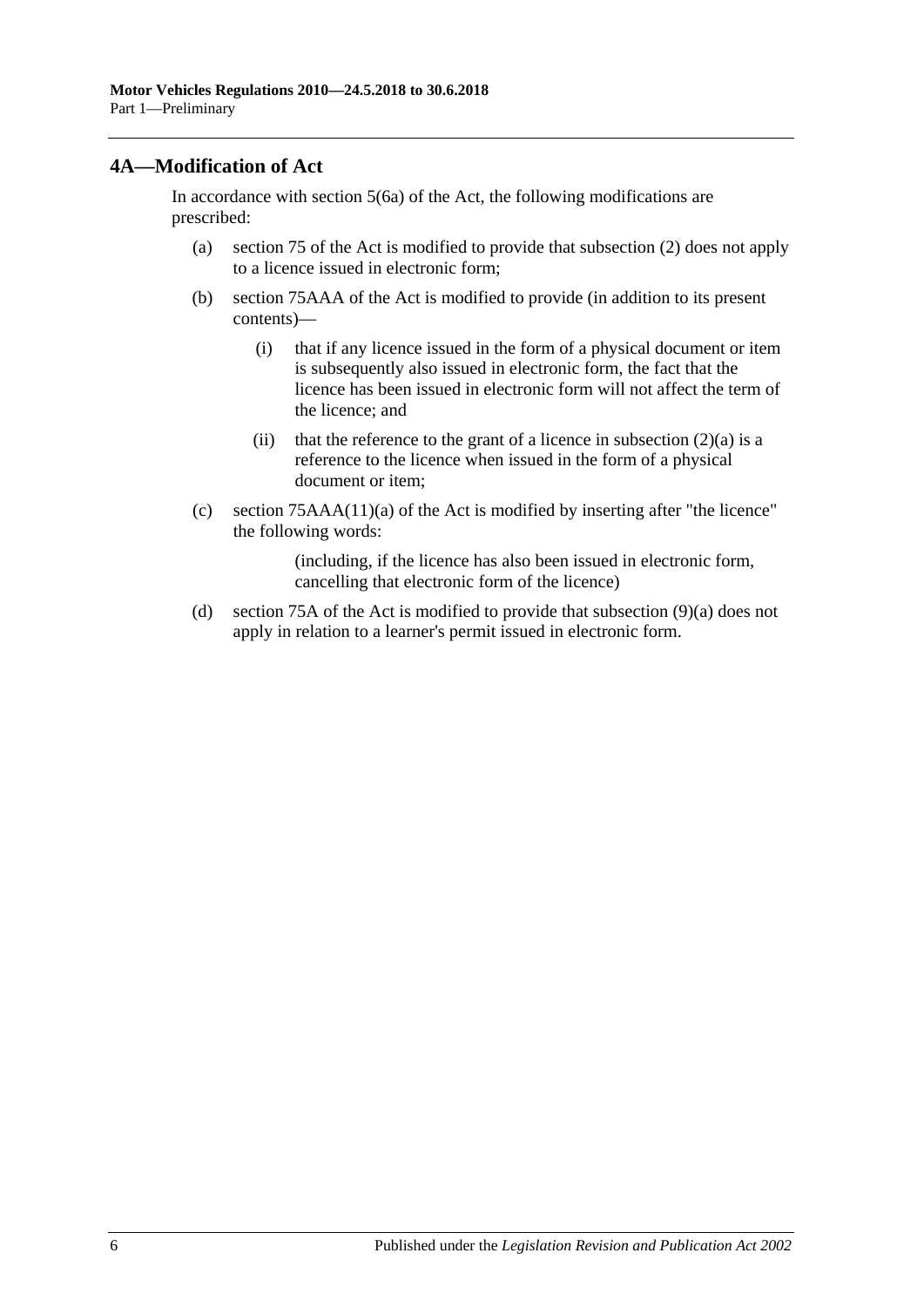# <span id="page-12-0"></span>**Part 2—Registration of motor vehicles**

# <span id="page-12-1"></span>**Division 1—Exemptions and permits**

# <span id="page-12-2"></span>**5—Exemption from registration and insurance for certain vehicles used by disabled persons**

A motor vehicle (other than a motor car) is prescribed for the purposes of section 12A(1) of the Act if—

- (a) the vehicle is specially designed and constructed (and not merely adapted) for the transport of a person suffering from some physical defect or disability; and
- (b) the vehicle has seating for 1 person only; and
- (c) the unladen mass of the vehicle does not exceed 250 kilograms; and
- (d) the vehicle is capable only of short low speed journeys.

# <span id="page-12-3"></span>**6—Exemption from registration and insurance for certain vehicles driven by or at direction of police officer etc**

- <span id="page-12-6"></span>(1) A motor vehicle may be driven on roads without registration or insurance if the vehicle is being driven by, or at the direction of, a person of a class prescribed by [subregulation](#page-12-5) (2) acting pursuant to powers conferred on the person, or in the discharge of duties imposed on the person, in relation to the vehicle (whether under the Act or any other Act or law).
- <span id="page-12-5"></span>(2) For the purposes of [subregulation](#page-12-6) (1), the following classes of persons are prescribed:
	- (a) police officers;
	- (b) authorised officers;
	- (c) persons authorised to examine motor vehicles under section 139 of the Act.

# <span id="page-12-4"></span>**7—Exemptions from registration and insurance for certain motor vehicles being towed or on display at prescribed events**

- (1) The following motor vehicles may be used on roads without registration and insurance:
	- (a) a motor vehicle (other than a trailer) that is being towed by a towtruck;
	- (b) subject to [subregulation](#page-12-7) (2)—an agricultural implement, agricultural machine or any other motor vehicle that is on static display at a prescribed event.
- <span id="page-12-8"></span><span id="page-12-7"></span>(2) The exemption set out in [subregulation](#page-12-8)  $(1)(b)$  is subject to the condition that there must be in force a policy of insurance indemnifying the owner of the agricultural implement, agricultural machine or other motor vehicle (as the case may be) in the amount of at least \$20 000 000 in relation to death or bodily injury caused by, or arising out of, the static display of the agricultural implement, agricultural machine or other motor vehicle at the prescribed event.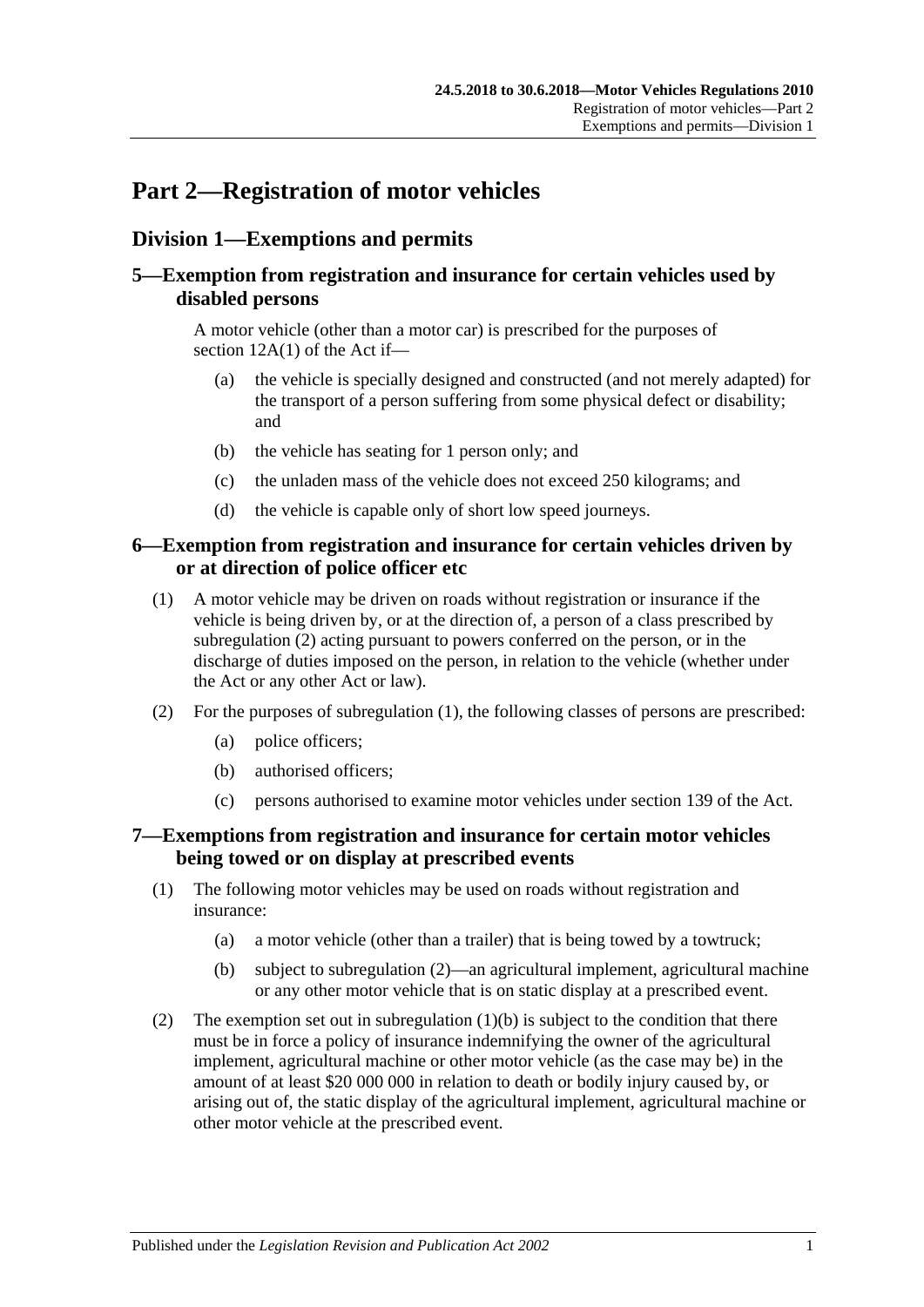## <span id="page-13-0"></span>**8—Exemption from registration and insurance for golf carts and mopeds**

A golf cart or moped may be driven on roads without registration or insurance subject to the following conditions:

- (a) the vehicle must not be driven on a road that does not form part of a golf course except to travel by the shortest available route from one part of a golf course to another part of the golf course;
- (b) the vehicle must not be used, either wholly or partly, for the purpose of hiring it to another person for fee or reward;
- (c) the vehicle must not be driven except by the owner of the vehicle or a person authorised by the owner of the vehicle;
- (d) a policy of public liability insurance indemnifying the owner and any authorised driver of the vehicle in an amount of at least \$10 000 000 in relation to death or bodily injury caused by, or arising out of, the use of the vehicle must be in force.

# <span id="page-13-1"></span>**8A—Exemption from registration and insurance for electric personal transporters**

An electric personal transporter may be driven on roads without registration or insurance subject to the following conditions:

- (a) the transporter must not be driven except by the owner of the transporter or a person authorised by the owner of the transporter;
- (b) a policy of public liability insurance indemnifying the owner and any authorised driver of the transporter in an amount of at least \$20 000 000 in relation to death or bodily injury caused by, or arising out of, the use of the transporter must be in force.

# <span id="page-13-2"></span>**9—Exemption from registration and insurance for self-propelled elevating work platforms**

- (1) A self-propelled elevating work platform may be driven on roads without registration or insurance subject to the following conditions:
	- (a) the vehicle must not be driven on roads for a distance exceeding 500 metres;
	- (b) the vehicle must not be driven on roads except—
		- (i) to use it for a purpose for which it was manufactured; or
		- (ii) to do any of the following:
			- (A) load the vehicle onto another vehicle;
			- (B) unload the vehicle from another vehicle;
			- (C) reposition the vehicle at a work site;
	- (c) the vehicle must not be driven on roads except by the owner of the vehicle or a person authorised by the owner of the vehicle;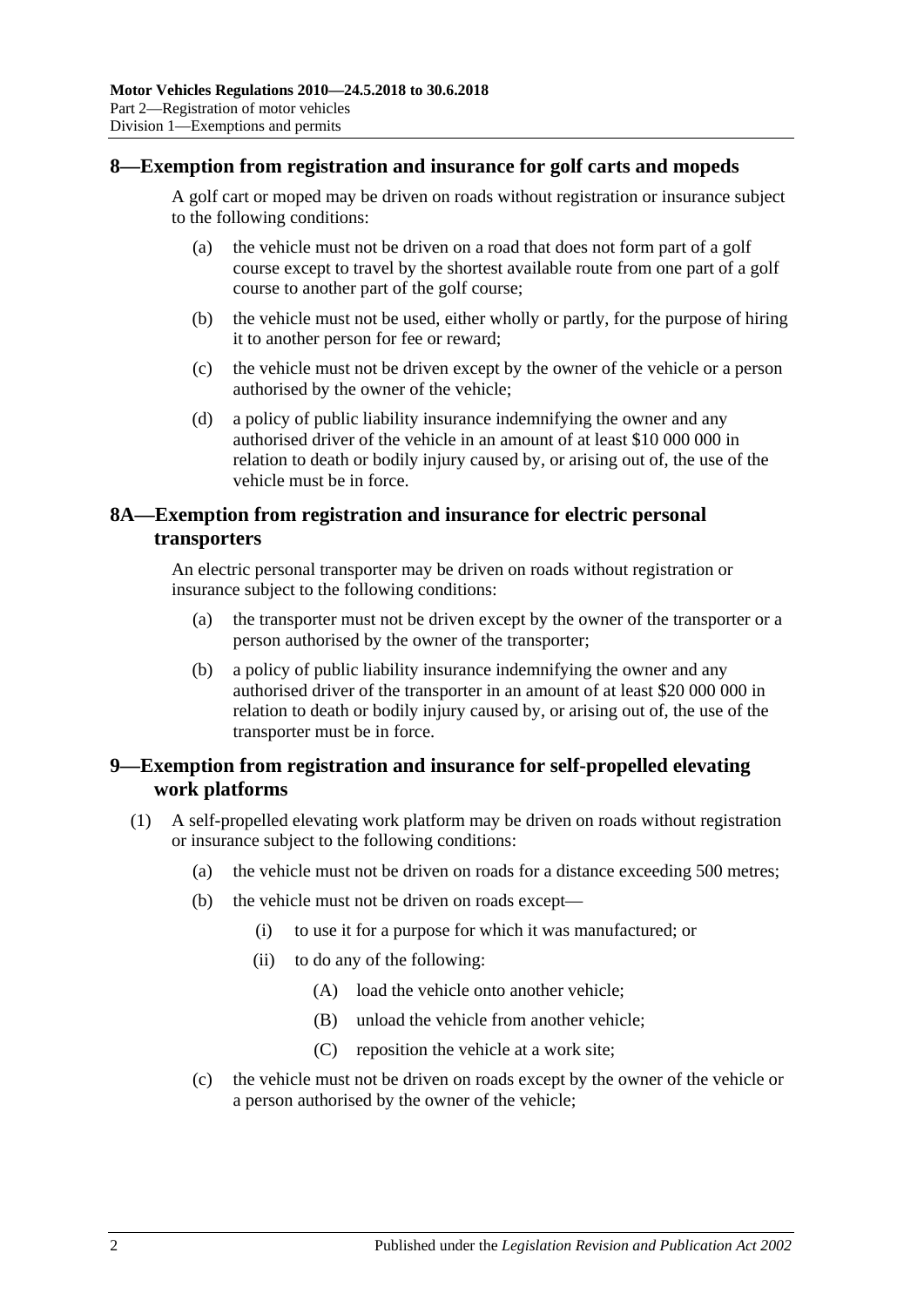- (d) a policy of public liability insurance indemnifying the owner and any authorised driver of the vehicle in an amount of at least \$20 000 000 in relation to death or bodily injury caused by, or arising out of, the use of the vehicle must be in force.
- (2) A person who drives a self-propelled elevating work platform on a road without registration or insurance as authorised by this regulation must, at the request of a police officer, produce evidence of the person's public liability insurance either—
	- (a) forthwith to the police officer who made the request; or
	- (b) within 48 hours after the making of the request, at a police station conveniently located for the driver, specified by the police officer at the time of making the request.

Maximum penalty: \$750.

(3) In this regulation—

*self-propelled elevating work platform* means a self-propelled motor vehicle that—

- (a) is used for construction, maintenance or warehouse operations; and
- (b) is designed mainly for use outside roads; and
- (c) is not capable of travelling at a speed exceeding 10 kilometres per hour.

# <span id="page-14-0"></span>**10—Exemption from registration and insurance for power-assisted pedal cycles**

A power-assisted pedal cycle may be driven on roads without registration or insurance.

# <span id="page-14-1"></span>**10A—Exemption from registration and insurance for motor vehicles returning from extinguishing or controlling a fire**

- (1) A motor vehicle that has been driven from a location without registration or insurance in accordance with the exemption specified in section  $12B(1)(a)$  of the Act, may be driven on roads without registration or insurance under Part 4 of the Act subject to the following conditions:
	- (a) the motor vehicle may only be driven, by the shortest practicable route, back to that location or to another location at which the motor vehicle is to be kept;
	- (b) a policy of public liability insurance indemnifying the owner and any authorised driver of the motor vehicle in an amount of at least \$5 000 000 in relation to death or bodily injury caused by, or arising out of, the use of the motor vehicle on roads must be in force.
- (2) A person who drives a motor vehicle on a road without registration or insurance under Part 4 of the Act as authorised by this regulation must, if requested by a police officer to do so, produce evidence of the person's public liability insurance either—
	- (a) forthwith to the police officer who made the request; or
	- (b) within 48 hours after the making of the request, at a police station conveniently located for the driver, specified by the police officer at the time of making the request.

Maximum penalty: \$750.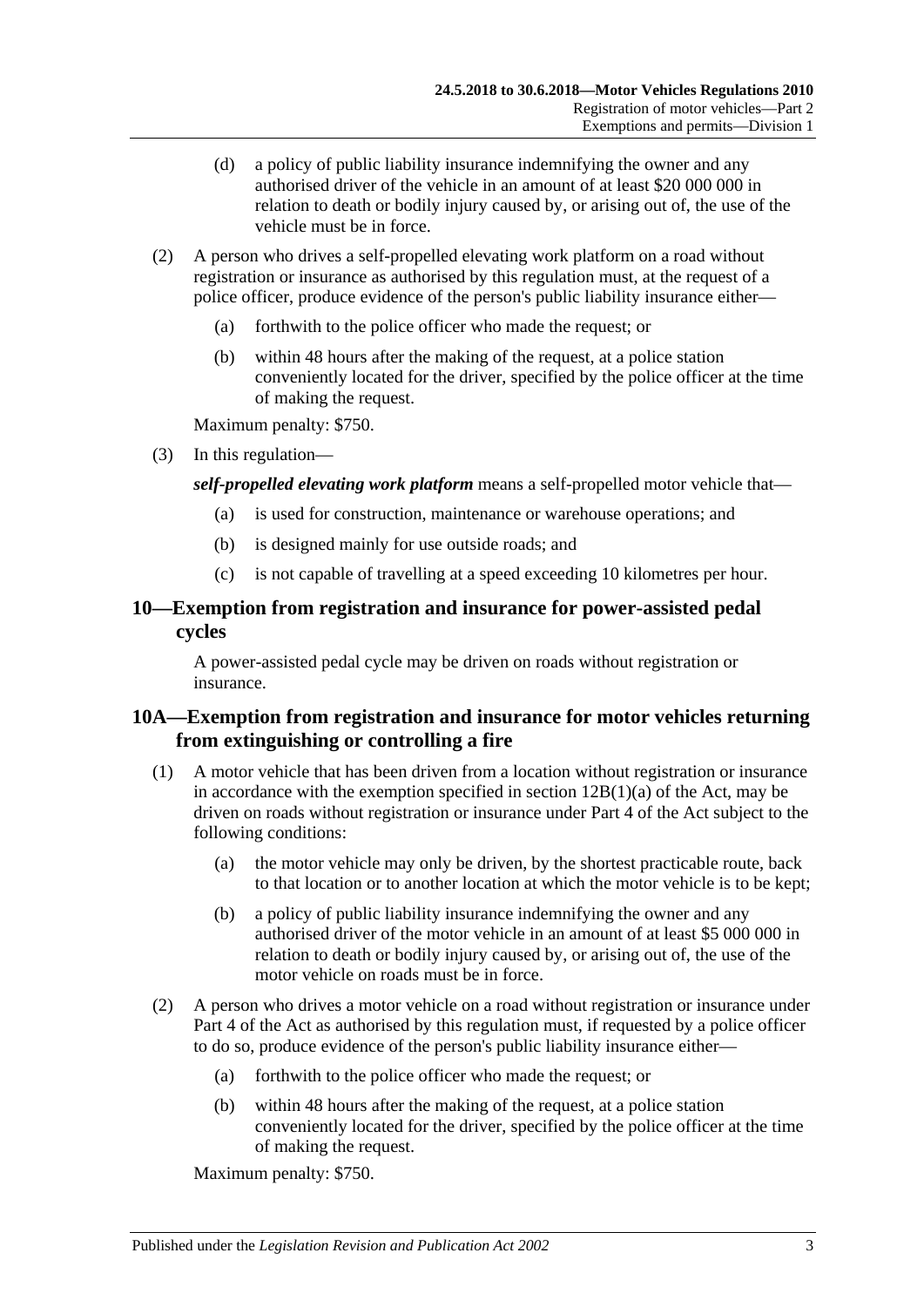## <span id="page-15-0"></span>**11—Permit to drive unregistered vehicle in prescribed circumstances**

A permit under section  $16(1)(c)(ii)$  of the Act may authorise a motor vehicle to be driven on roads without registration in the following prescribed circumstances:

- (a) to enable the vehicle to be driven in a street procession, motor club rally or other similar activity;
- (b) to enable the vehicle to be moved to another location;
- (c) to enable the vehicle to be towed by another motor vehicle (other than a towtruck);
- (d) to enable the vehicle to be driven for a limited number of short journeys.

#### <span id="page-15-1"></span>**11A—Cessation of permit when registration information publicly available**

For the purposes of section  $16(7)(a)(ii)$  and  $(b)(ii)$  of the Act, the prescribed manner in which information becomes publicly available is by publication of the information on a website maintained by the Registrar for the purpose.

#### <span id="page-15-2"></span>**12—Cancellation of permit to drive unregistered vehicle**

The holder of a permit under section 16 of the Act may at any time apply for cancellation of the permit and if the Registrar is satisfied that—

- (a) the permit has been destroyed; or
- (b) the motor vehicle in respect of which the permit was issued has been stolen or destroyed,

the Registrar must cancel the permit.

#### <span id="page-15-3"></span>**12A—Exemption relating to vehicles registered etc interstate or overseas**

A person who drives a motor vehicle, or causes a motor vehicle to stand, on a road is exempt from the operation of section  $19A(1)(c)$  of the Act insofar as that paragraph imposes requirements relating to the visibility and legibility of number plates, if the motor vehicle—

- (a) is approved by the Minister for Tourism as a motor vehicle that may be driven, or caused to stand, on a road in relation to an event specified in a notice under [regulation](#page-23-1) 25(4); and
- (b) is being so driven or caused to stand during the period, and in accordance with the conditions, specified in the notice.

# <span id="page-15-4"></span>**Division 2—Registration procedure**

# <span id="page-15-5"></span>**13—Report required before registration of new vehicles—prescribed particulars**

A report required under section 23A of the Act in relation to a new motor vehicle must contain the following particulars:

- (a) the name of the person who completed the report;
- (b) the vehicle identification number of the vehicle;
- (c) the month and year of manufacture of the vehicle;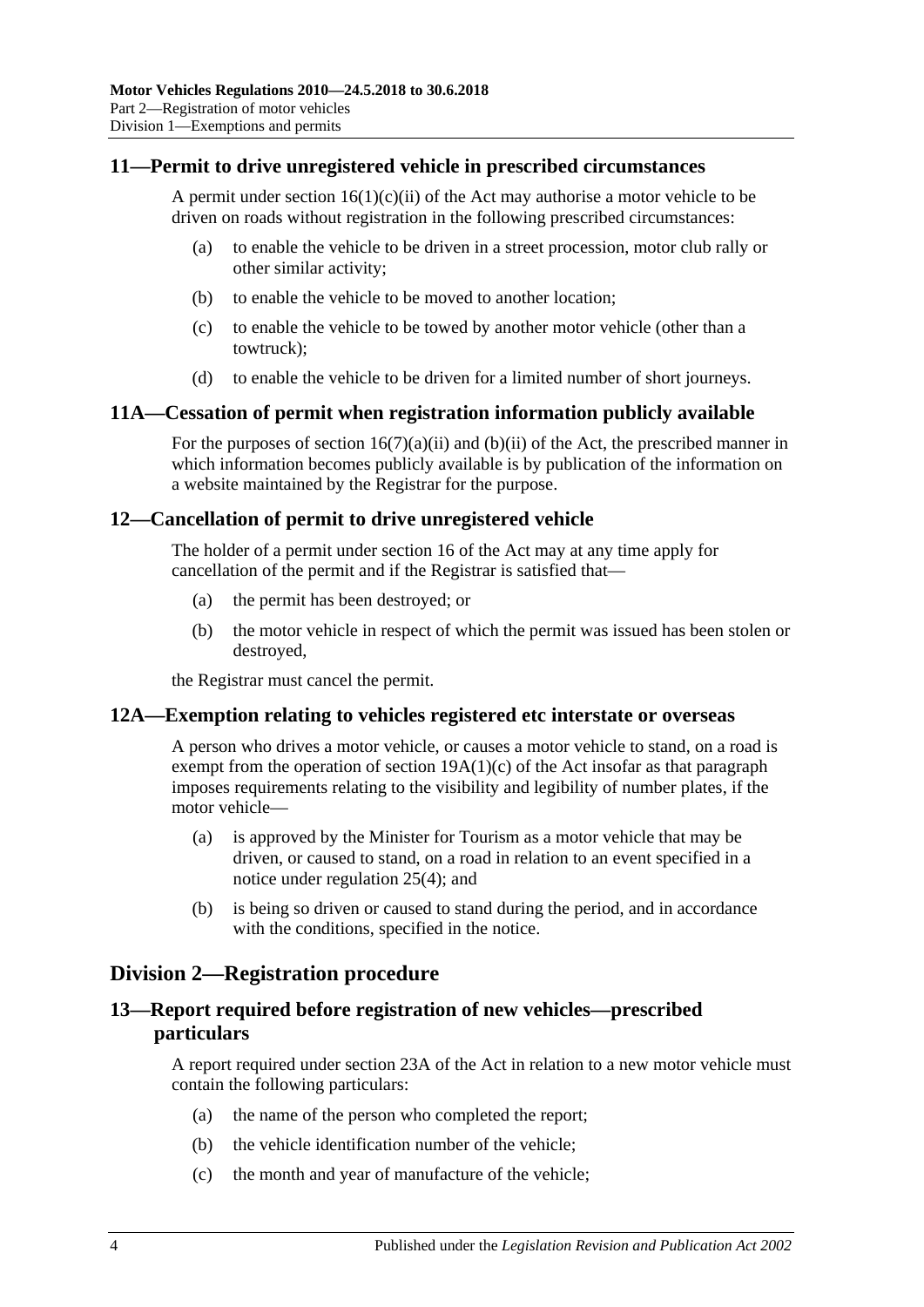- (d) the make of the vehicle;
- (e) in the case of a motor vehicle other than a caravan or trailer—the body type and engine number of the vehicle.

### <span id="page-16-0"></span>**14—Classes of vehicles Registrar may refuse to register**

For the purposes of section  $24(3)(ca)$  of the Act, the following classes of vehicles are prescribed:

- (a) written-off vehicles, within the meaning of [Part 7](#page-48-0) of these regulations;
- (b) interstate written-off vehicles, within the meaning of [Part 7](#page-48-0) of these regulations.

# <span id="page-16-2"></span><span id="page-16-1"></span>**Division 3—Conditional registration**

### **Subdivision 1—Interpretation**

#### <span id="page-16-3"></span>**15—Interpretation**

(1) In this Division—

*ambulance* means a motor vehicle driven by—

- (a) a person engaged in the provision of emergency ambulance services under section 57(1) of the *[Health Care Act](http://www.legislation.sa.gov.au/index.aspx?action=legref&type=act&legtitle=Health%20Care%20Act%202008) 2008* on behalf of—
	- (i) SA Ambulance Service Inc; or
	- (ii) St Johns Ambulance Australia South Australia Incorporated; or
- (b) any other person engaged in the provision of emergency ambulance services under section 57(1) of the *[Health Care Act](http://www.legislation.sa.gov.au/index.aspx?action=legref&type=act&legtitle=Health%20Care%20Act%202008) 2008*;

*emergency response vehicle* means an ambulance, fire fighting vehicle or rescue vehicle;

*fire fighting vehicle* means a motor vehicle that is used principally for the purpose of fire fighting and is fitted with rotating flashing emergency lights, a siren or repeater horn and fire fighting equipment;

*rescue vehicle* means a motor vehicle that is used principally for the purpose of taking action in connection with emergencies and is fitted with flashing emergency lights, a siren or repeater horn and rescue equipment;

*street rod vehicle* means a motor vehicle that has been modified for safe use on roads and—

- (a) has a body and frame that were built before 1949; or
- (b) is a replica of a vehicle the body and frame of which were built before 1949.
- (2) For the purposes of this Division—
	- (a) a motor vehicle is a *historic vehicle* if 30 years or more have elapsed since 1 January of the year in which the vehicle was manufactured;
	- (b) a motor vehicle is a *left hand drive vehicle* if—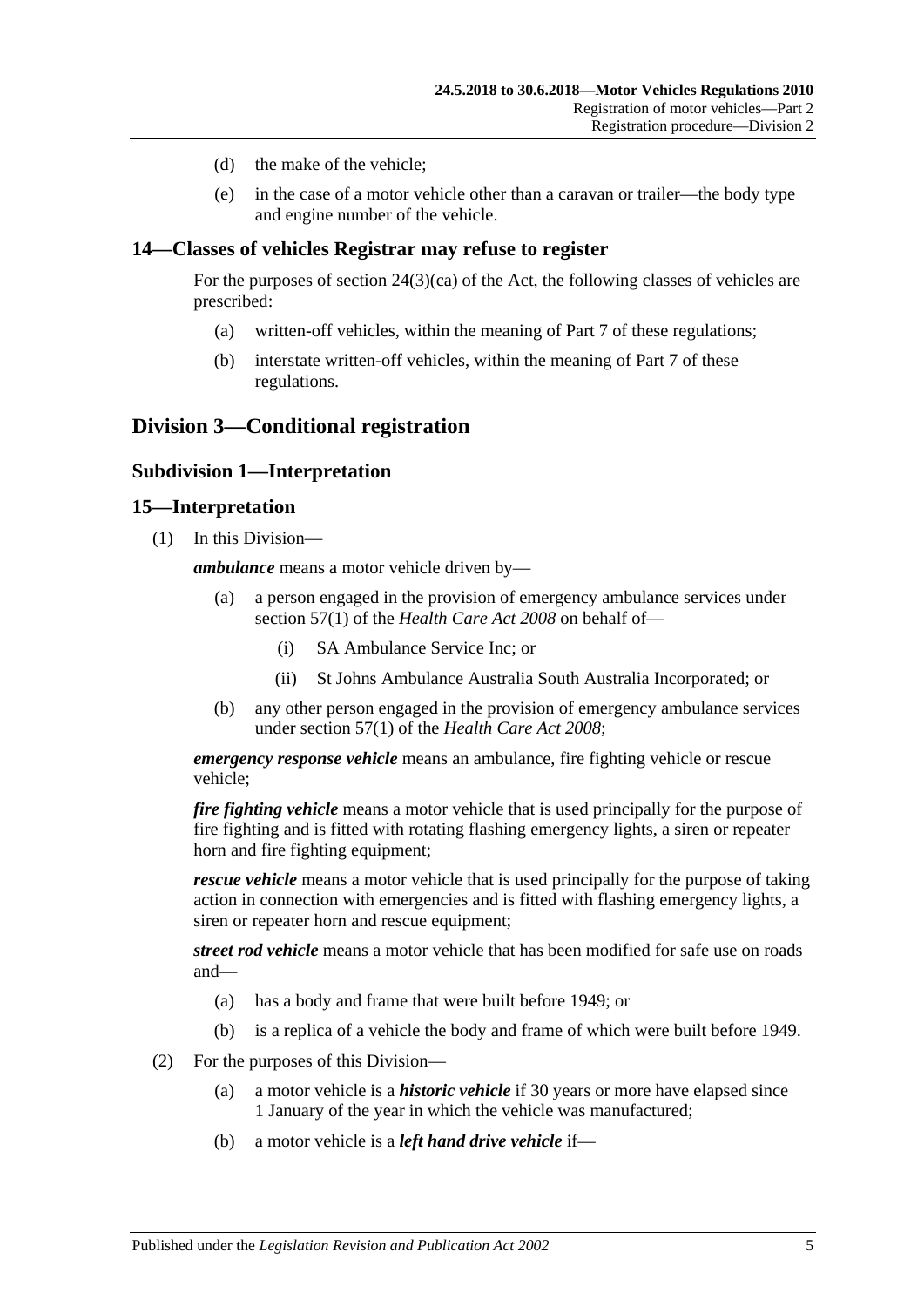- (i) 30 years or more have elapsed since 1 January of the year in which the vehicle was manufactured; and
- (ii) the vehicle has its steering wheel on the left of the longitudinal axis of the vehicle.

## <span id="page-17-0"></span>**Subdivision 2—Prescribed classes of vehicles**

#### <span id="page-17-1"></span>**16—Historic, left hand drive and street rod vehicles**

- (1) For the purposes of section  $25(1)(a)$  of the Act, the following classes of motor vehicles are prescribed:
	- (a) a historic vehicle that has been built or modified in accordance with requirements or specifications accepted by the Registrar;
	- (b) a left hand drive vehicle that has been built or modified in accordance with requirements or specifications accepted by the Registrar;
	- (c) a street rod vehicle—
		- (i) that has been built or modified in accordance with requirements or specifications accepted by the Registrar; and
		- (ii) in respect of which there is in force an exemption under section 163AA of the *[Road Traffic Act](http://www.legislation.sa.gov.au/index.aspx?action=legref&type=act&legtitle=Road%20Traffic%20Act%201961) 1961* from compliance with specified Australian Design Rules or other vehicle standards prescribed under that Act.
- (2) The registration of a historic vehicle, left hand drive vehicle or street rod vehicle under section 25 of the Act is subject to the following conditions:
	- (a) a condition that a person must not drive the vehicle, or cause, suffer or permit the vehicle to be driven, on a road unless the owner of the vehicle is a financial member of a motor vehicle club recognised by the Registrar for the purposes of this regulation;
	- (b) a condition that a person who drives the vehicle on a road must—
		- (i) while doing so, carry in the vehicle a log book in a form approved by the Registrar; and
		- (ii) record in the log book, in accordance with the directions contained in the log book, particulars of each journey undertaken by the person in the vehicle; and
		- (iii) produce the log book for inspection on request made by an authorised officer or police officer;
	- (c) a condition that a person must not drive the vehicle, or cause, suffer or permit the vehicle to be driven, on a road on more than 90 days in each period of 12 months in the period of registration;
	- (d) a condition that a person must not drive the vehicle, or cause, suffer or permit the vehicle to be driven on a road, for fee, hire or reward;
	- (e) a condition that the owner of the vehicle must, at the request of the Registrar or the motor vehicle club to which the owner belongs, make the vehicle available for inspection by the Registrar or the club.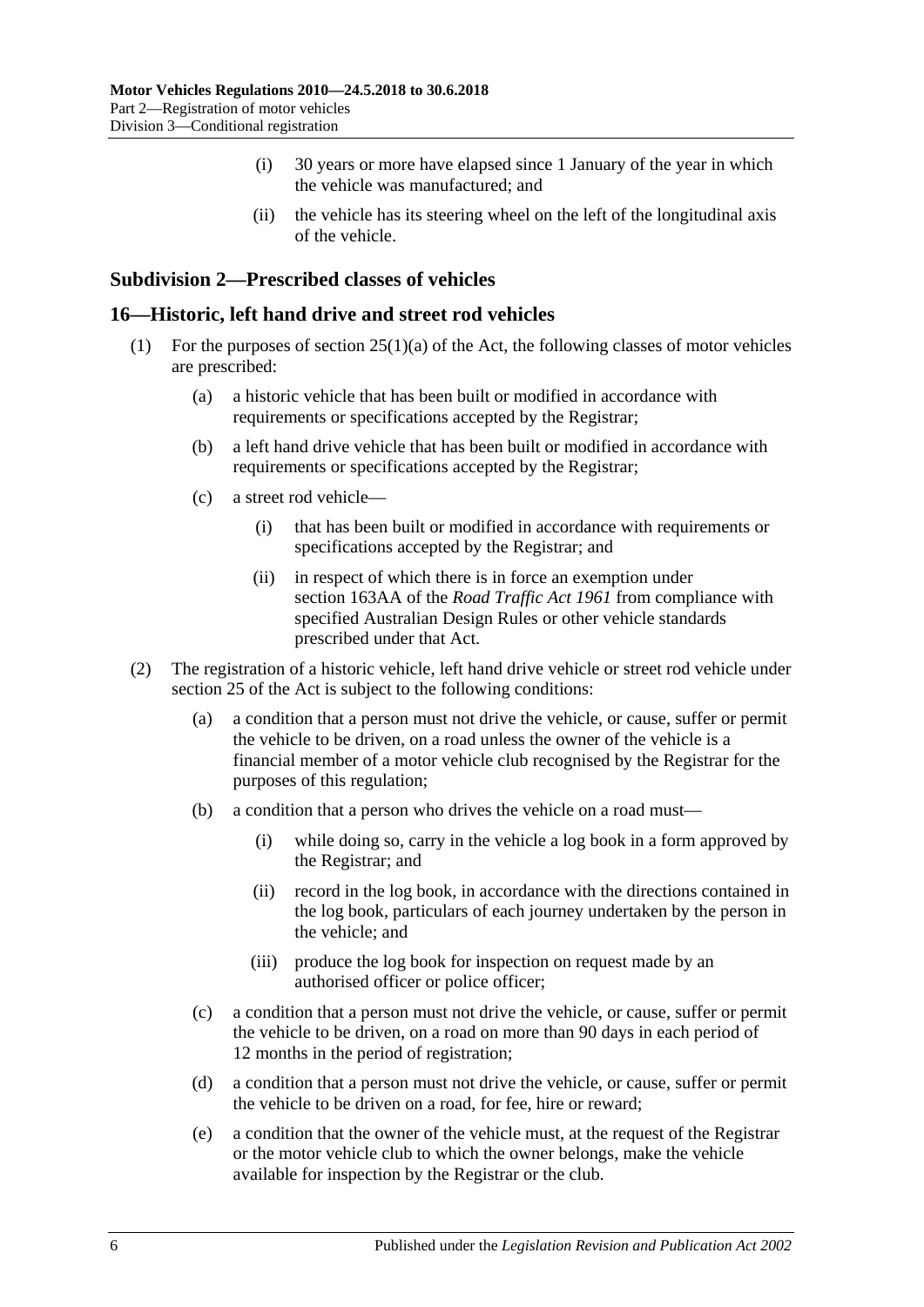- (3) The Registrar may by notice in the Gazette—
	- (a) recognise a motor vehicle club for the purposes of this regulation;
	- (b) impose such conditions on the recognition of the motor vehicle club as the Registrar thinks fit;
	- (c) if satisfied that—
		- (i) a motor vehicle club has contravened or failed to comply with a condition applying to its recognition by the Registrar; or
		- (ii) there is other good cause to do so,

withdraw the recognition of a motor vehicle club with effect from a date specified in the notice (being not less than 28 days from the date of publication of the notice).

#### <span id="page-18-2"></span><span id="page-18-0"></span>**17—Vehicles used between farm blocks**

- (1) For the purposes of section 25(1)(a) of the Act, a vehicle (other than a tractor or agricultural machine) that—
	- (a) is owned by a primary producer; and
	- (b) is used in connection with the working of 2 or more separate parcels of land that are worked in conjunction with each other by that primary producer,

is a prescribed class of vehicle.

(2) The registration of such a vehicle under section 25 of the Act is subject to the condition that a person must not, during the period for which the vehicle is registered under that section, drive the vehicle, or cause, suffer or permit the vehicle to be driven, on a road except to enable the vehicle to be driven between the parcels of land referred to in [subregulation](#page-18-2) (1).

#### <span id="page-18-1"></span>**18—Vehicles used to tow commercial fishing boats**

- <span id="page-18-3"></span>(1) For the purposes of section  $25(1)(a)$  of the Act, a vehicle that—
	- (a) is owned by the holder of a fishery authority under the *[Fisheries Management](http://www.legislation.sa.gov.au/index.aspx?action=legref&type=act&legtitle=Fisheries%20Management%20Act%202007)  Act [2007](http://www.legislation.sa.gov.au/index.aspx?action=legref&type=act&legtitle=Fisheries%20Management%20Act%202007)*; and
	- (b) is used solely for the purpose of towing a registered boat within the meaning of that Act,

is a prescribed class of vehicle.

- (2) The registration of such a vehicle under section 25 of the Act is subject to the condition that a person must not, during the period for which the vehicle is registered under that section, drive the vehicle, or cause, suffer or permit the vehicle to be driven, on a road except for the purpose of
	- (a) towing a boat referred to in [subregulation](#page-18-3)  $(1)(b)$  to a place at which it is to be launched; or
	- (b) retrieving such a boat from a place at which it has been landed.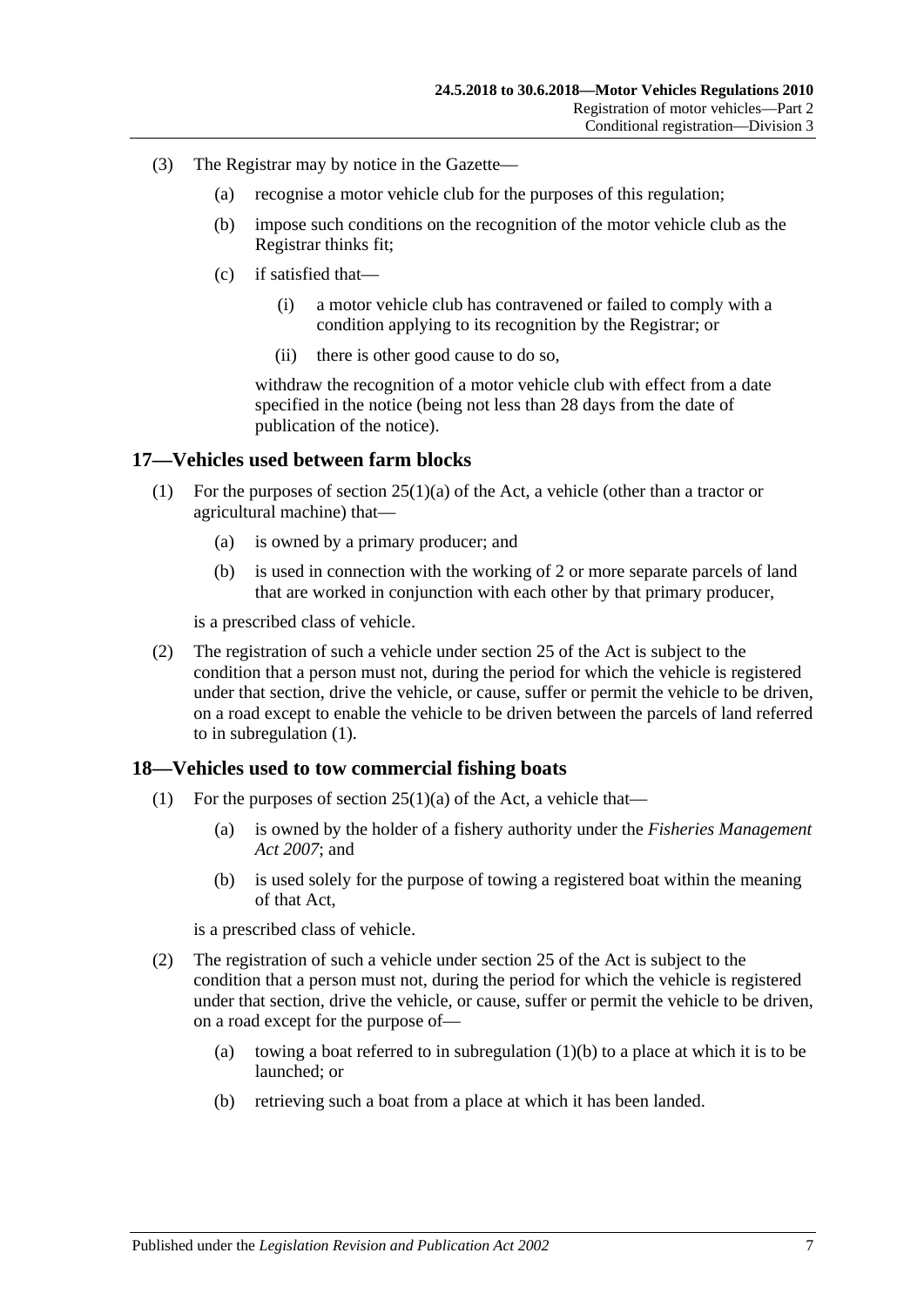## <span id="page-19-0"></span>**19—Other prescribed classes of vehicles**

For the purposes of section  $25(1)(a)$  of the Act, the following classes of vehicles are prescribed:

- (a) an emergency response vehicle;
- (b) a special purpose vehicle;
- (c) a vehicle that is to be driven on a road for a limited number of short journeys;
- (d) a road train;
- <span id="page-19-5"></span>(e) a B-double;
- (f) a vehicle in relation to which there is in force—
	- (i) an exemption granted by the Minister under section 163AA of the *[Road Traffic Act](http://www.legislation.sa.gov.au/index.aspx?action=legref&type=act&legtitle=Road%20Traffic%20Act%201961) 1961* exempting the vehicle from compliance with a requirement of Part 4 of that Act subject to conditions limiting the use of the vehicle (other than a restriction limiting the use of the vehicle to a particular road or roads or class of roads); or
	- (ii) an exemption granted by the Minister under regulation 71 of the *[Road Traffic \(Miscellaneous\) Regulations](http://www.legislation.sa.gov.au/index.aspx?action=legref&type=subordleg&legtitle=Road%20Traffic%20(Miscellaneous)%20Regulations%202014) 2014* exempting the vehicle from compliance with a requirement of the regulations subject to conditions limiting the use of the vehicle (other than a restriction limiting the use of the vehicle to a particular road or roads or class of roads); or
	- (iii) a mass or dimension exemption or vehicle standards exemption granted under the *[Heavy Vehicle National Law \(South Australia\)](http://www.legislation.sa.gov.au/index.aspx?action=legref&type=act&legtitle=Heavy%20Vehicle%20National%20Law%20(South%20Australia))*.

# <span id="page-19-1"></span>**Subdivision 3—Miscellaneous**

#### <span id="page-19-2"></span>**20—Exemption from stamp duty**

An application to register a motor vehicle under section 25 of the Act (other than an application to register a road train, B-double or vehicle of a class referred to in [regulation](#page-19-5) 19(f)) is declared to be exempt from stamp duty.

**Note—**

See the *[Stamp Duties Act](http://www.legislation.sa.gov.au/index.aspx?action=legref&type=act&legtitle=Stamp%20Duties%20Act%201923) 1923* (Schedule 2 clause 2(2) exemption 10A).

# <span id="page-19-3"></span>**21—Duration of registration**

The period of registration of a motor vehicle registered under section 25 of the Act is—

- (a) in the case of the registration of a historic vehicle, left hand drive vehicle or street rod vehicle—1, 2 or 3 years, at the option of the applicant; or
- (b) in any other case—any number of quarters, not exceeding 12 quarters, at the option of the applicant.

# <span id="page-19-4"></span>**22—Transfer of registration**

The registration of a motor vehicle under section 25 of the Act may be transferred if—

(a) the vehicle is a road train or B-double; or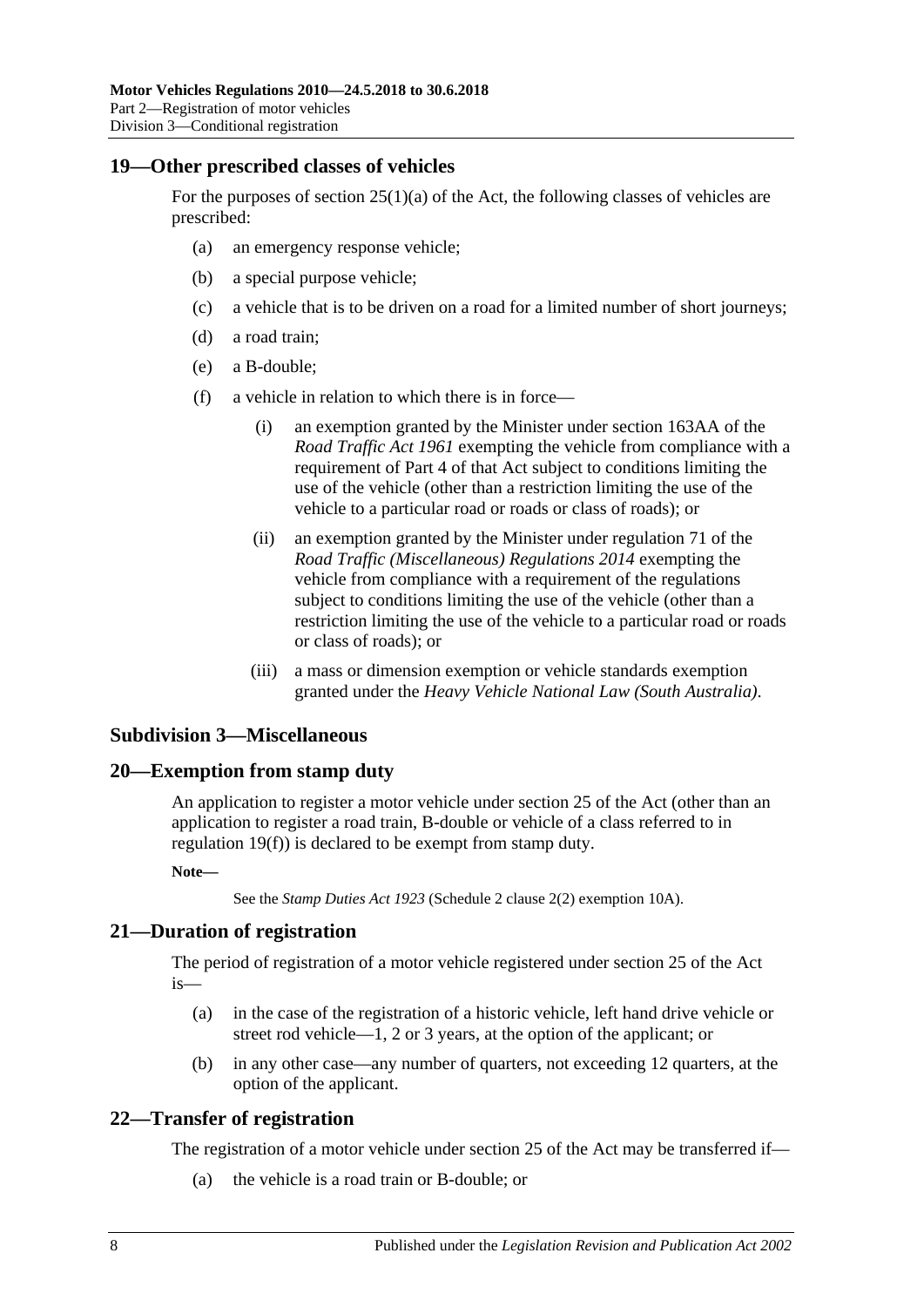(b) the vehicle is a special purpose vehicle and the transferee undertakes that the conditions of registration of the vehicle under that section will be complied with.

# <span id="page-20-0"></span>**Division 4—Duty to notify alterations or additions to vehicles**

# <span id="page-20-1"></span>**23—Duty to notify alterations or additions to vehicles**

- (1) For the purposes of section 44(1) of the Act, the following alterations and additions are prescribed:
	- (a) an alteration of, or addition to, a motor vehicle by which the vehicle's mass is increased;
	- (b) an alteration of, or addition to, the specifications or tyres of a motor vehicle by which the GCM or GVM of the vehicle is varied;
	- (c) an alteration of the configuration of a heavy vehicle by which the configuration becomes an unregistered configuration within the meaning of section 43A of the Act;
	- (d) an alteration of, or addition to, the engine by which a motor vehicle is driven so as to enable the engine to drive the vehicle by a fuel that would not, but for the alteration or addition, drive the vehicle;
	- (e) the removal of the engine by which a motor vehicle is driven and the substitution of another engine;
	- (f) the removal of a pneumatic tyre from a motor vehicle having only pneumatic tyres, and the substitution of a tyre other than a pneumatic tyre;
	- (g) the removal of a tyre from a vehicle having no metal tyres, and the substitution of a metal tyre;
	- (h) the attachment of a sidecar to a motor bike not having a sidecar;
	- (i) an alteration or addition by which a motor vehicle that is not a commercial motor vehicle is converted into a commercial motor vehicle;
	- (j) an alteration or addition by which a commercial motor vehicle ceases to be a commercial motor vehicle;
	- (k) the wrecking or disassembling of a motor vehicle (other than a notifiable vehicle) where the engine, a part of the engine bearing the engine number or a part of the body bearing a vehicle identification number or vehicle identification plate is removed and not put back into place as part of the vehicle;
	- (l) the removal, alteration, defacement or obliteration of—
		- (i) a vehicle identification plate or vehicle identification number (other than a plate or number of a notifiable vehicle); or
		- (ii) an engine number,

except where, in relation to the removal of a vehicle identification plate (or a plate bearing a vehicle identification number or engine number), the plate is put back into place on the vehicle;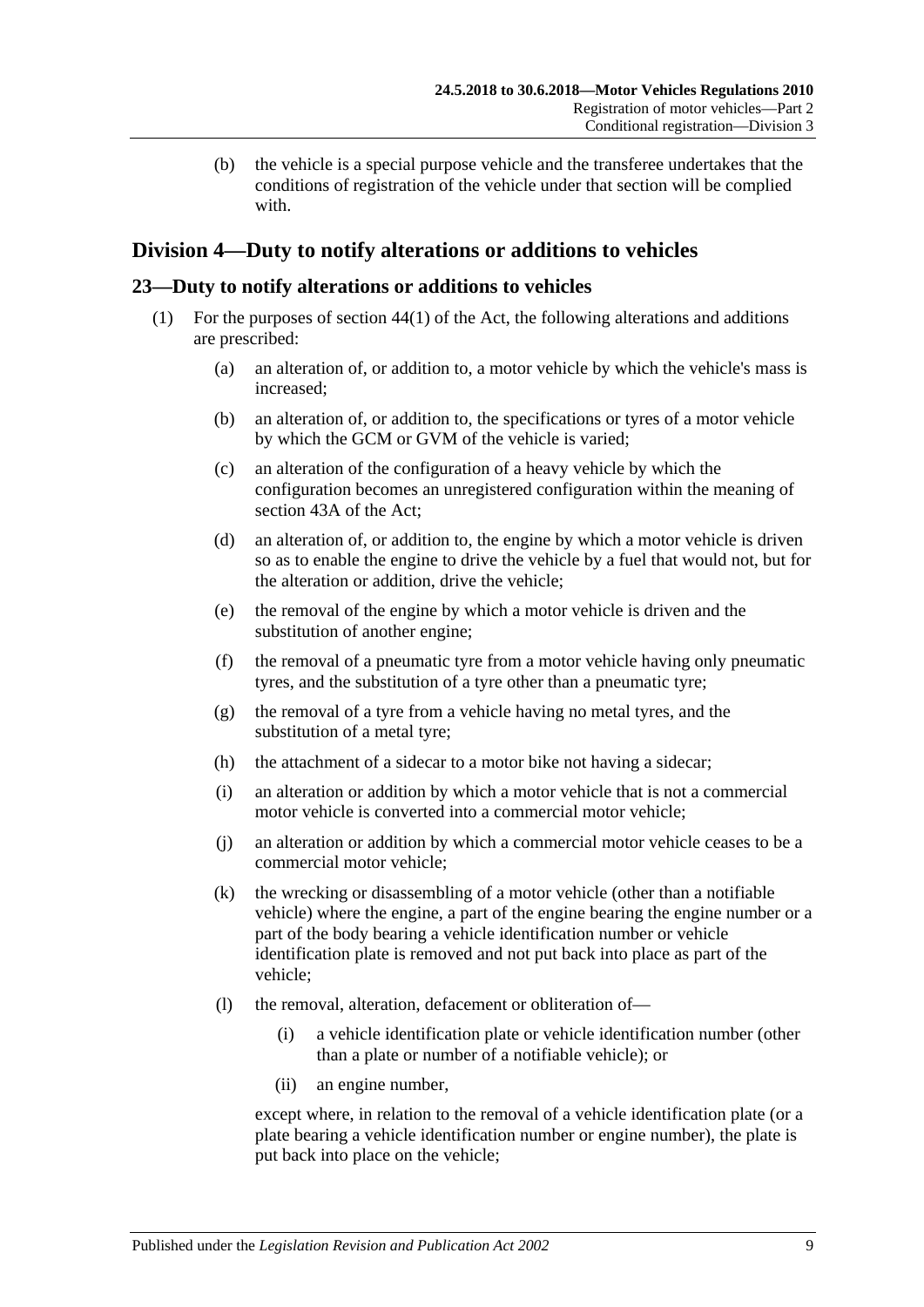- (m) the changing of the colour of a motor vehicle such that the vehicle ceases to be of the primary colour recorded as its colour in the register of motor vehicles.
- (2) A registered owner or registered operator of a motor vehicle who gives written notice to the Registrar under section 44(1) of the Act must include the following particulars in the notice:
	- (a) a full description of the alteration or addition;
	- (b) the date on which the alteration or addition was made;
	- (c) if the engine by which the vehicle is driven has been removed and substituted by another engine—
		- (i) the substituted engine number; or
		- (ii) in the case of the substitution of an engine that does not have identical specifications—the make, the number of pistons, the diameter of the cylinders, the engine number and the type of substituted engine;
	- (d) if an alteration has been made to the construction of the vehicle—a weighbridge note;
	- (e) if any alteration or addition has been made that may vary the gross combination mass or gross vehicle mass of the vehicle—the size, ply and type of construction of the tyres;
	- (f) details of any equipment that has been altered or added to the vehicle.

# <span id="page-21-0"></span>**Division 5—Numbers and number plates**

#### <span id="page-21-1"></span>**24—Carriage of number plates**

For the purposes of section 47(1) of the Act, the following provisions apply to the carriage of number plates:

- (a) a motor vehicle must have attached to it—
	- (i) in the case of a motor bike, motor trike or trailer—1 number plate at the rear;
	- (ii) in the case of a tractor or agricultural machine—1 number plate;
	- (iii) in any other case—1 number plate at the front and 1 number plate at the rear,

such that—

- (iv) the bottom edge of the plate is not less than 30 centimetres above the level of the ground and in such a position that every figure and letter of the registered number is upright; and
- $(v)$ 
	- (A) in the case of a plate placed on the front of the vehicle—the whole of the plate is visible from the front; and
	- (B) in the case of a plate placed on the rear of a vehicle—the whole of the plate is visible from the rear;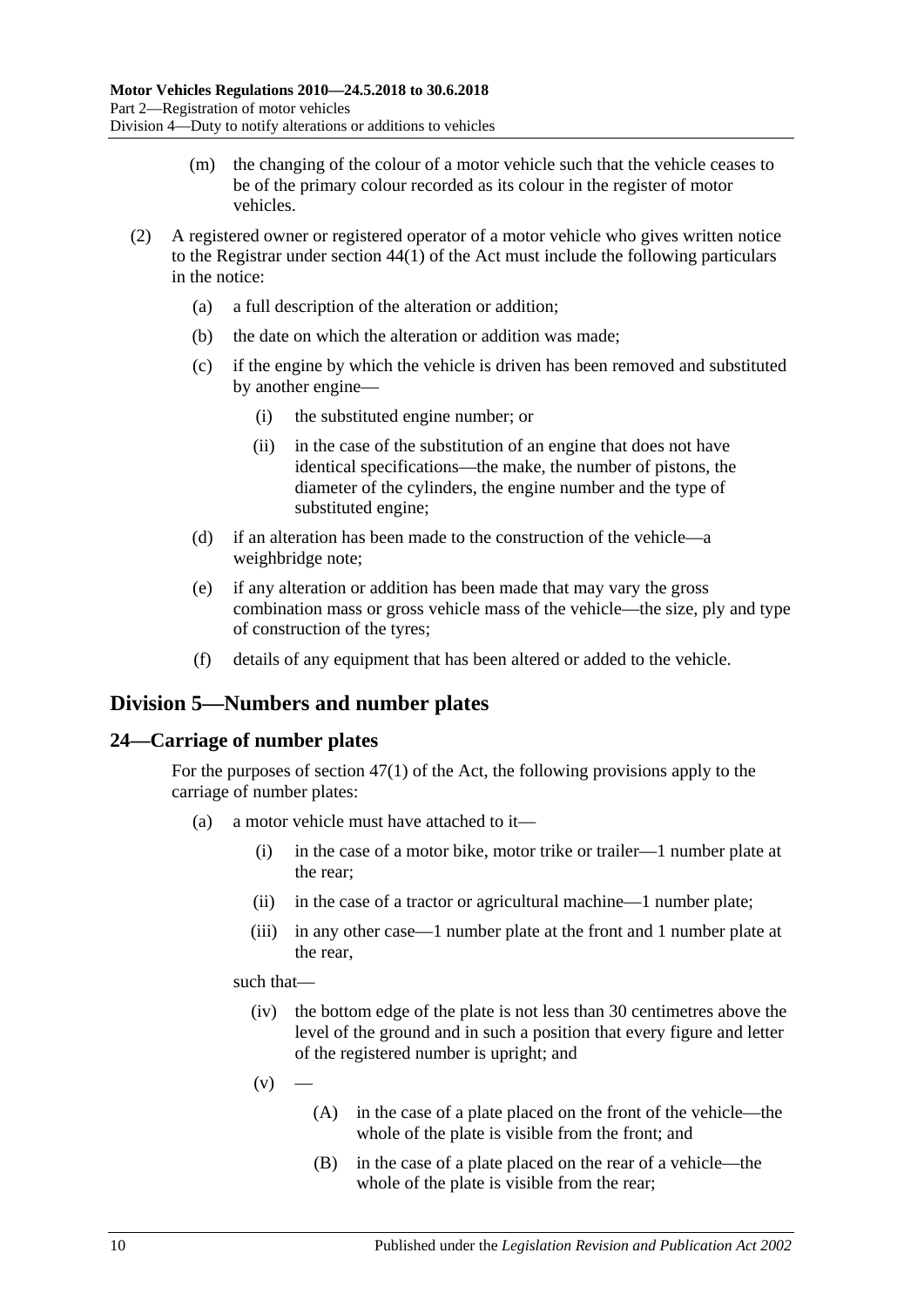- (b) every letter and figure on a number plate must be—
	- (i) clearly visible in daylight to a person standing on the same plane as the vehicle at any point not less than 3 metres or more than 18 metres from the plate looking at the plate along an imaginary line approximately at right angles to the plate; and
	- (ii) legible from left to right on a plane level with the ground; and
	- (iii) clean and legible at all times;
- (c) a number plate must be rectangular.

#### <span id="page-22-0"></span>**25—Exemptions from duty to carry number plates**

- (1) A person who drives a motor vehicle, the front and rear of which is marked with its registered number, is exempt from the operation of section 47(1) of the Act if—
	- (a) the registered number was allotted before 1 July 1996; and
	- (b) the registered number was marked on the vehicle before 1 July 1996; and
	- (c) number plates bearing the registered number and the slogan "SA The Festival State" have never been obtained for the vehicle; and
	- (d) the vehicle is registered in the name of the person who was, immediately prior to 1 July 1996, recorded on the register of motor vehicles as the owner of the vehicle; and
	- (e) there is no agreement in force under section 47A of the Act between the Registrar and the registered owner of the vehicle in relation to the registered number; and
	- (f) every letter and figure of the registered number marked on the vehicle is—
		- (i) clearly visible in daylight to a person standing on the same plane as the vehicle at any point not less than 3 metres or more than 18 metres from the portion of the vehicle on which the number is marked looking at the number along an imaginary line approximately at right angles to the number; and
		- (ii) legible from left to right on a plane level with the ground; and
		- (iii) clean and legible at all times.
- (2) An officer or employee of the South Australian Police Department or the Transport Department who drives a motor vehicle on a road, or causes a motor vehicle to stand on a road, is exempt from the operation of section 47(1) of the Act if—
	- (a) the vehicle is being used for the purpose of testing the legibility of number plates; and
	- (b) the vehicle displays a sign bearing the word "test".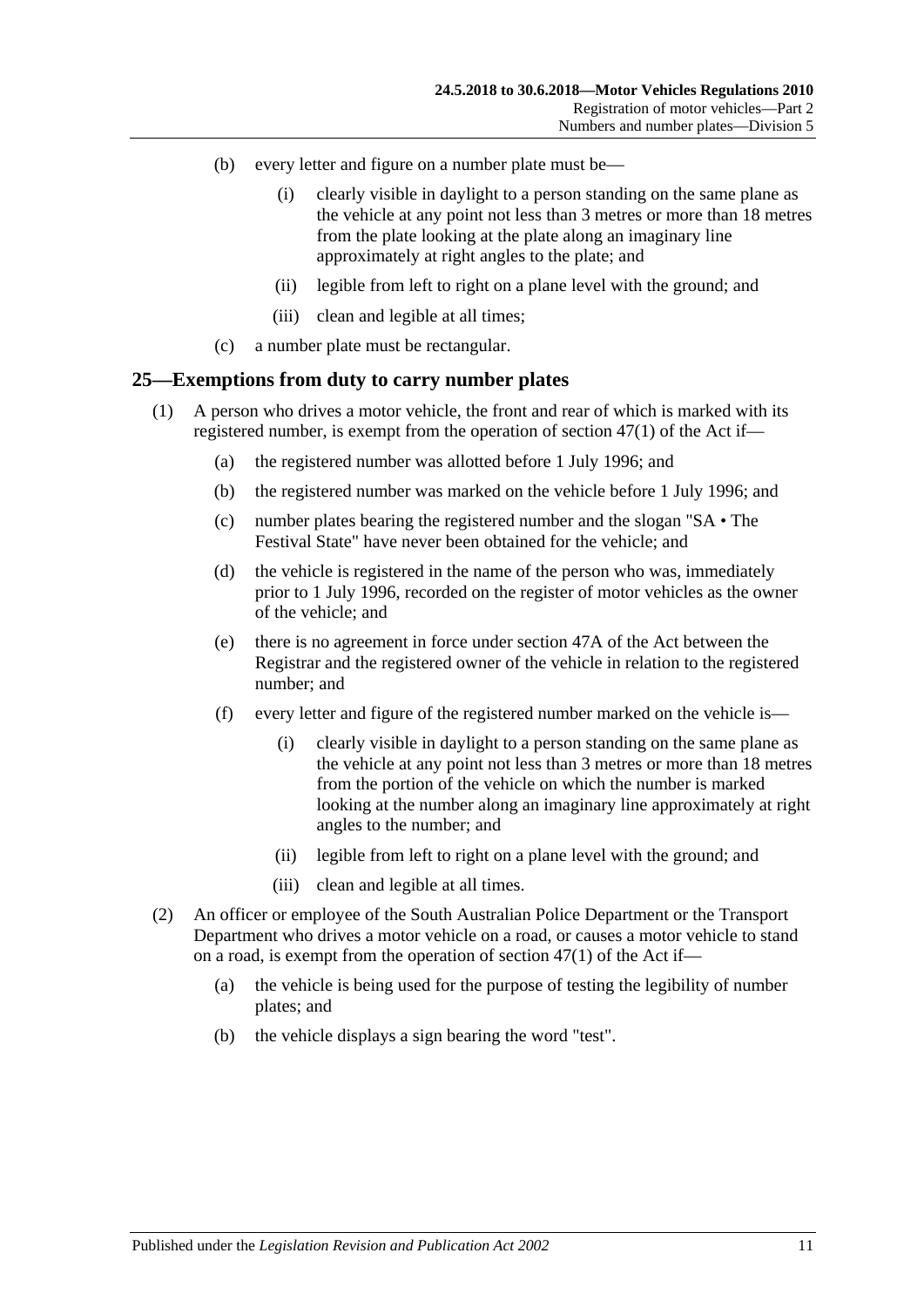- <span id="page-23-2"></span>(3) A person who drives a motor vehicle, or causes a motor vehicle to stand, on a road is exempt from the operation of section 47(1) of the Act insofar as that section imposes requirements relating to the visibility and legibility of number plates, if the motor vehicle—
	- (a) is approved by the Minister for Tourism as a motor vehicle that may be driven, or caused to stand, on a road in relation to an event specified in a notice under [subregulation](#page-23-1) (4); and
	- (b) is being so driven or caused to stand during the period, and in accordance with the conditions, specified in the notice.
- <span id="page-23-1"></span>(4) The Minister for Tourism may, with the concurrence of the Minister responsible for the administration of the Act, publish a notice in the Gazette—
	- (a) specifying an event; and
	- (b) specifying a period during which motor vehicles approved by the Minister for Tourism may be driven, or caused to stand, on a road in relation to the event; and
	- (c) specifying the conditions applicable to driving such a motor vehicle, or causing such a motor vehicle to stand, on a road in relation to the event.
- (5) In any proceedings, a document purporting to be a certificate signed by the Minister for Tourism and certifying that, on a specified day, a specified motor vehicle was or was not approved as a motor vehicle that may be driven, or caused to stand, on a road in relation to an event specified in a notice under [subregulation](#page-23-1) (4), is proof of the matter so certified in the absence of proof to the contrary.

# <span id="page-23-0"></span>**26—Return or recovery of number plates—exceptions**

- (1) The Registrar is not required to give a person a direction under section 47C(2) of the Act requiring the return of number plates issued for a motor vehicle if—
	- (a) the Registrar is satisfied that—
		- (i) the vehicle is, or is to be, periodically registered for terms of less than 12 months on each occasion; or
		- (ii) the number plates are the subject of an agreement between the Registrar and the person under section 47A of the Act under which the person has acquired a right to attach the plates to any motor vehicle registered in the person's name from time to time; or
		- (iii) the vehicle has been purchased by a motor vehicle dealer or auctioneer; or
	- (b) the Registrar considers that there are reasonable grounds for not requiring the person to return the plates.
- (2) If the Registrar is not required to give a direction under section  $47C(2)$  of the Act requiring the return of number plates, the Registrar, a police officer or an authorised officer is not empowered to seize the plates under section 47C(4) of the Act unless—
	- (a) the Registrar has given a person such a direction in relation to the plates; and
	- (b) the person has failed to comply with the direction; and
	- (c) the person has no reasonable excuse for failing to comply.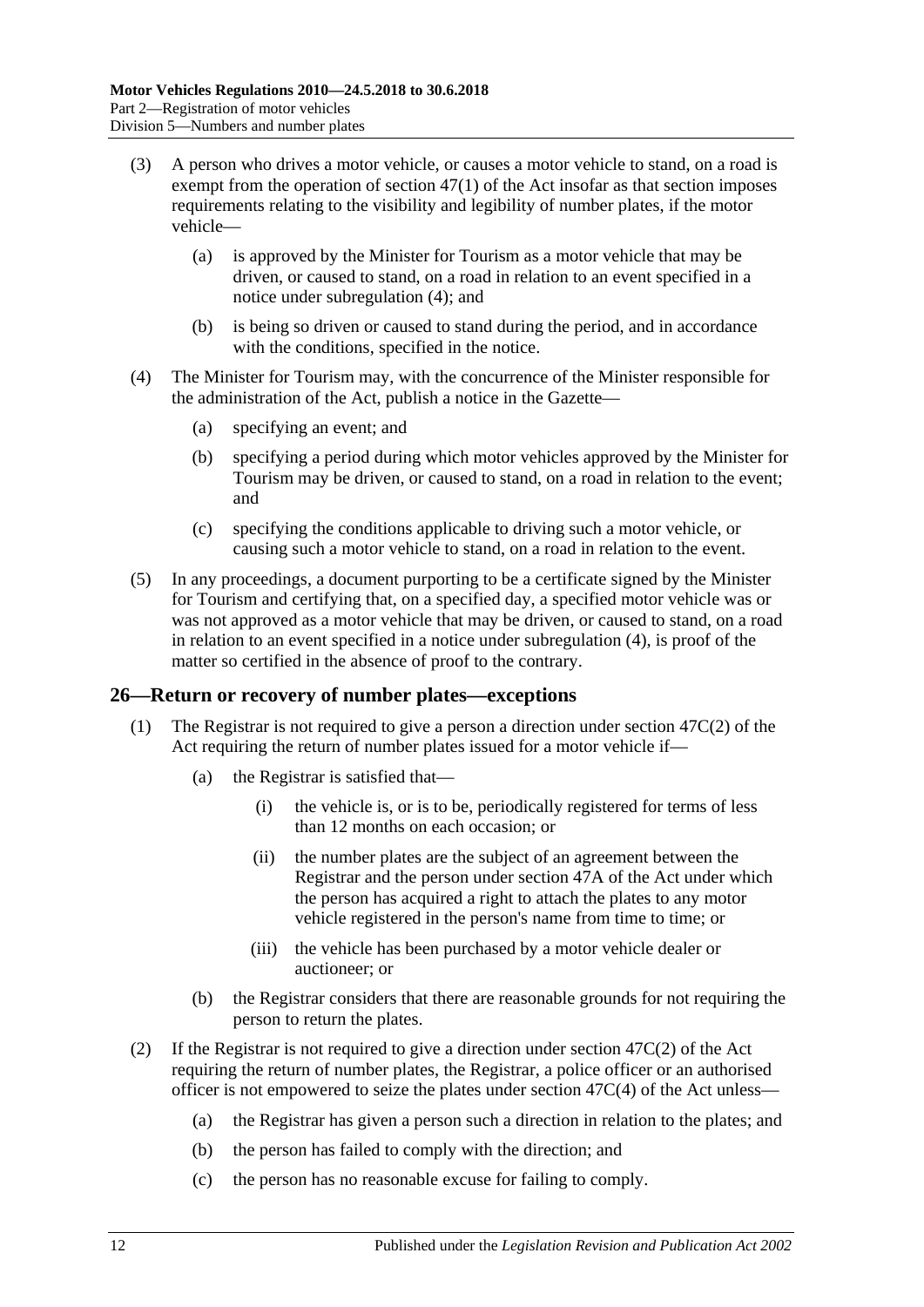## <span id="page-24-0"></span>**27—Exemptions from section 47D of Act**

- (1) A police officer who, in the course of official duties, drives on a road, or causes to stand on a road, a government-registered motor bike at the front of which is attached a label or sticker that bears the number allotted to the motor bike under the Act is exempt from the operation of section  $47D(1)(c)$  of the Act if-
	- (a) the label or sticker is made of silver reflective decal material; and
	- (b) the label or sticker is 220 millimetres wide and 93 millimetres high; and
	- (c) every letter and figure on the label or sticker is printed in blue on a white background and in upper case; and
	- (d) the label or sticker bears the slogan "SA Government".
- (2) An officer or employee of the South Australian Police Department or the Transport Department who drives a motor vehicle on a road, or causes a motor vehicle to stand on a road, is exempt from the operation of section 47D(1)(a), (b) and (c) of the Act if—
	- (a) the vehicle is being used for the purpose of testing the legibility of number plates; and
	- (b) the vehicle displays a sign bearing the word "test".
- (3) A person who drives a motor vehicle, or causes a motor vehicle to stand, on a road in circumstances referred to in [regulation](#page-23-2) 25(3) is exempt from the operation of section  $47D(1)(c)$  of the Act.

# <span id="page-24-1"></span>**Division 6—Suspension, cancellation and transfer of registration**

# <span id="page-24-2"></span>**28—Exemption from section 56(b)(ii) of Act where motor vehicle dealer etc acting as delegate of Registrar, transfers registration of vehicle sold by dealer**

 $If$ <sub> $\overline{\phantom{a}}$ </sub>

- (a) a motor vehicle dealer or auctioneer sells a motor vehicle in the course of his or her business; and
- (b) the Registrar has delegated to the dealer or auctioneer the Registrar's function under section 58(1) of the Act; and
- (c) the dealer or auctioneer, acting under that delegation, registers the vehicle in the name of the purchaser,

the dealer or auctioneer is exempt from the operation of section 56(b)(ii) of the Act in respect of the transfer of ownership of that vehicle.

# <span id="page-24-3"></span>**Division 7—Trade plates**

#### <span id="page-24-4"></span>**29—Purposes for which trade plates may be issued and used**

- (1) For the purposes of sections 62(1) and 66 of the Act, the following purposes are prescribed:
	- (a) delivery of a motor vehicle from premises of the manufacturer or distributor of the vehicle to business premises of a motor vehicle dealer or auctioneer;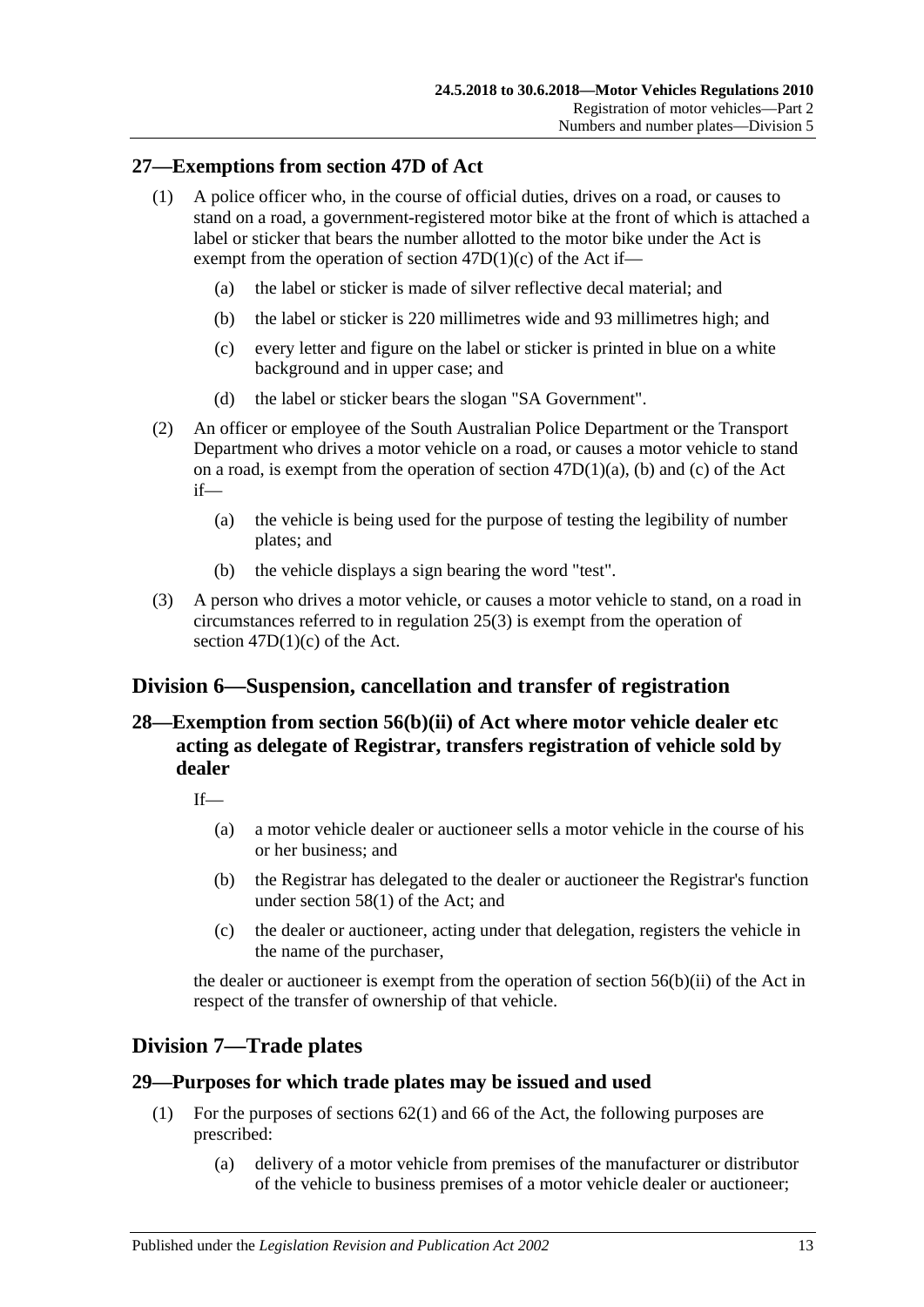- (b) delivery of a motor vehicle from premises of the manufacturer of the vehicle to a place for storage or to business premises of the distributor of the vehicle;
- (c) relocation of a motor vehicle—
	- (i) between different business premises of a motor vehicle dealer or auctioneer; or
	- (ii) between business premises of different motor vehicle dealers or auctioneers;
- (d) demonstration to a prospective purchaser of a motor vehicle of the on-road performance of the vehicle—
	- (i) being a demonstration in respect of which the vendor of the vehicle does not receive any monetary consideration; and
	- (ii) in the case of a commercial motor vehicle that is to carry a load during a demonstration, provided that—
		- (A) the demonstration consists of not more than 2 separate journeys by the same prospective purchaser and each journey is completed within 3 days; and
		- (B) during the demonstration the vehicle is used only within the State:
- (e) demonstration to a prospective purchaser of a bus of the on-road performance of the bus, being a demonstration—
	- (i) in respect of which the vendor of the bus does not receive any monetary consideration; and
	- (ii) during which no passengers other than the prospective purchaser and any person advising the prospective purchaser in relation to the purchase of the bus are carried in the bus;
- (f) on-road testing of a motor vehicle prior to delivery of the vehicle to a purchaser of the vehicle;
- (g) delivery of a motor vehicle sold by a motor vehicle dealer or auctioneer to a place nominated by the purchaser of the vehicle (whether within or outside the State);
- (h) in the case of a motor vehicle that—
	- (i) is sold by a motor vehicle dealer who is not authorised by a delegation under section 7 of the Act to register vehicles sold by the dealer; and
	- (ii) is delivered to the purchaser on a day on which, or at a time of day at which, the office of the Registrar is closed for business,

to enable the vehicle to be driven by the purchaser or a person authorised by the purchaser without registration for any purpose until the time at which the office of the Registrar closes for business on the next day on which it is open for business;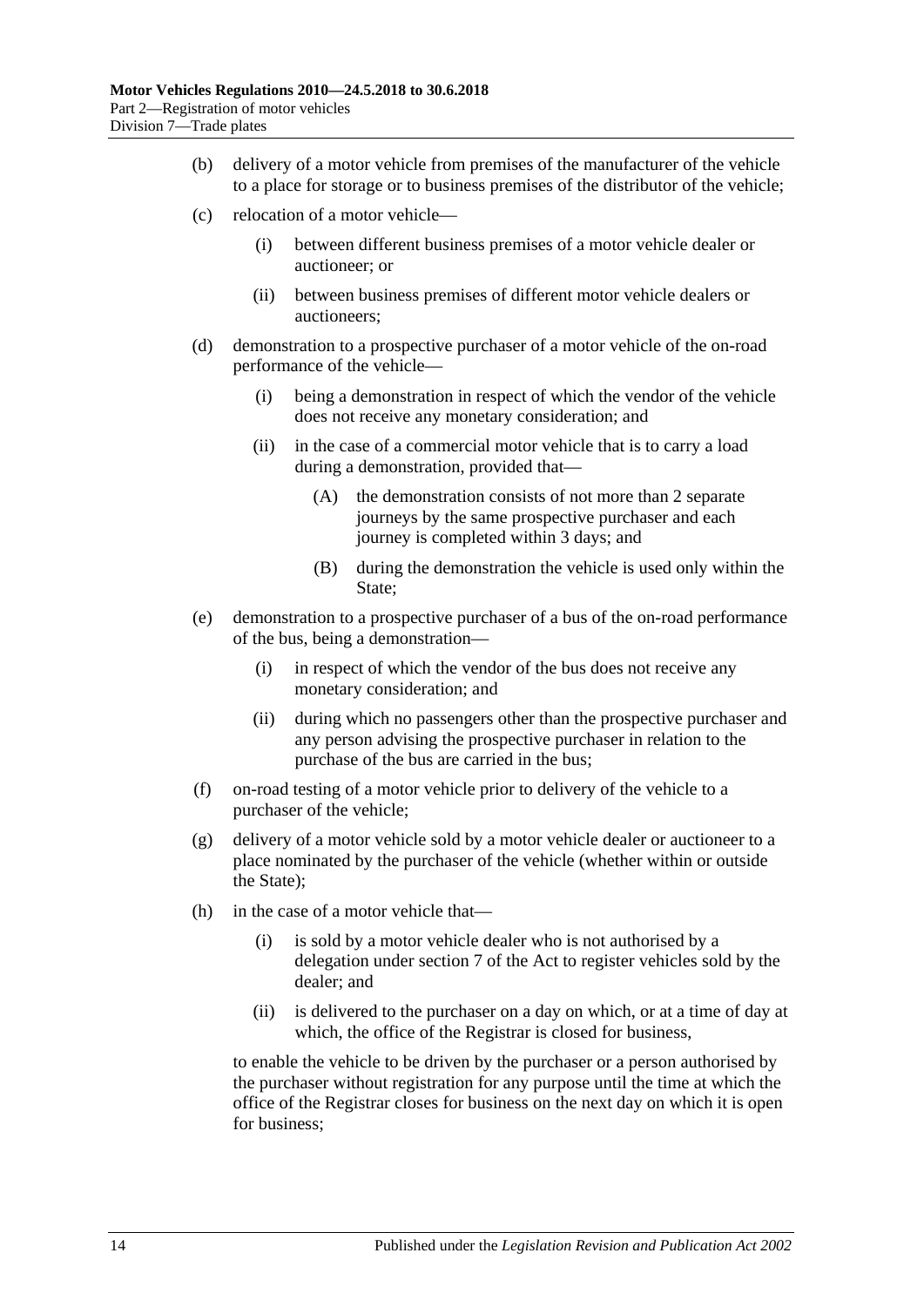- (i) delivery of a motor vehicle to a workshop or other place for repair or servicing of the vehicle or the making of alterations or additions to the vehicle;
- (j) return of a motor vehicle from a workshop or other place at which the vehicle has been repaired or serviced or at which alterations or additions have been made to the vehicle;
- (k) delivery of a motor vehicle to a place for wrecking or disassembling;
- (l) on-road testing of a motor vehicle in the course of repairs or servicing or the making of alterations or additions to the vehicle;
- (m) in the case of a motor vehicle on loan by a motor vehicle repairer to the owner of a motor vehicle under repair—to enable the loan vehicle to be driven for any purpose by the owner of the vehicle under repair provided that—
	- (i) the repairer does not receive any separate monetary consideration in respect of the provision of the loan vehicle; and
	- (ii) if the loan vehicle is a commercial motor vehicle—the loan vehicle is not used to carry a load during the loan period except within the State; and
	- (iii) if the loan vehicle is not a special purpose vehicle—
		- (A) the repairer is licensed as a dealer under the *[Second-hand](http://www.legislation.sa.gov.au/index.aspx?action=legref&type=act&legtitle=Second-hand%20Vehicle%20Dealers%20Act%201995)  [Vehicle Dealers Act](http://www.legislation.sa.gov.au/index.aspx?action=legref&type=act&legtitle=Second-hand%20Vehicle%20Dealers%20Act%201995) 1995*; and
		- (B) the loan vehicle is a second-hand vehicle that is being offered or exposed for sale by the repairer; and
		- (C) a notice that complies with section 16 of the *[Second-hand](http://www.legislation.sa.gov.au/index.aspx?action=legref&type=act&legtitle=Second-hand%20Vehicle%20Dealers%20Act%201995)  [Vehicle Dealers Act](http://www.legislation.sa.gov.au/index.aspx?action=legref&type=act&legtitle=Second-hand%20Vehicle%20Dealers%20Act%201995) 1995* is attached to the loan vehicle;
- (n) delivery of a motor vehicle to the site of a motor show or other similar event at which the vehicle is to be on display;
- (o) return of a motor vehicle from the site of a motor show or other similar event at which the vehicle has been on display;
- (p) demonstration of the on-road performance of a motor vehicle while the vehicle is on display at a motor show or other similar event;
- (q) delivery of a motor vehicle to a place for inspection or examination under the Act, the *[Road Traffic Act](http://www.legislation.sa.gov.au/index.aspx?action=legref&type=act&legtitle=Road%20Traffic%20Act%201961) 1961* or any other Act or law;
- (r) return of a motor vehicle from a place to which the vehicle has been taken for inspection or examination under the Act, the *[Road Traffic Act](http://www.legislation.sa.gov.au/index.aspx?action=legref&type=act&legtitle=Road%20Traffic%20Act%201961) 1961* or any other Act or law.
- (2) For the purposes of sections 62(1) and 66 of the Act, the following purposes are prescribed in relation to a commercial motor vehicle or trailer:
	- (a) delivery to the site of a prescribed event of—
		- (i) an agricultural implement, agricultural machine or any other motor vehicle that is to be on display at that site during the prescribed event; and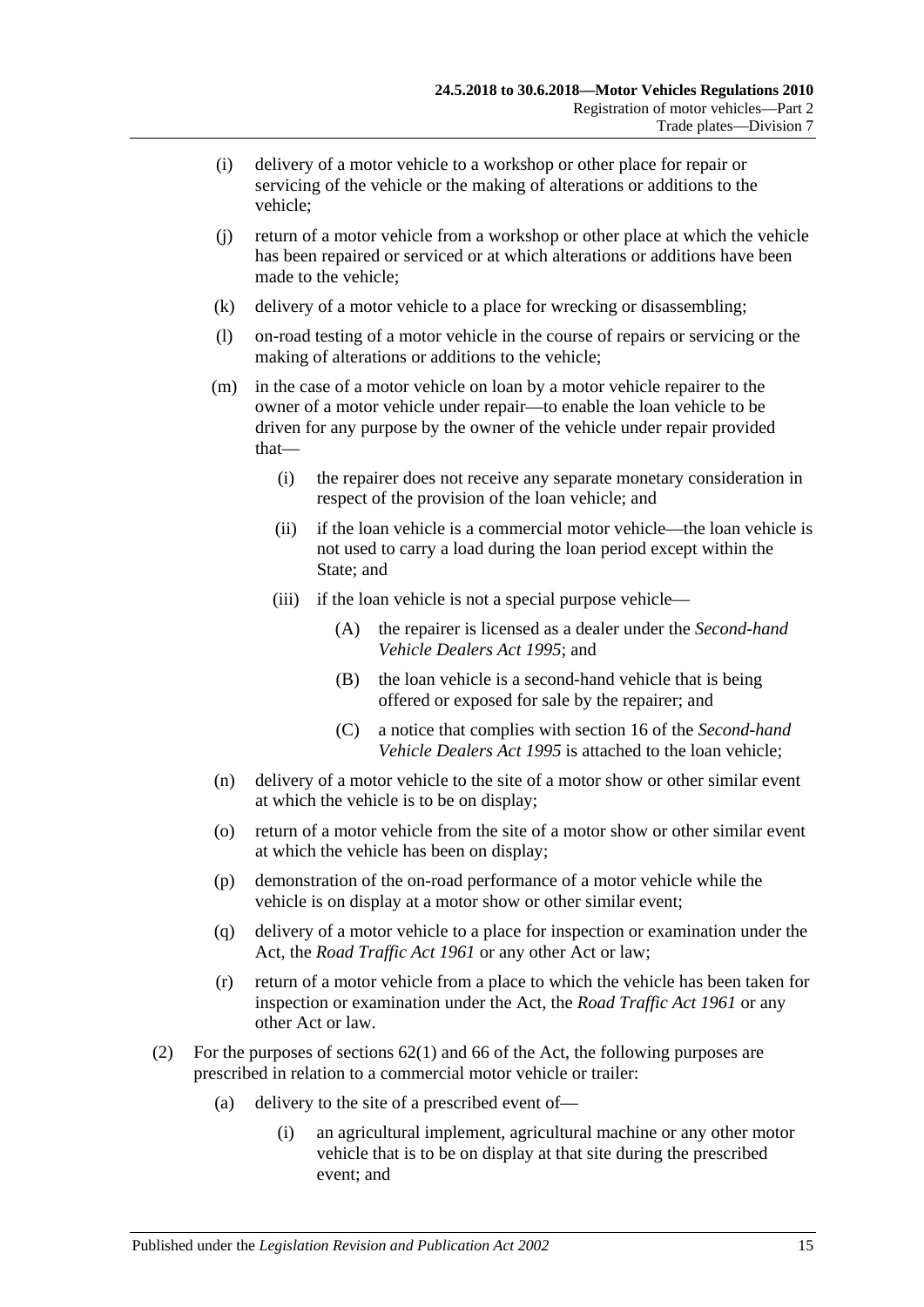- (ii) any equipment to be used for the purposes of, or in conjunction with, the display of the agricultural implement, agricultural machine or other motor vehicle during the prescribed event; and
- (iii) any equipment, accessories or consumables for or associated with the agricultural implement, agricultural machine or other motor vehicle;
- (b) return from the site of a prescribed event of—
	- (i) an agricultural implement, agricultural machine or any other motor vehicle that has been on display at that site during the prescribed event; and
	- (ii) any equipment used for the purposes of, or in conjunction with, the display of the agricultural implement, agricultural machine or other motor vehicle during the prescribed event; and
	- (iii) any equipment, accessories or consumables for or associated with the agricultural implement, agricultural machine or other motor vehicle.
- (3) For the purposes of sections 62(1) and 66 of the Act, the following purposes are prescribed in relation to a trailer designed to carry a boat:
	- (a) delivery of a boat from the premises of the manufacturer of the boat to a place for storage or to business premises of a dealer or distributor of boats;
	- (b) delivery of a boat from business premises of a distributor of boats to business premises of a dealer of boats;
	- (c) delivery of a boat to or from waters for demonstration to a prospective purchaser of the boat of the performance of the boat on waters;
	- (d) delivery of a boat sold by a dealer of boats to a place nominated by the purchaser of the boat (whether within or outside the State);
	- (e) delivery of a boat to a workshop, boat yard or other place for repair or servicing of the boat or the making of alterations or additions to the boat;
	- (f) return of a boat from a workshop, boat yard or other place at which the boat has been repaired or serviced or at which alterations or additions have been made to the boat;
	- (g) delivery of a boat to the site of a prescribed event at which the boat is to be on display;
	- (h) return of a boat from the site of a prescribed event at which the boat has been on display.

# <span id="page-27-0"></span>**30—Trade plate label and certificate of issue of trade plate**

- (1) At the time of issuing a trade plate, the Registrar must issue to the holder of the trade plate or his or her agent—
	- (a) a trade plate label; and
	- (b) a certificate of issue of a trade plate.
- (2) A trade plate label will be in a form determined by the Registrar.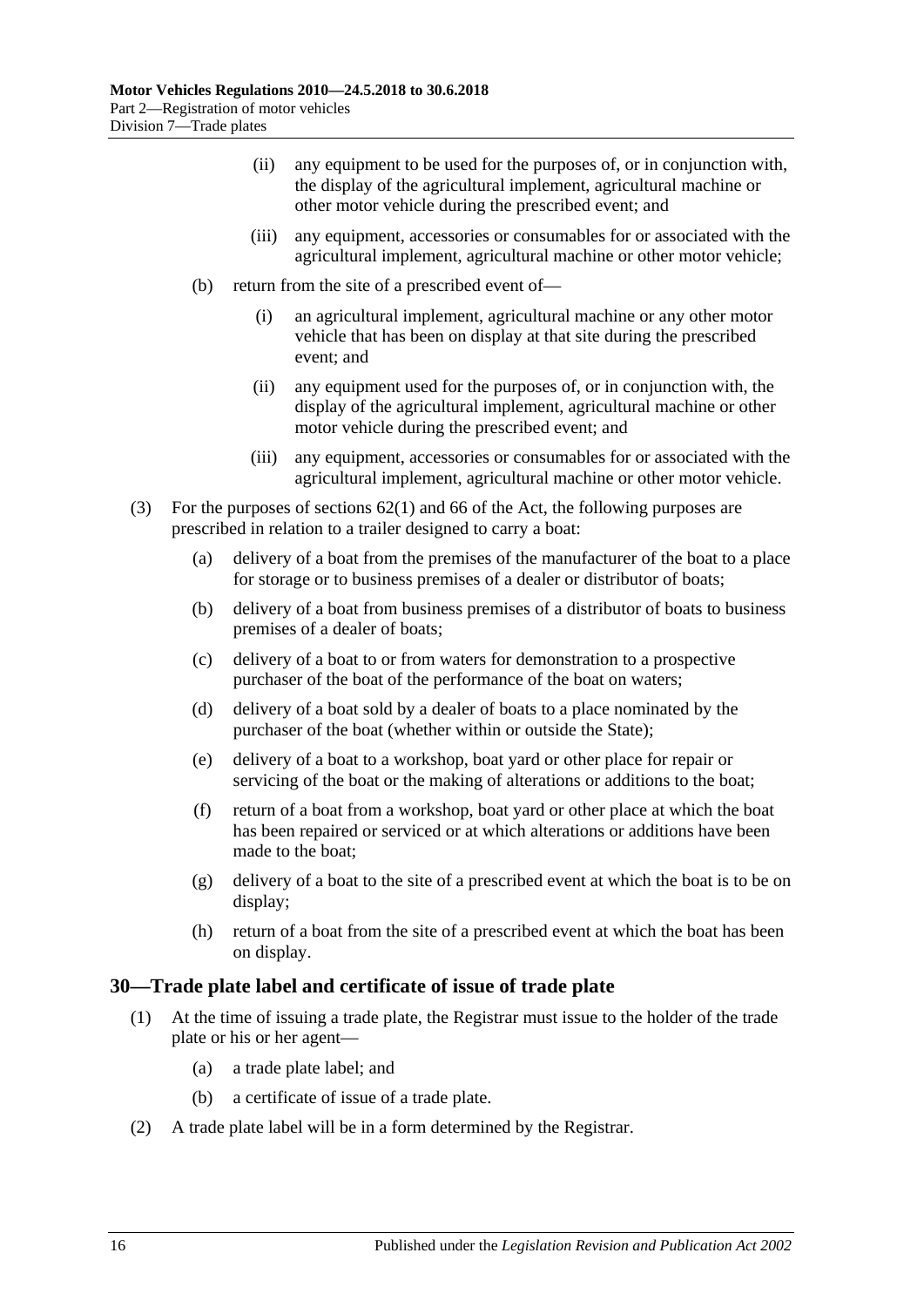(3) If the Registrar is satisfied by statutory declaration or such other evidence as the Registrar may require that the label or certificate issued in respect of a trade plate has been lost or destroyed, the Registrar may, on application by the holder of the trade plate or his or her agent and payment of the prescribed fee, issue a duplicate label or certificate.

# <span id="page-28-0"></span>**31—Carriage of trade plate and trade plate label**

If a motor vehicle is to be driven on a road pursuant to section 66 of the Act—

- (a) a trade plate must be securely attached to the rear of the vehicle in such a position that the bottom edge of the plate is not less than 30 centimetres above the level of the ground; and
- (b) the label issued by the Registrar in respect of the trade plate must be displayed in a waterproof holder that has a transparent front and is affixed to the plate; and
- (c) every figure and letter on the plate and label must be—
	- (i) legible from left to right on a plane level with the ground; and
	- (ii) clean and legible at all times; and
- (d) every figure and letter on the plate must be clearly visible in daylight to a person standing on the same plane as the vehicle at any point not less than 3 metres or more than 18 metres from the plate, looking at the plate along an imaginary line approximately at right angles to the plate.

# <span id="page-28-1"></span>**32—Offences**

- (1) A person must not—
	- (a) drive or leave standing on a road a motor vehicle to which a colourable imitation of a trade plate is attached; or
	- (b) drive or leave standing on a road a motor vehicle to which is affixed a trade plate that displays a colourable imitation of a trade plate label; or
	- (c) drive or leave standing on a road a motor vehicle to which is affixed a trade plate that displays a trade plate label issued in respect of another trade plate; or
	- (d) without lawful excuse, have in his or her possession a trade plate label or an article resembling a trade plate label that is liable to be mistaken for a trade plate label.

Maximum penalty: \$1 250.

(2) A person must not sell or supply trade plates without the approval of the Minister. Maximum penalty: \$1 250.

# <span id="page-28-2"></span>**33—Replacement of lost trade plate**

- <span id="page-28-3"></span> $(1)$  If—
	- (a) a person satisfies the Registrar that—
		- (i) a trade plate has been lost; and
		- (ii) the loss has been reported to a police officer; and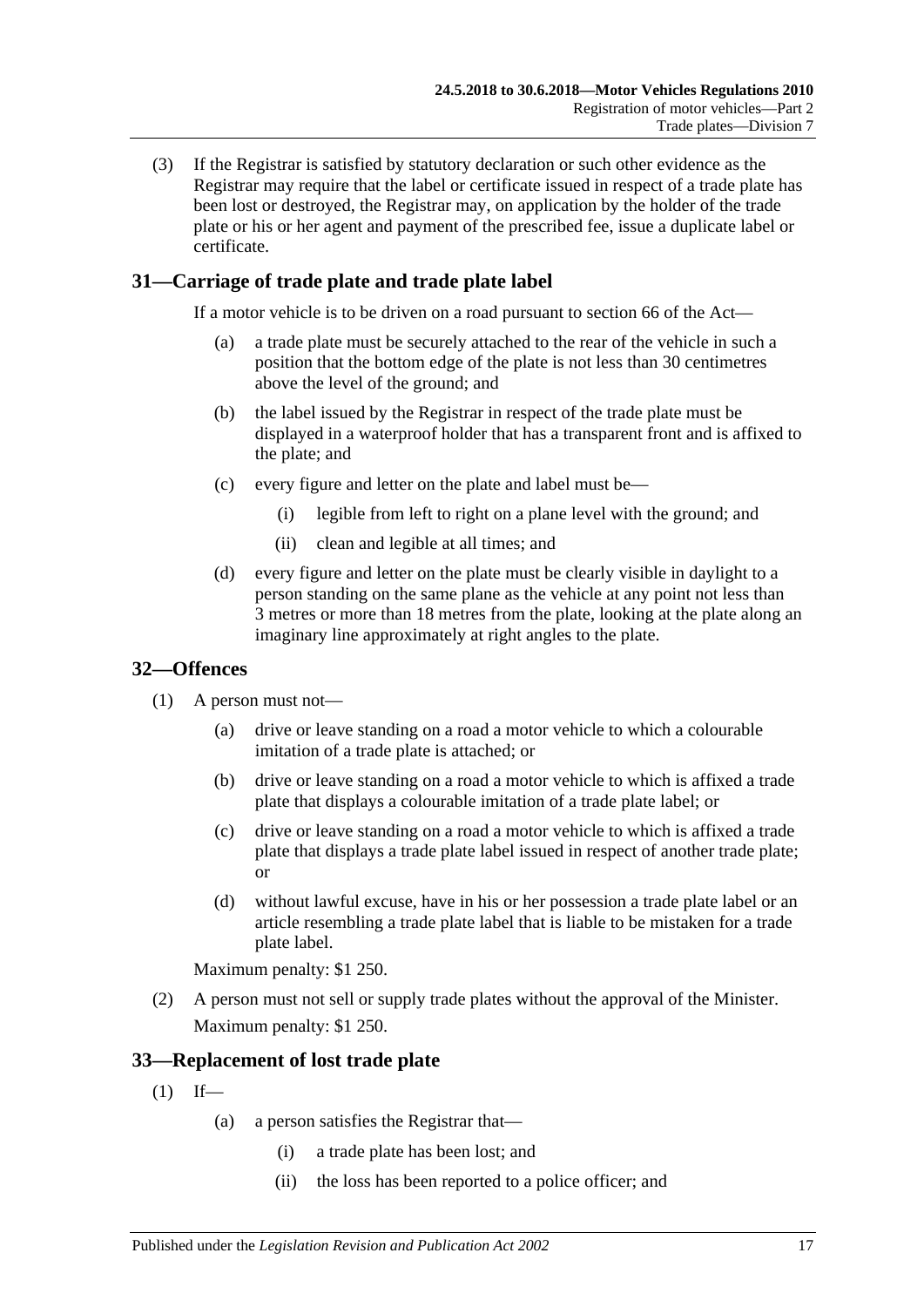- (iii) the circumstances of the loss justify replacement of the plate; and
- (b) an application for replacement of the lost plate is made to the Registrar; and
- (c) the fee set out in [Schedule 1](#page-70-0) for the issue of a replacement trade plate is paid to the Registrar,

the Registrar may issue a new trade plate to that person.

- (2) The Registrar may require an applicant for a replacement trade plate to furnish
	- (a) a statutory declaration stating the matters referred to in [subregulation](#page-28-3)  $(1)(a)$ ; and
	- (b) a written undertaking to—
		- (i) return to the Registrar the lost trade plate if it comes into the applicant's possession; or
		- (ii) inform the Registrar of and when the location of the lost trade plate becomes known to or suspected by the applicant.

# <span id="page-29-0"></span>**Division 9—Miscellaneous**

#### <span id="page-29-1"></span>**35A—Registration details certificate**

The Registrar may—

- (a) on his or her own initiative; or
- (b) on application by the owner of a registered motor vehicle and payment of the prescribed fee,

issue to the owner a certificate setting out the registered particulars of the motor vehicle and such other matters as the Registrar thinks fit.

#### <span id="page-29-2"></span>**35B—Prescribed documents**

- (1) For the purposes of sections 56, 57(2) and 58(1) of the Act, a registration details certificate issued to the transferor is a prescribed document.
- (2) For the purposes of sections 71A and 71B(1) of the Act, a registration details certificate is a prescribed document.

#### <span id="page-29-4"></span><span id="page-29-3"></span>**35C—Carriage of permits issued under section 16 of Act**

A permit under section 16 of the Act—

- (a) must—
	- (i) if issued in respect of a motor vehicle that has a windscreen (other than a motor bike)—be firmly affixed in an upright position to the vehicle—
		- (A) to the inside surface of the front or rear windscreen in a corner on the opposite side of the windscreen to the driver's position; or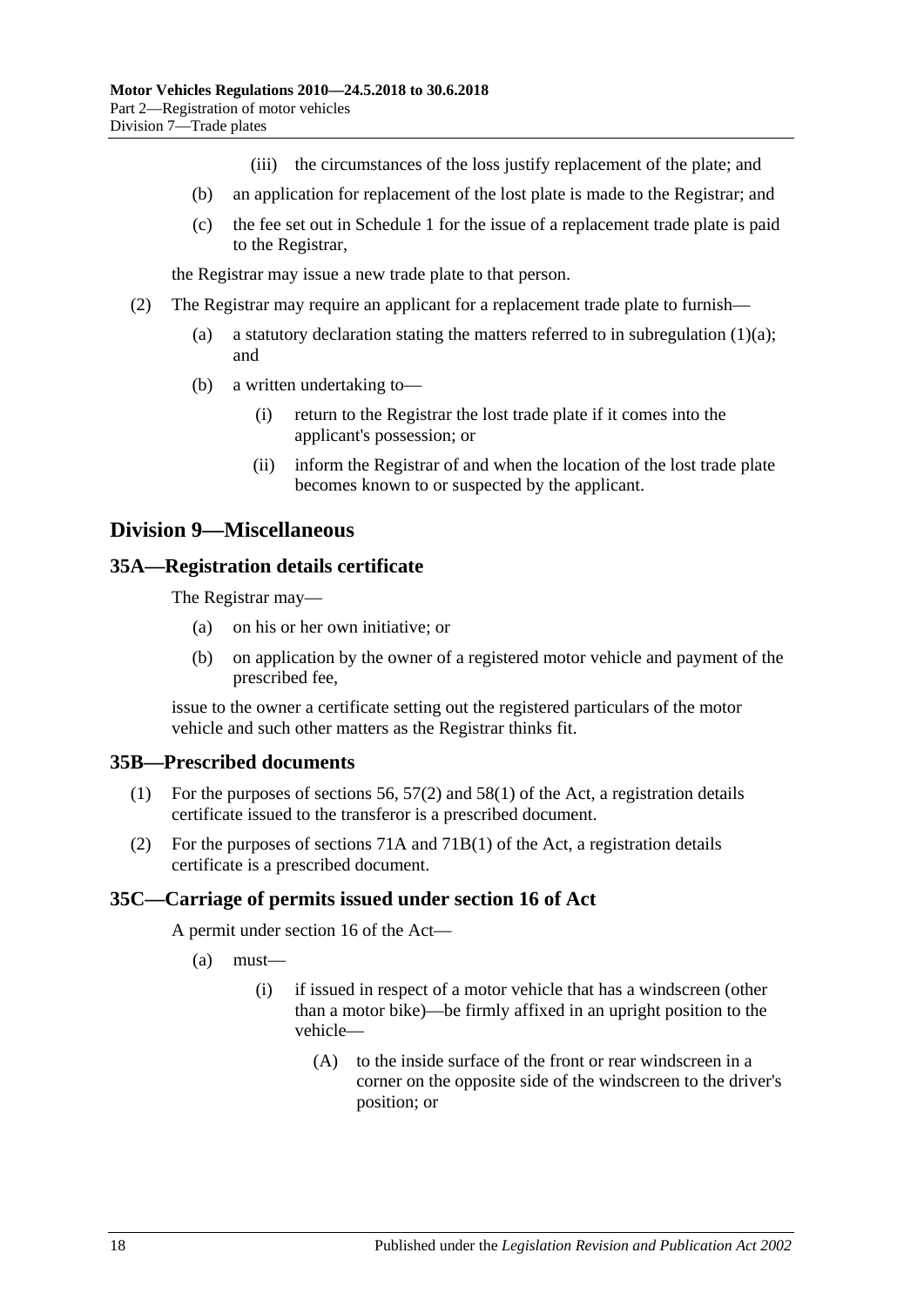(B) in the case of a vehicle that has a pivoted, hinged or fixed side window adjacent to the front or rear windscreen on the opposite side of the windscreen to the driver's position—to the inside surface of that window,

but not so as to obstruct the driver's vision; or

- (ii) if issued in respect of a motor vehicle (other than a motor bike or trailer) that does not have a windscreen—be displayed in a waterproof holder that has a transparent front and is affixed to an external surface of the vehicle on the left hand or near side of the vehicle, as near as practicable to the position in which the permit would have been affixed in accordance with [subparagraph](#page-29-4) (i), had the vehicle been fitted with a windscreen; or
- (iii) if issued in respect of a motor bike—be displayed in a waterproof holder that has a transparent front and is affixed to the handlebar in the centre, left hand or near side of the motor bike; or
- (iv) if issued in respect of a trailer—
	- (A) be displayed in a waterproof holder that has a transparent front and is affixed to an external surface of the trailer on the front left hand or near side of the trailer; or
	- (B) in the case of a trailer that has a clear glass window—be affixed to the inside of the bottom left hand corner of the window,

at a height not exceeding 2 metres above ground level; and

(b) must be displayed so as to be clearly visible to a person facing the permit at a distance of 4 metres from the permit.

# <span id="page-30-1"></span><span id="page-30-0"></span>**36—Offences**

- <span id="page-30-2"></span>(1) A person must not drive a motor vehicle on a road while—
	- (a) a device is attached to the vehicle or a number plate or trade plate on the vehicle; or
	- (b) a substance is painted on or otherwise added to or made part of a number plate or trade plate on the vehicle,

the effect of which is to obscure or distort a letter or figure on a number plate or trade plate on the vehicle when the plate is viewed or photographed from any particular angle or from all angles in daylight or at night.

Maximum penalty: \$2 500.

- (2) In [subregulation](#page-30-1) (1), a reference to a *number plate* extends to that portion of a motor vehicle on which the registered number is marked in accordance with [regulation](#page-22-0) 25.
- (3) [Subregulation](#page-30-2) (1)(a) does not apply in relation to a motor vehicle to which a bike rack is attached if a number plate that—
	- (a) conforms to the specifications and design prescribed for a number plate of a class established under section 47A of the Act for the purposes of this subregulation; and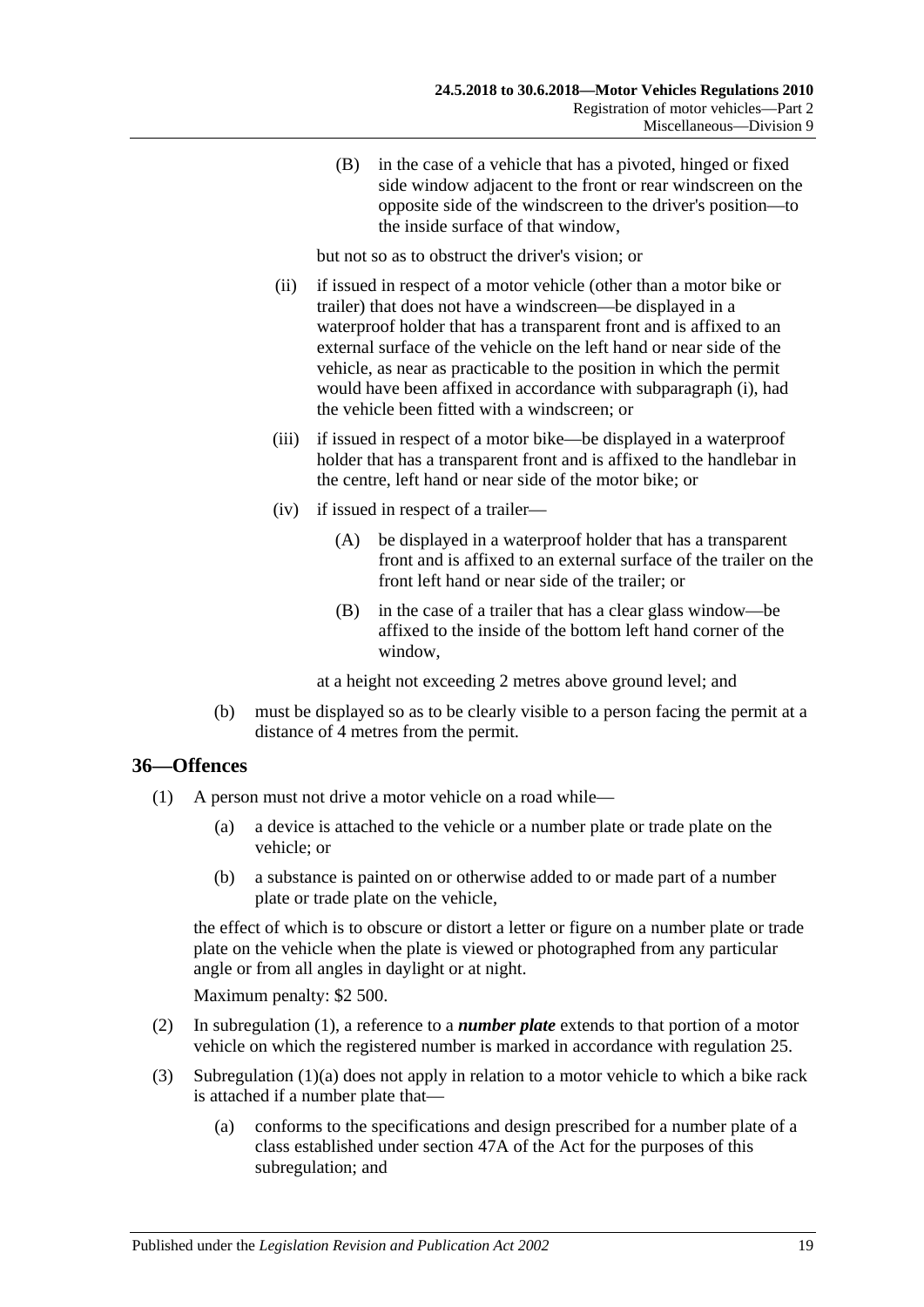(b) bears the number allotted to the vehicle under the Act,

is attached to the bike rack and displayed such that—

- (c) the whole of the number plate is visible from the rear; and
- (d) the bottom edge of the number plate is not less than 30 centimetres above the level of the ground and in such a position that every letter and figure of the registered number is upright; and
- (e) every letter and figure on the number plate is—
	- (i) legible from left to right on a plane level with the ground; and
	- (ii) clean and legible at all times; and
	- (iii) clearly visible in daylight to a person standing on the same plane as the vehicle at any point not less than 3 metres or more than 18 metres from the plate looking at the plate along an imaginary line approximately at right angles to the plate.
- (4) If a bike rack that displays a number plate is attached to a motor vehicle, a person must not drive the motor vehicle on a road while—
	- (a) a device is attached to the bike rack or the number plate on the bike rack; or
	- (b) a substance is painted on or otherwise added to or made part of the number plate on the bike rack,

the effect of which is to obscure or distort a letter or figure on the plate when the plate is viewed or photographed from any particular angle or from all angles in daylight or at night.

Maximum penalty: \$2 500.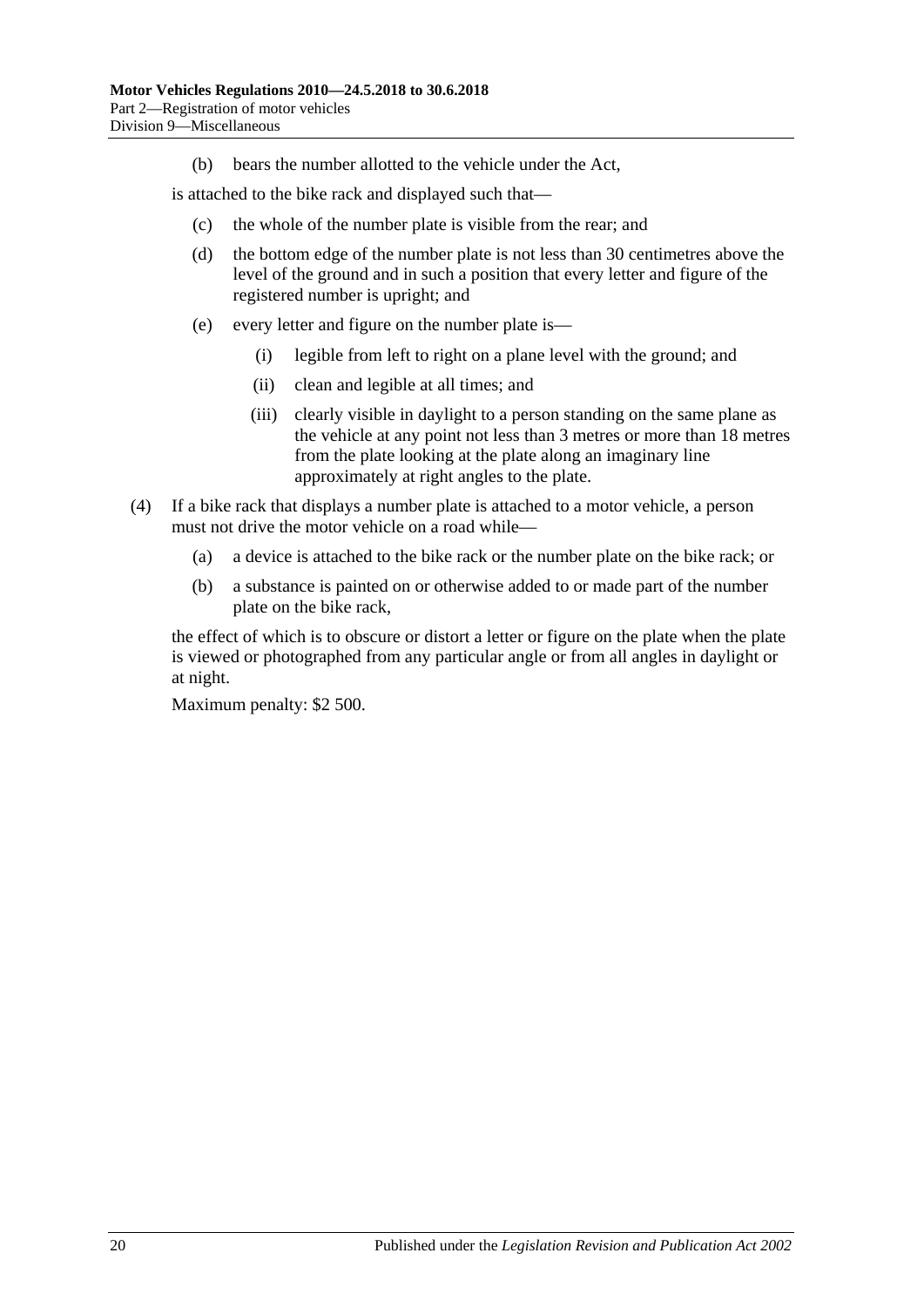# <span id="page-32-0"></span>**Part 4—Driver's licences and learner's permits**

# <span id="page-32-1"></span>**Division 1—Classification of licences**

### <span id="page-32-2"></span>**42—Classification of licences**

For the purposes of section 72(1) of the Act, the classifications appearing in column 1 of the table in [Schedule 2](#page-80-0) are prescribed.

# <span id="page-32-3"></span>**Division 2—Driver's licences and learner's permits**

#### <span id="page-32-4"></span>**43—Exemptions from certain requirements for qualified supervising drivers**

- (1) A person to whom this regulation applies is exempted from the requirement specified in section  $72A(1)(b)$  of the Act that the person must, in order to act as a qualified supervising driver for the holder of a licence or permit, have held a licence referred to in that paragraph during the whole of the immediately preceding 2 year period.
- (2) This regulation applies to a person if—
	- (a) the person—
		- (i) has not held the relevant licence during the whole of the immediately preceding 2 year period only because the licence expired during that period; and
		- (ii) renewed the licence within 3 months of that expiry; and
		- (iii) has held the relevant licence for periods totalling at least 2 years (excluding any period between the expiry of the licence and the date of its renewal); or
	- (b) the person holds the relevant licence and is ordinarily resident in a remote area (as defined in section 98AAG of the Act).

# <span id="page-32-5"></span>**44—Duty of applicant for licence or permit to supply specimen signature etc**

- $(1)$  If—
	- (a) a person applies for the issue or renewal of a driver's licence or learner's permit; and
	- (b) the licence or permit is to include a photograph of the person and a specimen of the person's signature; and
	- (c) the Registrar requires the person to attend at a specified place for the purpose of having the person's photograph taken,

the person must, before having his or her photograph taken, supply the Registrar with 1 or more specimens of the person's signature, as specified by the Registrar.

- $(2)$  If—
	- (a) a person applies for the issue or renewal of a driver's licence or learner's permit; and
	- (b) the licence or permit is to include a photograph of the person and a specimen of the person's signature; and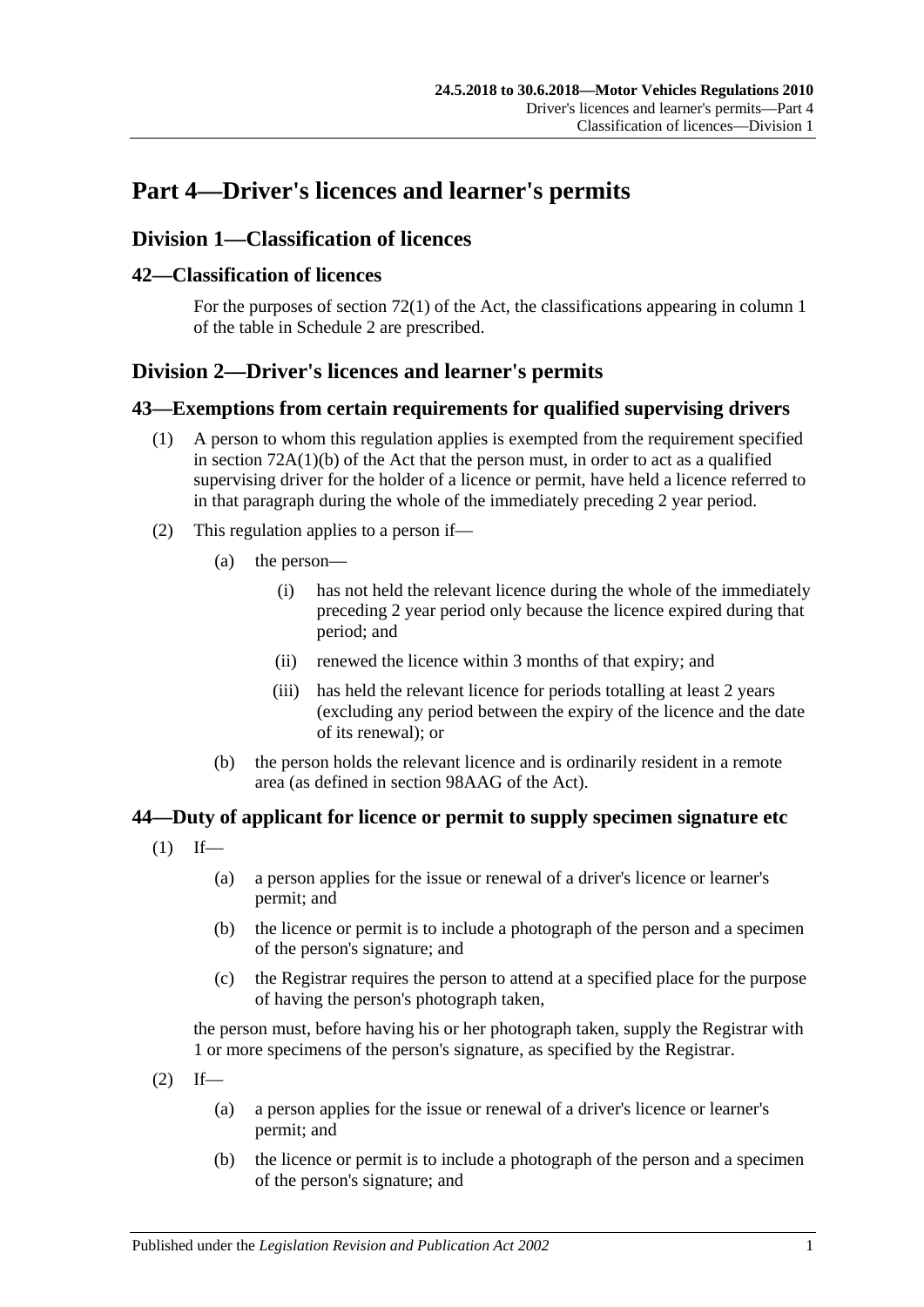(c) the Registrar requires the person to supply to the Registrar 1 or more photographs of the person,

the person must, at the time of supplying the photographs to the Registrar, also supply the Registrar with 1 or more specimens of the person's signature, as specified by the Registrar.

(3) If a person applies for the issue or renewal of a driver's licence or learner's permit that is not to bear a photograph of the person, the person must sign the licence or permit as soon as practicable after receiving it.

# <span id="page-33-0"></span>**44A—Use of photographs by Registrar under section 77BA(2)(e) of Act**

- (1) Photographs to which section 77BA of the Act applies may be used by the Registrar to conduct comparisons using a facial recognition system—
	- (a) to assist in determining whether the quality of the photographs is adequate for the photographs to be included in the register of licences; or
	- (b) to assist in determining whether a person's photograph has been taken and recorded using more than 1 identity; or
	- (c) to assist in determining whether a person who is applying for, or has applied for, the issue or renewal of a licence or learner's permit already holds a licence or learner's permit; or
	- (d) to assist in determining whether a person who is applying for, or has applied for, the issue of a duplicate licence or learner's permit has already been issued a duplicate licence or learner's permit; or
	- (e) for any other purpose connected with the administration or enforcement of the Act.
- (1a) Photographs to which section 77BA of the Act applies may be used by the Registrar—
	- (a) for inclusion on a motor driving instructor's licence; or
	- (b) to assist in determining the identity of a person applying for—
		- (i) the issue of a motor driving instructor's licence; or
		- (ii) the issue of a duplicate motor driving instructor's licence.
- (2) In this regulation—

*facial recognition system* means a computer software application that uses biometric technology to identify a person or verify a person's identity by comparison of digital images of human faces using various facial features (such as a person's eyes, nose and mouth) as points of comparison;

*register of licences* means the register of licences under section 73 of the Act.

# <span id="page-33-1"></span>**45—Exemptions from duty to hold licence, learner's permit or particular class of licence**

(1) A police officer who holds a driver's licence may, in the course of official duties, drive a motor vehicle of a class other than that for which he or she holds a licence in circumstances of emergency.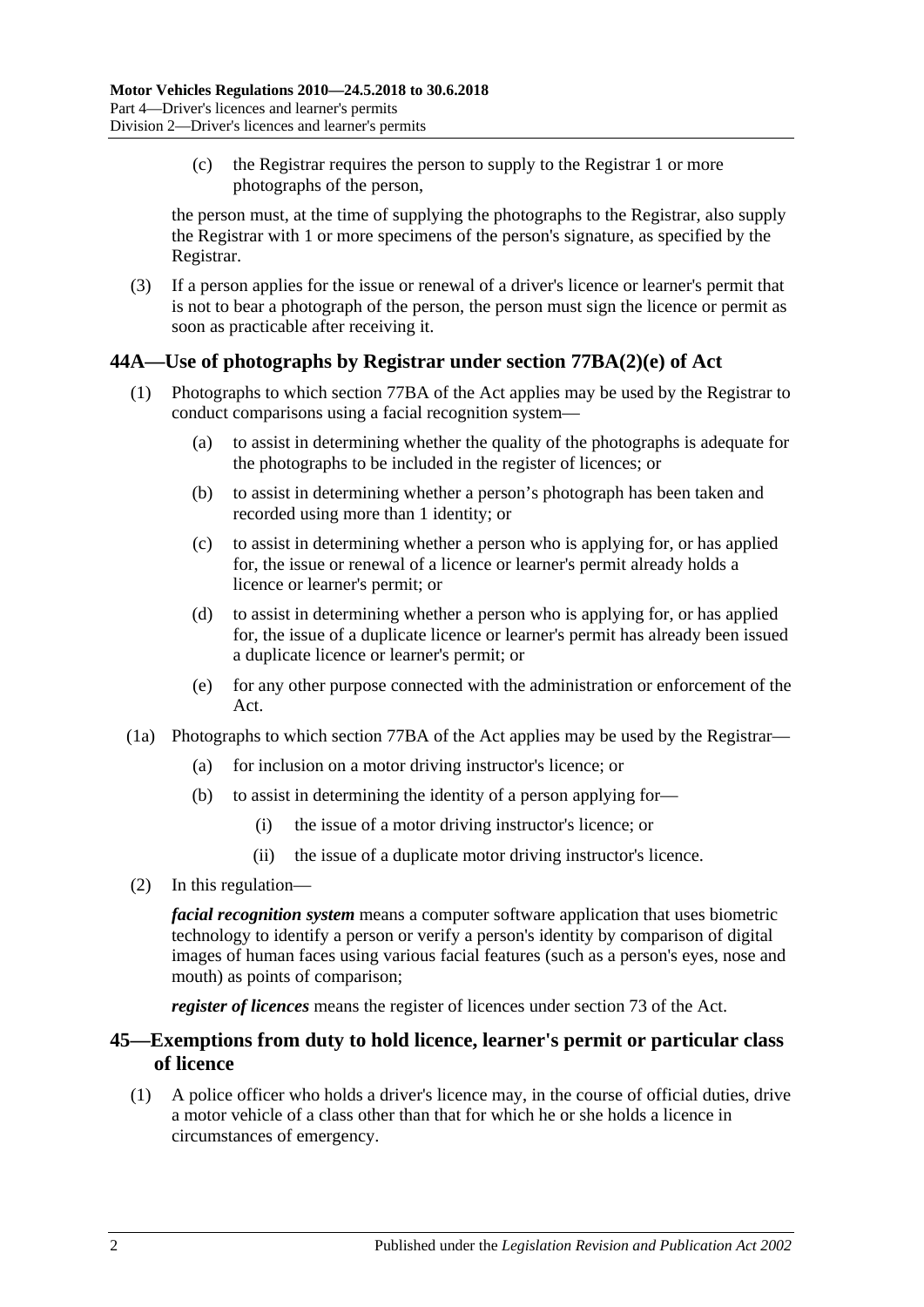- (2) If a person holds a driver's licence or is, under section 97A of the Act, permitted to drive a motor vehicle on roads in this State pursuant to an interstate licence or foreign licence, the person may drive a moped on roads in this State without holding a licence endorsed with the classification R-DATE.
- (3) A person may drive a power-assisted pedal cycle without holding a driver's licence or learner's permit.
- (3a) A person may drive an electric personal transporter without holding a driver's licence or learner's permit.
- (4) A person may drive a self-propelled wheelchair or a motor vehicle of a class prescribed by [regulation](#page-12-2) 5 for the purposes of section 12A(1) of the Act without holding a driver's licence or learner's permit if the person reasonably requires the use of the wheelchair or vehicle because of some physical infirmity.
- <span id="page-34-0"></span>(5) A person may drive a motor home on roads in this State without holding a driver's licence under the Act if—
	- (a) the person holds a foreign licence, written in English or accompanied by an English translation, authorising the person to drive a motor vehicle with a GVM not exceeding 3.5 tonnes; or
	- (b) the person holds—
		- (i) a foreign licence authorising the person to drive a motor vehicle with a GVM not exceeding 3.5 tonnes; and
		- (ii) an international driving permit.
- (6) However, [subregulation](#page-34-0) (5) does not apply if—
	- (a) the person is disqualified from holding or obtaining an interstate licence in any State or Territory of the Commonwealth; or
	- (b) the person is disqualified from holding or obtaining a foreign licence in any country; or
	- (c) the person has resided in this State for a continuous period of more than 3 months and is a permanent resident or citizen of Australia; or
	- (d) the person's foreign licence only authorises the person to drive a motor bike, motor trike, moped, motorised wheelchair or other vehicle that is not a motor car; or
	- (e) a notice under [subregulation](#page-34-1) (7) is in force in relation to the person.
- <span id="page-34-1"></span>(7) If the Registrar is of the opinion that—
	- (a) a person to whom [subregulation](#page-34-0) (5) applies is not suitable to drive a motor home in this State; or
	- (b) the ability of a person to whom [subregulation](#page-34-0) (5) applies to drive a motor home safely is impaired due to a permanent or long term injury or illness,

the Registrar may give the person notice in writing—

(c) prohibiting the person from driving a motor home on roads in this State without holding a driver's licence issued under the Act while the notice is in force; and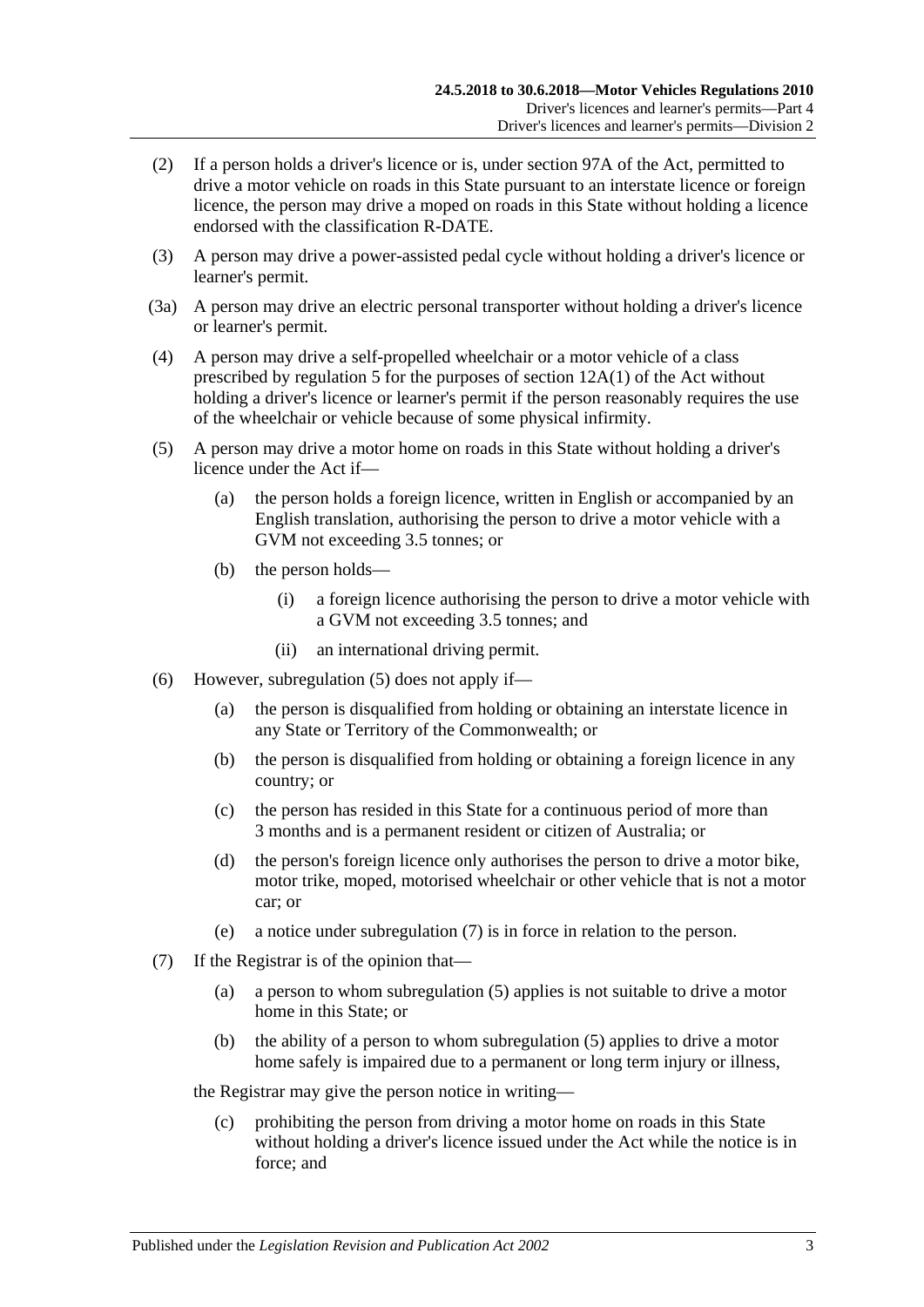- (d) stating the reasons for the giving of the notice; and
- (e) specifying any action that may be taken by the person to regain the benefit of [subregulation](#page-34-0) (5).
- (8) The Registrar may revoke a notice under [subregulation](#page-34-1) (7) by further notice to the person.
- (9) A person must, while driving a motor home on roads in this State under [subregulation](#page-34-0) (5)—
	- (a) carry his or her—
		- (i) foreign licence (together with any accompanying English translation of the licence); and
		- (ii) international driving permit (if any); and
	- (b) produce those documents if requested to do so by a police officer or authorised officer.

Maximum penalty: \$1 250.

- (10) If a person drives a motor home in this State under [subregulation](#page-34-0) (5), the person's foreign licence will—
	- (a) for the purposes of section 74 of the Act and any law prescribed for the purposes of section 97A(4)(a) of the Act, be taken to be a licence under the  $Act'$  and
	- (b) for the purposes of a contract or policy of insurance relating to the vehicle, be taken to be a licence under the Act.
- (11) In this regulation—
	- (a) *international driving permit*, *interstate licence* and *permanent resident* have the same respective meanings as in section 97A of the Act;
	- (b) *motor home* means a motor vehicle with a GVM not exceeding 4.5 tonnes that is designed and constructed for the primary purpose of providing a temporary dwelling for persons using the vehicle for recreational travel.

#### <span id="page-35-0"></span>**46—Examination of applicant for licence or learner's permit**

- (1) For the purposes of section 79(1) of the Act—
	- (a) a theoretical examination will consist of questions determined by the Registrar from time to time as to—
		- (i) the rules required by law to be observed by drivers of motor vehicles; and
		- (ii) the causes of motor vehicle accidents; and
		- (iii) safe driving behaviour and safe driving practices; and
		- (iv) the effects of alcohol and drugs on driving skills and driving behaviour; and
		- (v) the effects of speeding; and
		- (vi) the stopping distances of motor vehicles; and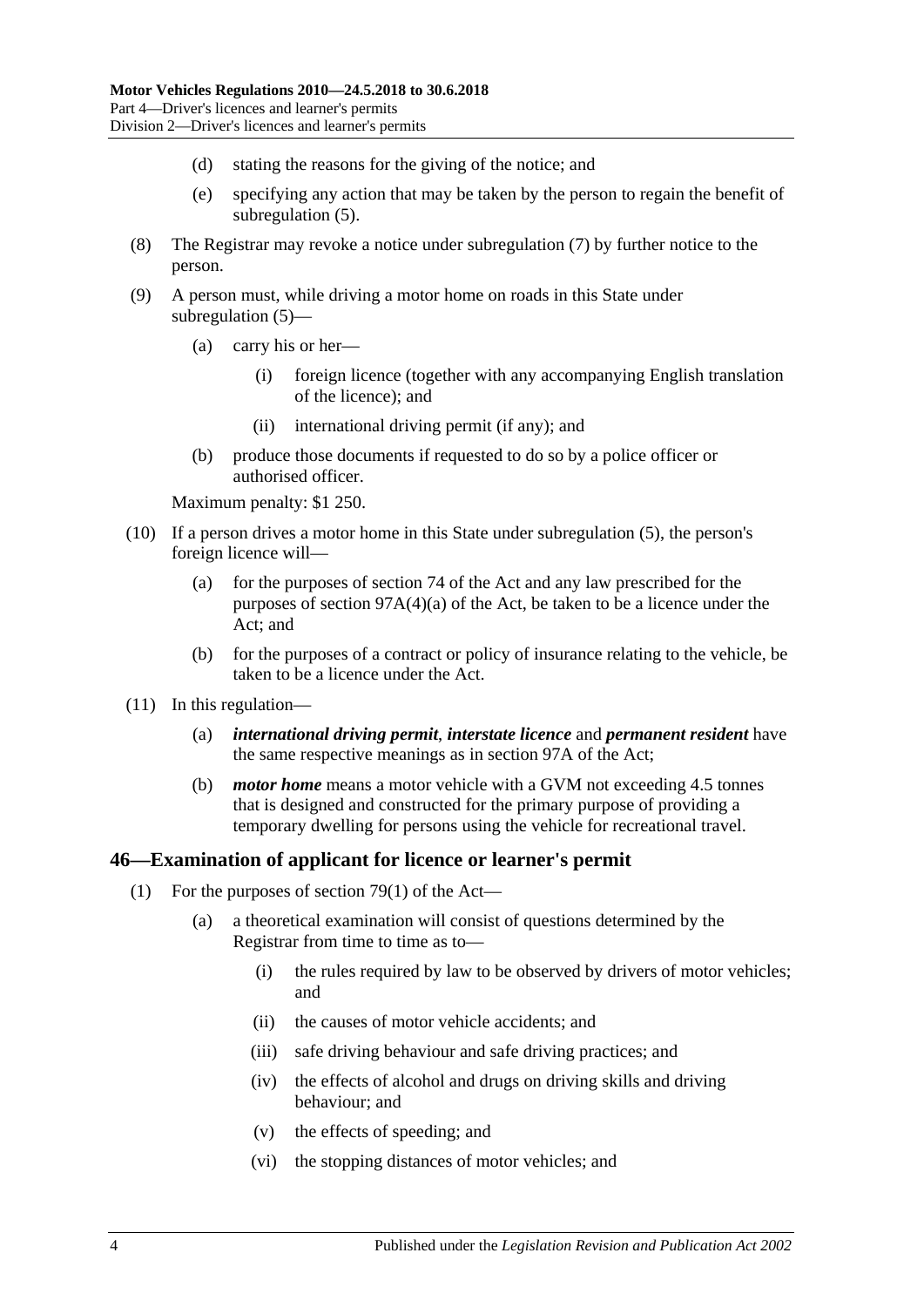- (vii) the effects of road surfaces and weather conditions on the driving of motor vehicles; and
- (viii) such other matters as are determined by the Registrar from time to time; and
- (b) a theoretical examination will be taken by a person—
	- (i) in writing in the English language; or
	- (ii) if the person is, by reason of impairment, unable to take the examination in writing—
		- (A) orally in the English language; or
		- (B) in such other manner as may be approved by the Registrar; or
	- (iii) if the person's principal language is not English and the person's understanding of English is not adequate to enable the person to take the examination in writing in English—
		- (A) orally or in writing (as required by the Registrar) in the person's principal language; or
		- (B) in such other manner as may be approved by the Registrar.
- (2) For the purposes of section 79(2) of the Act, the number of questions in the examination that a person must answer correctly is a number that equals 80% of the questions asked in the examination.

## **46A—Exemption from requirement to undertake hazard perception test**

An applicant for a provisional licence who resides—

- (a) more than 100 kilometres from the nearest place at which hazard perception tests are conducted; or
- (b) on Kangaroo Island,

is exempt from the requirements in section  $79A(1)(a)(ii)$  and  $79A(3)(ca)$  of the Act.

#### **47—Prescribed matters for the purposes of section 79A of Act**

- (1) For the purposes of section  $79A(1)(a)(ii)(B)$  of the Act, the prescribed requirements are that the applicant has driven a motor vehicle of a class for which the licence is sought for periods totalling not less than 75 hours, at least 15 hours of which must have occurred at night.
- (2) For the purposes of section 79A(2)(b) of the Act, licence classes R-DATE and R are prescribed.
- (3) In this regulation—

*night* means the period between sunset on one day and sunrise on the next day.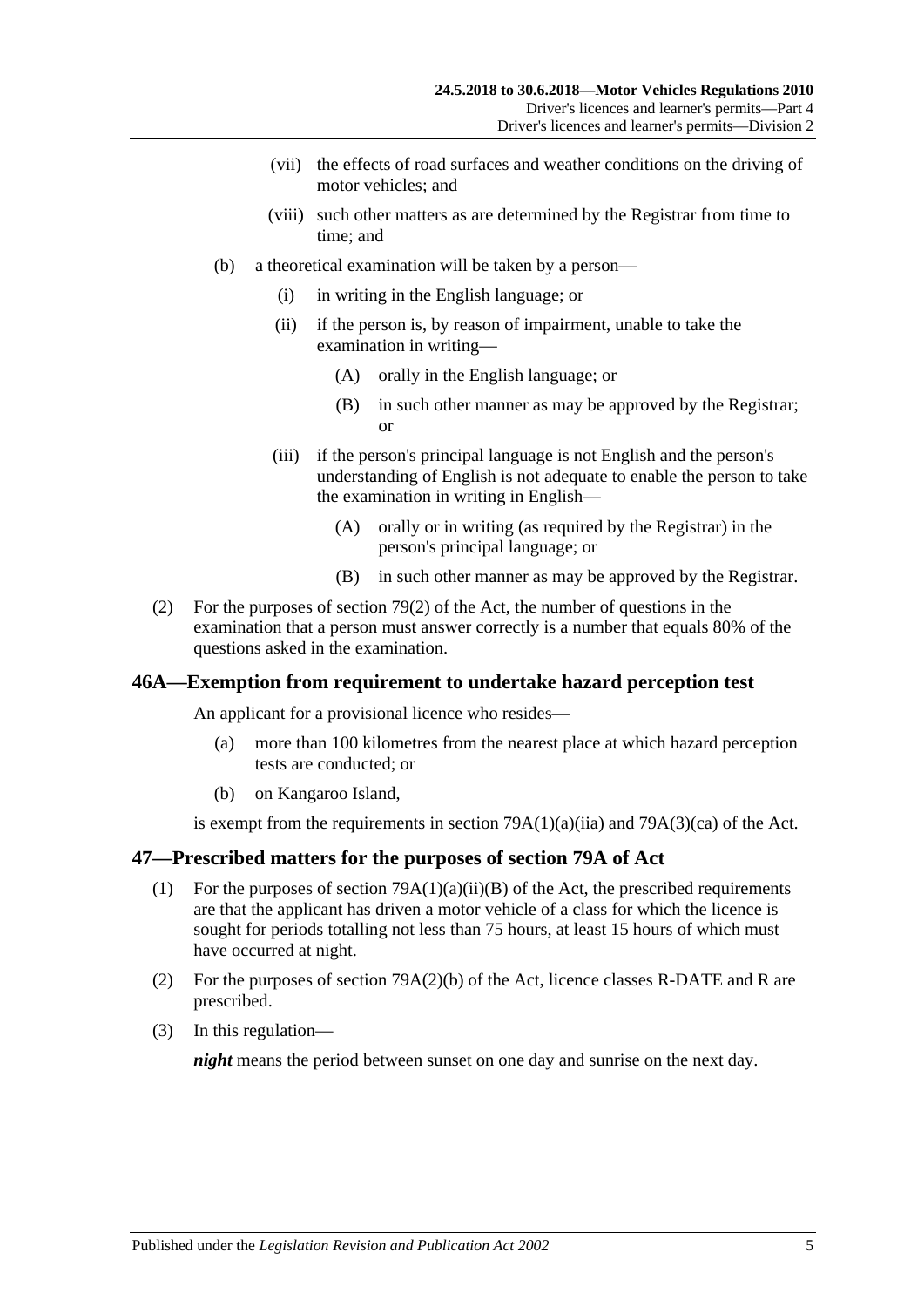## **47A—Exemption from section 79B of Act**

An applicant for the issue of a licence is exempt from section 79B of the Act if the applicant would, if granted a licence, be required, in accordance with section 81E of the Act, to be issued with a licence that is subject to the mandatory alcohol interlock scheme conditions.

#### **48—Power to refuse practical driving test where undue danger to any person**

If the Commissioner of Police or the Registrar believes on reasonable grounds that the testing of an applicant for a practical driving test would present undue danger to the applicant, the authorised examiner or a member of the public, the Commissioner or the Registrar (as the case may be) may refuse to conduct such a test.

## **49—Certain practical driving tests not to be taken again within 13 day period**

(1) A person who fails a Vehicle on Road Test taken for the purpose of enabling the person to qualify for the issue of a provisional licence endorsed with the classification C cannot take a subsequent Vehicle on Road Test for that purpose unless 13 days have elapsed since the day on which the person failed the test.

#### **50—Learner's permits—display of L plates**

- (1) For the purposes of section 75A(15) of the Act—
	- $(a)$
- (i) in the case of a motor vehicle other than a motor bike—plates bearing the letter "L" (*L plates*) must be displayed on the vehicle so as to be clearly visible from the front and rear of the vehicle; or
- (ii) in the case of a motor bike—a L plate must be displayed at, and be clearly visible from, the rear of the motor bike; and
- (b) an L plate must conform to the following requirements:
	- (i) the plate must measure not less than 14.5 centimetres by 14.5 centimetres;
	- (ii) the letter "L" must be displayed in black on a yellow background and be clearly legible;
	- (iii) the letter "L" must be not less than 10.5 centimetres in height and 8 centimetres in width;
	- (iv) the width of every line of the letter "L" must be not less than 2 centimetres.
- <span id="page-37-0"></span>(2) A person other than the holder of a learner's permit must not drive a motor vehicle on a road while there is affixed to the vehicle a L plate in accordance with this regulation. Maximum penalty: \$1 250.
- (3) [Subregulation](#page-37-0) (2) does not apply to—
	- (a) a person driving a motor vehicle for the purpose of instructing the holder of a learner's permit in the safe and efficient driving of a motor vehicle; or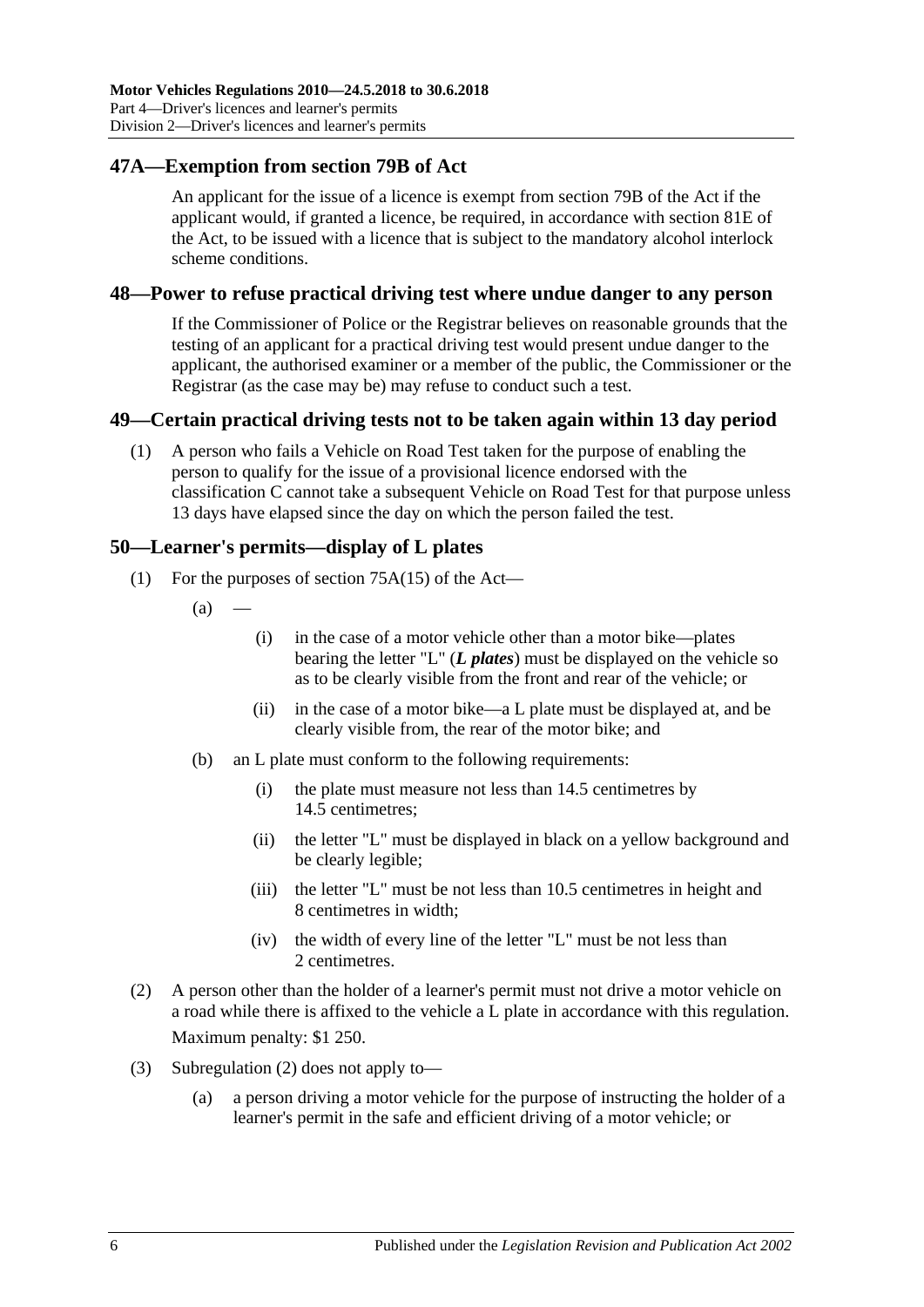(b) the holder of a motor driving instructor's licence driving a motor vehicle that is clearly identified as one being used in the business of driving instruction and proceeding from or to a place where instruction has been or is to be given.

# **51—Display of P plates**

(1) For the purposes of sections  $81A(15)$  and  $81AB(3a)(a)$  of the Act—

 $(a)$ 

- (i) in the case of a motor vehicle other than a motor bike—plates bearing the letter "P" (*P plates*) must be displayed on the vehicle so as to be clearly visible from the front and rear of the vehicle; or
- (ii) in the case of a motor bike—a P plate must be displayed at, and be clearly visible from, the rear of the motor bike; and
- (b) a P plate must conform to the following requirements:
	- (i) the plate must measure not less than 14.5 centimetres by 14.5 centimetres;
	- (ii) the letter "P" must be displayed in red on a white background and be clearly legible;
	- (iii) the letter "P" must be not less than 10.5 centimetres in height and 8 centimetres in width;
	- (iv) the width of every line of the letter "P" must be not less than 2 centimetres.
- (2) A person other than the holder of a provisional licence or a probationary licence issued subject to alcohol interlock scheme conditions must not drive a motor vehicle on a road while there is affixed to the vehicle a P plate in accordance with this regulation.

Maximum penalty: \$1 250.

## **52—Exemptions for police officer or police cadet with provisional licence**

A police officer or police cadet who holds a provisional licence is, while engaged in official duties or training, exempt from the operation of section 81A(4)(b), (11), (13), (15), (16) and (18) of the Act.

## **53—Prescribed classes of applicants**

For the purposes of section 81A(7)(b) of the Act, the following classes of applicants are prescribed:

- (a) applicants who have held a non-provisional licence or interstate non-provisional licence but not during the period of 5 years immediately preceding the application;
- (b) applicants who hold an interstate non-provisional licence but who are under the age of 20 years;
- (c) applicants who hold an interstate provisional licence.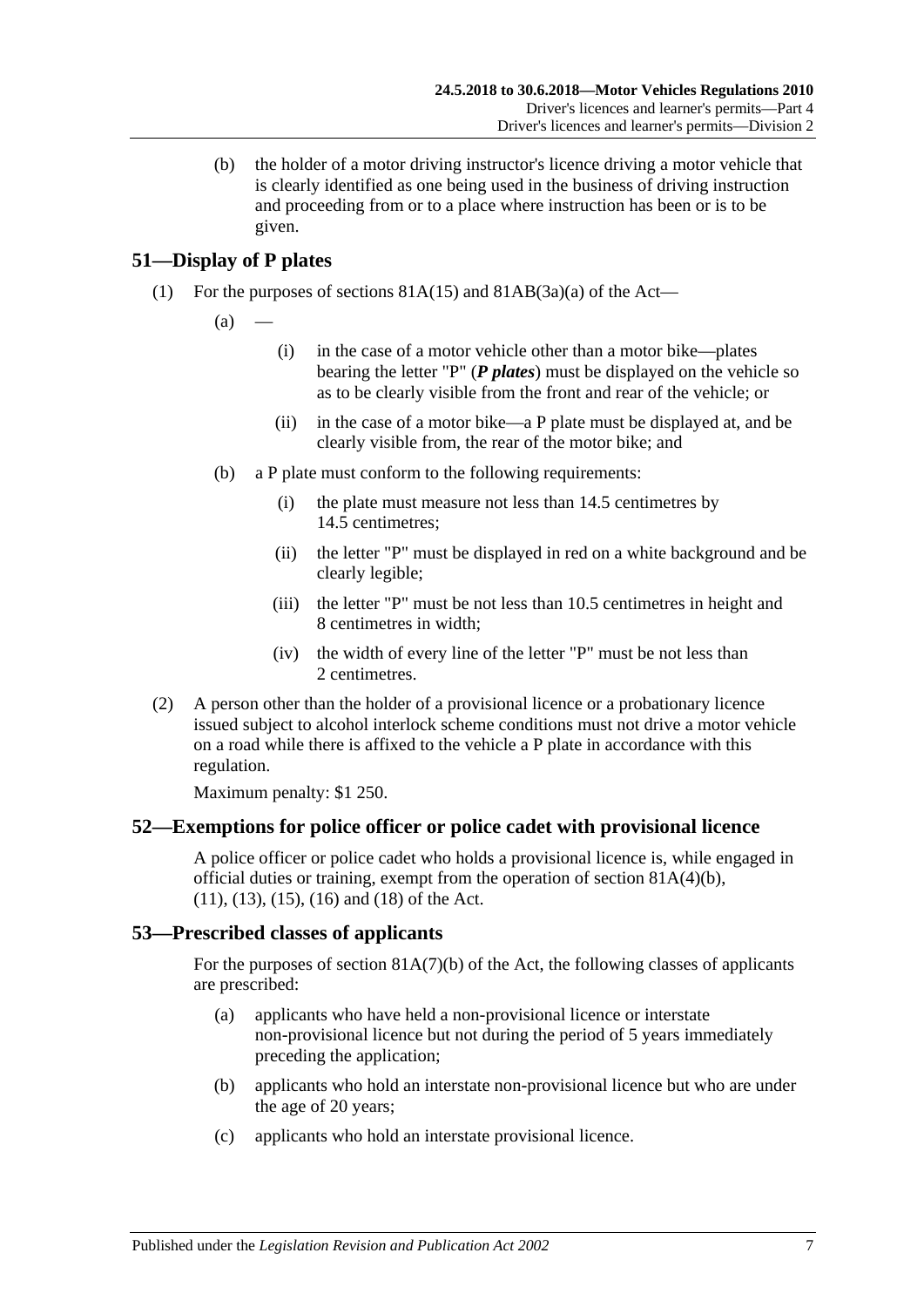# **54—Defence to offence against section 81A(16)—prescribed circumstances**

- (1) For the purposes of section  $81A(17)(b)$  of the Act, it is a defence to a charge of an offence against section 81A(16) of the Act if the defendant establishes that he or she was driving the vehicle in the course of undertaking recognised education or training.
- (2) In this regulation—

*recognised education or training* means a course of education or training provided by a secondary or tertiary education provider or a vocational education and training provider and in which the driver must be enrolled.

# **55A—Application for high powered vehicle exemption**

An application for a high powered vehicle exemption must be made to the Registrar in writing and must include such evidence in support of the application as the Registrar may require.

# **55AB—Issue of certificate of high powered vehicle exemption**

The Registrar must, on granting a high powered vehicle exemption to the holder of a P1 or P2 licence, issue the holder of the licence with a certificate of exemption.

## **55B—Issue of duplicate certificate of high powered vehicle exemption**

On application by the holder of a high powered vehicle exemption and payment of the prescribed fee, the Registrar may, if satisfied that the certificate of exemption has been lost, stolen, or destroyed, or on the surrender of the certificate to the Registrar, issue to the holder a duplicate certificate.

## **55C—Surrender of high powered vehicle certificate on surrender of licence**

If a P1 or P2 licence to which a high powered vehicle exemption relates is surrendered, the person surrendering the licence must, at the same time, surrender the certificate of exemption.

Maximum penalty: \$1 250.

## **55D—Requirement to produce certificate of high powered vehicle exemption**

- (1) If the holder of a high powered vehicle exemption is required to produce his or her licence under section 96, 97 or 139BA of the Act, the court, person or body imposing the requirement may also require the holder to produce the certificate of exemption at the same time.
- (2) A person must comply with a requirement for production of a certificate imposed under this regulation.

Maximum penalty: \$1 250.

(3) If a certificate is produced under this regulation and the licence to which it relates is to be cancelled or suspended or has become void, or a disqualification is imposed on the holder of the licence, the court, person or body to whom it is produced, or, in any case, the Registrar, may retain the certificate.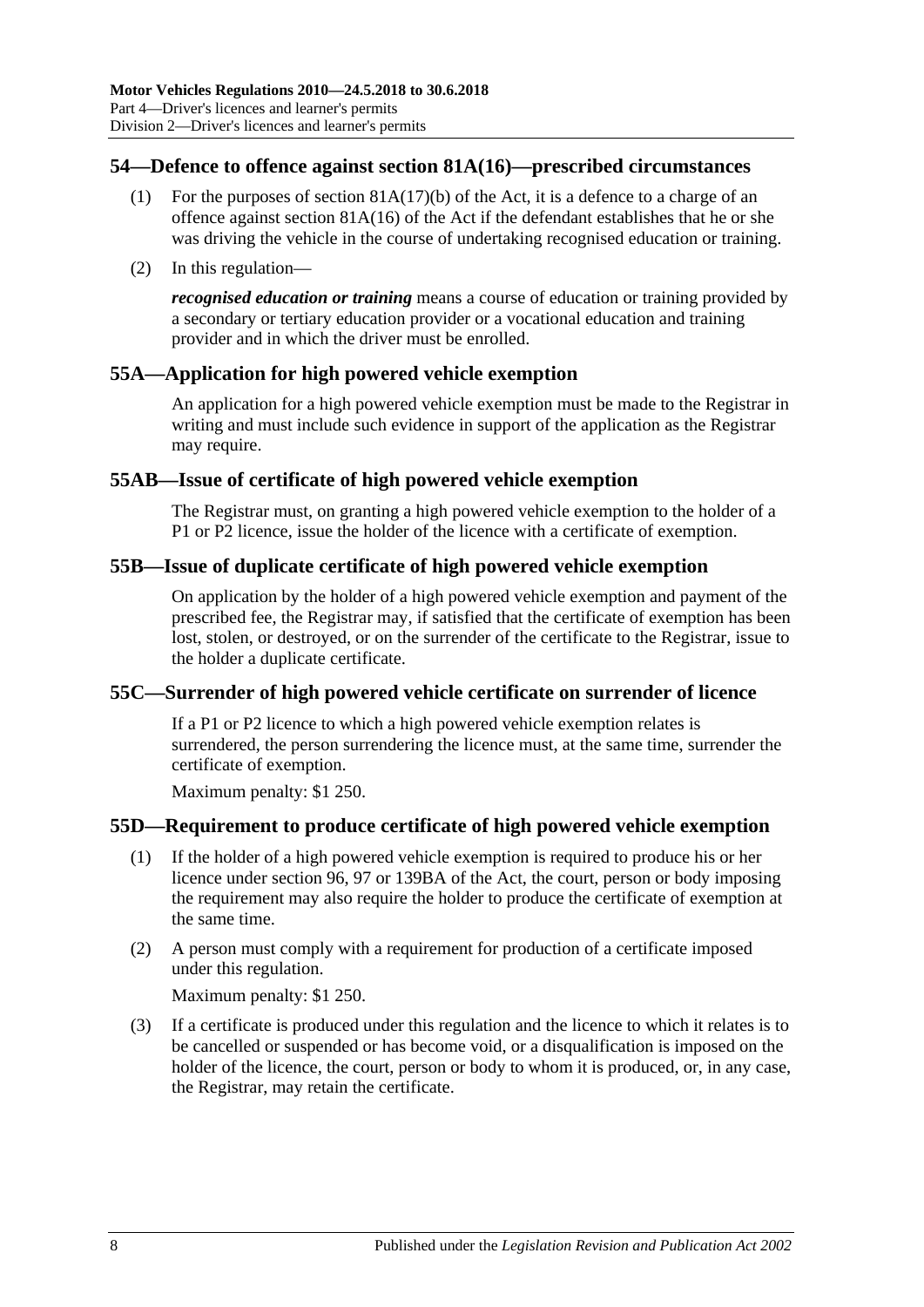## **55E—Duty to carry certificate of high powered vehicle exemption**

The holder of a high powered vehicle exemption must carry the certificate of exemption at all times while driving a high powered vehicle and must produce the certificate immediately if requested to do so by a police officer.

Maximum penalty: \$1 250.

## **55F—Cancellation of high powered vehicle exemption granted in error**

- (1) If the Registrar is satisfied that a high powered vehicle exemption has been granted in error, the Registrar may cancel the exemption.
- (2) If the Registrar decides to exercise a power to cancel a high powered vehicle exemption, the Registrar must give the person notice in writing requiring the person to produce the certificate of exemption to the Registrar within a specified period and setting out—
	- (a) the reasons for the cancellation; and
	- (b) the date on which the exemption is cancelled; and
	- (c) the right to apply for a review of the decision.
- (3) A person must comply with a requirement to produce a certificate under this regulation.

Maximum penalty: \$1 250.

(4) A certificate produced under this regulation may be retained by the Registrar.

## **55G—High powered vehicle exemption falsely obtained is void**

- (1) A high powered vehicle exemption that is granted by the Registrar on the basis of a false or misleading statement of the applicant or false or misleading evidence produced by the applicant is void and of no effect.
- (2) A person must not, without lawful excuse, have possession of a certificate of a high powered vehicle exemption if the exemption was granted by the Registrar on the basis of a false or misleading statement of the applicant or false or misleading evidence produced by the applicant.

Maximum penalty: \$1 250.

#### **55H—Certificate of high powered vehicle exemption unlawfully altered or damaged is void**

- (1) If a person, without lawful authority, wilfully alters, defaces or otherwise damages a certificate of a high powered vehicle exemption, the certificate is void and of no effect.
- (2) A person who, without lawful authority, possesses a certificate of a high powered vehicle exemption that has been wilfully altered, defaced or damaged is guilty of an offence.

Maximum penalty: \$1 250.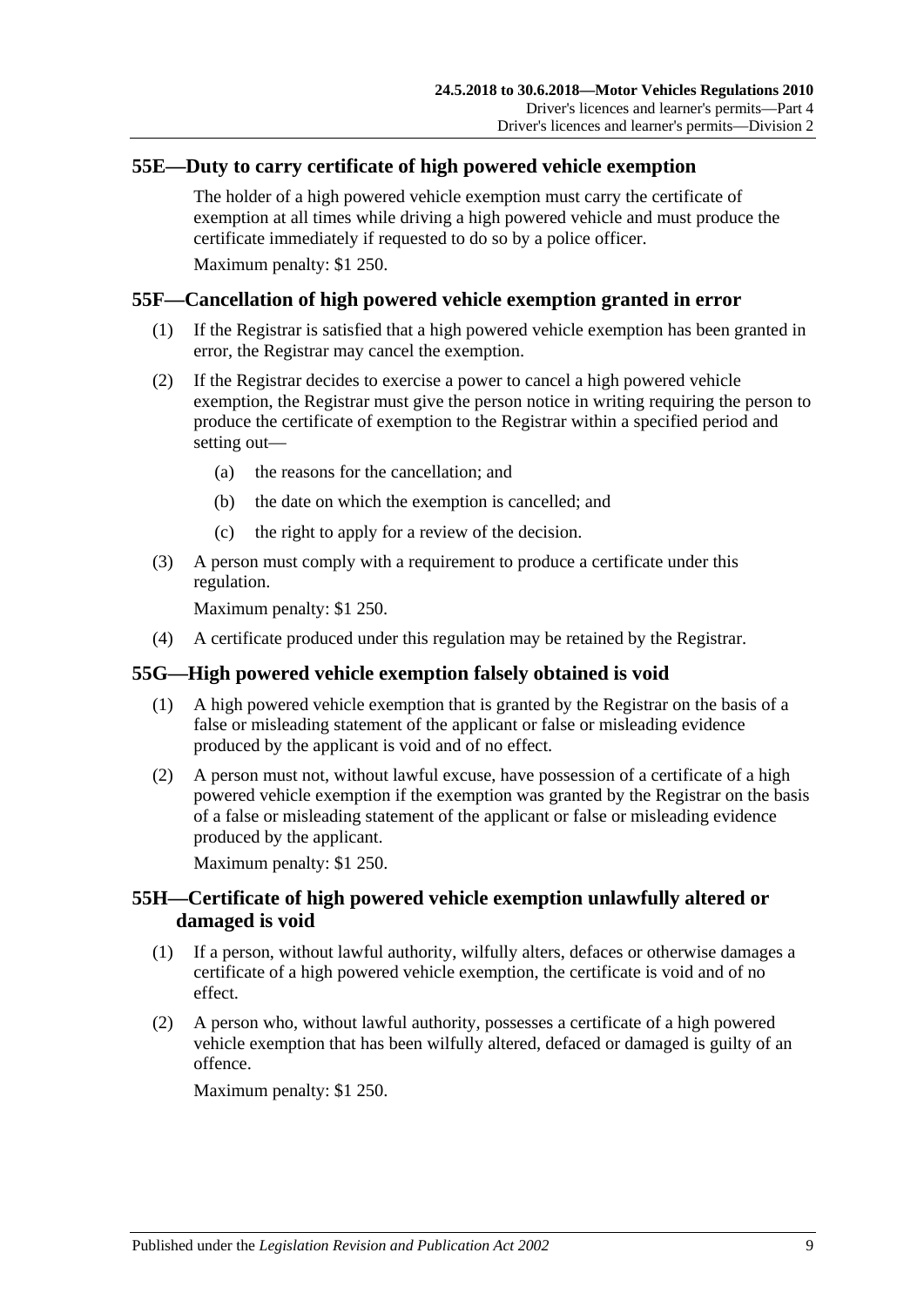# **56—Attendance at lectures by holder of learner's permit etc who contravenes probationary conditions or incurs 4 or more demerit points**

- (1) For the purposes of section 81B(2) of the Act, lectures must be conducted as to motor vehicle accidents and their causes and consequences in a manner determined by the Registrar.
- (2) A person who is convicted or found guilty of an offence against section 75A(14), 81A(9) or 81AB(5) of the Act is exempt from the operation of section 81B(2) and 81B(3) of the Act if the person resides outside Metropolitan Adelaide.

# **56A—Manner of giving Registrar notice of decision to enter into Safer Driver Agreement**

- (1) If a notice of disqualification is given to a person by post, notice of a decision to enter into a Safer Driver Agreement under section 81BA(2) of the Act is to be given by the person lodging with the Registrar, at a place of a kind prescribed for the purposes of section 139BD(3)(a)(i) of the Act, the following documents signed by the person and completed in accordance with the instructions contained in the documents:
	- (a) the notice of disqualification;
	- (b) an application to enter into a Safer Driver Agreement in a form approved by the Minister.
- (2) If a notice of disqualification is given to a person by personal service, notice of a decision to enter into a Safer Driver Agreement under section 81BA(2) of the Act is to be given by the person lodging with the Registrar, at a place of a kind prescribed for the purposes of section  $139BD(3)(a)(i)$  of the Act, an application to enter into a Safer Driver Agreement in a form approved by the Minister, signed by the person and completed in accordance with the instructions contained in the form.

# **57—Exemption from section 81BB(7)(a) of Act**

- (1) If the Magistrates Court allows an appeal by a person against a disqualification under section 81B of the Act and the person holds a licence immediately before the determination of the appeal, the person is exempt from the operation of section 81BB(7)(a) of the Act—
	- (a) until the expiration of 2 business days after the day on which the appeal is determined; or
	- (b) until the person applies for a licence in accordance with section 81BB(7)(b) of the Act,

whichever occurs first.

(2) In this regulation—

*business day* means any day except—

- (a) a Saturday, Sunday or public holiday; or
- (b) a day which falls between 25 December and 1 January in the following year.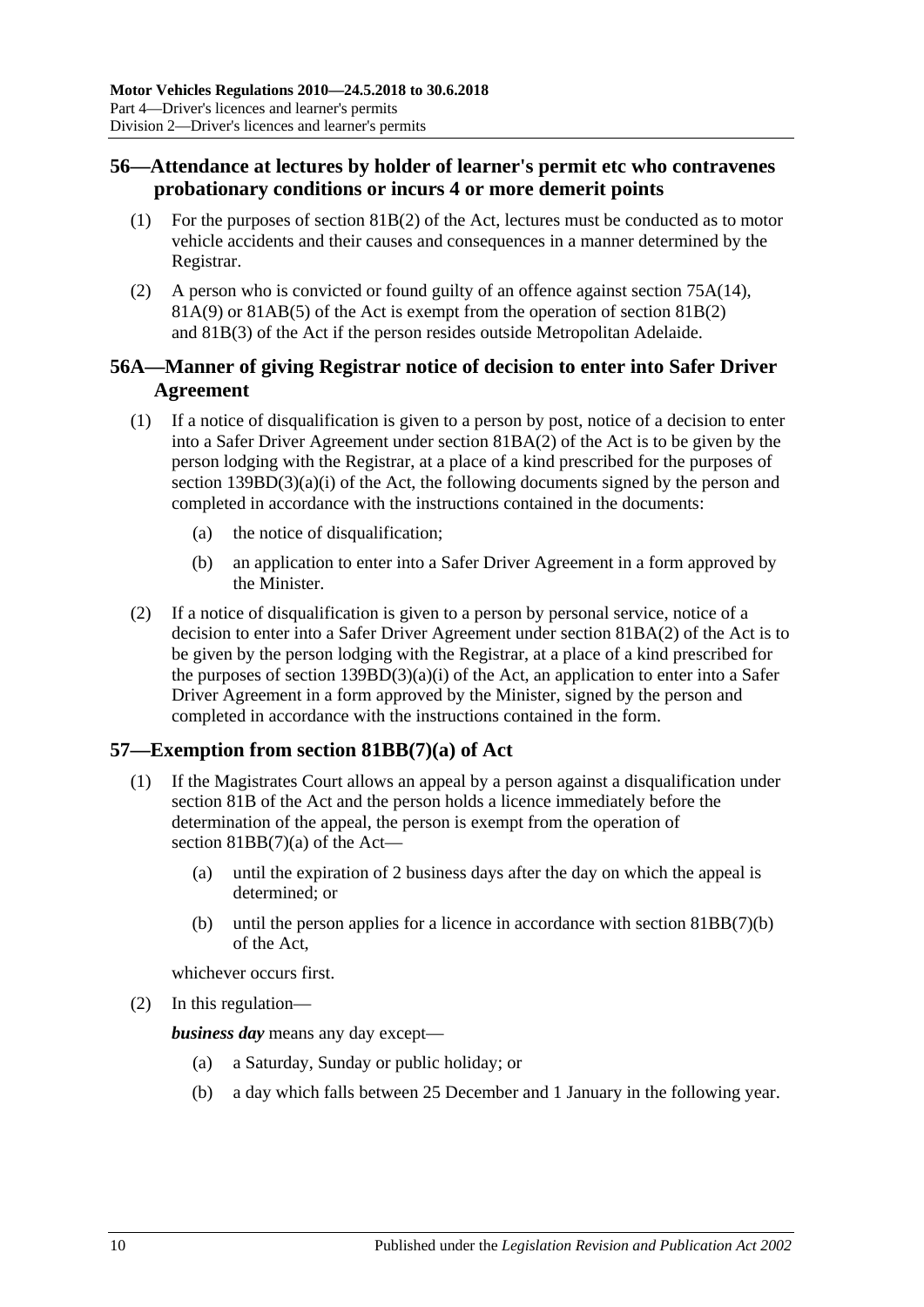# **58—Exemption from duty to carry and produce probationary licence or provisional licence for police officers and police cadets**

A police officer or police cadet who holds a probationary licence or provisional licence is, while engaged in official duties or training, exempt from the operation of section 98AAB of the Act.

## **59—Cancellation of motor driving instructor's licence on surrender**

The Registrar may cancel a motor driving instructor's licence if—

- (a) the holder of the licence gives the Registrar written notice of the holder's wish to surrender the licence; and
- (b) the Registrar is satisfied that the licence, or any duplicate of the licence, has been returned or has been lost or destroyed.

#### **60—Endorsement of conditions on driver's licences and learner's permits**

Conditions of driver's licences and learner's permits must be endorsed in accordance with [Schedule 3.](#page-84-0)

# **Division 3—Alcohol interlock schemes**

#### **61—Circumstances in which licence not subject to mandatory alcohol interlock scheme conditions**

For the purposes of section 81E(4) of the Act, the prescribed circumstances are that—

- (a) the applicant for a licence is unable to operate an alcohol interlock by reason of some physical or medical condition of the applicant; and
- (b) it is not reasonably practicable for an alcohol interlock to be modified so as to enable the applicant to operate the device.

## **62—Testing of alcohol interlocks**

For the purposes of section 81H(5) and Schedule 6 clause 7(7) of the Act, an alcohol interlock fitted to a vehicle must have been tested not more than 60 days before, and not more than 60 days after, the time of the vehicle's operation specified in the relevant certificate.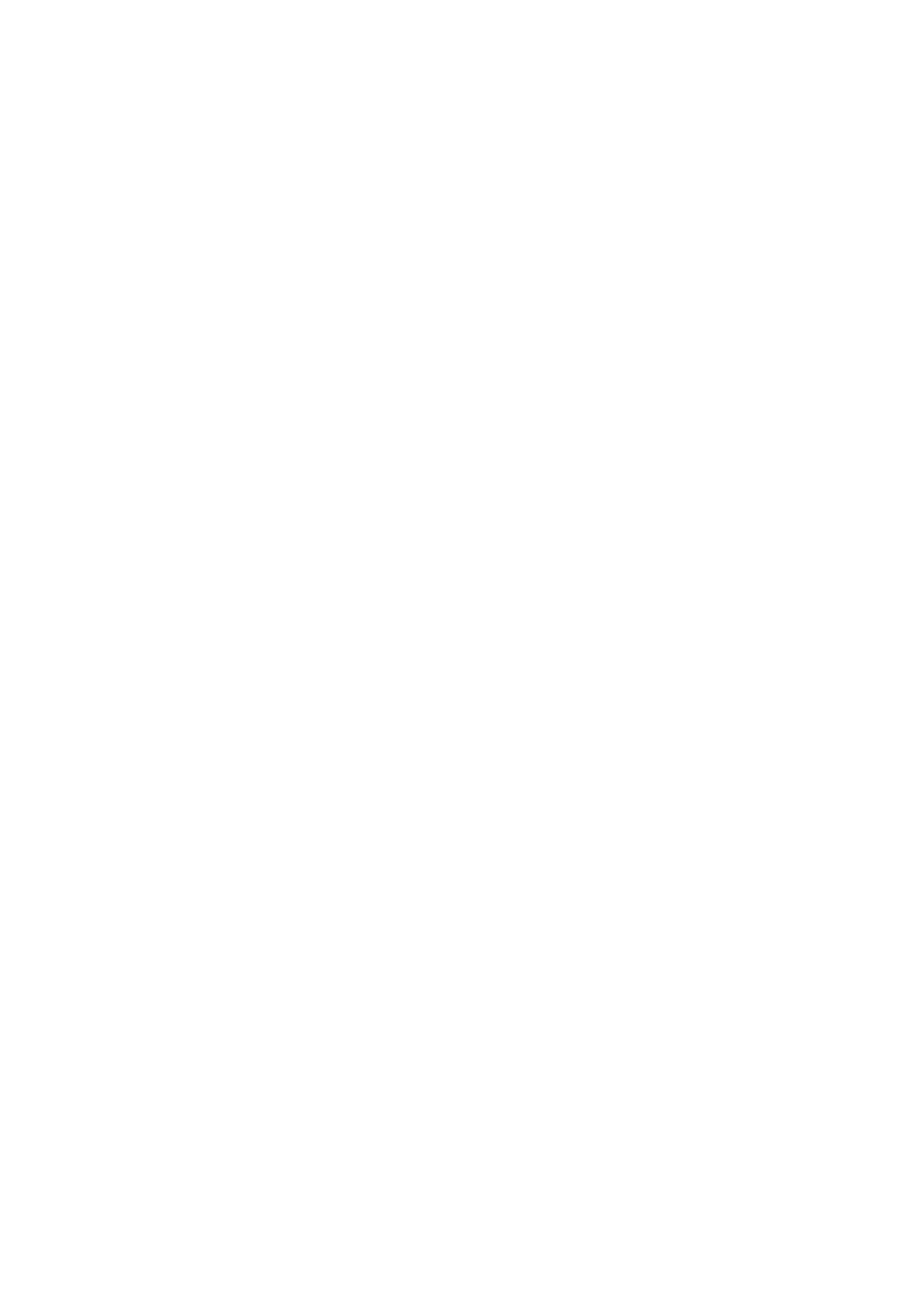# **Part 5—Motor driving instructors' licences**

#### **64—Applicant for licence to supply photographs to Registrar**

An applicant for a motor driving instructor's licence must, if requested to do so by the Registrar, supply 2 unmounted copies of a recent photograph of the applicant that—

- (a) depict only the head and shoulders of the applicant taken "full face" without any head covering and against a plain background; and
- (b) are of a size determined by the Registrar.

#### **65—Applicant for licence to pay fees before proficiency tests**

An applicant for a motor driving instructor's licence is not entitled to undergo the proficiency tests required by the Registrar under section 98A(5) of the Act unless the applicant has paid to the Registrar the appropriate fees set out in Schedule 1 Part 1.

## **66—Exemption from duty to hold motor driving instructor's licence for approved motor bike training courses**

A person is exempt from section 98A of the Act for the purposes of conducting a motor bike training course approved by the Registrar.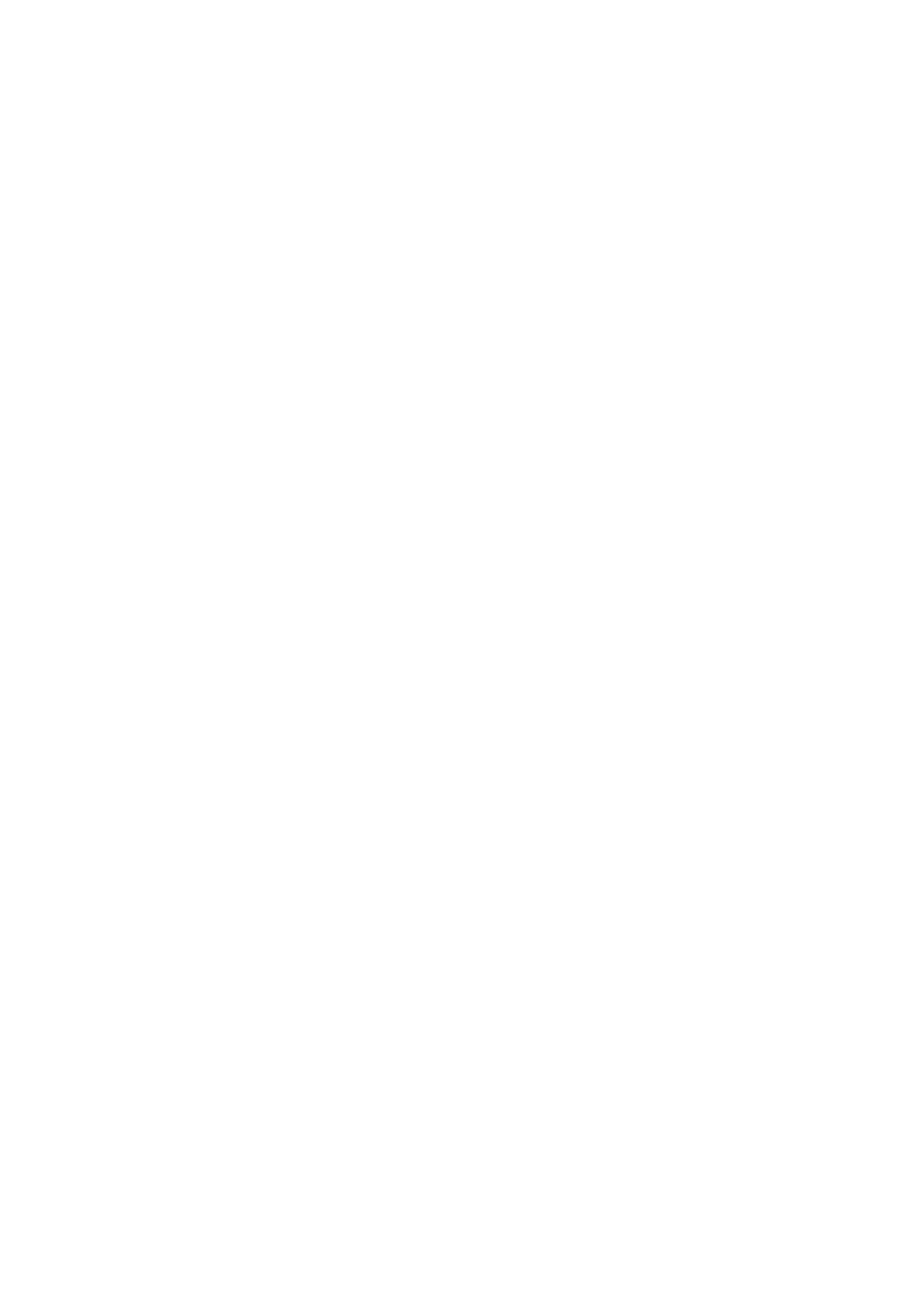# **Part 6—Demerit points scheme**

#### **67—Demerit points for offences**

- (1) For the purposes of section 98B(1) of the Act—
	- (a) the offences specified in [Schedule 4](#page-86-0) are prescribed; and
	- (b) the number of demerit points incurred by a person on conviction or expiation of an offence specified in [Schedule 4](#page-86-0) is the number set out alongside that offence.
- (2) For the purposes of section 98BC(2) of the Act, the offences specified in Schedule 4 Part 2 are prescribed.
- (3) Text set out in italic type under a heading and commencing with the words "Description of offence" is a description for convenience purposes only and is not to be taken to define the offence for which a particular number is prescribed as the number of demerit points attracted by the offence.

#### **68—Demerit points for offences interstate—corresponding laws**

For the purposes of Part 3B of the Act, the following laws are declared to be corresponding laws:

- (a) the *Motor Vehicles Act* of the Northern Territory and regulations made under that Act;
- (b) the *Road Safety Act 1986* of Victoria and regulations made under that Act;
- (c) the *Road Traffic Act 1974* of Western Australia and regulations made under that Act;
- (d) the *Road Transport Act 2013* of New South Wales and regulations and rules made under that Act;
- (e) the *Road Transport (Driver Licensing) Act 1999* of the Australian Capital Territory and regulations made under that Act;
- (f) the *Transport Operations (Road Use Management) Act 1995* of Queensland and regulations made under that Act;
- (g) the *Vehicle and Traffic Act 1999* of Tasmania and regulations made under that Act.

#### **69—Manner of giving Registrar notice of election under section 98BE of Act**

(1) If a notice of disqualification is given to a person by post, notice of an election under section 98BE(2) of the Act is to be given by the person lodging with the Registrar, at a place of a kind prescribed for the purposes of section  $139BD(3)(a)(i)$  of the Act, the notice of disqualification signed by the person and completed in accordance with the instructions contained in the notice.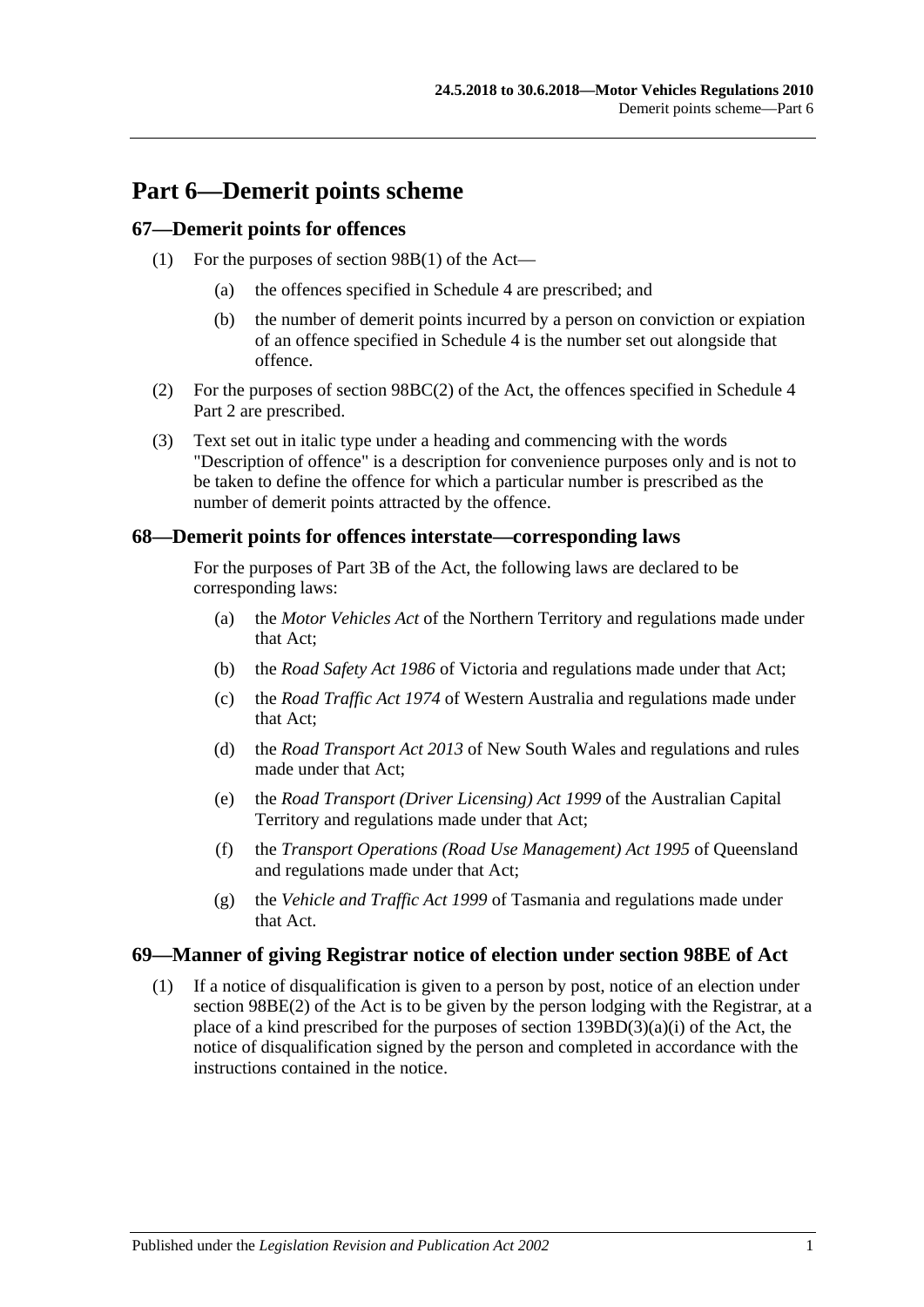(2) If a notice of disqualification is given to a person by personal service, notice of an election under section 98BE(2) of the Act is to be given by the person lodging with the Registrar, at a place of a kind prescribed for the purposes of section  $139BD(3)(a)(i)$  of the Act, a notice of election in a form approved by the Registrar, signed by the person and completed in accordance with the instructions contained in the notice.

## **70—Notification of demerit points to interstate licensing authorities**

For the purposes of section 98BI(1) of the Act, the offences specified in Schedule 4 Part 1 are prescribed.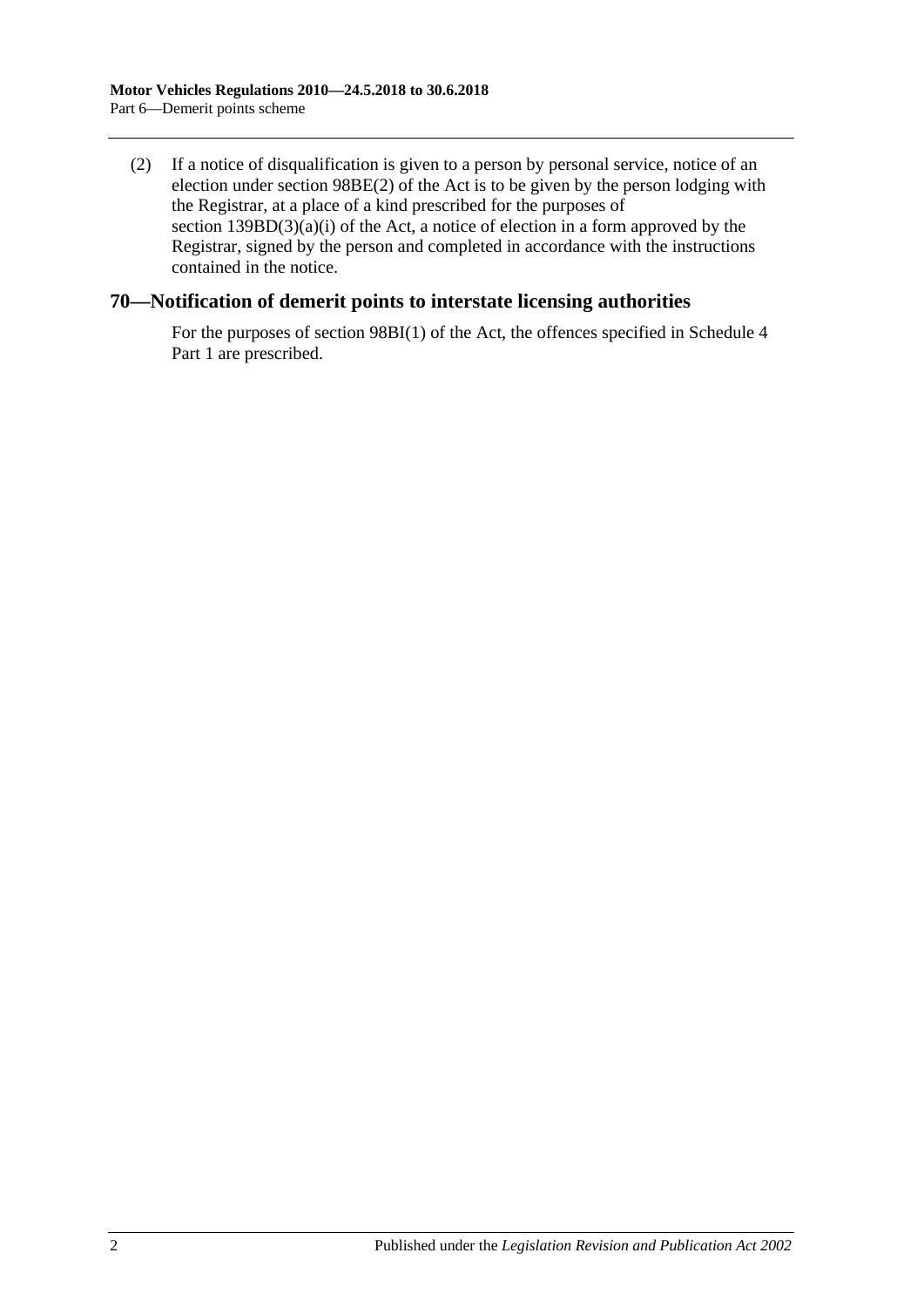# **Part 7—Written-off vehicles**

# **71—Interpretation**

(1) In this Part, unless the contrary intention appears—

*corresponding law* means a law of another State or a Territory of the Commonwealth that corresponds to the provisions of this Part;

*interstate written-off vehicle* means a motor vehicle that, for the purposes of a corresponding law, is recorded in a register maintained by the vehicle registration authority of another State or a Territory of the Commonwealth as a written-off vehicle, statutory write-off, repairable write-off or wrecked vehicle (as defined in that corresponding law);

#### <span id="page-48-0"></span>*notifiable vehicle* means—

- <span id="page-48-2"></span>(a) a written-off vehicle that is less than 15 years of age (determined from its date of manufacture) and is—
	- (i) a motor vehicle (other than a motor bike or trailer) with a GVM not greater than 4.5 tonnes to which Australian Design Rules apply; or
	- (ii) a motor bike; or
	- (iii) a caravan; or
	- (iv) a trailer with a GVM greater than 4.5 tonnes; or
- <span id="page-48-1"></span>(b) an interstate written-off vehicle; or
- (c) where a vehicle referred to in [paragraph](#page-48-0) (a) or [\(b\)](#page-48-1) is wrecked or wholly or partly disassembled, any part of the vehicle that bears a vehicle identification plate or vehicle identification number;

*repairable write-off* means a motor vehicle that is written-off and is not a statutory write-off;

*sell* means sell whether by treaty or auction and whether on one's own behalf or on behalf of others;

*statutory write-off* means—

- (a) a motor vehicle referred to in [paragraph](#page-48-2) (a)(i) of the definition of *notifiable vehicle* that meets the assessment criteria as a statutory write-off specified in the Technical Guide; or
- (b) a motor bike, caravan or trailer that—
	- (i) is burnt to such an extent that it is fit only for wrecking or scrap; or
	- (ii) is stripped of all, or a combination of most, interior and exterior body parts, panels and components (such as, for example, the engine and gearbox (if applicable), wheels, guards, body and chassis components or assemblies); or
- (c) a motor bike that—
	- (i) has been fully immersed in salt water for any period; or
	- (ii) has been fully immersed in fresh water for more than 48 hours; or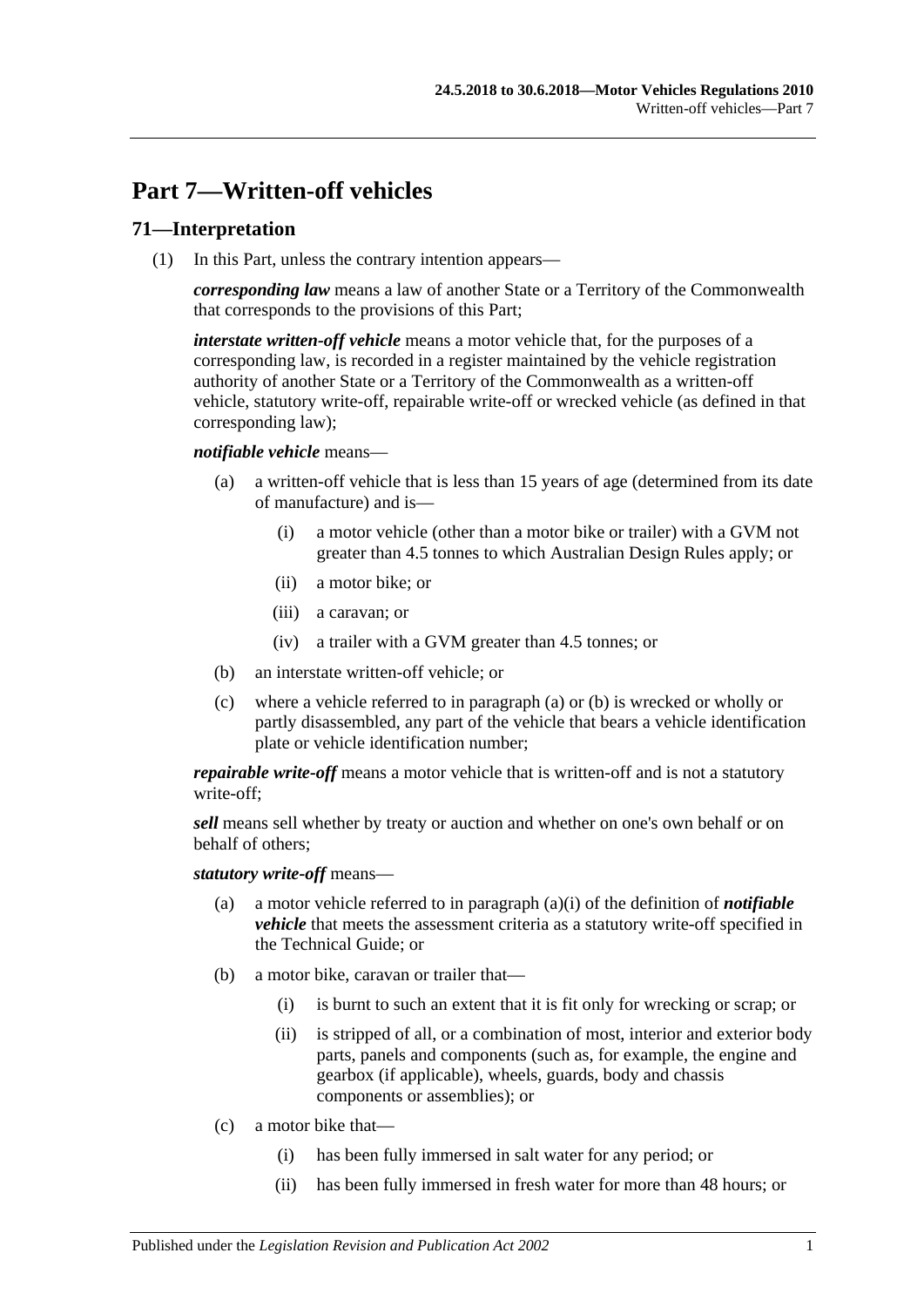(iii) has impact damage (excluding scratching) to the suspension and at least 2 areas of structural frame damage;

*Technical Guide* means the document entitled *Damage Assessment Criteria for the Classification of Statutory Write-Offs* published by Austroads Ltd in July 2011, as in force from time to time;

*total loss* means a motor vehicle damaged by accident, collision, demolition, dismantling, fire, flood, trespass or other event to the extent that its fair salvage value, when added to the cost of repairing it for use on a road or road related area, would be more than its fair market value immediately before the event that caused the damage;

*vehicle dealer* means a person who carries on the business of selling motor vehicles;

*vehicle registration authority*, in relation to another State or a Territory of the Commonwealth, means the person or body responsible for registering vehicles in that State or Territory;

*vehicle wrecker* means a person who carries on the business of wrecking motor vehicles or disassembling motor vehicles for salvage;

*written-off*—see [subregulation](#page-49-0) (2);

*written-off vehicle* means—

- (a) a statutory write-off; or
- (b) a repairable write-off;

*written-off vehicle notices* means notices (including labels) issued by the Registrar for the purpose of being affixed to written-off vehicles or vehicle parts in accordance with [regulation](#page-50-0) 74.

- <span id="page-49-0"></span>(2) For the purposes of this Part, a motor vehicle is *written-off* if the vehicle—
	- (a) is a total loss; or
	- (b) is to be, or has been, wrecked or wholly or partly disassembled for salvage; or
	- (c) is to be, or has been, sold or acquired for wrecking or disassembling for salvage.

#### **72—Meaning of written-off motor vehicle for purposes of section 145(8) of Act**

For the purposes of section 145(8) of the Act, the following classes of motor vehicles are written-off vehicles:

- (a) written-off vehicles within the meaning of this Part;
- (b) interstate written-off vehicles within the meaning of this Part.

#### **73—Application of Part**

This Part applies to a motor vehicle if the vehicle would be required to be registered under the Act in order to be driven on a road, whether or not the vehicle is in fact registered.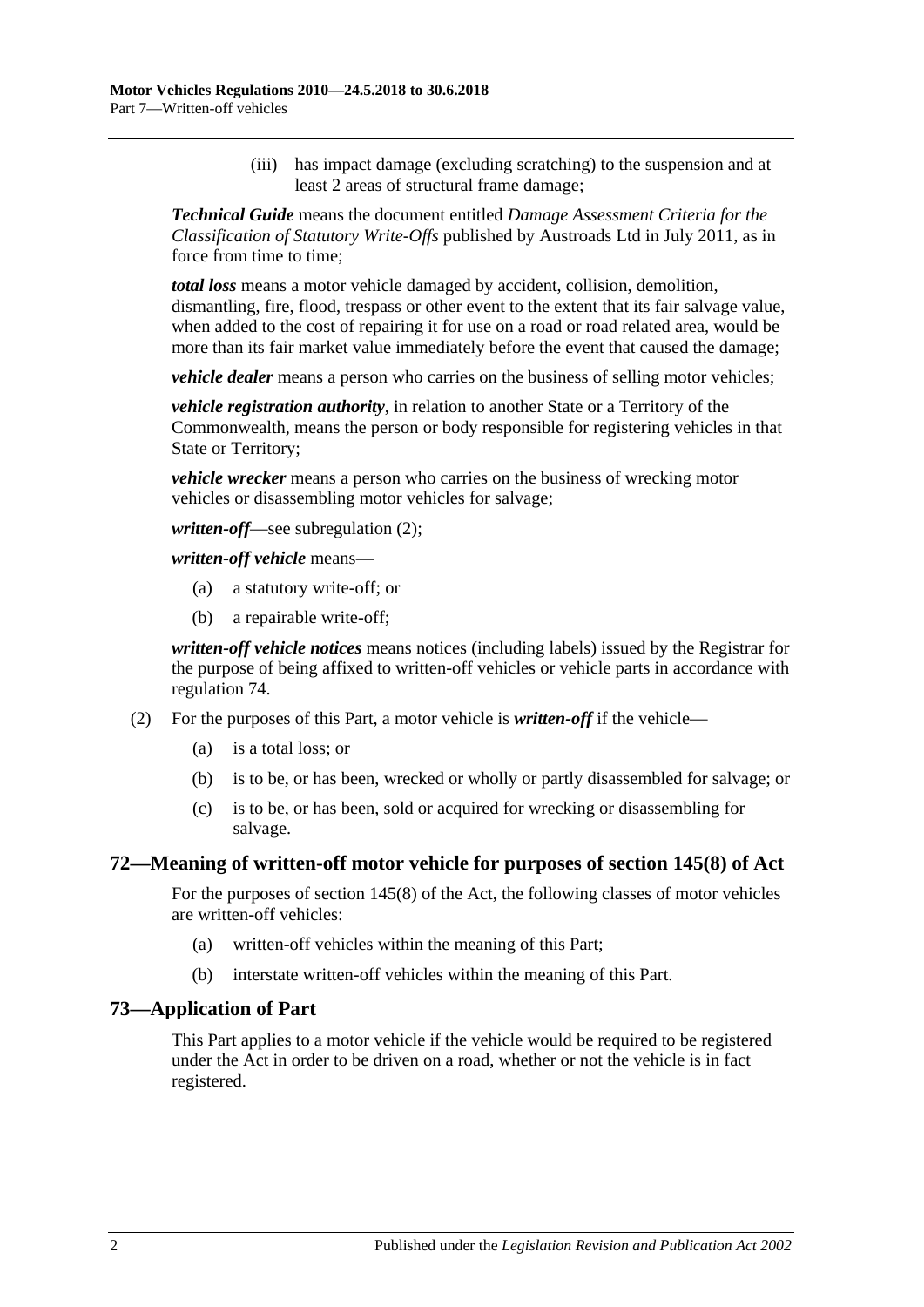# <span id="page-50-0"></span>**74—Registrar to be given notice of, and notices to be affixed to, written-off vehicles**

- <span id="page-50-4"></span><span id="page-50-3"></span><span id="page-50-2"></span><span id="page-50-1"></span>(1) Subject to this regulation—
	- (a) an insurer who makes a determination that a motor vehicle is a total loss for insurance purposes must, if the vehicle is a notifiable vehicle—
		- (i) as soon as practicable after making the determination, but before selling or otherwise disposing of the vehicle, affix written-off vehicle notices to the vehicle in accordance with this regulation; and
		- (ii) within 7 days after making the determination, give notice in relation to the vehicle to the Registrar in accordance with this regulation;
	- (b) a person who brings a notifiable vehicle into the State from another State or a Territory of the Commonwealth must—
		- (i) as soon as practicable after bringing the vehicle into the State, but before selling or otherwise disposing of the vehicle, affix written-off vehicle notices to the vehicle in accordance with this regulation; and
		- (ii) within 7 days after bringing the vehicle into the State, give notice in relation to the vehicle to the Registrar in accordance with this regulation;
	- (c) a vehicle dealer who comes into possession of a notifiable vehicle must—
		- (i) as soon as practicable after coming into possession of the vehicle, but before selling or otherwise disposing of the vehicle, affix written-off vehicle notices to the vehicle in accordance with this regulation; and
		- (ii) within 7 days after coming into possession of the vehicle, give notice in relation to the vehicle to the Registrar in accordance with this regulation;
	- (d) a vehicle wrecker who acquires a notifiable vehicle must—
		- (i) as soon as practicable after acquiring the vehicle, but before commencing to dismantle the vehicle, or selling or otherwise disposing of the vehicle, affix written-off vehicle notices to the vehicle in accordance with this regulation; and
		- (ii) within 7 days after acquiring the vehicle, give notice in relation to the vehicle to the Registrar in accordance with this regulation;
	- (e) a person (other than a person referred to in a preceding paragraph of this subregulation) who is in possession of a notifiable vehicle must, before selling or otherwise disposing of the vehicle—
		- (i) affix written-off vehicle notices to the vehicle in accordance with this regulation; and
		- (ii) give notice in relation to the vehicle to the Registrar in accordance with this regulation.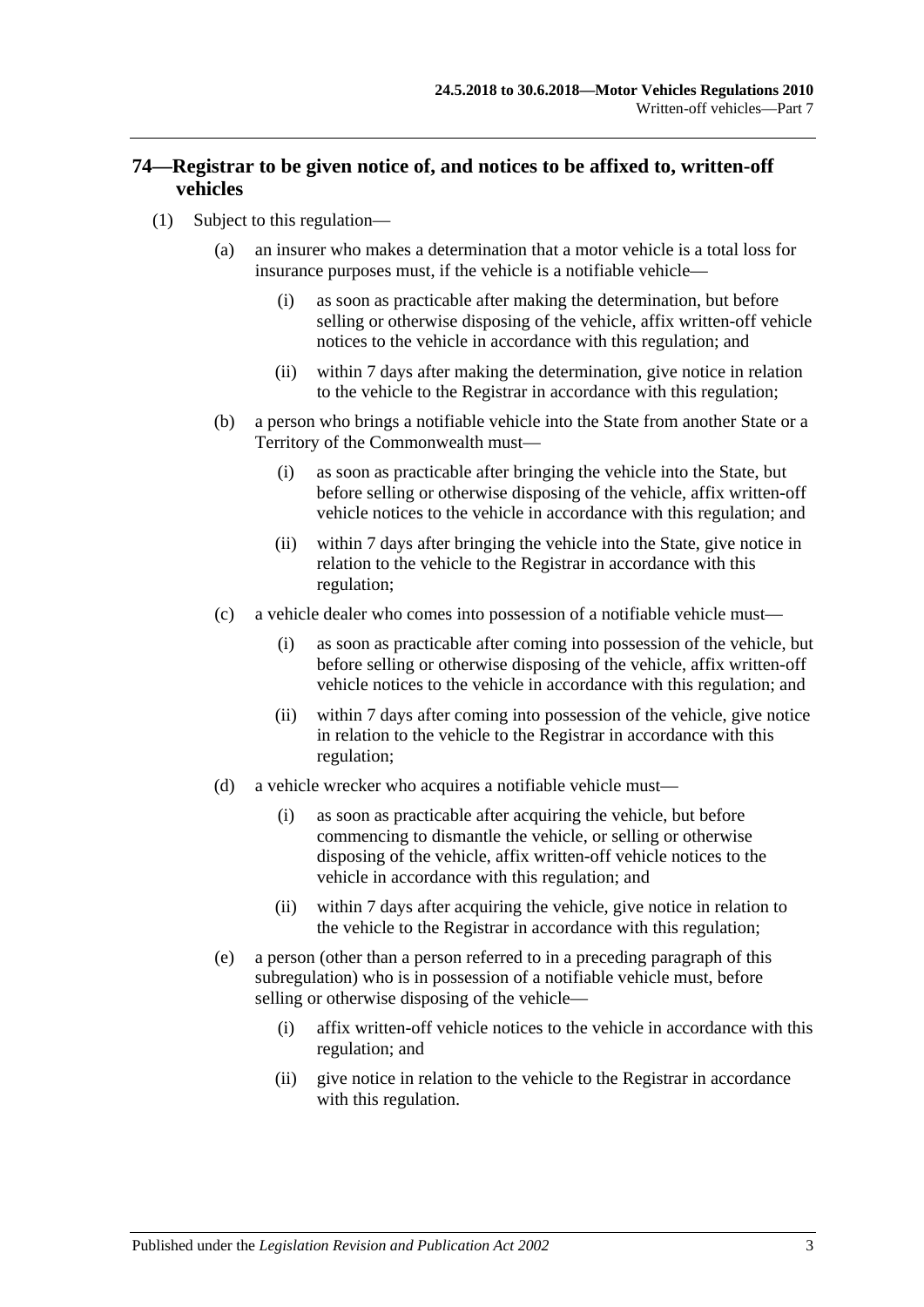- (2) A person is not required to affix written-off vehicle notices to a notifiable vehicle under [subregulation](#page-50-1) (1) if—
	- (a) such notices are already affixed to the vehicle in accordance with this regulation and (except where the person is a person referred to in [subregulation](#page-50-2)  $(1)(d)$  or  $(e)$ ) any identification of the vehicle as a statutory write-off or repairable write-off by the notices is correct; or
	- (b) in the case of an interstate written-off vehicle, the notices required to be affixed under the corresponding law of the relevant State or Territory are so affixed.
- (3) A person is not required to give notice in relation to a notifiable vehicle to the Registrar under [subregulation](#page-50-1) (1) if—
	- (a) notice has already been given in relation to the vehicle to the Registrar in accordance with this regulation and (except where the person is a person referred to in [subregulation](#page-50-2)  $(1)(d)$  or  $(e)$ ) the previous notification correctly identifies whether the vehicle is a statutory write-off or a repairable write-off; or
	- (b) the vehicle is an interstate written-off vehicle.
- (4) Written-off vehicle notices must be affixed to a notifiable vehicle in the manner determined by the Minister and specified on the notices or on accompanying material.
- (5) A notice required to be given to the Registrar in accordance with this regulation—
	- (a) must be given in the manner and form determined by the Minister; and
	- (b) must—
		- (i) (except in the case of a notice given by a person referred to in [subregulation](#page-50-3)  $(1)(e)$ ) specify whether the notifiable vehicle is a statutory write-off or a repairable write-off; and
		- (ii) contain particulars of such other matters as may be determined by the Minister.
- (6) Written-off vehicle notices affixed to a notifiable vehicle in accordance with this regulation (or, in the case of an interstate written-off vehicle, notices affixed in accordance with the relevant corresponding law) must not be defaced, altered or removed from the vehicle except—
	- (a) at a time or in a manner determined by the Minister and (except in the case of notices affixed in accordance with a corresponding law) specified in the notice; or
	- (b) by or with the approval of an authorised officer.
- (7) A person who contravenes or fails to comply with a requirement of this regulation is guilty of an offence.

Maximum penalty:

- (a) in the case of an offence committed in the course of a trade or business—\$2 500;
- (b) in any other case—\$1 250.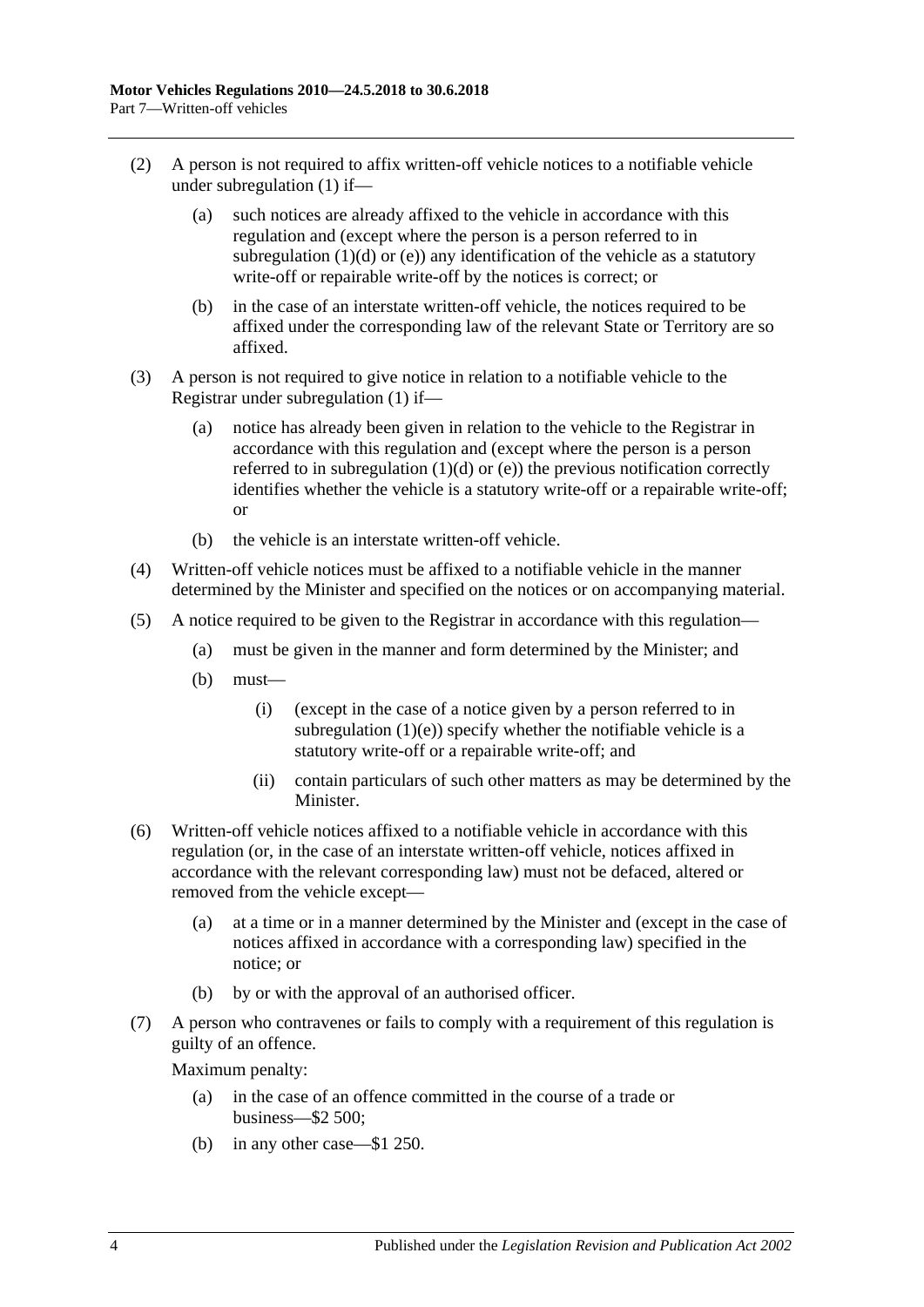- (8) Without limiting the circumstances in which an insurer referred to in [subregulation](#page-50-4)  $(1)(a)$  may be taken to have determined that a motor vehicle is a total loss, an insurer will for the purposes of that subregulation be taken to have made such a determination if the insurer—
	- (a) allows a claim for the full insured value of the vehicle; or
	- (b) sells or otherwise disposes of the vehicle to a third party.
- (9) A reference in this regulation to *commencing to dismantle*, *selling or otherwise disposing of*, *affixing written-off vehicle notices to* or *removing written-off vehicle notices from*, a vehicle, includes a reference to dismantling, selling or otherwise disposing of, affixing notices to or removing notices from, a part of the vehicle.

#### **75—Offence to drive written-off vehicle on road**

- (1) A person must not drive a notified written-off vehicle on a road except to or from—
	- (a) a place at which the vehicle is to be or has been repaired; or
	- (b) a place at which the vehicle is to be or has been inspected by an authorised officer.

Maximum penalty:

- (a) in the case of an offence committed in the course of a trade or business—\$2 500;
- (b) in any other case—\$1 250.
- (2) In this regulation—

*notified written-off vehicle* means—

- (a) a motor vehicle recorded as a written-off vehicle by the Registrar following notification under this Part; or
- (b) an interstate written-off vehicle.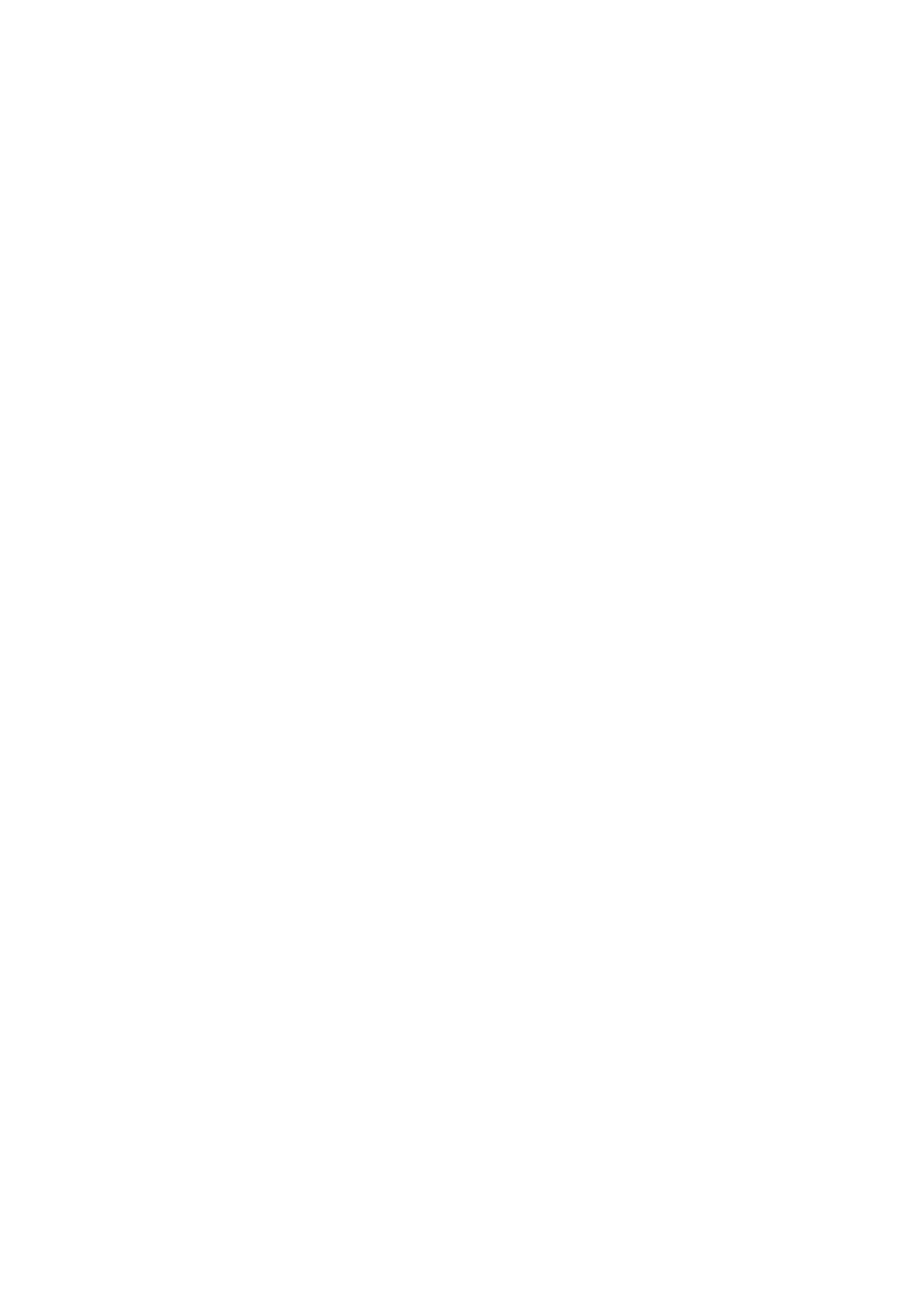# **Part 8—Fees**

#### **76—Fees**

- (1) For the purposes of the Act and these regulations, the fees set out in Schedule 1 Part 1 are prescribed.
- (2a) The fees prescribed by Schedule 1 Part 1 for searching the register and supplying information or supplying an extract of an entry in the register do not apply in relation to—
	- (a) the provision of information for which fees are payable under a contract of a kind referred to in [regulation](#page-66-0) 98(8); or
	- (b) the provision of information as to whether or not a particular motor vehicle is registered under the Act if the information is provided by means of a telephone enquiry service or website maintained by the Registrar for that purpose.
- (3) For the purposes of the *Interstate Road Transport Act 1985* of the Commonwealth, the fees set out in Schedule 1 Part 2 are prescribed.<sup>1</sup>
- (4) A fee set out in [Schedule 1](#page-70-0) must be paid to—
	- (a) the payee specified for that fee; or
	- (b) if no payee is specified—the Registrar.
- <span id="page-54-0"></span>(5) The Registrar may, by written notice given to a person who is liable to pay the fee prescribed by clause 22(3) of Schedule 1 Part 1, require the person to pay the fee within the time specified in the notice (being a period of not less than 14 days from the day on which the notice is given).
- (6) If a fee is not paid as required by a notice given under [subregulation](#page-54-0) (5), the Registrar may recover the fee in a court of competent jurisdiction as debt due to the Registrar.

#### **Note—**

1 For fees not prescribed by Schedule 1 Part 2 see the *Interstate Road Transport Regulations 1986* of the Commonwealth.

#### **77—Reduced registration fees—prescribed amounts**

- (1) For the purposes of sections  $34(1)$  and  $37(2)$  of the Act, the prescribed amount is—
	- (a) in the case of a heavy vehicle other than a special purpose vehicle, truck (type 1) or truck (type 2)—40% of the prescribed registration fee;
	- (b) in the case of a motor vehicle that is not a heavy vehicle—50% of the prescribed registration fee.
- (2) For the purposes of section 38(1) of the Act, the prescribed amount is 66.667% of the prescribed registration fee.
- (3) For the purposes of sections 38A(1), 38AB(1) and 38B(1) of the Act, the prescribed amount is 50% of the prescribed registration fee.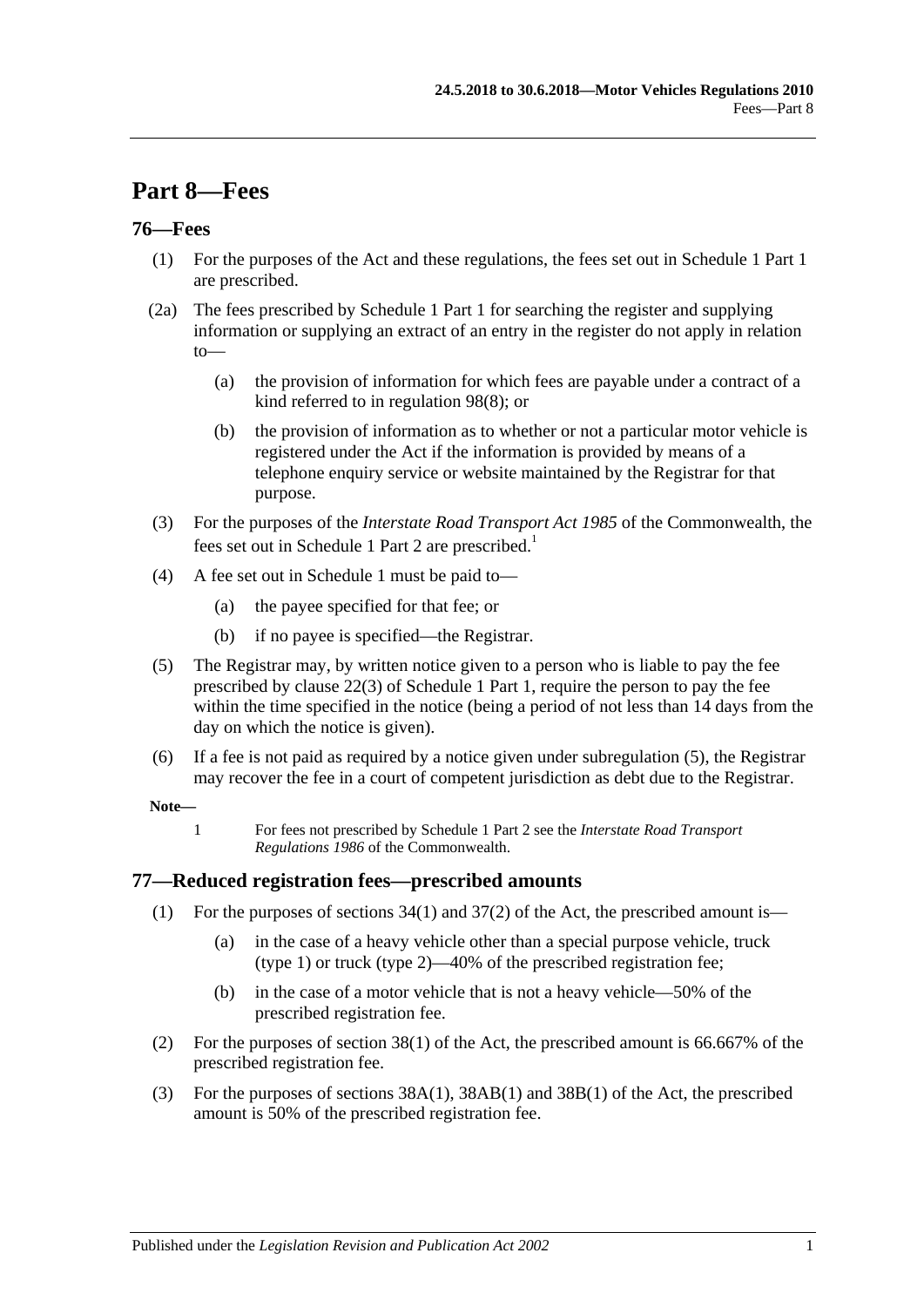(4) In this regulation—

*truck (type 1)* and *truck (type 2)* have the same respective meanings as in the *[Motor](http://www.legislation.sa.gov.au/index.aspx?action=legref&type=subordleg&legtitle=Motor%20Vehicles%20(National%20Heavy%20Vehicles%20Registration%20Fees)%20Regulations%202008)  [Vehicles \(National Heavy Vehicles Registration Fees\) Regulations](http://www.legislation.sa.gov.au/index.aspx?action=legref&type=subordleg&legtitle=Motor%20Vehicles%20(National%20Heavy%20Vehicles%20Registration%20Fees)%20Regulations%202008) 2008*.

#### **79—Exemption from section 41(2) of Act**

- (1) A person who uses a motor vehicle of restricted registration contrary to the terms of an undertaking in relation to the vehicle under section 34(1)(b) of the Act is exempt from the operation of section 41(2) of the Act if—
	- (a) the purpose for which the vehicle is used is solely the carrying of primary produce to assist a charitable organisation or a sporting organisation in fundraising activities; and
	- (b) neither the owner of the vehicle nor a person using the vehicle (if not the owner) receives a monetary or other material benefit (including out of pocket expenses relating to the use of the vehicle) in relation to that use of the vehicle; and
	- (c) the use of the vehicle is within an area having a radius of 75 kilometres from the garage address of the vehicle.
- (2) In this regulation—

*charitable organisation* means a body (whether corporate or unincorporate) established on a non-profit basis for charitable, religious, educational or benevolent purposes and includes a trustee who holds property on behalf of such a body;

*sporting organisation* means a body (whether corporate or unincorporate) established on a non-profit basis principally for the purpose of facilitating and coordinating the sporting activities of its members.

#### **79A—Reduction of fee—temporary configuration certificate**

- (1) This regulation applies to an application under section 43A(4) of the Act for a temporary configuration certificate in respect of a registered heavy vehicle—
	- (a) that is a convertible B-double lead trailer; and
	- (b) that is to be used pursuant to the certificate as a B-double lead trailer.
- (2) Pursuant to section  $145(1)(g)$  of the Act, the fee payable under section  $43A(4)(b)$  of the Act in relation to an application to which this regulation applies is reduced to—
	- (a) a fee equal to the product obtained by multiplying the number of days in the period for which the certificate is to be in force or 28 days (whichever is the greater) by one-three hundred and sixty fifth of the difference between—
		- (i) the prescribed registration fee that would be payable for registration of the vehicle for 12 months if the configuration being applied for were nominated in an application for such registration; and
		- (ii) the prescribed registration fee that would be payable for registration of the vehicle for 12 months if its registered configuration were nominated in an application for such registration,

(a fraction of 1 dollar being counted as 1 dollar); and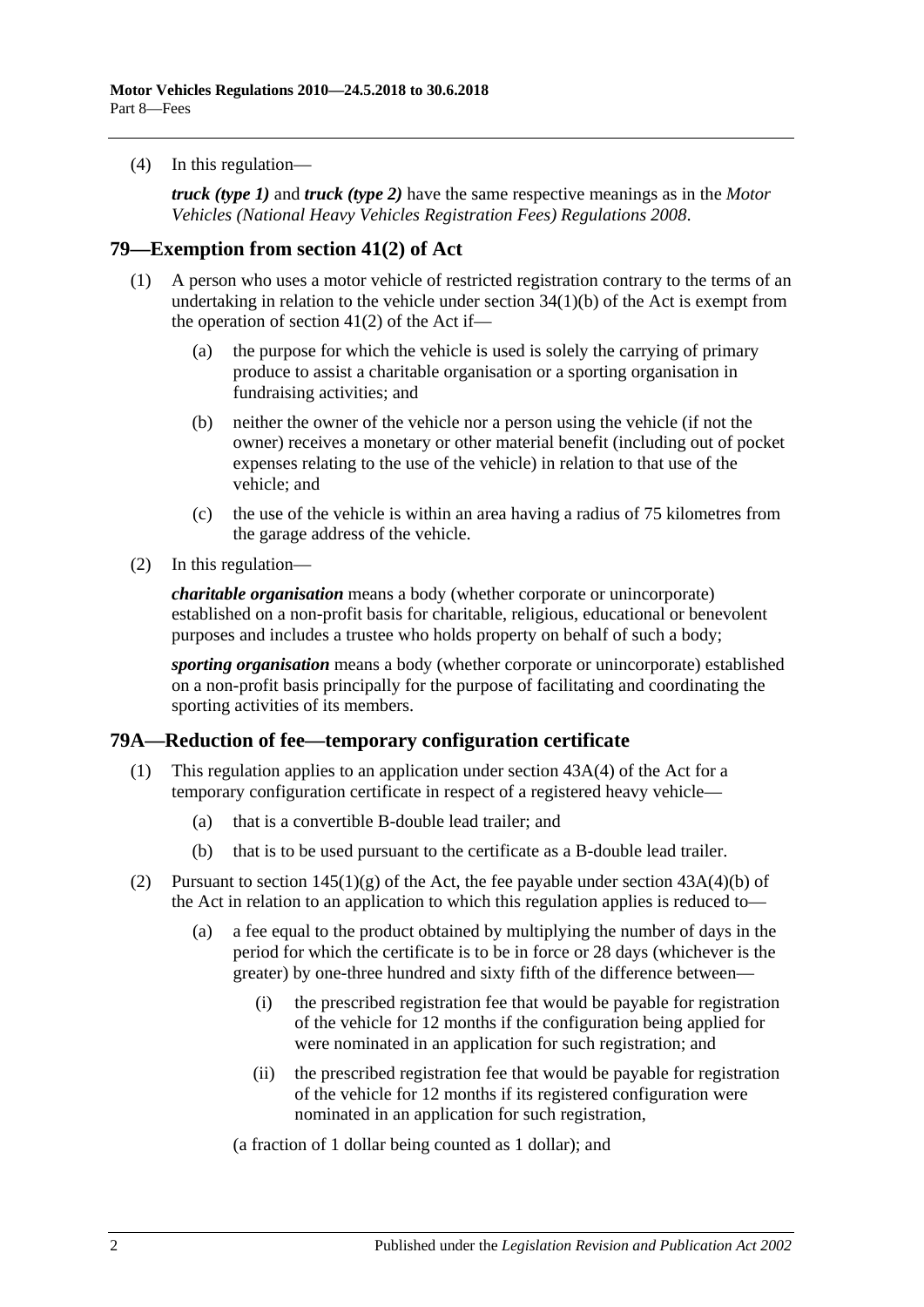- (b) the prescribed administration fee (being the fee prescribed for the purposes of section  $43A(4)(b)(ii)$  of the Act).
- (3) In this regulation—

*B-double combination* has the same meaning as in the *[Motor Vehicles \(National](http://www.legislation.sa.gov.au/index.aspx?action=legref&type=subordleg&legtitle=Motor%20Vehicles%20(National%20Heavy%20Vehicles%20Registration%20Fees)%20Regulations%202008)  [Heavy Vehicles Registration Fees\) Regulations](http://www.legislation.sa.gov.au/index.aspx?action=legref&type=subordleg&legtitle=Motor%20Vehicles%20(National%20Heavy%20Vehicles%20Registration%20Fees)%20Regulations%202008) 2008*;

*B-double lead trailer* means a semi-trailer used as the lead trailer in a B-double combination;

*convertible B-double lead trailer* means a trailer, the registered configuration of which is as a semi-trailer, that is capable of being used as a B-double lead trailer;

*semi-trailer* has the same meaning as in the *[Motor Vehicles \(National Heavy Vehicles](http://www.legislation.sa.gov.au/index.aspx?action=legref&type=subordleg&legtitle=Motor%20Vehicles%20(National%20Heavy%20Vehicles%20Registration%20Fees)%20Regulations%202008)  [Registration Fees\) Regulations](http://www.legislation.sa.gov.au/index.aspx?action=legref&type=subordleg&legtitle=Motor%20Vehicles%20(National%20Heavy%20Vehicles%20Registration%20Fees)%20Regulations%202008) 2008*.

#### <span id="page-56-0"></span>**80—Additional amount payable where certain vehicles are altered or added to**

- (1) If a motor vehicle is altered or added to during the period for which it is registered and the alteration or addition is such that, if it had been made before the registration, the registration fee would have been more than the amount paid, the additional amount payable under section 44(3) of the Act is an amount that bears to the difference the same proportion as the number of days in the unexpired period of registration bears to the number of days in the period of registration.
- (2) [Subregulation \(1\)](#page-56-0) does not apply in relation to a heavy vehicle, motor bike, trailer or motor vehicle that is not propelled by an internal combustion engine.

#### **81—Refund on cancellation of registration**

- (1) For the purposes of sections 54 and 60 of the Act, the amount to be refunded on cancellation of the registration of a motor vehicle under those sections is an amount equal to the product obtained by multiplying one three hundred and sixty-fifth of the prescribed annual registration fee by the number of days in the unexpired period of registration.
- $(2)$  If—
	- (a) the registration of a motor vehicle is renewed before the expiry of the previous registration; and
	- (b) before that expiry the registered owner or the registered operator of the vehicle applies for cancellation of the renewal of registration,

the Registrar must also refund any surcharge paid in respect of the renewal of registration.

#### **82—Refund on surrender of trade plate**

For the purposes of section 70(5) of the Act, the amount to be refunded on the surrender of a trade plate is an amount equal to the product obtained by multiplying one three hundred and sixty-fifth of the annual fee paid for the issue of the plate by the number of days in the unexpired portion of the period for which the plate was issued.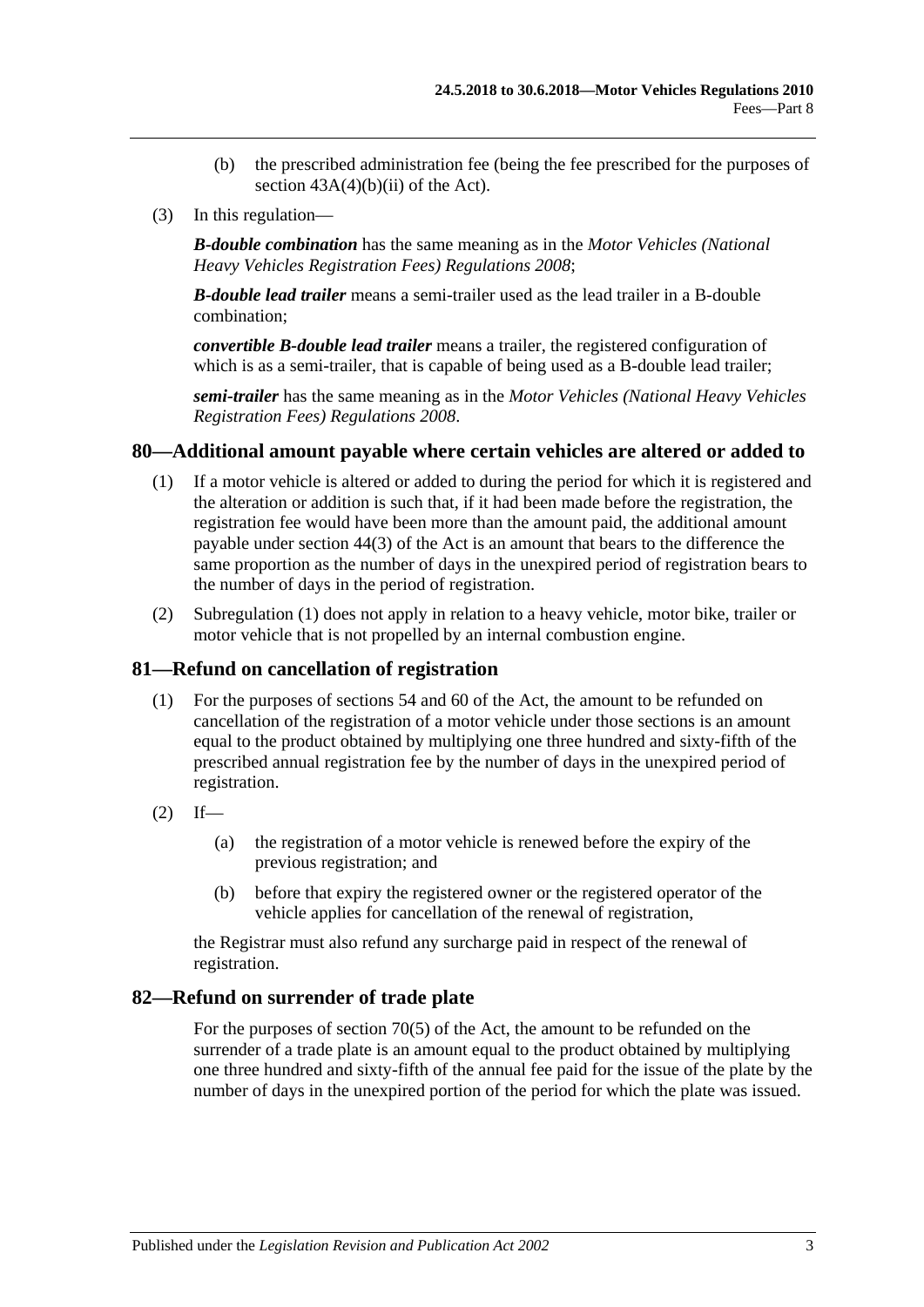## **83—Refund on surrender of licence**

For the purposes of sections 75AAA(11)(b) and 98A(4) of the Act, the amount to be refunded on the surrender of a driver's licence or motor driving instructor's licence is an amount equal to the product obtained by multiplying one quarter of the annual licence fee paid for the issue of the licence by the number of complete 3 month periods in the unexpired portion of the period for which the licence was issued.

# **84—Refund of part of licence fee on eligibility for reduced fee**

If—

- (a) a driver's licence has been issued or renewed on payment of the licence fee prescribed in clause 22(1)(c) of Schedule 1 Part 1; and
- (b) the holder of the licence becomes, at any time during the currency of the licence, entitled to a reduction of the licence fee,

the Registrar may refund to the holder of the licence such part of the licence fee as the Registrar thinks just in the circumstances.

#### **85—No refund of administration fees**

Administration fees are not refundable.

#### **87—Rounding of fees and refunds**

- (1) In calculating a fee or refund payable under the Act (other than a fee referred to in [subregulation](#page-57-0) (2), [\(2a\)](#page-57-1) or [\(2b\)\)](#page-57-2) a fraction of 10 cents not exceeding 5 cents must be excluded and a fraction of 10 cents exceeding 5 cents is to count as 10 cents.
- <span id="page-57-0"></span>(2) In calculating the fees payable for—
	- (a) the registration of a motor vehicle; or
	- (b) the issue of a trade plate; or
	- (c) the issue of a replacement trade plate; or
	- (d) the issue of a probationary licence or provisional licence,

a fraction of 1 dollar is to count as 1 dollar.

- <span id="page-57-1"></span>(2a) The following provisions apply in relation to calculating the monthly payment to be debited to an account for the purposes of the periodic payment scheme under section 24A of the Act:
	- (a) in calculating the quarterly registration fee that is to be divided by 3, a fraction of 1 dollar is to count as 1 dollar;
	- (b) in calculating the monthly amount to be so debited, a fraction of 1 cent is to be excluded.
- <span id="page-57-2"></span>(2b) In calculating the periodic payment (other than monthly payment) to be debited to an account for the purposes of the periodic payment scheme under section 24A of the Act, a fraction of 1 dollar is to count as 1 dollar.
- (3) In applying this regulation, the calculation to the nearest 10 cents or to the whole next dollar is to be applied only to the final amount payable.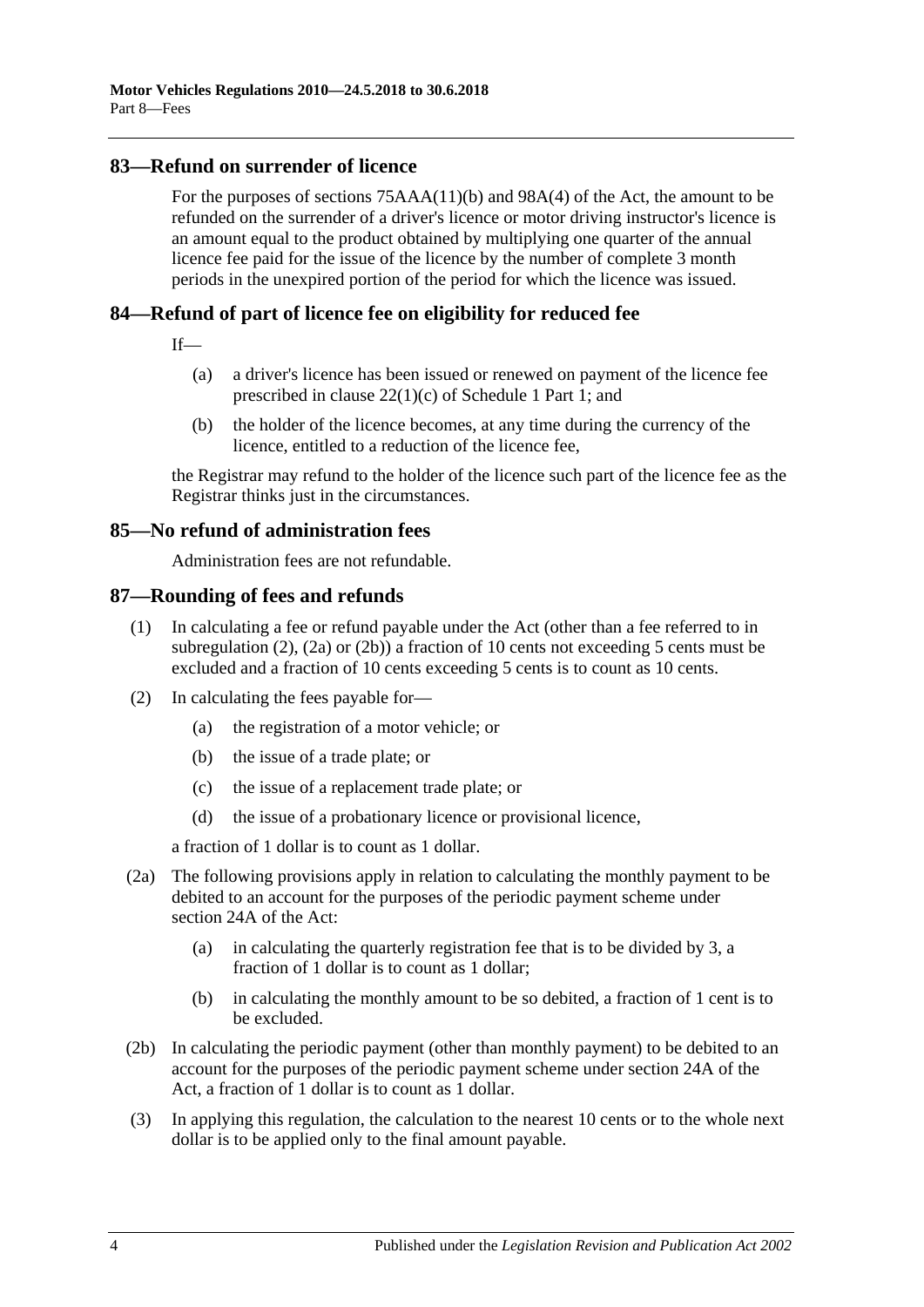# **88—Exemption from practical driving test fees**

An applicant for the issue or renewal of a learner's permit or driver's licence, or the holder of a learner's permit or driver's licence, who is required to be tested otherwise than pursuant to section 72(10) or 79A of the Act, is exempt from the requirement that he or she pay the prescribed practical driving test fee.

## **89—Administration fee for licence subject to alcohol interlock scheme conditions**

The administration fee prescribed by clause 38 of Schedule 1 Part 1 for the issue of a licence subject to alcohol interlock scheme conditions—

- (a) is payable in addition to any other fee prescribed by Schedule 1 Part 1 for the issue of a licence; and
- (b) must be paid—
	- (i) in the case of a licence that is to be subject to alcohol interlock scheme conditions for a period of 12 months or less—before the issue of the licence; or
	- (ii) in any other case—on or before 1 or more dates determined by the Registrar.

#### **90—Remission and reduction of fees**

- (1) The Registrar may, for reasonable cause, remit or reduce any of the following fees:
	- (a) an administration fee payable under the Act or these regulations;
	- (b) a fee payable for registration of a motor vehicle following cancellation of a current authority issued under the law of another State or a Territory by virtue of which the vehicle may be driven on roads within that State or Territory;
	- (c) a fee payable for the issue of a driver's licence following the surrender of a current interstate licence;
	- (d) a fee payable for the issue or renewal of a learner's permit;
	- (e) a fee payable for an examination of a motor vehicle for the purposes of section 139(1)(ab)(iii) of the Act or regulation 13.
- (2) The Registrar may, for reasonable cause, reduce a fee payable under section 139BD of the Act for personal service of a notice of disqualification.
- (3) The Registrar may remit or reduce a fee payable for registration under section 24 of the Act of a converter dolly or low loader dolly.
- (4) The Registrar may remit the following fees payable by an Aboriginal person who ordinarily resides in a remote area:
	- (a) an administration fee payable under the Act or these regulations;
	- (b) a fee for the issue or renewal of a learner's permit;
	- (c) a fee for the issue or renewal of a licence;
	- (d) a fee for a theoretical examination;
	- (e) a fee for a practical driving test (including any booking fee that may be payable).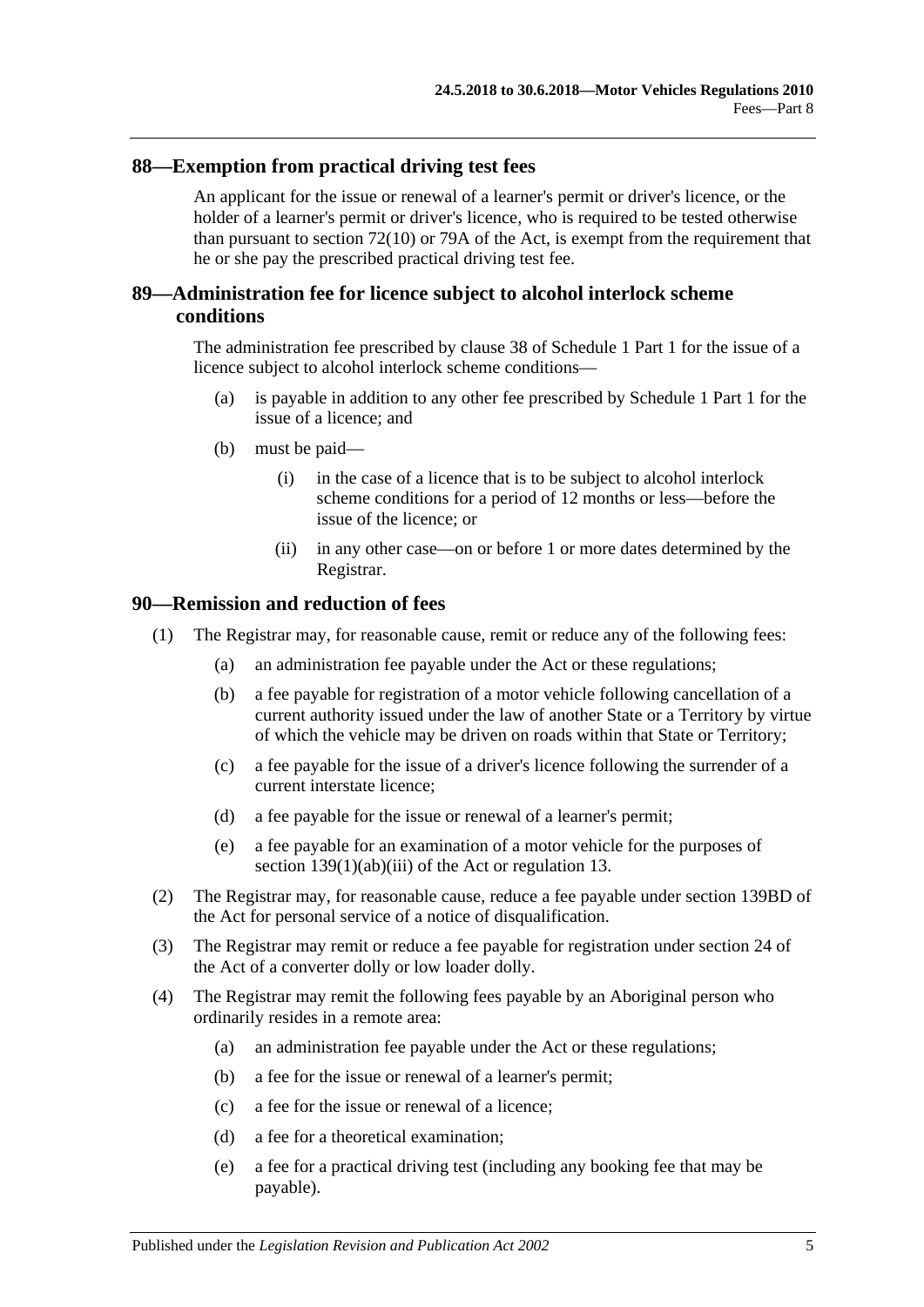(5) In this regulation, *Aboriginal person* and *remote area* have the same respective meanings as in section 98AAG of the Act.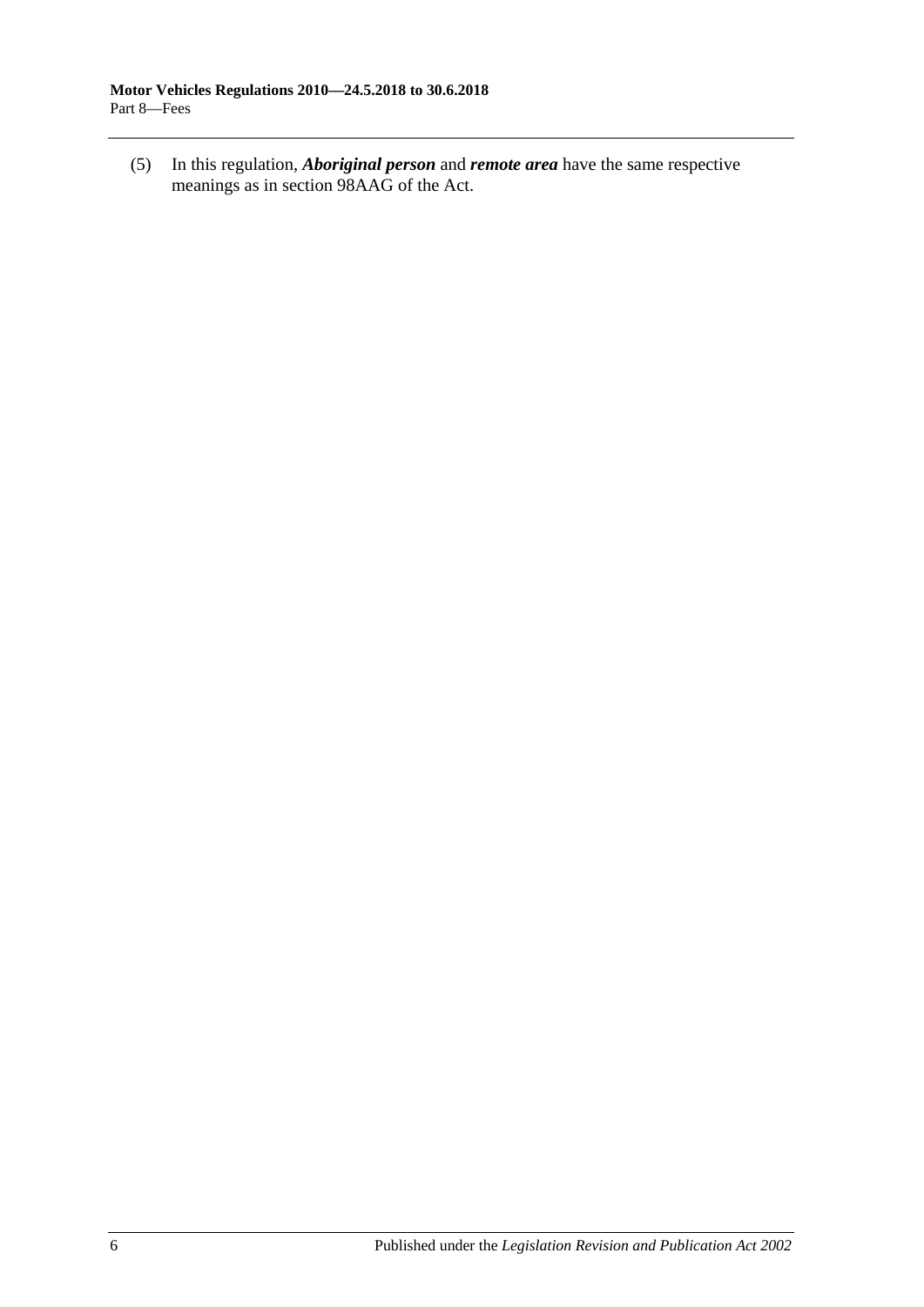# **Part 9—Miscellaneous**

#### **90A—Proof by statutory declaration and prescribed circumstances**

- (1) A statutory declaration furnished by a person to the Commissioner of Police under section  $9(1b)$  or  $102(1b)$  of the Act (or both of those sections) must comply with the following prescribed requirements:
	- (a) the statutory declaration must include—
		- (i) the person's full name and address; and
		- (ii) if it relates to an expiation notice—the expiation notice number; and
		- (iii) the motor vehicle registration number; and
		- (iv) details that establish that—
			- (A) if the statutory declaration is furnished under section 9(1b) of the Act—section 9(1a) of the Act applies; or
			- (B) if the statutory declaration is furnished under section 102(1b) of the Act—section 102(1a) of the Act applies; or
			- (C) if the statutory declaration is furnished under both sections 9(1b) and 102(1b) of the Act—sections 9(1a) and 102(1a) of the Act apply;
	- (b) the statutory declaration must be furnished—
		- (i) if it relates to an expiation notice—before the due date for payment specified in the expiation notice or expiation reminder notice; or
		- (ii) in any other case—within 21 days after the date of issue of the summons.
- (2) The following circumstances are declared to be prescribed circumstances in accordance with section 9(6b)(b) and section 102(3d)(b) of the Act:
	- (a) circumstances where the person is not an owner or the registered operator of the vehicle and he or she is required by another person to whom he or she is answerable in working as a volunteer to drive the vehicle, or to cause the vehicle to stand, in the course of such work;
	- (b) circumstances where the person is not an owner or the registered operator of the vehicle and he or she is reasonably required to drive the vehicle, or to cause the vehicle to stand, in the course of undertaking work required by a contract of service as a self-employed person.

## **91—Offence to alter, deface etc permits, labels or certificates**

A person must not, without lawful authority, wilfully alter, deface, damage or destroy a permit, label or certificate issued under the Act.

Maximum penalty: \$1 250.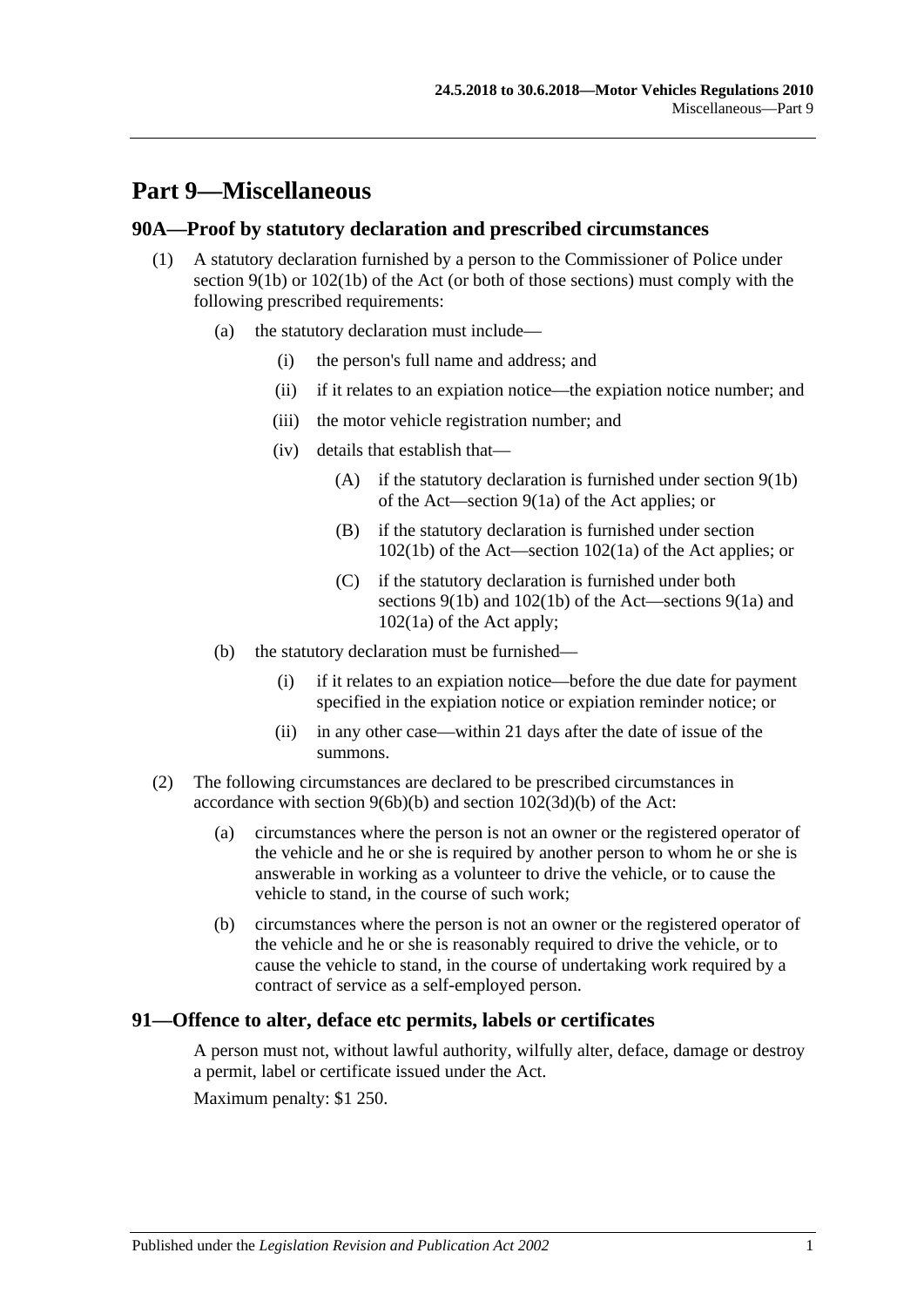#### **92—Forms determined by the Minister**

The following documents will be in the form determined by the Minister:

- (a) an application for a permit under section 16 or 50 of the Act;
- (b) an application for the issue, transfer or replacement of a trade plate;
- (c) an application for a duplicate driver's licence or learner's permit;
- (d) a certificate of issue of a trade plate;
- (e) a permit under section 50 of the Act;
- (f) a motor driving instructor's licence.

#### **93—Appointment of authorised examiners**

- (1) The Registrar may, when appointing a person as an authorised examiner, or at any time by notice in writing to an authorised examiner, impose conditions limiting the kinds of tests that the authorised examiner may conduct as required by the Registrar under section 80 of the Act to assess the ability or fitness of applicants for the issue or renewal of licences and learner's permits.
- <span id="page-61-0"></span>(2) The Registrar may, for the purpose of testing the proficiency of an applicant for appointment as an authorised examiner, require the applicant to undergo such tests (whether written, oral or practical) as the Registrar considers necessary.
- (3) An applicant for appointment as an authorised examiner (other than an employee in the Transport Department) is not entitled to undergo a proficiency test required by the Registrar under [subregulation](#page-61-0) (2) unless he or she has paid the appropriate fees set out in Schedule 1 Part 1.

# **93A—Exemption from requirements as to display of disabled person's parking permit**

- (1) A holder of a disabled person's parking permit under Part 3D of the Act who has been issued with a prescribed Australian Disability Parking Permit is exempt from the operation of section 98T(1b)(b) and (1c) of the Act if that prescribed Australian Disability Parking Permit is hung from the rear vision mirror on the inside of the windscreen of the vehicle so that the permit number and the expiry date of the permit are easily legible to a person standing in front of the vehicle.
- (2) In this regulation—

*Australian Disability Parking Permit* means a disabled person's parking permit that includes the following:

- (a) the words "Australian Disability Parking Permit";
- (b) a people with disabilities symbol as defined in the *[Australian Road Rules](http://www.legislation.sa.gov.au/index.aspx?action=legref&type=subordleg&legtitle=Australian%20Road%20Rules)*;
- (c) a permit number;
- (d) an expiry date;

*prescribed Australian Disability Parking Permit* means an Australian Disability Parking Permit that is designed to be hung from a rear vision mirror.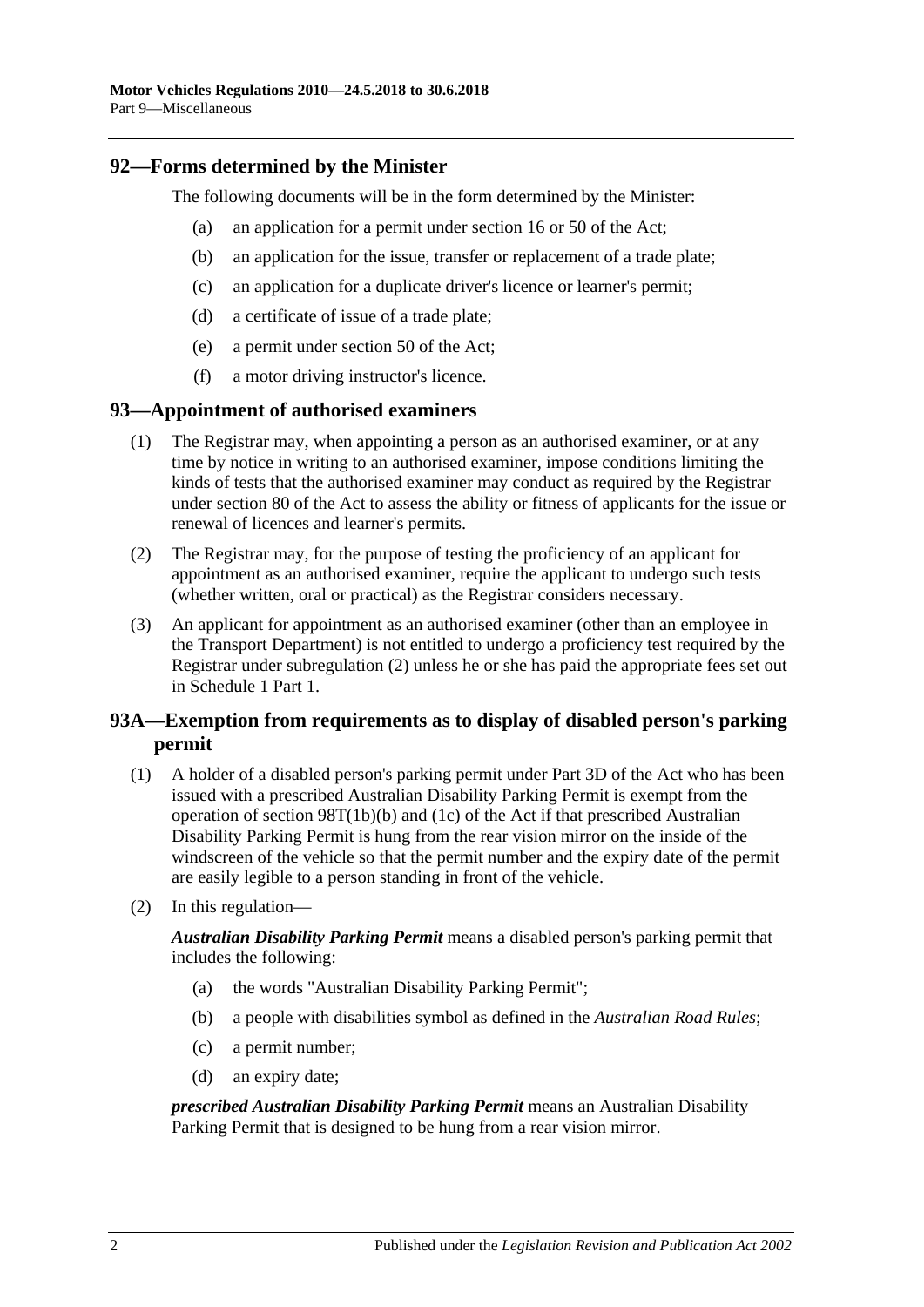#### **94—Application for review under Part 3E of Act**

For the purposes of section 98Z(2) of the Act, an application for a review must—

- (a) be in writing; and
- (b) set out the decision to which the application relates; and
- (c) set out the grounds on which the applicant seeks the review and the decision sought on the review; and
- (d) be accompanied by any information that the applicant considers should be taken into account on the review; and
- (e) be accompanied by the appropriate fee prescribed by Schedule 1 Part 1; and
- (f) be lodged with the Registrar.

#### **94A—Prescribed documents**

For the purposes of section 124(5) of the Act the prescribed documents relating to a motor vehicle are a current certificate of registration (or current duplicate certificate of registration), a current permit or a current registration details certificate for the vehicle.

#### **95—Manner of giving Registrar notice of change of name, address etc under section 136 of Act**

Notice under section 136 of the Act is to be given by a person to the Registrar in a following manner:

- (a) in writing;
- (b) by telephone to a telephone number nominated by the Registrar for the purposes of giving notice;
- (c) by fax to a fax number nominated by the Registrar for the purpose of giving notice by fax;
- (d) by other telephonic or electronic means made available by the Registrar to members of the public for the purpose of giving notice in such manner.

#### **96—Power of Registrar to require destruction of a document or thing issued or renewed in consequence of a void transaction**

If a transaction is void by virtue of section 138B of the Act, the Registrar may require the person who is liable to make the payment to destroy the licence, permit, label, certificate, plate or other document or thing issued or renewed by the Registrar in consequence of the purported transaction and to produce evidence of the destruction to the satisfaction of the Registrar.

# **97—Places at which receipt of notice of disqualification may be personally acknowledged**

For the purposes of sections  $139BD(3)(a)(i)(A)$  and  $141(2a)(a)(i)$  of the Act, places of the following kinds are prescribed:

- (a) offices known as Service SA Customer Service Centres;
- (b) Australia Post outlets that have electronic point of sale (EPOS) systems;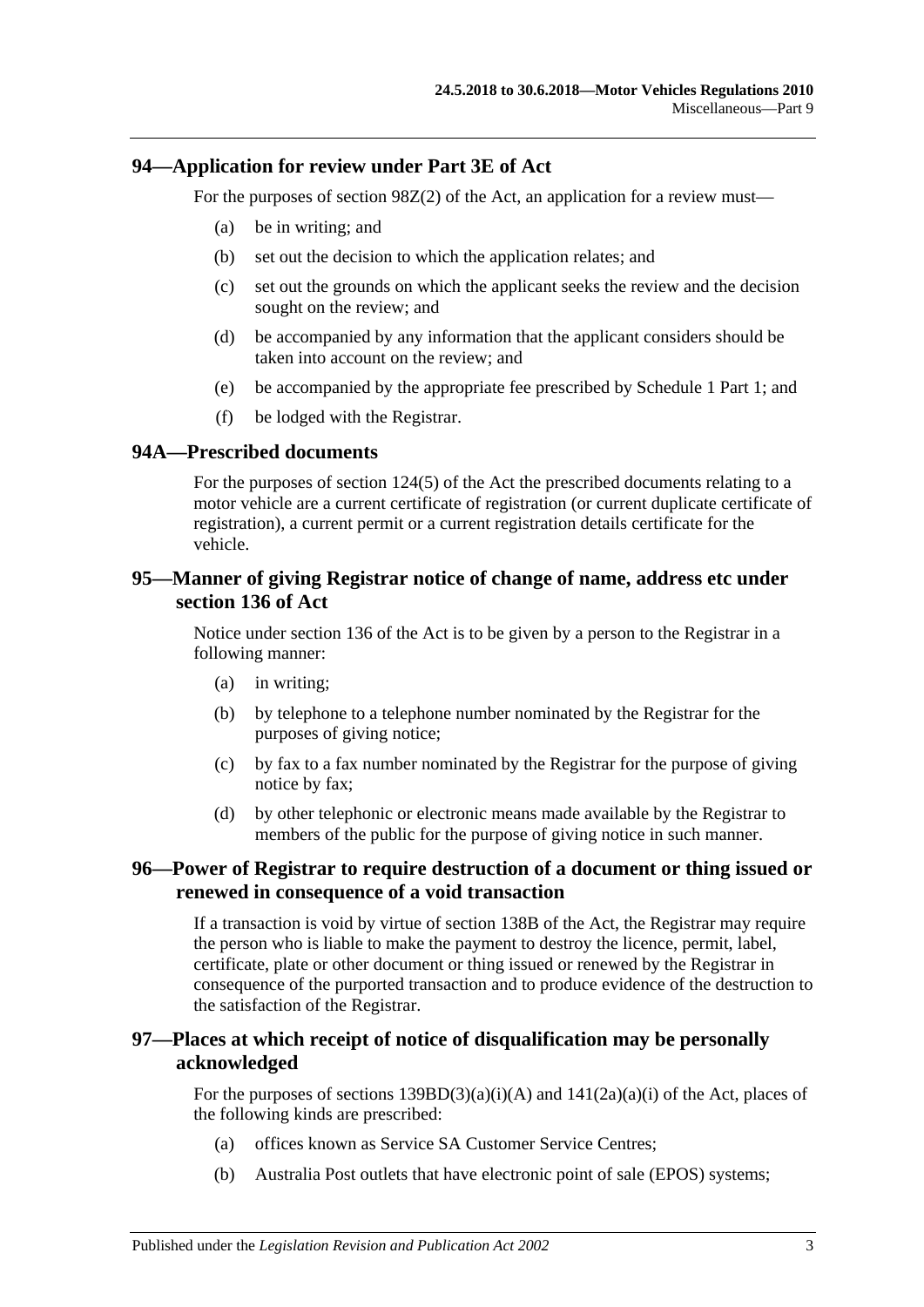- (c) the PY Ku Centre at Amata;
- (d) a mobile station in a remote area (as defined in section 98AAG of the Act) established by the Registrar for the purpose of enabling persons to personally acknowledge receipt of a notice of disqualification in the remote area.

#### **97A—Confidentiality—prescribed public authorities**

For the purposes of section 139D(1)(d) of the Act, South Australia Police is prescribed as a public authority.

#### **98—Guidelines for disclosure of information**

(1) In this regulation—

*Australian jurisdiction* means the Commonwealth or a State or Territory of the Commonwealth;

*confidential information* means information obtained in the administration of the Act or the *[Road Traffic Act](http://www.legislation.sa.gov.au/index.aspx?action=legref&type=act&legtitle=Road%20Traffic%20Act%201961) 1961*;

*personal information* means information pertaining to a natural person or body corporate;

#### *person concerned*—

- (a) in relation to personal information, means the natural person to whom the information pertains, or the body corporate to which the information pertains, as the case may be;
- (b) in relation to information relating to a motor vehicle, means the owner of the vehicle.
- (2) Pursuant to section 139D(1)(f) of the Act, confidential information the disclosure of which is not authorised by a preceding paragraph of section 139D(1) may, subject to such conditions as the Registrar thinks fit, be disclosed in accordance with this regulation.
- (3) Personal information or information relating to a motor vehicle may be disclosed to a person other than the person concerned if the person concerned has been made aware, or is reasonably likely to be aware, that—
	- (a) the information is generally used for the purpose for which it is to be released; or
	- (b) the information is generally passed on to those persons or bodies to whom it is to be released.
- (4) Personal information or information relating to a motor vehicle may be disclosed to a person other than the person concerned if—
	- (a) the person making the disclosure believes on reasonable grounds that the disclosure is necessary to prevent or lessen a serious threat to the life or health of the person concerned or some other person; or
	- (b) the disclosure is reasonably necessary to protect the public revenue; or
	- (c) the disclosure is reasonably necessary to protect the interests of the Crown as an employer; or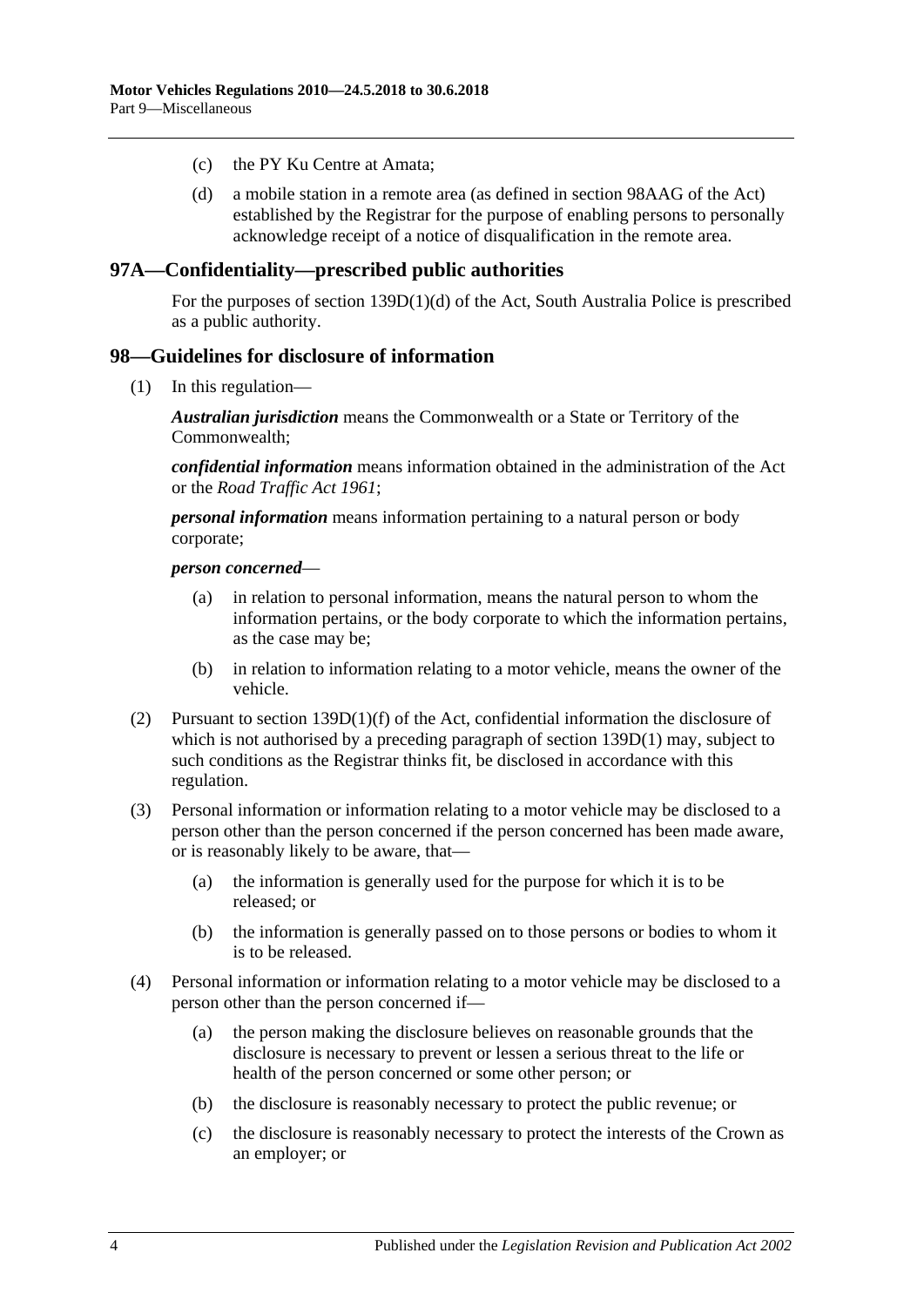- (d) the disclosure is made to a public authority responsible under the law of another Australian jurisdiction for the registration of motor vehicles or the licensing of drivers of motor vehicles; or
- (e) the disclosure is made to a public authority of an Australian jurisdiction—
	- (i) authorised under a law of that jurisdiction to obtain the information directly from the person concerned; or
	- (ii) under an arrangement providing for the exchange of personal information; or
	- (iii) to enable the authority to ascertain whether a motor vehicle has been abandoned; or
	- (iv) to enable the authority to exercise or perform statutory powers or functions in relation to a motor vehicle that has been abandoned; or
	- (v) in connection with the administration of either of the following Acts:
		- (A) the *[Harbors and Navigation Act](http://www.legislation.sa.gov.au/index.aspx?action=legref&type=act&legtitle=Harbors%20and%20Navigation%20Act%201993) 1993*;
		- (B) the *[Passenger Transport Act](http://www.legislation.sa.gov.au/index.aspx?action=legref&type=act&legtitle=Passenger%20Transport%20Act%201994) 1994*; or
- (f) the disclosure is made to Austroads Ltd; or
- (g) the disclosure is made to a person or body engaged in research related to road transport and the disclosure is made for the purposes of the research; or
- (h) the disclosure—
	- (i) consists of information other than medical information about the person concerned or information about that person's history of driving or driving-related offences; and
	- (ii) is made to—
		- (A) a person acting under a power of attorney granted by the person concerned; or
		- (B) a person acting under an authorisation signed by the person concerned; or
		- (C) a legal practitioner acting on behalf of the person concerned; or
		- (D) where the person is deceased—an executor or administrator of the deceased estate; or
		- (E) where the person becomes bankrupt—the registered trustee of the bankrupt estate.
- (5) If a health professional has furnished information about a person to the Registrar in pursuance of section 148(1) of the Act, the health professional may be informed of the action taken (if any) by the Registrar as a result of the information.
- (6) Any of the following information may be disclosed to any person:
	- (a) information comprised of statistical data that could not reasonably be expected to lead to the identification of any person to whom it pertains;
	- (b) whether a particular motor vehicle is registered;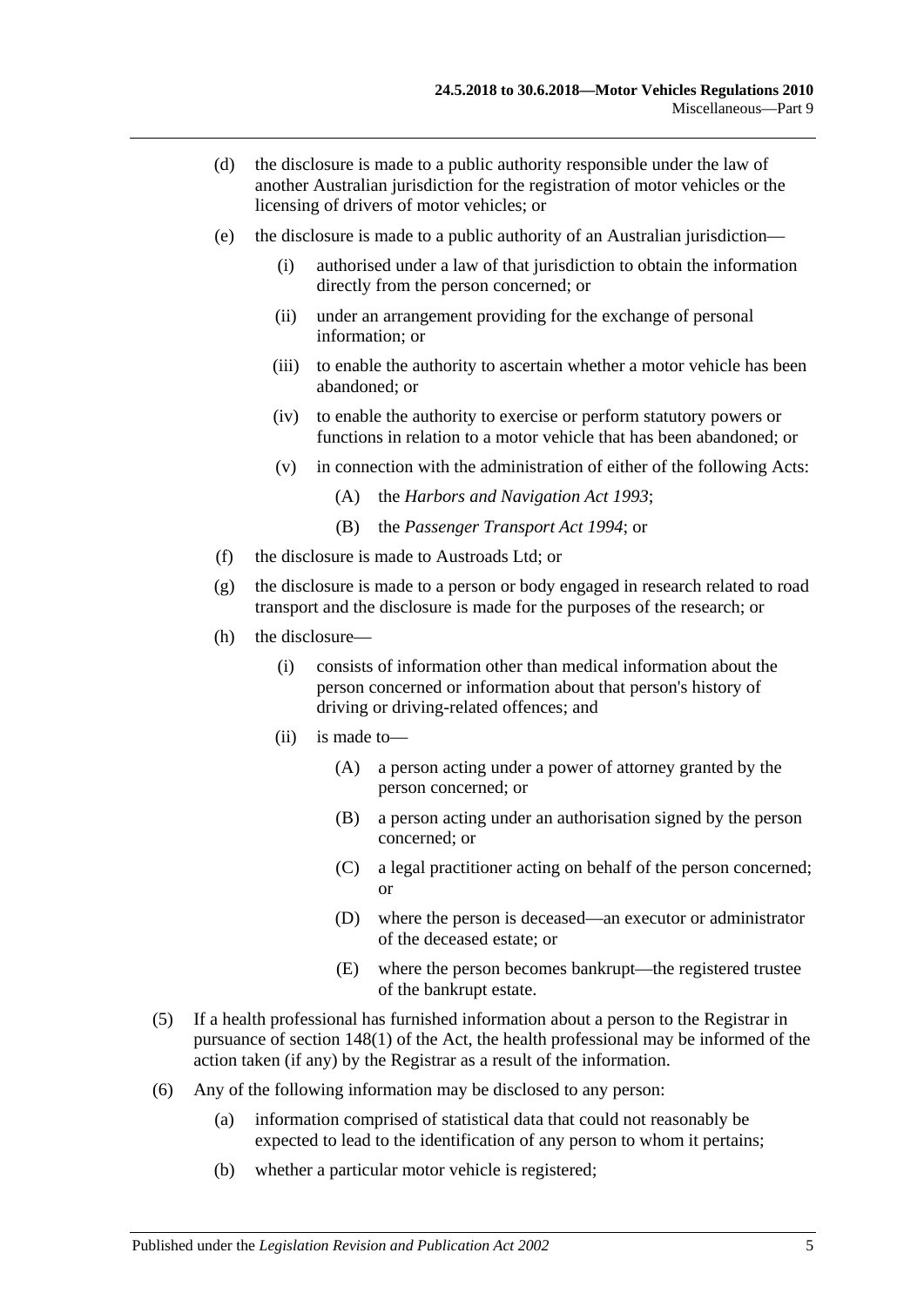- (ba) the date on which the registration of a particular motor vehicle is due to expire;
- (c) whether the registration of a particular motor vehicle has expired;
- (ca) the date on which the registration of a particular motor vehicle expired;
- (d) whether the registration of a particular motor vehicle has been suspended or cancelled;
- (e) whether a particular motor vehicle is, or has been, a written-off vehicle;
- (f) whether a particular motor vehicle that is, or has been, a written-off vehicle, is eligible for registration in the future;
- (g) whether a particular motor vehicle is recorded as stolen;
- (h) whether a particular motor vehicle is the subject of a current defect notice under section 145 of the *[Road Traffic Act](http://www.legislation.sa.gov.au/index.aspx?action=legref&type=act&legtitle=Road%20Traffic%20Act%201961) 1961*;
- (i) whether a particular number or number plate is the subject of an agreement under section 47A(4) of the Act and the commencement and expiry dates of any such agreement;
- (j) whether an agreement under section 47A(4) of the Act relating to a particular number or number plate of a particular class provides for the assignment of rights conferred under the agreement and, if so, the nature of the assignment and details of any conditions imposed on the assignment;

#### **Example—**

An agreement under section 47A(4) may permit a particular number or number plate of a particular class to be transferred or sold to a person not party to the agreement. Such an assignment of the rights conferred under the agreement may, however, be subject to such conditions as may be specified by the Registrar in the agreement.

- (k) whether a particular motor vehicle is a high powered vehicle for the purposes of the Act;
- (l) the name of, and contact details for, the approved insurer for a particular motor vehicle;
- (m) the 4 last digits of a particular motor vehicle's vehicle identification number;
- (n) a particular motor vehicle's registered configuration;
- (o) a particular motor vehicle's gross vehicle mass;
- (p) a particular motor vehicle's gross combination mass;
- (q) in the case of a particular special purpose vehicle—the conditions to which the registration of the vehicle is subject.
- (7) The name and address of the registered owner of a motor vehicle may be disclosed—
	- (a) to the manufacturer of the vehicle for the purposes of a safety-related recall of vehicles; or
	- (b) to a legal practitioner or insurer, or an investigation agent acting on behalf of a legal practitioner or insurer, where the information is required to identify the registered owner of a vehicle involved in an accident; or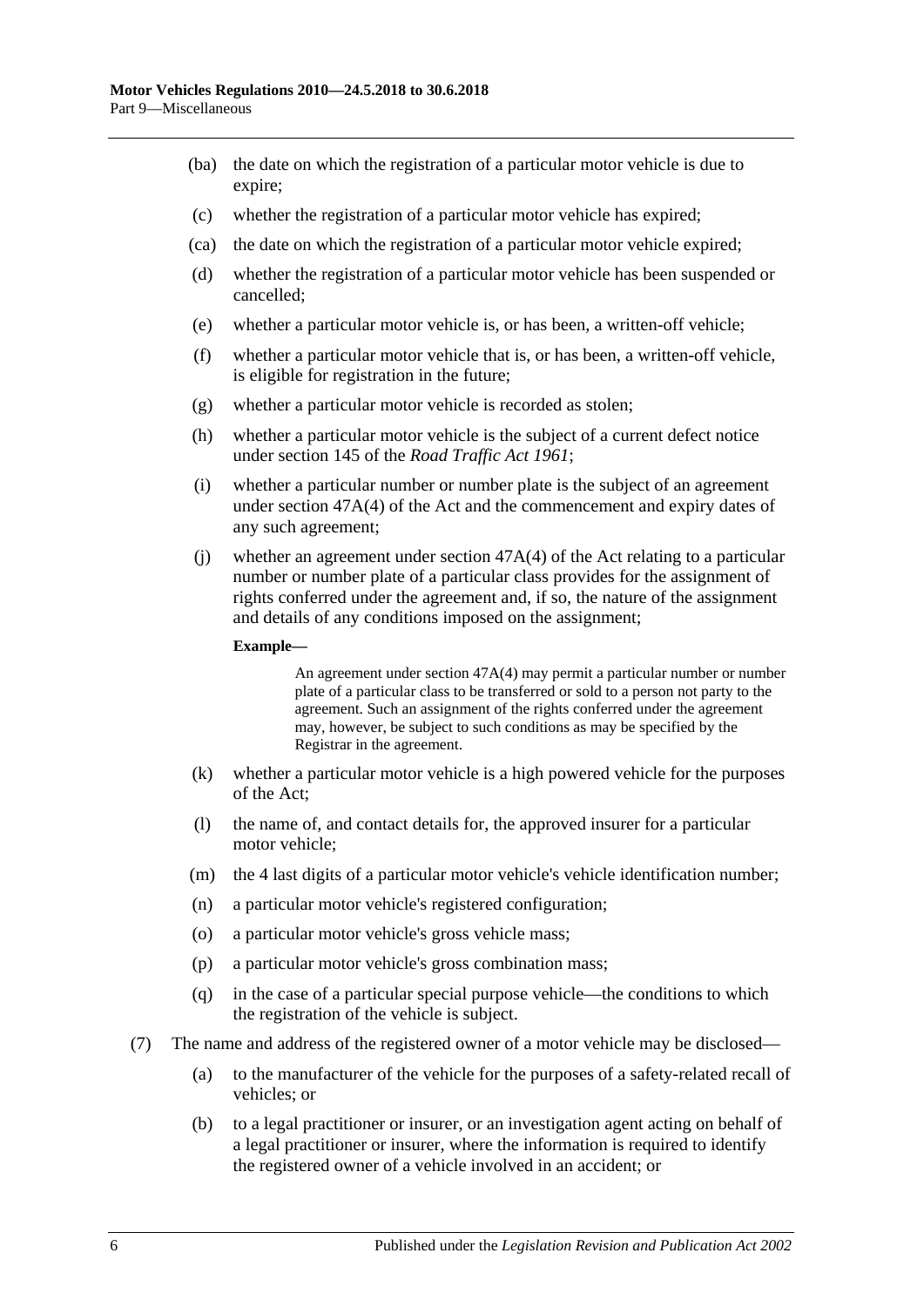- (c) to a person, or the agent of a person, registered under the *Personal Property Securities Act 2009* of the Commonwealth as a secured party in relation to a security interest for which the vehicle is collateral; or
- (d) to a person who has obtained a judgment in a court, or a legal practitioner acting on behalf of such a person, where the information is reasonably required to enforce the judgment and the judgment contains reference to property in the ownership or possession of the registered owner of the vehicle.
- (7a) Where, after the commencement of this subregulation—
	- (a) a prescribed offence is committed, or allegedly committed, by a person driving a heavy vehicle; and
	- (b) the offence has not been detected by use of a photographic detection device,

the following information relating to the offence, or alleged offence, may be disclosed by a police officer to a person who the police officer believes is a relevant person in relation to the heavy vehicle:

- (c) the name and date of birth of the person who was driving, or who is alleged to have been driving, the heavy vehicle;
- (d) the time, date, location and nature of the offence, or alleged offence;
- (e) the registration number of the heavy vehicle or, if the heavy vehicle is a combination, of any vehicles in the combination;
- (f) details of action taken in relation to the offence, or alleged offence (such as, for example, arrest of the driver, clamping or impounding of the vehicle or issue of expiation notice or summons).
- <span id="page-66-0"></span>(8) Information relating to a motor vehicle (not including personal information) may be disclosed in accordance with a contract entered into by the Minister under which the Minister agrees to provide such information for commercial use by a person or body that is a party to that contract.
- (9) Information sufficient to confirm the identity of a motor vehicle (such as the make, model and colour of the vehicle) may be disclosed to a person who is seeking disclosure of confidential information relating to that vehicle.
- (10) In this regulation—

*prescribed offence* means—

- (a) an offence against section 45, 45A, 46, 47, 47B, 47BA, 47E or 47EAA of the *[Road Traffic Act](http://www.legislation.sa.gov.au/index.aspx?action=legref&type=act&legtitle=Road%20Traffic%20Act%201961) 1961*; or
- (b) an offence against section 74 or 91 of the *[Motor Vehicles Act](http://www.legislation.sa.gov.au/index.aspx?action=legref&type=act&legtitle=Motor%20Vehicles%20Act%201959) 1959*;

<span id="page-66-1"></span>*relevant person*—each of the following is a relevant person in relation to a heavy vehicle:

- (a) a registered owner or registered operator of the heavy vehicle or, if the heavy vehicle is a combination, of any vehicle in the combination;
- <span id="page-66-2"></span>(b) a person who is responsible for controlling or directing the use of the heavy vehicle or, if the heavy vehicle is a combination, of any vehicle in the combination;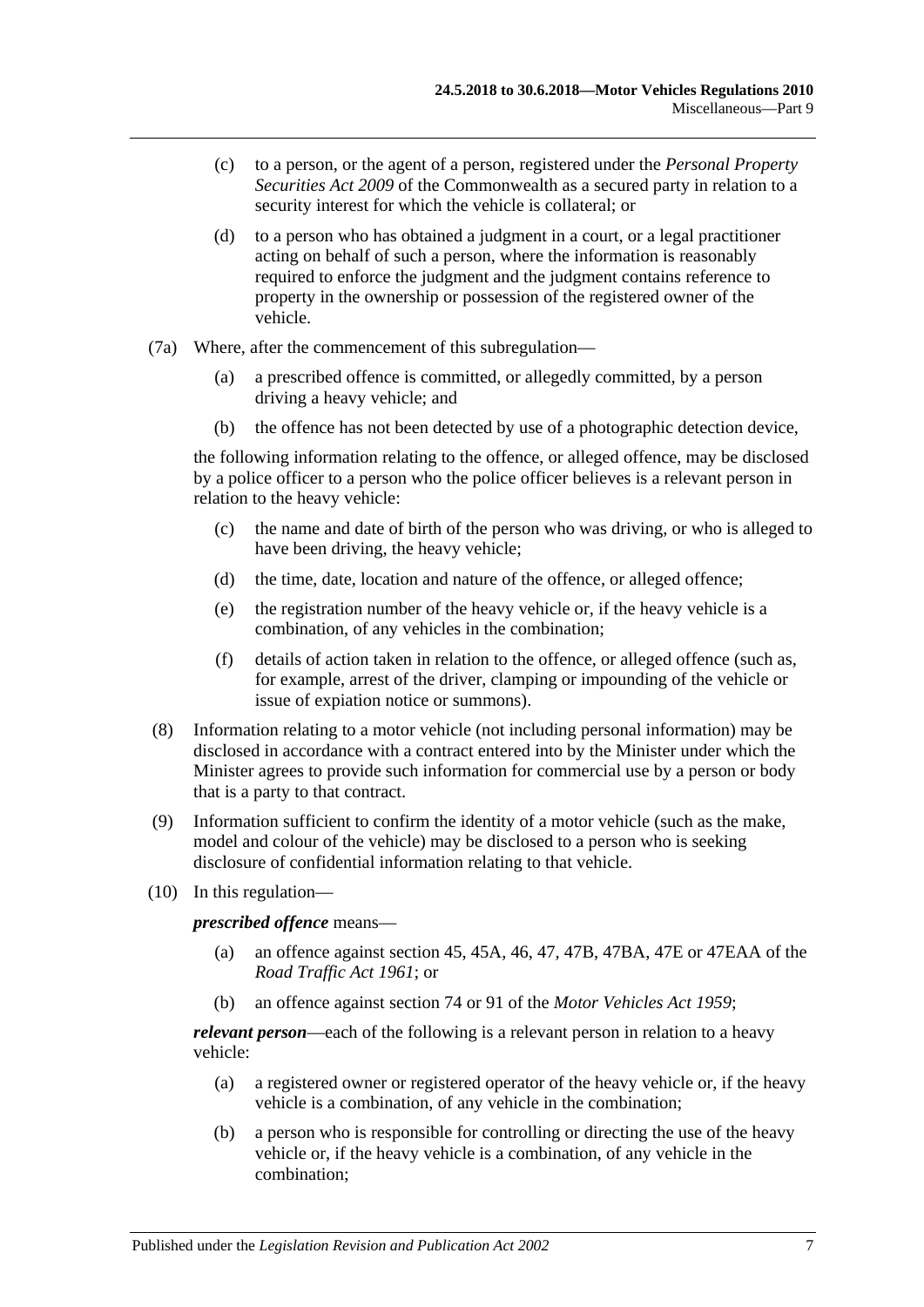(c) an officer or employee of a person referred to in [paragraph](#page-66-1) (a) or [\(b\).](#page-66-2)

#### **99—Corresponding laws declared for purposes of section 141(2) of Act**

For the purposes of section 141(2) of the Act, the following laws are declared to be corresponding laws:

- (a) the *Motor Vehicles Act* of the Northern Territory;
- (b) the *Road Safety Act 1986* of Victoria;
- (c) the *Road Traffic Act 1974* of Western Australia;
- (d) the *Road Transport Act 2013* of New South Wales;
- (e) the *Road Transport (Driver Licensing) Act 1999* of the Australian Capital Territory;
- (g) the *Road Transport (Vehicle Registration) Act 1999* of the Australian Capital Territory;
- (h) the *Transport Operations (Road Use Management) Act 1995* of Queensland;
- (i) the *Vehicle and Traffic Act 1999* of Tasmania.

#### **99A—Prescribed form of notice for Schedule 1 clause 3**

For the purposes of Schedule 1 clause 3 of the Act, a notice that accompanies an expiation notice, expiation reminder notice or summons must be in the form set out in Schedule 1 Form 7 of the *[Road Traffic \(Miscellaneous\) Regulations](http://www.legislation.sa.gov.au/index.aspx?action=legref&type=subordleg&legtitle=Road%20Traffic%20(Miscellaneous)%20Regulations%202014) 2014* and contain the information and instructions set out in that form.

#### **99B—Definition of emergency worker**

- <span id="page-67-0"></span>(1) For the purposes of Schedule 2 clause 2 of the Act, the following are emergency workers:
	- (a) members of an emergency services organisation within the meaning of the *[Fire and Emergency Services Act](http://www.legislation.sa.gov.au/index.aspx?action=legref&type=act&legtitle=Fire%20and%20Emergency%20Services%20Act%202005) 2005*;
	- (b) authorised officers under the *[Emergency Management Act](http://www.legislation.sa.gov.au/index.aspx?action=legref&type=act&legtitle=Emergency%20Management%20Act%202004) 2004*;
	- (c) persons engaged in the provision of emergency ambulance services under section 57(1) of the *[Health Care Act](http://www.legislation.sa.gov.au/index.aspx?action=legref&type=act&legtitle=Health%20Care%20Act%202008) 2008* on behalf of—
		- (i) SA Ambulance Service Inc; or
		- (ii) St Johns Ambulance Australia South Australia Incorporated;
	- (d) any other persons engaged in the provision of emergency ambulance services under section 57(1) of the *[Health Care Act](http://www.legislation.sa.gov.au/index.aspx?action=legref&type=act&legtitle=Health%20Care%20Act%202008) 2008*;
	- (e) members of the Australian Federal Police or Australian Border Force;
	- (f) members of the armed forces of the Commonwealth engaged in police, fire fighting or ambulance duties or duties in connection with the urgent disposal of explosives or any emergency;
	- (g) employees of Airservices Australia engaged in fire fighting duties or duties in connection with any emergency.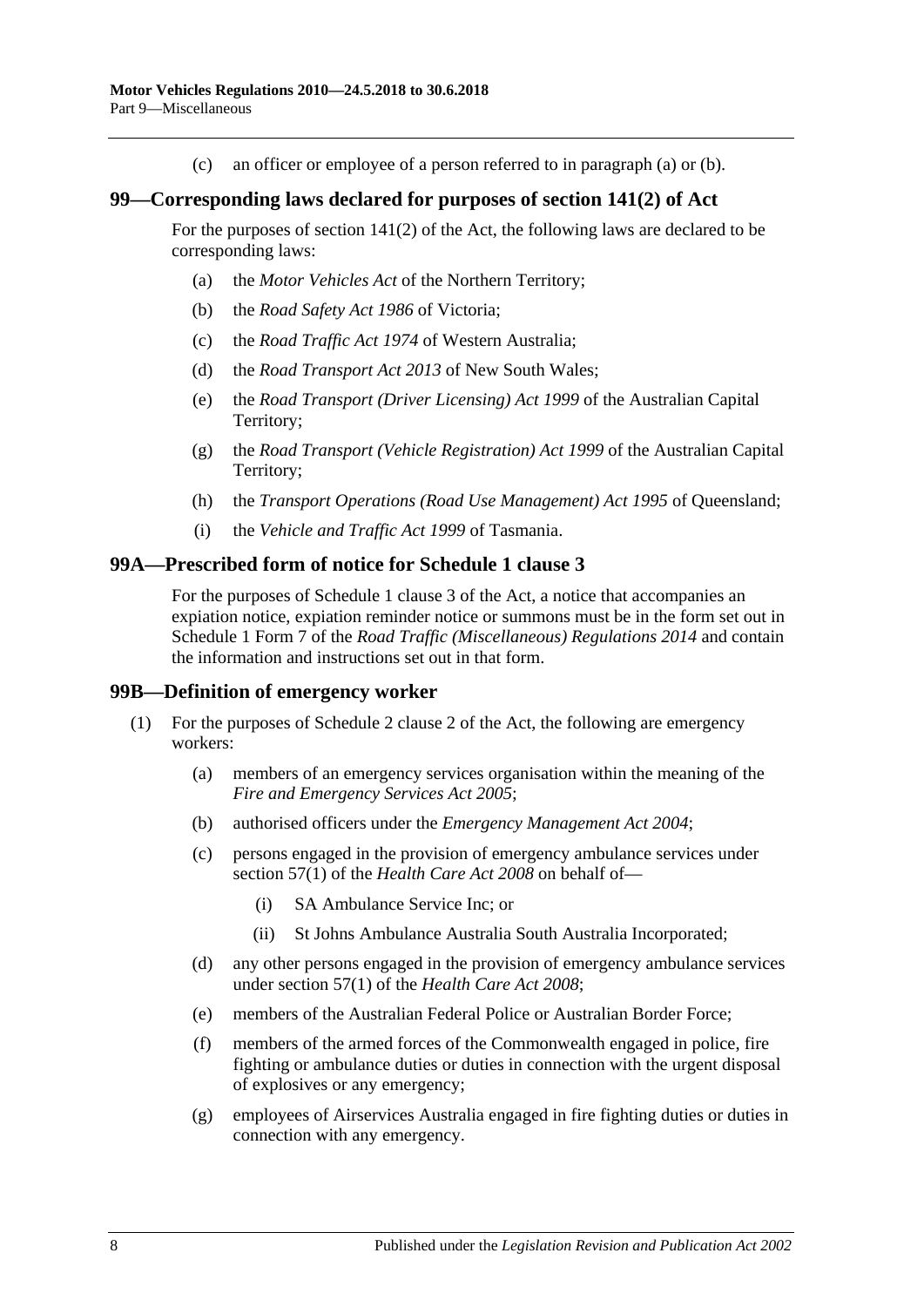- (2) For the purposes of [subregulation](#page-67-0) (1)(e), a person is a member of the Australian Border Force if—
	- $(a)$
- (i) the person is covered by paragraph (a) of the definition of *Immigration and Border Protection worker* in section 4 of the *Australian Border Force Act 2015* of the Commonwealth; and
- (ii) he or she is in the Australian Border Force (as defined in that Act); or
- $(b)$ 
	- (i) the person is covered by paragraph  $(b)$ ,  $(c)$  or  $(d)$  of the definition of *Immigration and Border Protection worker* in section 4 of the *Australian Border Force Act 2015* of the Commonwealth; and
	- (ii) his or her services have been made available to the Australian Border Force or he or she is performing services for the Australian Border Force.

#### **100—Expiation of alleged offences**

- (1) The expiation fees set out in Schedule 5 are fixed for alleged offences against the Act or these regulations specified in that Schedule.
- (2) Text set out in italic type under a heading in Schedule 5 commencing with the words "Description of offence" is a description for convenience purposes only and is not to be taken to define the offence for which a particular amount is fixed as the expiation fee.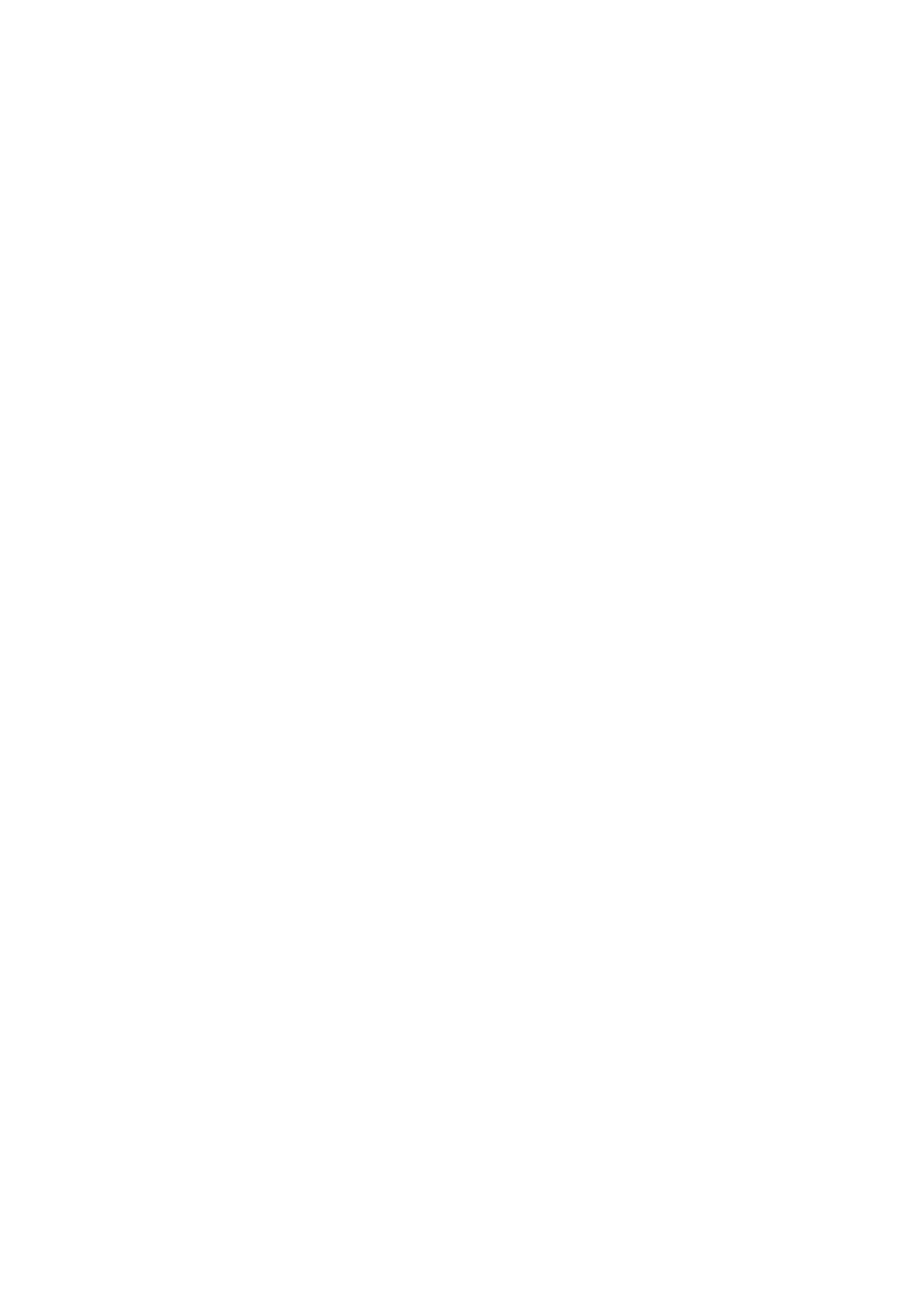# <span id="page-70-0"></span>**Schedule 1—Fees Part 1—Fees under** *Motor Vehicles Act 1959* **and these regulations**

#### **1—Interpretation**

In this Part—

*emergency response vehicle* has the same meaning as in [regulation](#page-16-0) 15;

*government authorised examiner* means an authorised examiner who is—

- (a) a police officer; or
- (b) an employee in the Transport Department; or
- (c) a person appointed as an authorised examiner by some public authority and approved by the Registrar;

*level 1 fee* means an administration fee of \$7.00;

*level 2 fee* means an administration fee of \$17.00;

*level 3 fee* means an administration fee of \$22.00;

*special purpose vehicle (type O)* has the same meaning as in the *[Motor Vehicles](http://www.legislation.sa.gov.au/index.aspx?action=legref&type=subordleg&legtitle=Motor%20Vehicles%20(National%20Heavy%20Vehicles%20Registration%20Fees)%20Regulations%202008)  [\(National Heavy Vehicles Registration Fees\) Regulations](http://www.legislation.sa.gov.au/index.aspx?action=legref&type=subordleg&legtitle=Motor%20Vehicles%20(National%20Heavy%20Vehicles%20Registration%20Fees)%20Regulations%202008) 2008*;

*special purpose vehicle (type T)* has the same meaning as in the *[Motor Vehicles](http://www.legislation.sa.gov.au/index.aspx?action=legref&type=subordleg&legtitle=Motor%20Vehicles%20(National%20Heavy%20Vehicles%20Registration%20Fees)%20Regulations%202008)  [\(National Heavy Vehicles Registration Fees\) Regulations](http://www.legislation.sa.gov.au/index.aspx?action=legref&type=subordleg&legtitle=Motor%20Vehicles%20(National%20Heavy%20Vehicles%20Registration%20Fees)%20Regulations%202008) 2008*;

*Transport Department premises*, in relation to an examination of a motor vehicle for the purposes of section 139(1)(ab)(iii) of the Act, includes a place specified under section  $139(1)(d)$  of the Act at which the motor vehicle is required to be produced for the purpose of the examination;

*truck (type 1)* has the same meaning as in the *[Motor Vehicles \(National Heavy](http://www.legislation.sa.gov.au/index.aspx?action=legref&type=subordleg&legtitle=Motor%20Vehicles%20(National%20Heavy%20Vehicles%20Registration%20Fees)%20Regulations%202008)  [Vehicles Registration Fees\) Regulations](http://www.legislation.sa.gov.au/index.aspx?action=legref&type=subordleg&legtitle=Motor%20Vehicles%20(National%20Heavy%20Vehicles%20Registration%20Fees)%20Regulations%202008) 2008*.

#### **2—Registration fee (section 24 of Act)**

- (1) For registration of a heavy vehicle under section 24 of the Act for a period of 12 months—the registration fee prescribed by, or determined in accordance with, the *[Motor Vehicles \(National Heavy Vehicles Registration Fees\)](http://www.legislation.sa.gov.au/index.aspx?action=legref&type=subordleg&legtitle=Motor%20Vehicles%20(National%20Heavy%20Vehicles%20Registration%20Fees)%20Regulations%202008)  [Regulations](http://www.legislation.sa.gov.au/index.aspx?action=legref&type=subordleg&legtitle=Motor%20Vehicles%20(National%20Heavy%20Vehicles%20Registration%20Fees)%20Regulations%202008) 2008*.
- (2) For registration of a motor vehicle (other than a heavy vehicle) under section 24 of the Act for a period of 12 months—the following registration fee:

| (a) | a motor bike                                                          | \$42.00                                                                                                                       |          |  |
|-----|-----------------------------------------------------------------------|-------------------------------------------------------------------------------------------------------------------------------|----------|--|
| (b) | a trailer                                                             | \$75.00                                                                                                                       |          |  |
| (c) | a motor vehicle propelled other than by an internal combustion engine | \$126.00                                                                                                                      |          |  |
| (d) | a commercial motor vehicle-                                           |                                                                                                                               |          |  |
|     | (i)                                                                   | if the unladen mass of the vehicle does not exceed 1 000 kg and<br>the vehicle is propelled by an internal combustion engine— |          |  |
|     | (A)                                                                   | having 4 cylinders or less                                                                                                    | \$126.00 |  |
|     | (B)                                                                   | having 5 or 6 cylinders                                                                                                       | \$258.00 |  |
|     | (C)                                                                   | having 7 or more cylinders                                                                                                    | \$373.00 |  |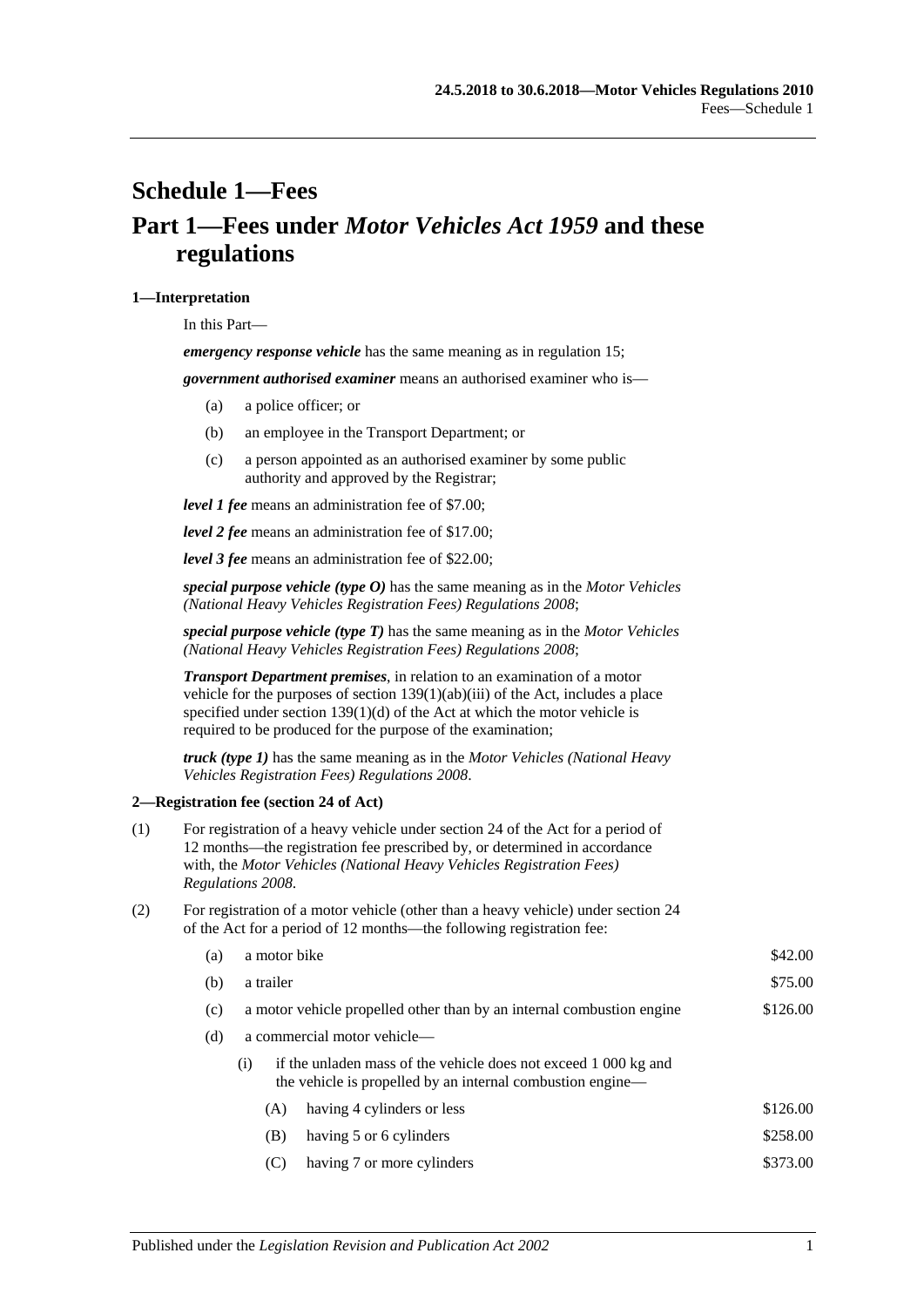|     |                                                                                                         | (ii)                                                                                                                                                                                                                                                  | if the unladen mass of the vehicle exceeds 1 000 kg but does not<br>exceed 1 500 kg                                                                                                                                                                                                                                         | \$277.00 |  |  |  |
|-----|---------------------------------------------------------------------------------------------------------|-------------------------------------------------------------------------------------------------------------------------------------------------------------------------------------------------------------------------------------------------------|-----------------------------------------------------------------------------------------------------------------------------------------------------------------------------------------------------------------------------------------------------------------------------------------------------------------------------|----------|--|--|--|
|     |                                                                                                         | (iii)                                                                                                                                                                                                                                                 | if the unladen mass of the vehicle exceeds 1 500 kg                                                                                                                                                                                                                                                                         | \$474.00 |  |  |  |
|     | (e)                                                                                                     | a motor vehicle (other than a vehicle referred to in paragraphs (a)<br>to (d)) propelled by an internal combustion engine—                                                                                                                            |                                                                                                                                                                                                                                                                                                                             |          |  |  |  |
|     |                                                                                                         | (i)                                                                                                                                                                                                                                                   | having 4 cylinders or less                                                                                                                                                                                                                                                                                                  | \$126.00 |  |  |  |
|     |                                                                                                         | (ii)                                                                                                                                                                                                                                                  | having 5 or 6 cylinders                                                                                                                                                                                                                                                                                                     | \$258.00 |  |  |  |
|     |                                                                                                         | (iii)                                                                                                                                                                                                                                                 | having 7 or more cylinders                                                                                                                                                                                                                                                                                                  | \$373.00 |  |  |  |
| (3) |                                                                                                         | For registration of a motor vehicle under section 24 of the Act for a period of<br>less than 12 months—the following registration fee:                                                                                                                |                                                                                                                                                                                                                                                                                                                             |          |  |  |  |
|     | (a)                                                                                                     |                                                                                                                                                                                                                                                       | in the case of registration for 1, 2 or 3 quarters-an amount equal to<br>the product of the number of quarters for which the vehicle is to be<br>registered multiplied by 1/4 of the relevant registration fee for<br>12 months (as set out in a preceding subclause) plus a surcharge of—                                  |          |  |  |  |
|     |                                                                                                         | (i)                                                                                                                                                                                                                                                   | in the case of registration for 1 quarter—5.625% of that product;<br><b>or</b>                                                                                                                                                                                                                                              |          |  |  |  |
|     |                                                                                                         | (ii)                                                                                                                                                                                                                                                  | in the case of registration for 2 quarters—3.75% of that product;<br><b>or</b>                                                                                                                                                                                                                                              |          |  |  |  |
|     |                                                                                                         | (iii)                                                                                                                                                                                                                                                 | in the case of registration for 3 quarters—1.875% of that<br>product;                                                                                                                                                                                                                                                       |          |  |  |  |
|     | (b)                                                                                                     | in any other case—a fee equal to the product of the number of days<br>for which the vehicle is to be registered multiplied by $1/365$ of the<br>relevant registration fee for 12 months (as set out in a preceding<br>subclause) plus a surcharge of- |                                                                                                                                                                                                                                                                                                                             |          |  |  |  |
|     |                                                                                                         | (i)                                                                                                                                                                                                                                                   | in the case of registration for less than 6 months -5.625% of that<br>product; or                                                                                                                                                                                                                                           |          |  |  |  |
|     |                                                                                                         | (ii)                                                                                                                                                                                                                                                  | in the case of registration for not less than 6 months but less than<br>9 months-3.75% of that product; or                                                                                                                                                                                                                  |          |  |  |  |
|     |                                                                                                         | (iii)                                                                                                                                                                                                                                                 | in the case of registration for not less than 9 months but less than<br>12 months-1.875% of that product.                                                                                                                                                                                                                   |          |  |  |  |
|     |                                                                                                         |                                                                                                                                                                                                                                                       | 3—Registration fee—renewal of registration under periodic payment scheme (section 24A of Act)                                                                                                                                                                                                                               |          |  |  |  |
|     | with clause $2(3)$ ).                                                                                   |                                                                                                                                                                                                                                                       | For renewal of registration of a motor vehicle pursuant to the periodic payment<br>scheme under section 24A of the Act where periodic payments are made<br>monthly-a registration fee of an amount equal to 1/3 of the registration fee for<br>1 quarter for a motor vehicle of the relevant kind (determined in accordance |          |  |  |  |
|     |                                                                                                         |                                                                                                                                                                                                                                                       | 4-Administration fees (sections 24 and 24A of Act)                                                                                                                                                                                                                                                                          |          |  |  |  |
|     | Administration fee (payable in addition to the registration fee) for-                                   |                                                                                                                                                                                                                                                       |                                                                                                                                                                                                                                                                                                                             |          |  |  |  |
|     | (a)                                                                                                     | initial registration or re-registration of a motor vehicle under<br>section 24 of the Act<br>renewal of registration of a motor vehicle under section 24 of the Act<br>(b)                                                                            |                                                                                                                                                                                                                                                                                                                             |          |  |  |  |
|     |                                                                                                         |                                                                                                                                                                                                                                                       |                                                                                                                                                                                                                                                                                                                             |          |  |  |  |
|     | renewal of registration pursuant to the periodic payment scheme<br>(c)<br>under section 24A of the Act- |                                                                                                                                                                                                                                                       |                                                                                                                                                                                                                                                                                                                             |          |  |  |  |
|     |                                                                                                         | (i)                                                                                                                                                                                                                                                   | if payment is made monthly—per payment                                                                                                                                                                                                                                                                                      | \$2.00   |  |  |  |
|     |                                                                                                         | (ii)                                                                                                                                                                                                                                                  | in any other case                                                                                                                                                                                                                                                                                                           | \$6.00   |  |  |  |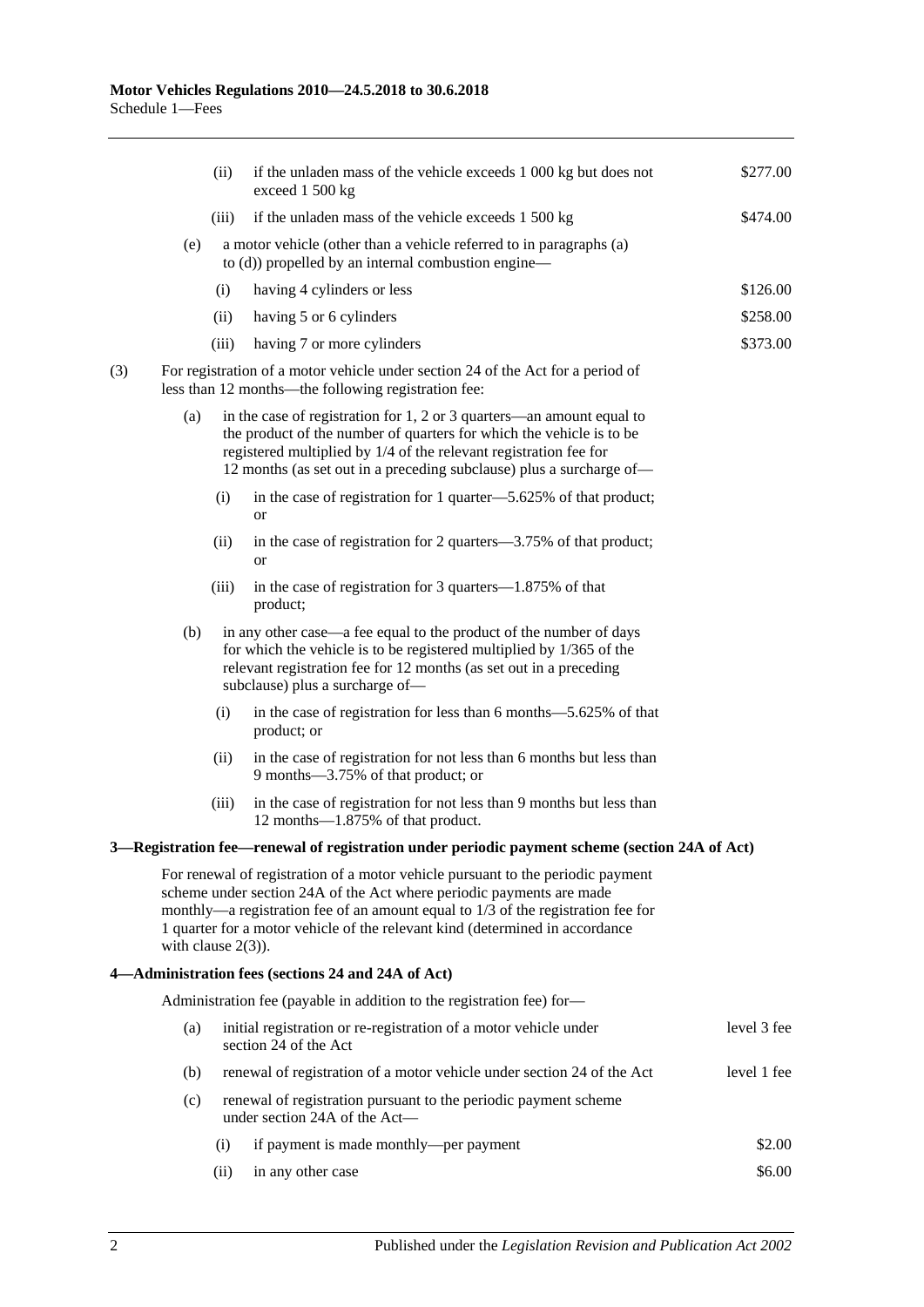#### **5—Conditional registration (section 25 of Act)**

- (1) For registration of a motor vehicle under section 25 of the Act—
	- (a) in the case of—
		- (i) a heavy vehicle that is a special purpose vehicle (type O); or
		- (ii) a heavy vehicle that is a special purpose vehicle (type T) (other than an emergency response vehicle or a vehicle that is used principally for the purpose of fire fighting and is fitted with fire fighting equipment),

a fee equal to the product of the number of quarters for which the vehicle is to be registered multiplied by 1 quarter of the amount that would be the registration fee for registration of the vehicle under section 24 of the Act for the financial year in which the registration is to take effect;

- (b) in the case of a heavy vehicle that is a road train, B-double or a vehicle of a class referred to i[n regulation](#page-19-0) 19(f)—a fee equal to the registration fee that would be payable for registration of the vehicle under section 24 of the Act;
- $\begin{array}{c} \n\text{(c)} \quad \text{in any other case} \quad \text{no for } \n\end{array}$

|     |         | $(C)$ in any other case—no ree.                                                                                                                                                                                                                                                                   |             |
|-----|---------|---------------------------------------------------------------------------------------------------------------------------------------------------------------------------------------------------------------------------------------------------------------------------------------------------|-------------|
| (2) |         | Administration fee (payable whether or not a registration fee is payable under<br>subclause $(1)$ ) for registration of a motor vehicle under section 25 of the Act—                                                                                                                              |             |
|     | (a)     | initial registration or re-registration of a motor vehicle                                                                                                                                                                                                                                        | level 3 fee |
|     | (b)     | renewal of registration of a motor vehicle                                                                                                                                                                                                                                                        | level 1 fee |
| (3) |         | If a registration fee is payable for the registration of a motor vehicle under<br>section 25 of the Act and the period of registration is less than 12 months, a<br>surcharge of the amount prescribed in clause $2(3)$ is payable in addition to the<br>registration fee and administration fee. |             |
|     |         | 6-Transfer of registration                                                                                                                                                                                                                                                                        |             |
| (1) |         | Administration fee for transfer of the registration of a motor vehicle                                                                                                                                                                                                                            | level 3 fee |
| (2) |         | Additional fee for late payment of the fee prescribed in subclause (1)                                                                                                                                                                                                                            | \$86.00     |
|     |         | 7-Cancellation of registration                                                                                                                                                                                                                                                                    |             |
|     |         | Administration fee for cancellation of the registration of a motor vehicle                                                                                                                                                                                                                        | level 2 fee |
|     |         | 8-Duplicate certificates of registration                                                                                                                                                                                                                                                          |             |
|     |         | Administration fee for the issue of a duplicate certificate of registration                                                                                                                                                                                                                       | level 2 fee |
|     |         | 9-Registration details certificate                                                                                                                                                                                                                                                                |             |
|     |         | Administration fee for the issue of a registration details certificate (when issued<br>on application by the owner of the motor vehicle)                                                                                                                                                          | level 2 fee |
|     |         | 10-Permit to drive an unregistered motor vehicle                                                                                                                                                                                                                                                  |             |
|     |         | Administration fee for the issue of-                                                                                                                                                                                                                                                              |             |
|     | (a)     | a permit under section $16(1)(c)(i)$ of the Act                                                                                                                                                                                                                                                   | level 1 fee |
|     | (b)     | a permit under section $16(1)(c)(ii)$ of the Act                                                                                                                                                                                                                                                  | level 3 fee |
|     |         | 11—Duplicate permit to drive an unregistered motor vehicle                                                                                                                                                                                                                                        |             |
|     | the Act | Administration fee for the issue of a duplicate permit under section $16(12)$ of                                                                                                                                                                                                                  | level 2 fee |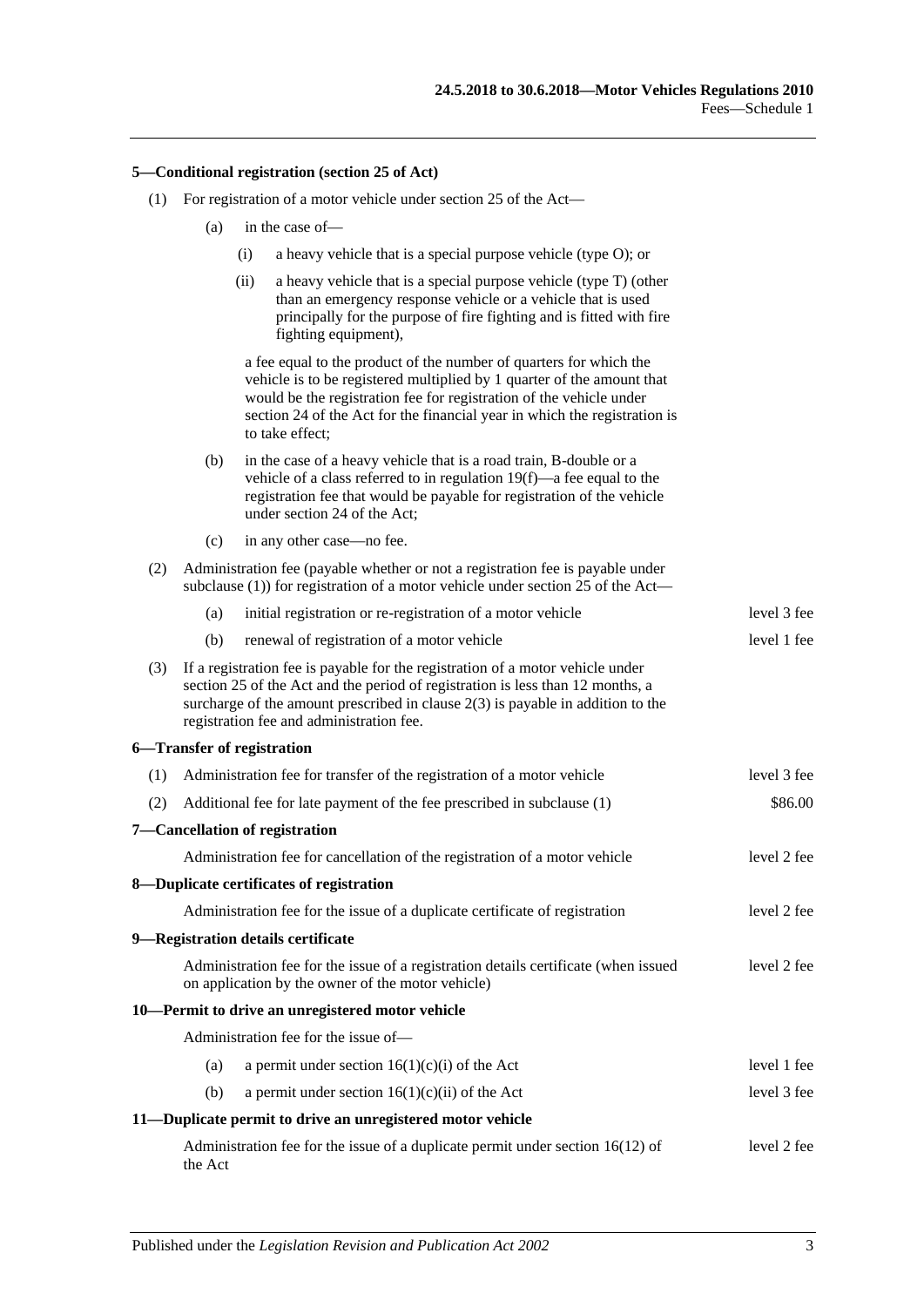|     |                     | 12-Temporary configuration certificate for heavy vehicle                                                                                                                                                                                                                                                                                                                                      |             |
|-----|---------------------|-----------------------------------------------------------------------------------------------------------------------------------------------------------------------------------------------------------------------------------------------------------------------------------------------------------------------------------------------------------------------------------------------|-------------|
|     | heavy vehicle       | Administration fee for the issue of a temporary configuration certificate for a                                                                                                                                                                                                                                                                                                               | level 3 fee |
|     |                     | 13—Duplicate temporary configuration certificate for heavy vehicle                                                                                                                                                                                                                                                                                                                            |             |
|     |                     | Administration fee for the issue of a duplicate temporary configuration<br>certificate for a heavy vehicle                                                                                                                                                                                                                                                                                    | level 2 fee |
|     | 14-Number allotment |                                                                                                                                                                                                                                                                                                                                                                                               |             |
|     |                     | Administration fee for variation or amendment of the number allotted to a<br>motor vehicle (per vehicle)                                                                                                                                                                                                                                                                                      | level 3 fee |
|     | 15-Number plates    |                                                                                                                                                                                                                                                                                                                                                                                               |             |
| (1) |                     | Administration fee for the issue or replacement of-                                                                                                                                                                                                                                                                                                                                           |             |
|     | (a)                 | a single number plate or pair of number plates for a heavy vehicle                                                                                                                                                                                                                                                                                                                            | \$25.00     |
|     | (b)                 | a single number plate or pair of number plates for a motor vehicle<br>other than a heavy vehicle                                                                                                                                                                                                                                                                                              | level 3 fee |
|     | (c)                 | a supplementary number plate for a bike rack                                                                                                                                                                                                                                                                                                                                                  | level 3 fee |
| (2) |                     | Administration fee (payable in addition to the fee prescribed in subclause (1))<br>for postal delivery of a number plate or plates                                                                                                                                                                                                                                                            | level 2 fee |
|     |                     | 16-Issue or reissue of trade plate                                                                                                                                                                                                                                                                                                                                                            |             |
| (1) |                     | For the issue or reissue of a trade plate—                                                                                                                                                                                                                                                                                                                                                    |             |
|     | (a)                 | in respect of a motor vehicle that has a gross vehicle mass<br>exceeding 4 500 kg (other than a special purpose vehicle)<br>( <i>Category A</i> )—an annual fee of an amount equal to the fee that would<br>be payable for registration for 12 months of a heavy vehicle that is a<br>truck (type 1) with 2 axles and a gross vehicle mass exceeding<br>4 500 kg but not exceeding 12 000 kg; |             |
|     | (b)                 | in respect of a motor vehicle that has a gross vehicle mass not<br>exceeding 4 500 kg (other than a motor bike, trailer or special<br>purpose vehicle) ( <i>Category B</i> )—an annual fee of an amount equal to<br>the fee that would be payable for registration for 12 months of a<br>motor vehicle referred to in clause $2(2)(d)(i)$ or $2(2)(e)$ that has 7 or<br>more cylinders:       |             |
|     | (c)                 | in respect of a motor bike ( <i>Category C</i> )—an annual fee of an amount<br>equal to the fee that would be payable for registration for 12 months<br>of a motor bike;                                                                                                                                                                                                                      |             |
|     | (d)                 | in respect of a trailer that has a gross vehicle mass not<br>exceeding 4 500 kg ( <i>Category D</i> )—an annual fee of an amount equal<br>to the fee that would be payable for registration for 12 months of a<br>trailer;                                                                                                                                                                    |             |
|     | (e)                 | in respect of a special purpose vehicle ( <i>Category E</i> )—no fee.                                                                                                                                                                                                                                                                                                                         |             |
|     |                     | If an application for the issue or reissue of a trade plate relates to more than<br>1 category of vehicle such that more than 1 fee becomes payable, then only the<br>highest fee must be paid.                                                                                                                                                                                               |             |
| (2) |                     | Administration fees (payable in addition to the fee prescribed in<br>subclause $(1)$ )—                                                                                                                                                                                                                                                                                                       |             |
|     | (a)                 | on application for the issue of a trade plate                                                                                                                                                                                                                                                                                                                                                 | level 3 fee |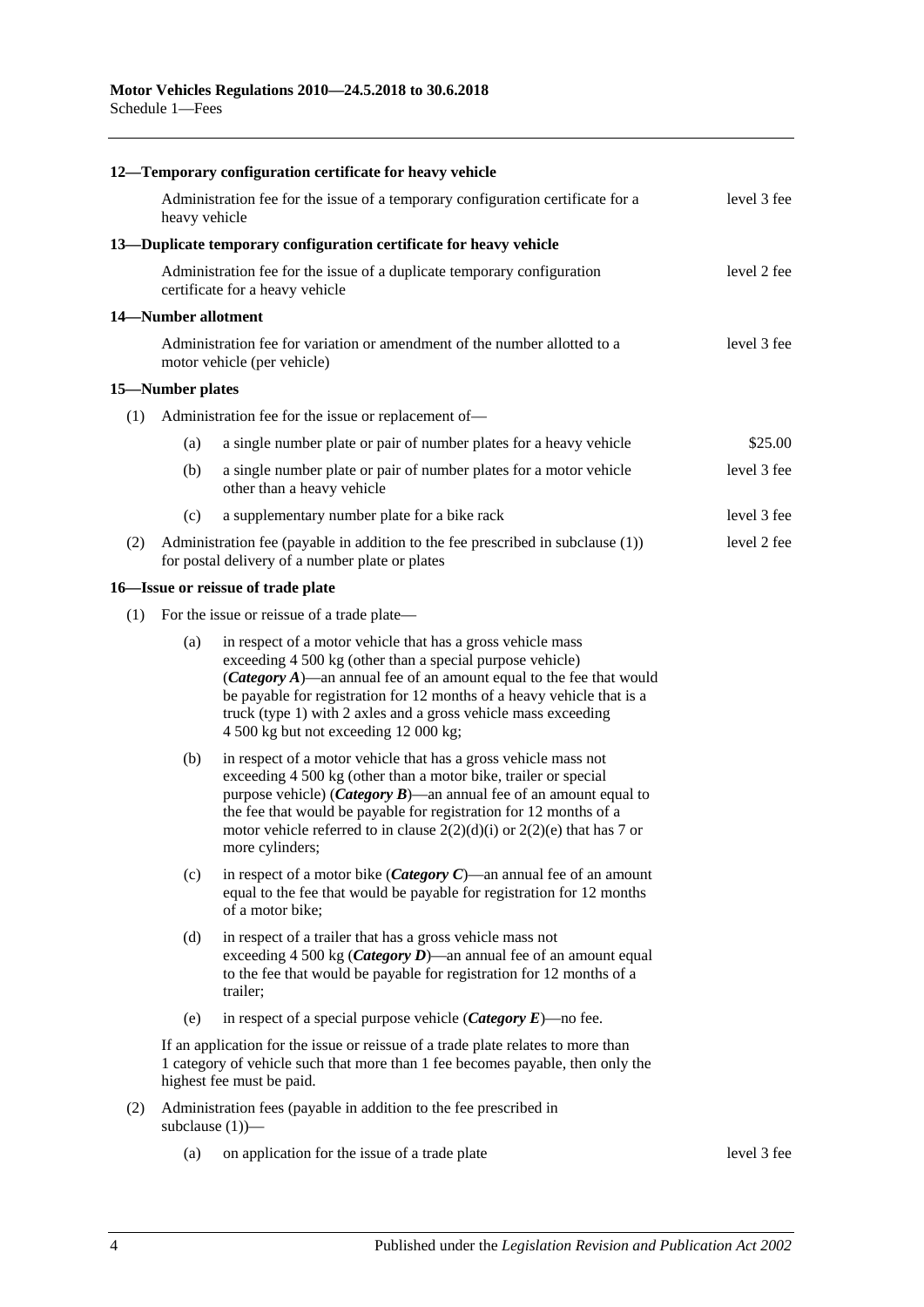|     | (b)                         | plate) | for allocation of a trade plate number on the issue of a trade plate (per                                                                                                                                                                                                               | level 2 fee |
|-----|-----------------------------|--------|-----------------------------------------------------------------------------------------------------------------------------------------------------------------------------------------------------------------------------------------------------------------------------------------|-------------|
| (3) |                             |        | Administration fee (payable in addition to the fee prescribed in subclause (1))<br>on application for the reissue of a trade plate                                                                                                                                                      | level 1 fee |
|     |                             |        | 17-Supply of trade plate by Registrar                                                                                                                                                                                                                                                   |             |
|     |                             |        | Administration fee for the supply of a trade plate by the Registrar                                                                                                                                                                                                                     | level 3 fee |
|     |                             |        | 18-Issue of replacement trade plate                                                                                                                                                                                                                                                     |             |
|     | lost trade plate            |        | Administration fee on application for the issue of a new trade plate in lieu of a                                                                                                                                                                                                       | level 2 fee |
|     |                             |        | 19—Duplicate trade plate label or certificate of issue of trade plate                                                                                                                                                                                                                   |             |
|     |                             |        | Administration fee for the issue of a duplicate trade plate label or duplicate<br>certificate of issue of a trade plate                                                                                                                                                                 | level 2 fee |
|     | 20-Trade plate transfer     |        |                                                                                                                                                                                                                                                                                         |             |
|     |                             |        | Administration fee payable on application for the transfer of a trade plate                                                                                                                                                                                                             | level 3 fee |
|     | 21—Trade plate surrender    |        |                                                                                                                                                                                                                                                                                         |             |
|     | the Act                     |        | Administration fee payable on surrender of a trade plate under section 70(5) of                                                                                                                                                                                                         | level 2 fee |
|     | <b>22-Driver's licences</b> |        |                                                                                                                                                                                                                                                                                         |             |
| (1) |                             |        | For the issue or renewal of a driver's licence—                                                                                                                                                                                                                                         |             |
|     | (a)                         |        | where the applicant is a person who as a result of his or her service in<br>a naval, military or air force of Her Majesty-                                                                                                                                                              | \$22.00     |
|     |                             | (i)    | is totally or permanently incapacitated; or                                                                                                                                                                                                                                             |             |
|     |                             | (ii)   | has lost a leg or foot; or                                                                                                                                                                                                                                                              |             |
|     |                             | (iii)  | receives under the law of the Commonwealth relating to<br>repatriation a pension at the rate for total incapacity or a pension<br>granted by reason of impairment of his or her power of<br>locomotion at the rate of not less than 70% of the rate for total<br>incapacity (per year); |             |
|     |                             |        | (b) where the applicant is a pensioner entitlement card holder (per year)                                                                                                                                                                                                               | \$22.00     |
|     | (c)                         |        | in any other case (per year)                                                                                                                                                                                                                                                            | \$44.00     |
| (2) |                             |        | The licence fee for a driver's licence issued or renewed for a period other than<br>for full years is 1 quarter of the annual licence fee for each complete 3 months<br>of the period for which the licence is issued or renewed.                                                       |             |
| (3) | $If$ —                      |        |                                                                                                                                                                                                                                                                                         |             |
|     | (a)                         |        | a person ceases to be a pensioner entitlement card holder; and                                                                                                                                                                                                                          |             |
|     | (b)                         |        | the person holds a driver's licence that was issued or renewed on<br>payment of a reduced fee,                                                                                                                                                                                          |             |
|     |                             |        | the person must pay an additional fee of an amount that is equal to the<br>difference between-                                                                                                                                                                                          |             |
|     | (c)                         |        | the amount obtained by multiplying the number of complete 3 month<br>periods in the unexpired period of the licence by 1 quarter of the                                                                                                                                                 |             |

annual fee paid for the issue or renewal of the licence; and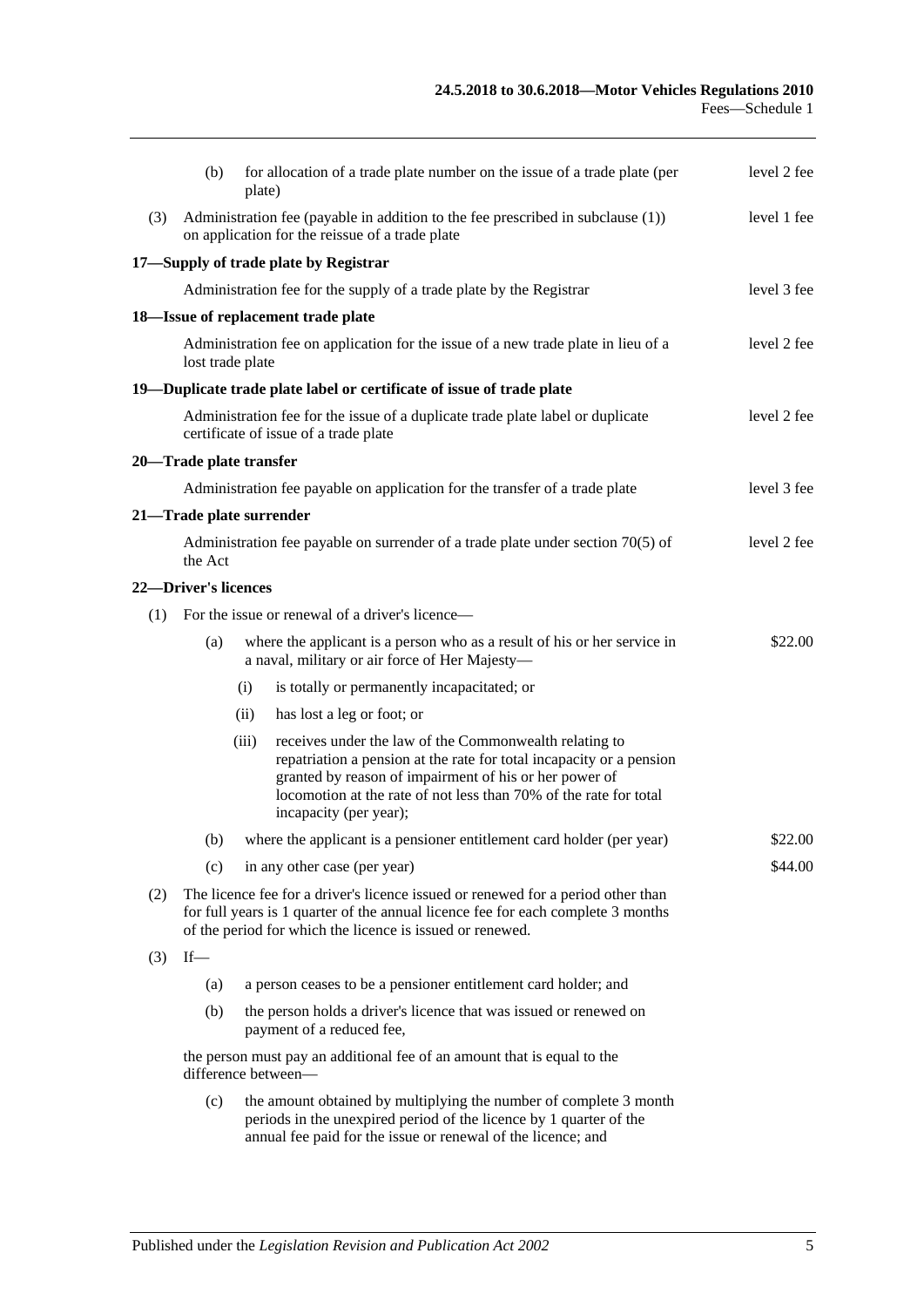|     | (d)                                                                                                                                                                                                                                                                                                                                                                                                                        | the amount obtained by multiplying the number of complete 3 month<br>periods in the unexpired period of the licence by 1 quarter of the<br>annual fee that would have been payable for the issue or renewal of<br>the licence if the person had not been a pensioner entitlement card<br>holder. |             |  |  |
|-----|----------------------------------------------------------------------------------------------------------------------------------------------------------------------------------------------------------------------------------------------------------------------------------------------------------------------------------------------------------------------------------------------------------------------------|--------------------------------------------------------------------------------------------------------------------------------------------------------------------------------------------------------------------------------------------------------------------------------------------------|-------------|--|--|
| (4) | card holder.                                                                                                                                                                                                                                                                                                                                                                                                               | For the purposes of subclause (3), the unexpired period of the licence<br>commences on the day on which the person ceases to be a pensioner entitlement                                                                                                                                          |             |  |  |
| (5) |                                                                                                                                                                                                                                                                                                                                                                                                                            | Administration fee (payable in addition to the licence fee) for the issue or<br>renewal of a driver's licence                                                                                                                                                                                    | level 2 fee |  |  |
| (6) | Administration fee (payable in addition to the fee prescribed in subclause (5))<br>level 3 fee<br>where application for the issue of a driver's licence is made more than 6 months<br>after the expiry of a previously held licence and the applicant was not, during<br>the whole of the period of 6 months after the expiry of the previously held<br>licence, disqualified from holding or obtaining a driver's licence |                                                                                                                                                                                                                                                                                                  |             |  |  |
| (7) | In this clause—                                                                                                                                                                                                                                                                                                                                                                                                            |                                                                                                                                                                                                                                                                                                  |             |  |  |
|     |                                                                                                                                                                                                                                                                                                                                                                                                                            | pensioner entitlement card holder means a person who-                                                                                                                                                                                                                                            |             |  |  |
|     | (a)                                                                                                                                                                                                                                                                                                                                                                                                                        | holds a pensioner entitlement card issued under an Act or law of the<br>Commonwealth; and                                                                                                                                                                                                        |             |  |  |
|     | (b)                                                                                                                                                                                                                                                                                                                                                                                                                        | is entitled, as the holder of such a card, to travel on public transport in<br>this State at reduced fares;                                                                                                                                                                                      |             |  |  |
|     |                                                                                                                                                                                                                                                                                                                                                                                                                            | <i>reduced fee</i> the fee payable for the issue or renewal of a driver's licence where<br>the applicant is a pensioner entitlement card holder.                                                                                                                                                 |             |  |  |
|     |                                                                                                                                                                                                                                                                                                                                                                                                                            | 23-Duplicate driver's licence                                                                                                                                                                                                                                                                    |             |  |  |
|     |                                                                                                                                                                                                                                                                                                                                                                                                                            | Administration fee for the issue of a duplicate driver's licence that bears a<br>photograph of the holder                                                                                                                                                                                        | level 2 fee |  |  |
|     | 24—Learner's permit                                                                                                                                                                                                                                                                                                                                                                                                        |                                                                                                                                                                                                                                                                                                  |             |  |  |
|     |                                                                                                                                                                                                                                                                                                                                                                                                                            | (1) For the issue or renewal of a learner's permit                                                                                                                                                                                                                                               | \$44.00     |  |  |
| (2) |                                                                                                                                                                                                                                                                                                                                                                                                                            | Administration fee for the issue or renewal of a learner's permit (payable in<br>addition to the permit fee)                                                                                                                                                                                     | level 2 fee |  |  |
|     |                                                                                                                                                                                                                                                                                                                                                                                                                            | 25—Duplicate learner's permit                                                                                                                                                                                                                                                                    |             |  |  |
|     |                                                                                                                                                                                                                                                                                                                                                                                                                            | Administration fee for the issue of a duplicate learner's permit                                                                                                                                                                                                                                 | level 2 fee |  |  |
|     |                                                                                                                                                                                                                                                                                                                                                                                                                            | 26—Duplicate certificate of high powered vehicle exemption                                                                                                                                                                                                                                       |             |  |  |
|     |                                                                                                                                                                                                                                                                                                                                                                                                                            | Administration fee for the issue of a duplicate certificate of a high powered<br>vehicle exemption                                                                                                                                                                                               | level 2 fee |  |  |
|     |                                                                                                                                                                                                                                                                                                                                                                                                                            | 27-Theoretical examination                                                                                                                                                                                                                                                                       |             |  |  |
|     | $Act-$                                                                                                                                                                                                                                                                                                                                                                                                                     | For a theoretical examination prescribed for the purposes of section 79 of the                                                                                                                                                                                                                   |             |  |  |
|     | (a)                                                                                                                                                                                                                                                                                                                                                                                                                        | examination fee                                                                                                                                                                                                                                                                                  | \$18.00     |  |  |
|     | (b)                                                                                                                                                                                                                                                                                                                                                                                                                        | administration fee (payable in addition to the examination fee)                                                                                                                                                                                                                                  | level 2 fee |  |  |
|     |                                                                                                                                                                                                                                                                                                                                                                                                                            | 28—Practical driving tests conducted by government authorised examiners                                                                                                                                                                                                                          |             |  |  |
|     |                                                                                                                                                                                                                                                                                                                                                                                                                            | For a practical driving test conducted by a government authorised examiner—                                                                                                                                                                                                                      |             |  |  |
|     | (a)                                                                                                                                                                                                                                                                                                                                                                                                                        | booking fee                                                                                                                                                                                                                                                                                      | level 2 fee |  |  |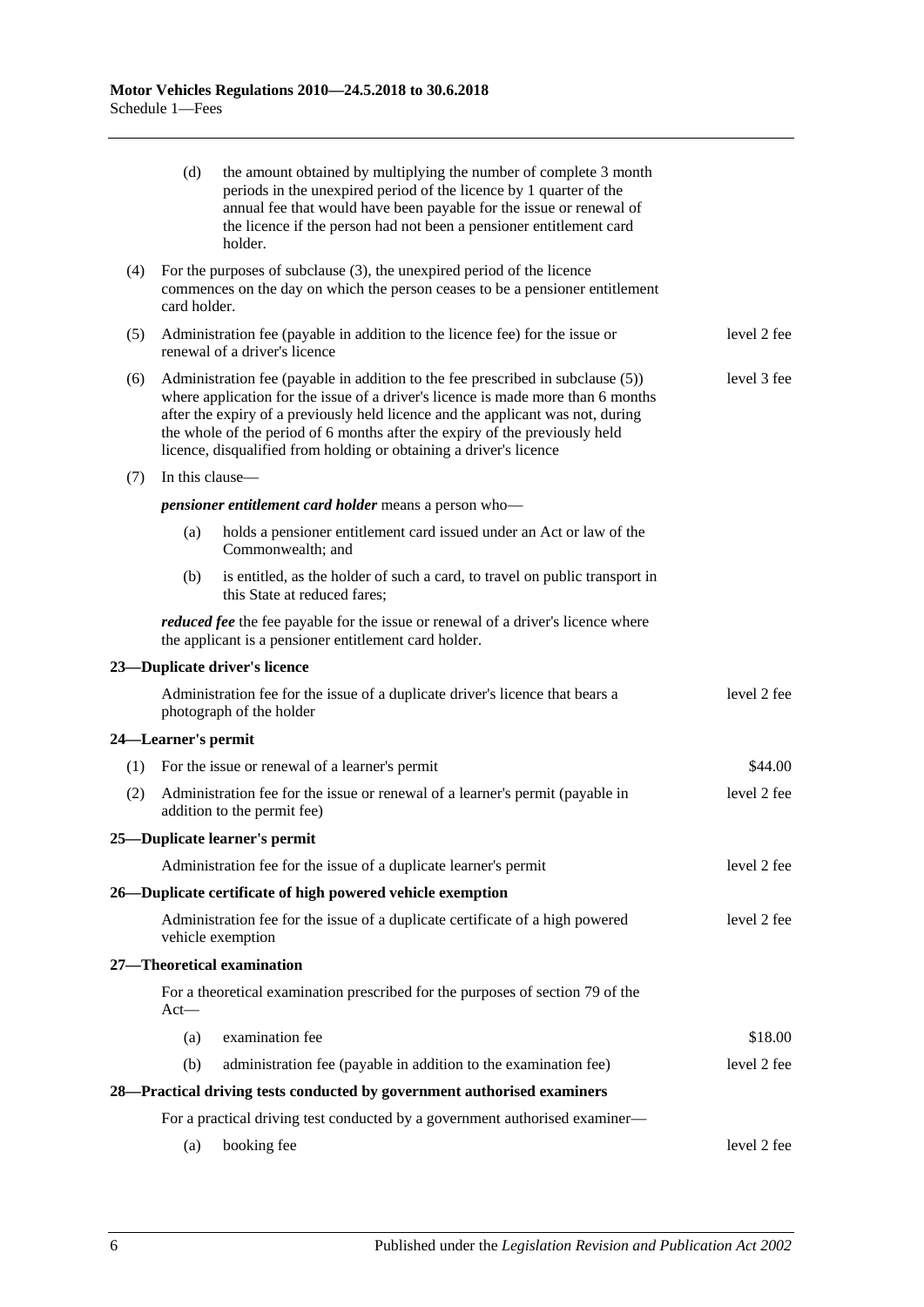| (b)                            |                                                                | test fee-                                                                                                                                                   |             |  |
|--------------------------------|----------------------------------------------------------------|-------------------------------------------------------------------------------------------------------------------------------------------------------------|-------------|--|
|                                | for a test of up to, but not exceeding, 40 min duration<br>(i) |                                                                                                                                                             |             |  |
|                                | (ii)<br>for a test exceeding 40 min duration                   |                                                                                                                                                             |             |  |
| (c)                            |                                                                | administration fee (payable in addition to the test fee)                                                                                                    | level 2 fee |  |
|                                |                                                                | 29—Other practical driving tests; final assessments                                                                                                         |             |  |
|                                |                                                                | Booking fee, for notice to the Registrar of-                                                                                                                | \$34.00     |  |
|                                | (a)                                                            | a practical driving test; or                                                                                                                                |             |  |
|                                | (b)                                                            | a final assessment in a competence based training course for<br>drivers of motor vehicles undertaken in accordance with the<br>directions of the Registrar, |             |  |
| examiner                       |                                                                | to be conducted by an authorised examiner other than a government authorised                                                                                |             |  |
| 30-Hazard perception tests     |                                                                |                                                                                                                                                             |             |  |
|                                |                                                                | For a hazard perception test-                                                                                                                               |             |  |
| (a)                            |                                                                | test fee                                                                                                                                                    | \$14.00     |  |
| (b)                            |                                                                | administration fee (payable in addition to the test fee)                                                                                                    | level 2 fee |  |
| 31-Motor bike training courses |                                                                |                                                                                                                                                             |             |  |
| of the Registrar-              |                                                                | For a motor bike training course undertaken in accordance with the directions                                                                               |             |  |
| (a)                            |                                                                | training course fee-                                                                                                                                        |             |  |
|                                | (i)                                                            | for basic motor bike training preparatory to obtaining a motor<br>bike learner's permit                                                                     | \$341.00    |  |
|                                | (ii)                                                           | for advanced motor bike training preparatory to obtaining a<br>motor bike driver's licence                                                                  | \$301.00    |  |
| (b)                            |                                                                | administration fee (payable in addition to the training course fee)                                                                                         | level 2 fee |  |
|                                |                                                                | 32-Proficiency test for motor driving instructor's licence                                                                                                  |             |  |
|                                |                                                                | For a proficiency test of an applicant for a motor driving instructor's licence—                                                                            |             |  |
|                                |                                                                | (a) for a theory test—                                                                                                                                      |             |  |
|                                | (i)                                                            | test fee                                                                                                                                                    | \$65.00     |  |
|                                | (ii)                                                           | administration fee (payable in addition to the test fee)                                                                                                    | level 2 fee |  |
| (b)                            |                                                                | for a practical test conducted by a government authorised examiner—                                                                                         |             |  |
|                                | (i)                                                            | test fee (per day)                                                                                                                                          | \$235.00    |  |
|                                | (ii)                                                           | administration fee (payable in addition to the test fee)                                                                                                    | level 2 fee |  |
|                                |                                                                | 33-Motor driving instructor's licence                                                                                                                       |             |  |
|                                |                                                                | For the issue of a motor driving instructor's licence (per year)                                                                                            | \$101.00    |  |
|                                |                                                                | 34—Duplicate motor driving instructor's licence                                                                                                             |             |  |
|                                |                                                                | Administration fee for the issue of a duplicate motor driving instructor's licence                                                                          | level 2 fee |  |
|                                |                                                                | 35-Appointment as authorised examiner                                                                                                                       |             |  |
| examiner)-                     |                                                                | For appointment as an authorised examiner (other than a government authorised                                                                               |             |  |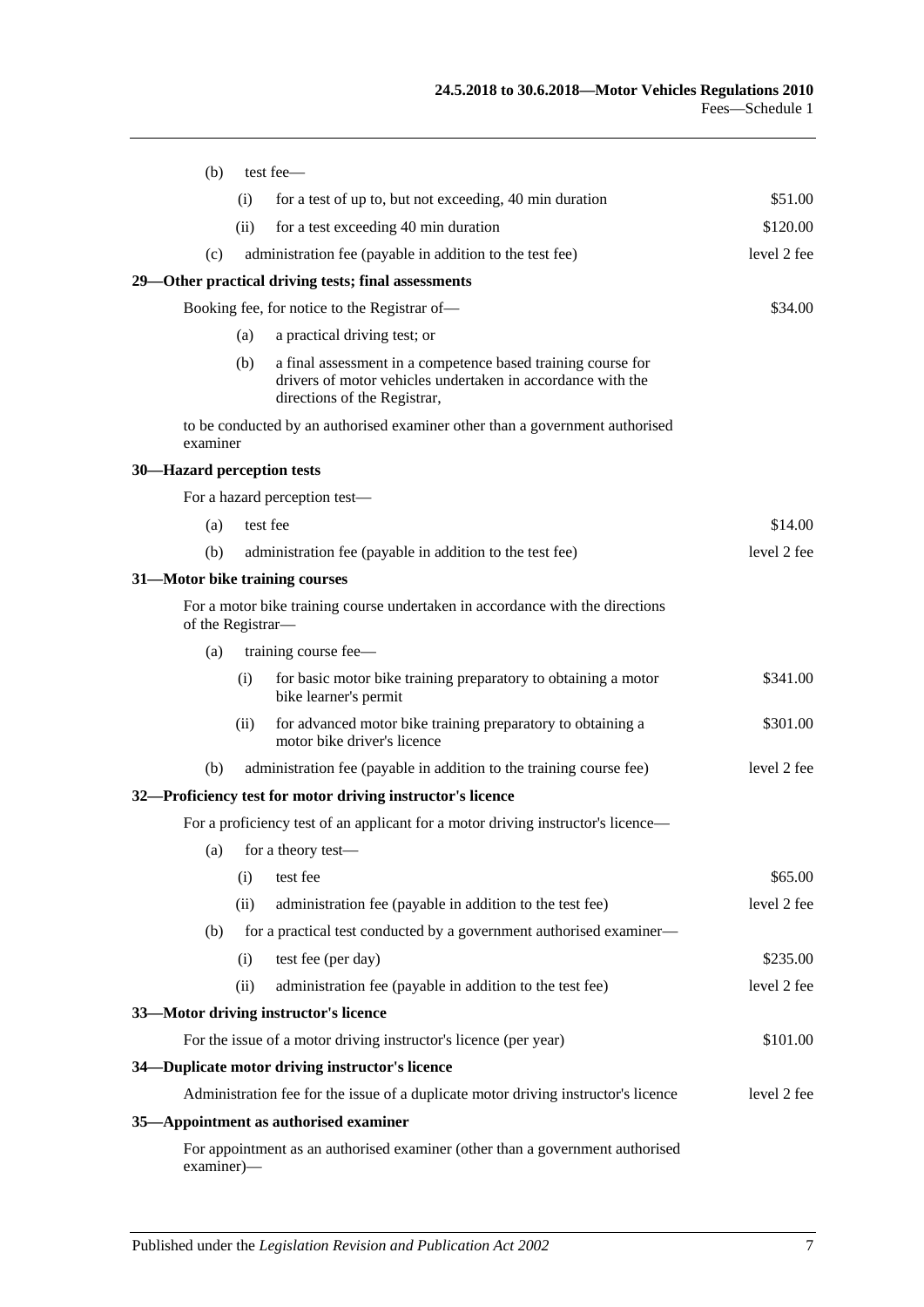|     | (a) | authorised to conduct competence based driver training and<br>assessment (per year)                                                                                                                                                                                   | \$148.00    |
|-----|-----|-----------------------------------------------------------------------------------------------------------------------------------------------------------------------------------------------------------------------------------------------------------------------|-------------|
|     | (b) | authorised to conduct Vehicle on Road Tests (per year)                                                                                                                                                                                                                | \$148.00    |
|     |     | 36-Proficiency tests for authorised examiners                                                                                                                                                                                                                         |             |
| (1) |     | For a proficiency test, required by the Registrar, of an applicant for<br>appointment as an authorised examiner in relation to the driving of motor<br>vehicles with a gross vehicle mass not exceeding 4.5 t-                                                        |             |
|     | (a) | practical training course test (per day)                                                                                                                                                                                                                              | \$235.00    |
|     | (b) | administration fee (payable in addition to the test fee)                                                                                                                                                                                                              | level 2 fee |
| (2) |     | For a proficiency test, required by the Registrar, of an applicant for<br>appointment as an authorised examiner in relation to the driving of motor<br>vehicles with a gross vehicle mass exceeding 4.5 t-                                                            |             |
|     | (a) | practical training course test (per day)                                                                                                                                                                                                                              | \$397.00    |
|     | (b) | administration fee (payable in addition to the test fee)                                                                                                                                                                                                              | level 2 fee |
| (3) |     | For a training course for an authorised examiner whose appointment has been<br>suspended, required by the Registrar for resumption of the appointment—                                                                                                                |             |
|     | (a) | training course (per day)                                                                                                                                                                                                                                             | \$235.00    |
|     | (b) | administration fee (payable in addition to the training course fee)                                                                                                                                                                                                   | level 2 fee |
|     |     | 37—Lectures as to motor vehicle accidents and their causes                                                                                                                                                                                                            |             |
|     |     | For attendance at a lecture conducted under regulation 56                                                                                                                                                                                                             | \$37.00     |
|     |     | 38-Administration fee for issue of alcohol interlock scheme licence                                                                                                                                                                                                   |             |
|     |     | Administration fee for the issue of a licence subject to mandatory alcohol<br>interlock scheme conditions—for each month in the period for which the<br>licence will be subject to alcohol interlock provisions (a part of a month being<br>treated as a whole month) | \$17.00     |
|     |     | 39-Disabled person's parking permit                                                                                                                                                                                                                                   |             |
|     |     | For the issue of a disabled person's parking permit—                                                                                                                                                                                                                  |             |
|     | (a) | permit fee-                                                                                                                                                                                                                                                           |             |
|     |     | (i) for 1 year or less                                                                                                                                                                                                                                                | \$3.00      |
|     |     | (ii)<br>for 2 years                                                                                                                                                                                                                                                   | \$5.00      |
|     |     | (iii)<br>for 3 years                                                                                                                                                                                                                                                  | \$7.00      |
|     |     | (iv)<br>for 4 years                                                                                                                                                                                                                                                   | \$9.00      |
|     |     | for 5 years<br>(v)                                                                                                                                                                                                                                                    | \$13.00     |
|     | (b) | administration fee (payable in addition to the permit fee)                                                                                                                                                                                                            | level 1 fee |
|     |     | 40—Register searches etc                                                                                                                                                                                                                                              |             |
| (1) |     | Administration fee for searching the register and supplying information—                                                                                                                                                                                              |             |
|     | (a) | for manual search of archived information (per search)                                                                                                                                                                                                                | level 3 fee |
|     | (b) | for manual search of current information (per search)                                                                                                                                                                                                                 | level 3 fee |
|     | (c) | for multiple searches where separate extracts of entries are not<br>required                                                                                                                                                                                          | level 2 fee |
|     | (d) | where the applicant prepares computer input data in a form acceptable<br>to the Registrar (per search)                                                                                                                                                                | level 1 fee |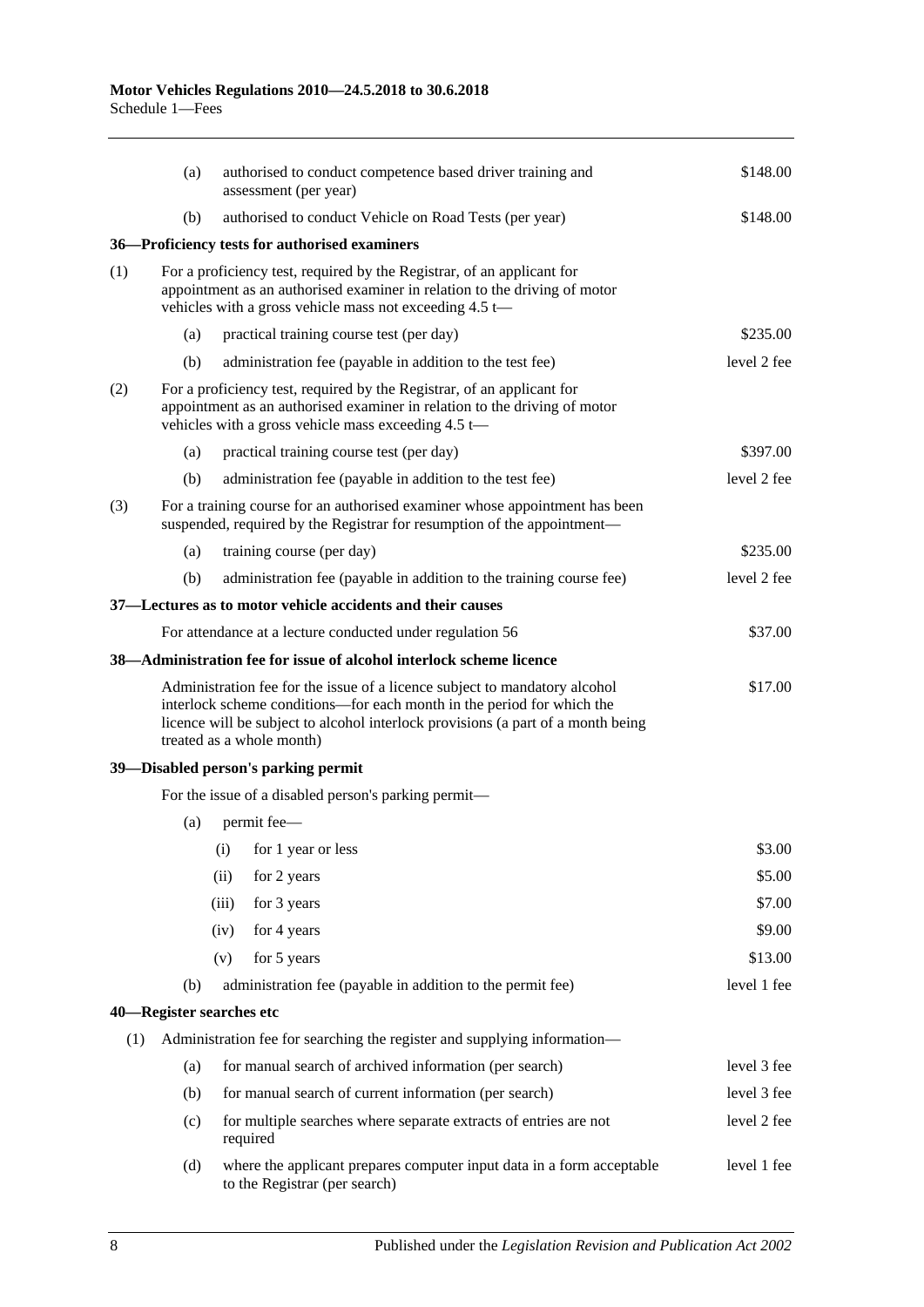| (2) | Administration fee for an extract of an entry in the register       | level 3 fee                                                                                                                                                                                                                |                                              |
|-----|---------------------------------------------------------------------|----------------------------------------------------------------------------------------------------------------------------------------------------------------------------------------------------------------------------|----------------------------------------------|
|     |                                                                     | 41—Motor vehicle examinations                                                                                                                                                                                              |                                              |
|     |                                                                     | (1) For an examination of a motor vehicle for the purposes of completion of a<br>report under regulation 13                                                                                                                | \$14.00                                      |
| (2) | A fee for an examination referred to in subclause (1) must be paid— |                                                                                                                                                                                                                            |                                              |
|     | (a)                                                                 | in the case of an examination to be carried out by an authorised<br>officer—on the registration of the vehicle; or                                                                                                         |                                              |
|     | (b)                                                                 | in the case of an examination to be carried out by a police<br>officer—prior to the examination.                                                                                                                           |                                              |
| (3) |                                                                     | For a basic examination of a motor vehicle for the purposes of<br>section $139(1)(ab)(iii)$ of the Act to be carried out by a person authorised by the<br>Registrar under section 139(1) of the Act                        | \$36.00                                      |
| (4) |                                                                     | For a basic examination of a motor vehicle for the purposes of<br>section $139(1)(ab)(iii)$ of the Act to be carried out by a police officer                                                                               | \$60.00                                      |
| (5) |                                                                     | For a basic examination of a motor vehicle for the purposes of<br>section $139(1)(ab)(iii)$ of the Act to be carried out by an authorised officer at<br><b>Transport Department premises</b>                               | \$60.00                                      |
| (6) |                                                                     | For a basic examination of a motor vehicle for the purposes of<br>section $139(1)(ab)(iii)$ of the Act to be carried out by an authorised officer at a<br>site other than Transport Department premises—                   |                                              |
|     | (a)                                                                 | fee for call out (per site visit)—\$198.00; plus                                                                                                                                                                           |                                              |
|     | (b)                                                                 | fee for examination (per vehicle)—\$60.00.                                                                                                                                                                                 |                                              |
| (7) |                                                                     | For a comprehensive examination of a motor vehicle for the purposes of<br>section $139(1)(ab)(iii)$ of the Act to be carried out by an authorised officer                                                                  | \$273.00 plus a<br>booking fee of<br>\$26.00 |
| (8) |                                                                     | For a further examination of a motor vehicle for the purposes of<br>section $139(1)(ab)(iii)$ of the Act following a comprehensive examination<br>referred to in subclause (7), to be carried out by an authorised officer | \$36.00 plus a<br>booking fee of<br>\$26.00  |
| (9) |                                                                     | A fee for an examination of a motor vehicle for the purposes of<br>section $139(1)(ab)(iii)$ of the Act must be paid—                                                                                                      |                                              |
|     |                                                                     | (a) in the case of a fee specified in subclause (3), (5) or $(6)(b)$ —on the<br>registration of the vehicle; or                                                                                                            |                                              |
|     | (b)                                                                 | in the case of a fee specified in subclause $(4)$ , $(6)(a)$ , $(7)$ or $(8)$ —prior<br>to the examination.                                                                                                                |                                              |
|     |                                                                     | $(10)$ If more than 1 fee becomes payable under subclauses $(1)$ to $(7)$ (inclusive) in<br>respect of the examination of the same motor vehicle, only the higher or highest<br>fee (as the case may be) must be paid.     |                                              |
|     |                                                                     | (11) A fee for an examination referred to in this clause to be carried out by a police<br>officer must be paid to the South Australian Police Department.                                                                  |                                              |
|     |                                                                     | 42—Application for review of decision of Registrar                                                                                                                                                                         |                                              |
|     | Act                                                                 | Administration fee payable on application for a review under section 98Z of the                                                                                                                                            | level 3 fee                                  |
|     |                                                                     | 43-Dishonoured cheque or debit card or credit card transactions                                                                                                                                                            |                                              |
|     |                                                                     | Administration fee payable under section 138B of the Act                                                                                                                                                                   | level 3 fee                                  |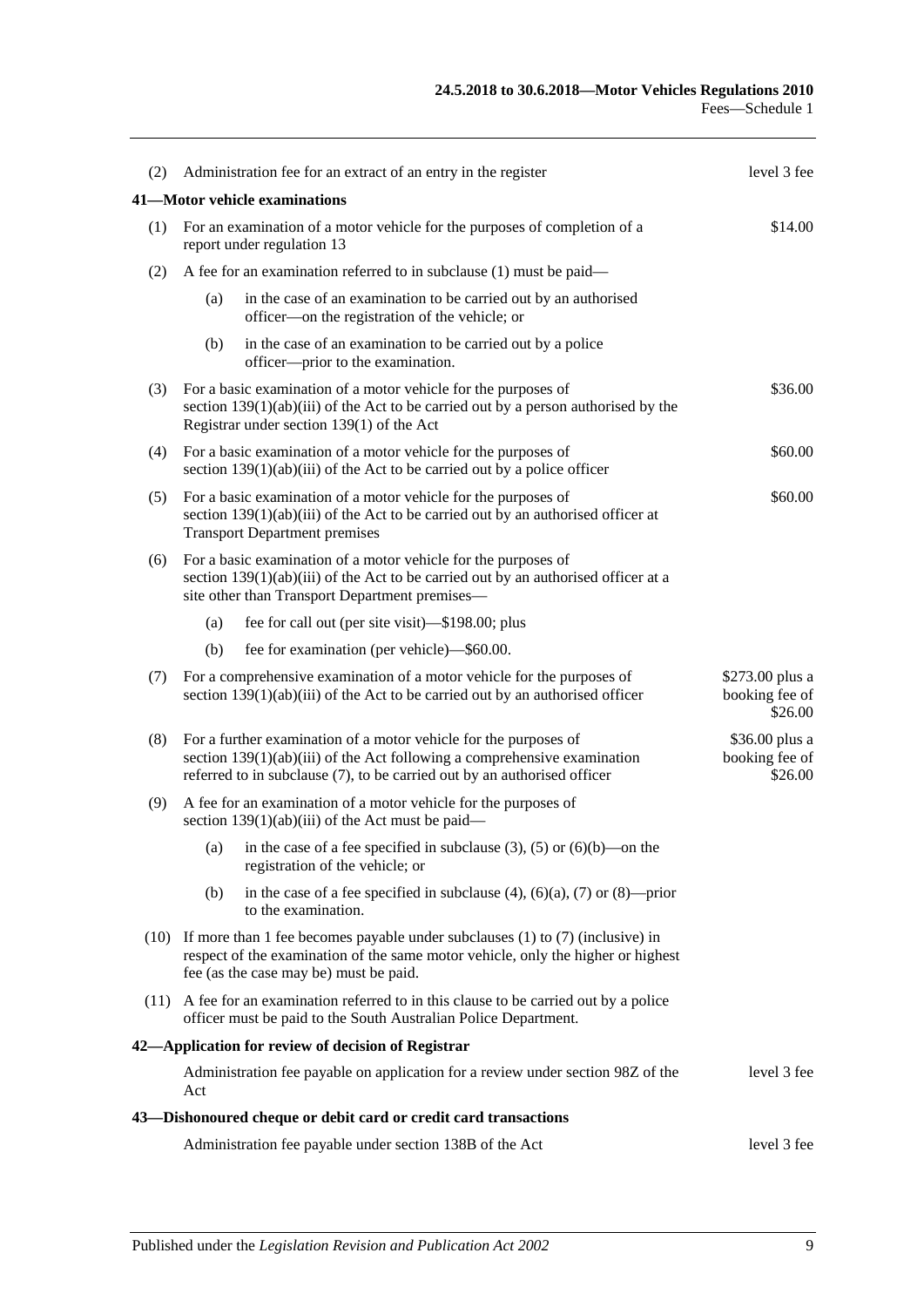#### **44—Fees payable by insurer for emergency treatment**

For the purposes of section 110(1) of the Act—

- (a) the fee payable to a medical practitioner who renders emergency treatment is a fee equal to a level 3 fee;
- (b) the fee payable to a nurse who renders emergency treatment is a fee equal to a level 2 fee;
- (c) the amount payable to a person who conveys an injured person is an amount equal to one tenth of a level 1 fee for every kilometre that the person is conveyed.

#### **45—Fees payable in connection with service of notices of disqualification**

| (1) Administration fee payable under section 139BD of the Act | \$32.00  |
|---------------------------------------------------------------|----------|
| (2) Service fee payable under section 139BD of the Act        | \$117.00 |

## **Part 2—Fees under Commonwealth** *Interstate Road Transport Act 1985*

### **46—Interpretation**

In this Part—

*level 1 fee* means an administration fee of \$7.00;

*level 2 fee* means an administration fee of \$17.00;

*level 3 fee* means an administration fee of \$22.00.

#### **47—Administration fees**

(1) Administration fee (payable in addition to the registration charge imposed by Commonwealth law) (section  $9(1)(a)$ )—

|     | (a)                | for registration                                                                                                                                    | level 3 fee |
|-----|--------------------|-----------------------------------------------------------------------------------------------------------------------------------------------------|-------------|
|     | (b)                | for renewal of registration                                                                                                                         | level 1 fee |
| (2) | (section $12(2)$ ) | Administration fee to accompany notice surrendering registration                                                                                    | level 2 fee |
| (3) |                    | Administration fee for issue of replacement registration label<br>(regulation 19—Interstate Road Transport Regulations 1986 of the<br>Commonwealth) | level 2 fee |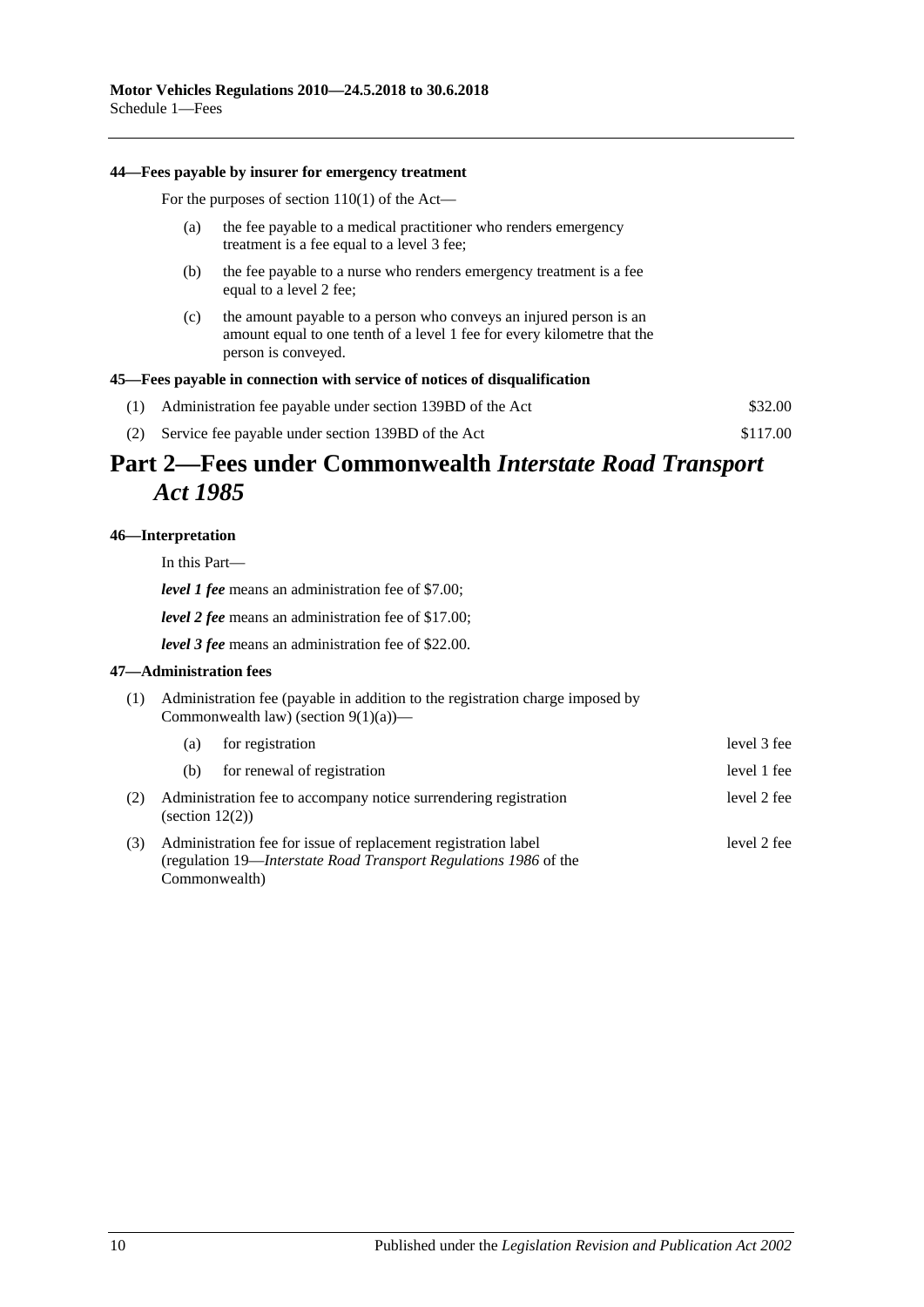# **Schedule 2—Classification of driver's licences**

### **1—Classification of licences**

- (1) Subject to this clause, a licence that is endorsed with a classification appearing in column 1 of the table below authorises the holder of the licence to drive a motor vehicle of the description appearing opposite that classification in column 2.
- (2) A reference in column 3 of the table below to a *driver's licence* of a particular class includes a reference to an interstate licence of that class.
- (3) Subject to this clause, the Registrar may not endorse a licence with a particular classification unless the Registrar is satisfied that the applicant—
	- (a) fulfils the criteria specified in column 3 of the table below; and
	- (b) has passed a practical driving test approved by the Registrar,

in respect of that classification.

- (4) The Registrar may endorse a licence with a particular classification despite the fact that the applicant does not fulfil the criteria specified in column 3 of the table below in respect of that classification if—
	- (a) the applicant is of or over the age of 18 years; and
	- (b) the Registrar is satisfied that—
		- (i) by reason of the applicant having undertaken the driver training course known as the "Training In Lieu of Experience" ("TILE") course or some other driver training course approved by the Registrar; or
		- (ii) for some other reason,

special circumstances exist for doing so.

| class |   | 3—Minimum driving experience<br>1—Licence 2—Motor vehicles authorised to be driven                                                                   |  |
|-------|---|------------------------------------------------------------------------------------------------------------------------------------------------------|--|
| C     | 1 | A motor vehicle with a GVM not greater Nil.<br>than 4.5 t but not including—                                                                         |  |
|       |   | a bus; or<br>(a)                                                                                                                                     |  |
|       |   | a motor bike or motor trike.<br>(b)                                                                                                                  |  |
|       | 2 | A motor vehicle included in 1 towing a<br>single trailer, subject to the combination<br>mass limits fixed under the <i>Road Traffic</i><br>Act 1961. |  |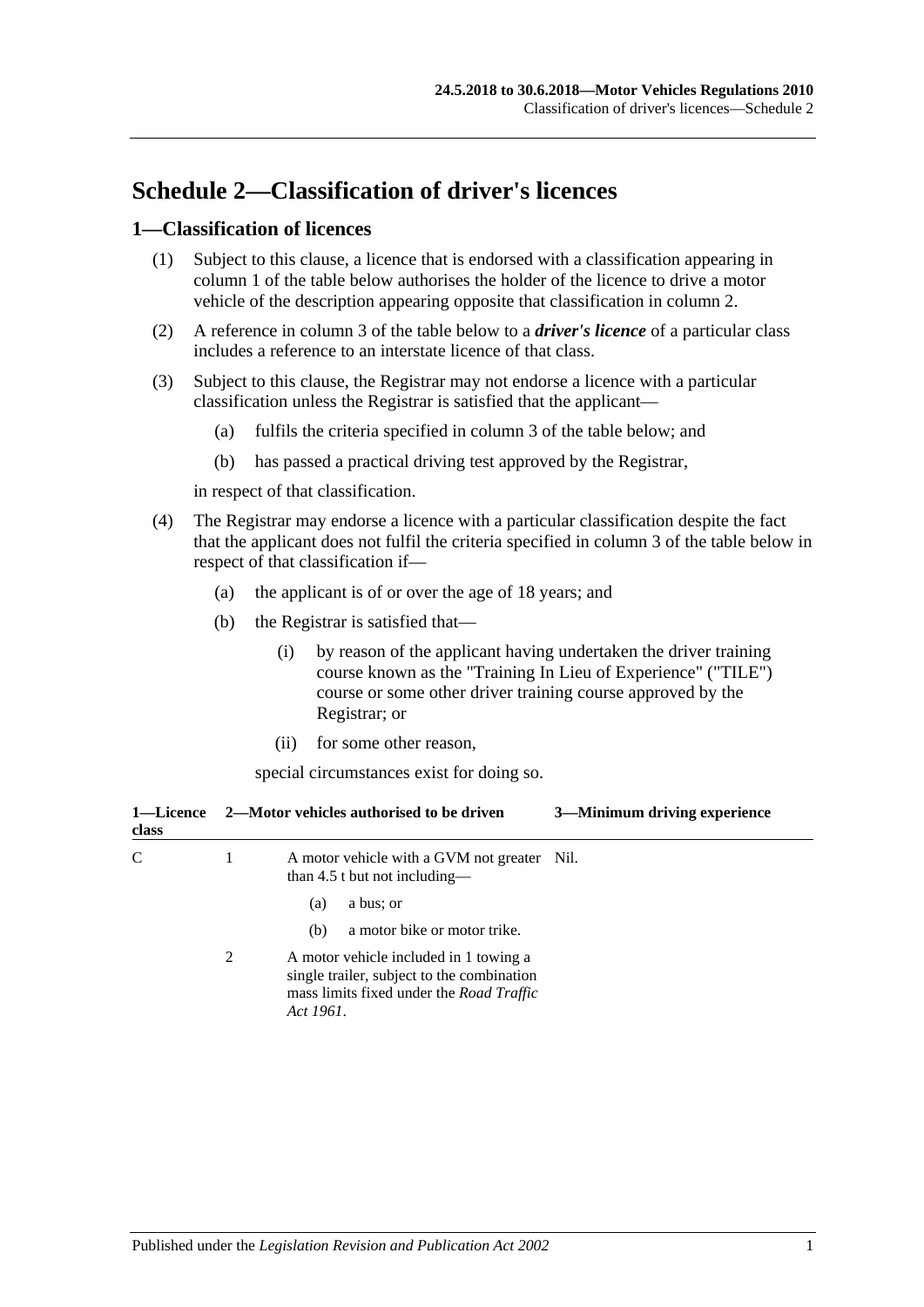Schedule 2—Classification of driver's licences

| 1-Licence<br>class |                | 2-Motor vehicles authorised to be driven                                                                                                                                                                                                                        |                                            | 3-Minimum driving experience                                                                                         |
|--------------------|----------------|-----------------------------------------------------------------------------------------------------------------------------------------------------------------------------------------------------------------------------------------------------------------|--------------------------------------------|----------------------------------------------------------------------------------------------------------------------|
| LR                 | 1              | A motor vehicle authorised to be driven by The applicant must have held a driver's<br>a licence of the preceding class.                                                                                                                                         |                                            | licence endorsed with the classification C                                                                           |
|                    | 2              | A motor vehicle with a GVM greater than<br>4.5 t but not greater than 8 t.                                                                                                                                                                                      | for at least 1 year.                       |                                                                                                                      |
|                    | 3              | A bus with a GVM not greater than 8 t.                                                                                                                                                                                                                          |                                            |                                                                                                                      |
|                    | $\overline{4}$ | A motor vehicle included in 2 or 3 towing<br>a single trailer, subject to the combination<br>mass limits fixed under the Road Traffic<br>Act 1961 or the Heavy Vehicle National<br>Law (South Australia).                                                       |                                            |                                                                                                                      |
| MR                 | 1              | A motor vehicle authorised to be driven by The applicant must have held a driver's<br>a licence of a preceding class.                                                                                                                                           | licence endorsed with the classification C |                                                                                                                      |
|                    | 2              | A motor vehicle with 2 axles and a GVM<br>greater than 8 t.                                                                                                                                                                                                     |                                            | for at least 1 year.                                                                                                 |
|                    | 3              | A motor vehicle included in 2 towing a<br>single trailer (other than a semi-trailer)<br>with a GVM not greater than 9 t, subject to<br>the combination mass limits fixed under<br>the Heavy Vehicle National Law (South<br>Australia).                          |                                            |                                                                                                                      |
|                    | 4              | A special purpose vehicle with a GVM not<br>greater than 15 t.                                                                                                                                                                                                  |                                            |                                                                                                                      |
| <b>HR</b>          | 1              | A motor vehicle authorised to be driven by The applicant must have held—<br>a licence of a preceding class.                                                                                                                                                     |                                            | a driver's licence endorsed with                                                                                     |
|                    | 2              | A motor vehicle (including an articulated<br>bus but not including any other articulated<br>motor vehicle) with 3 or more axles and a                                                                                                                           | (a)<br>(b)                                 | the classification C for at least<br>2 years; or<br>a driver's licence endorsed with                                 |
|                    | 3              | GVM greater than 8 t.<br>A motor vehicle included in 2 towing a<br>single trailer (other than a semi-trailer)<br>with a GVM not greater than 9 t, subject to<br>the combination mass limits fixed under<br>the Heavy Vehicle National Law (South<br>Australia). |                                            | the classification LR or MR for<br>at least 1 year.                                                                  |
| HС                 | 1              | A motor vehicle authorised to be driven by The applicant must have held a driver's<br>a licence of a preceding class.                                                                                                                                           | licence endorsed with the classification   |                                                                                                                      |
|                    | 2              | A prime mover to which is attached a<br>single semi-trailer (whether or not any<br>unladen converter dolly or low loader<br>dolly is also attached).                                                                                                            |                                            | MR or HR for at least 1 year.                                                                                        |
|                    | 3              | A rigid motor vehicle to which is attached<br>a single trailer with a GVM greater than 9<br>t (whether or not any unladen converter<br>dolly or low loader dolly is also attached).                                                                             |                                            |                                                                                                                      |
| МC                 | 1              | Any motor vehicle or combination of<br>motor vehicles except a motor bike or<br>motor trike.                                                                                                                                                                    |                                            | The applicant must have held a driver's<br>licence endorsed with the classification<br>HC or HR for at least 1 year. |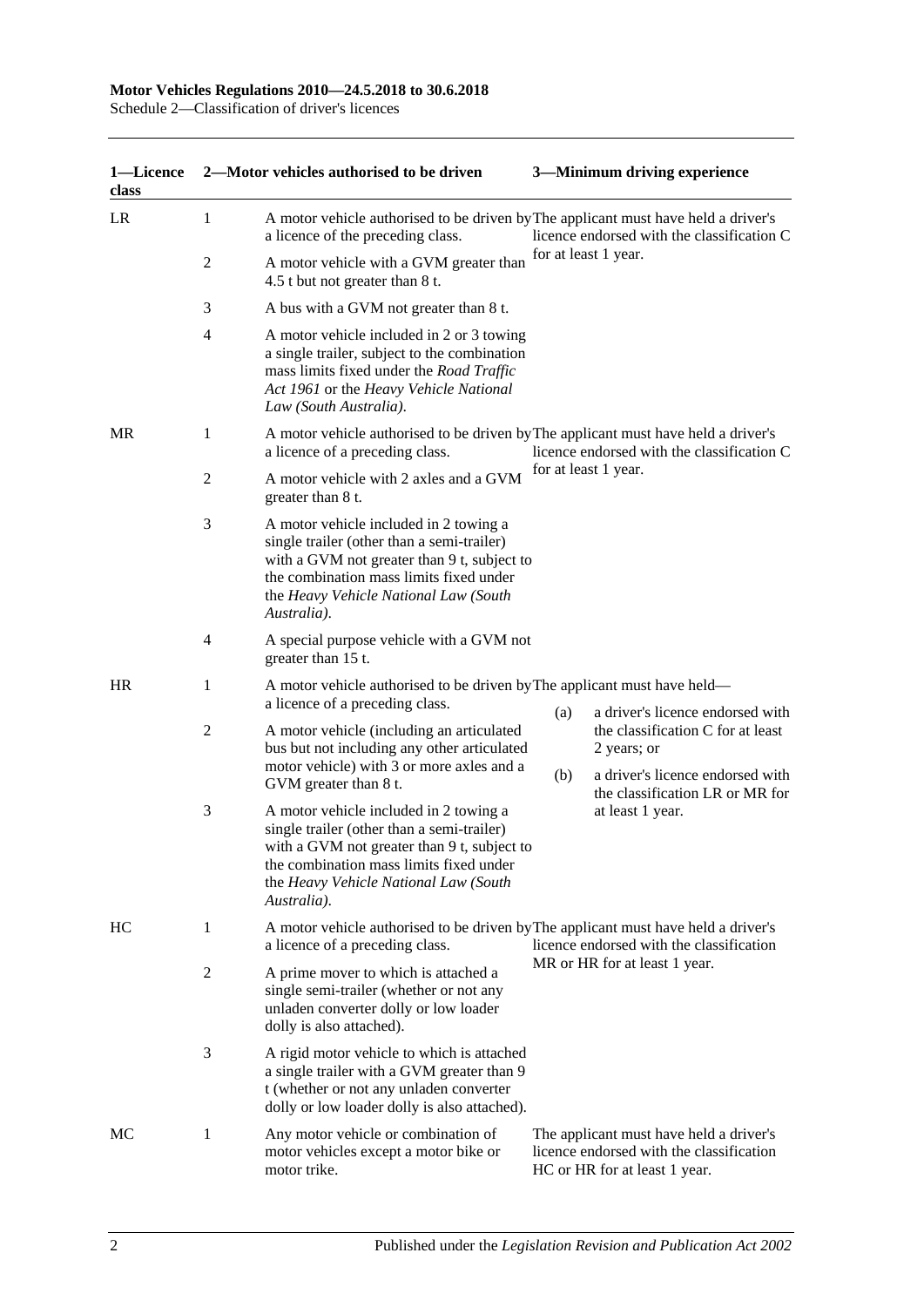| 1—Licence<br>class | 2—Motor vehicles authorised to be driven |     |                                                                                                                      | 3—Minimum driving experience                                                                                       |  |
|--------------------|------------------------------------------|-----|----------------------------------------------------------------------------------------------------------------------|--------------------------------------------------------------------------------------------------------------------|--|
| R-DATE             |                                          |     | A motor bike or motor trike that—                                                                                    | Nil.                                                                                                               |  |
|                    |                                          | (a) | has an engine capacity not<br>exceeding 660 mL and a power<br>to weight ratio not exceeding<br>150 kW per tonne; and |                                                                                                                    |  |
|                    |                                          | (b) | is of a kind approved from time<br>to time by the Registrar by<br>notice in the Gazette.                             |                                                                                                                    |  |
| R                  |                                          |     | Any motor bike or motor trike.                                                                                       | The applicant must have held a driver's<br>licence endorsed with the classification<br>R-DATE for at least 1 year. |  |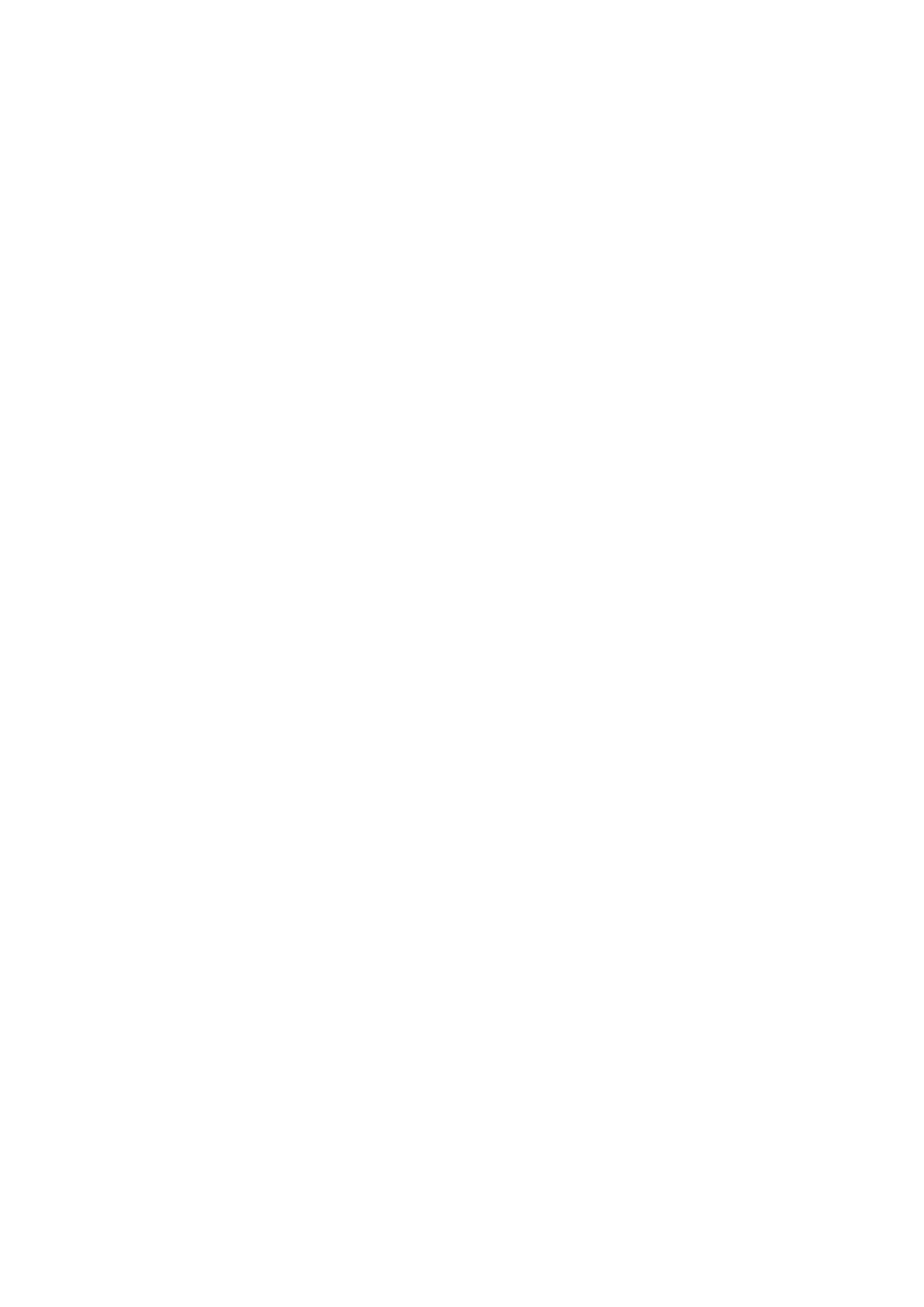# **Schedule 3—Conditions of driver's licences and learner's permits**

### **1—Endorsement of conditions of licences and permits**

Where a provision of the Act requires a condition imposed on a licence or learner's permit to be endorsed on the licence or permit, the condition is sufficiently endorsed if—

- (a) full particulars of the condition are endorsed on the front of the licence or permit; or
- (b) in the case of a condition set out in column 1 of the table below—the front of the licence or permit is endorsed with the letter appearing opposite in column 2; or
- (c) in the case of a condition recorded on the register and advised in writing by the Registrar to the holder of the licence or permit—the front of the licence or permit is endorsed with the letter "X"; or
- (d) in the case of a condition imposed by a court—the front of the licence or permit is endorsed with the letter "Y".

| 1-Condition                                                                                                                                                                              |                                                                                                                                              | $2-$<br>—Letter |
|------------------------------------------------------------------------------------------------------------------------------------------------------------------------------------------|----------------------------------------------------------------------------------------------------------------------------------------------|-----------------|
| The holder of the licence or permit is permitted to drive only a motor vehicle<br>that is fitted with automatic transmission.                                                            |                                                                                                                                              | A               |
|                                                                                                                                                                                          | The holder of the licence or permit is permitted to drive only a motor vehicle<br>that is fitted with automatic or synchromesh transmission. | B               |
| trike that-                                                                                                                                                                              | The holder of the licence is permitted to drive only a motor bike or motor                                                                   | E               |
| (a)                                                                                                                                                                                      | has an engine capacity not exceeding 660 mL and a power to<br>weight ratio not exceeding 150 kW per tonne; and                               |                 |
| (b)                                                                                                                                                                                      | is of a kind approved from time to time by the Registrar by notice<br>in the Gazette.                                                        |                 |
| The holder of the permit is permitted to drive only a motor bike or motor<br>trike that-                                                                                                 |                                                                                                                                              | R-DATE          |
| (a)                                                                                                                                                                                      | has an engine capacity not exceeding 660 mL and a power to<br>weight ratio not exceeding 150 kW per tonne; and                               |                 |
| (b)                                                                                                                                                                                      | is of a kind approved from time to time by the Registrar by notice<br>in the Gazette.                                                        |                 |
| The holder of the licence or permit is permitted to drive only a motor vehicle<br>fitted with an alcohol interlock.                                                                      |                                                                                                                                              | $\mathbf I$     |
| The holder of the licence or permit must, at all times while driving, wear<br>glasses or contact lenses prescribed by a medical practitioner or optometrist.                             |                                                                                                                                              | S               |
| The holder of the licence or permit is permitted to drive only a bus or truck<br>that is fitted with automatic transmission.                                                             |                                                                                                                                              | T               |
| The holder of the licence or permit is permitted to drive only a motor vehicle<br>that is modified as recorded on the register and advised in writing by the<br>Registrar to the holder. |                                                                                                                                              | V               |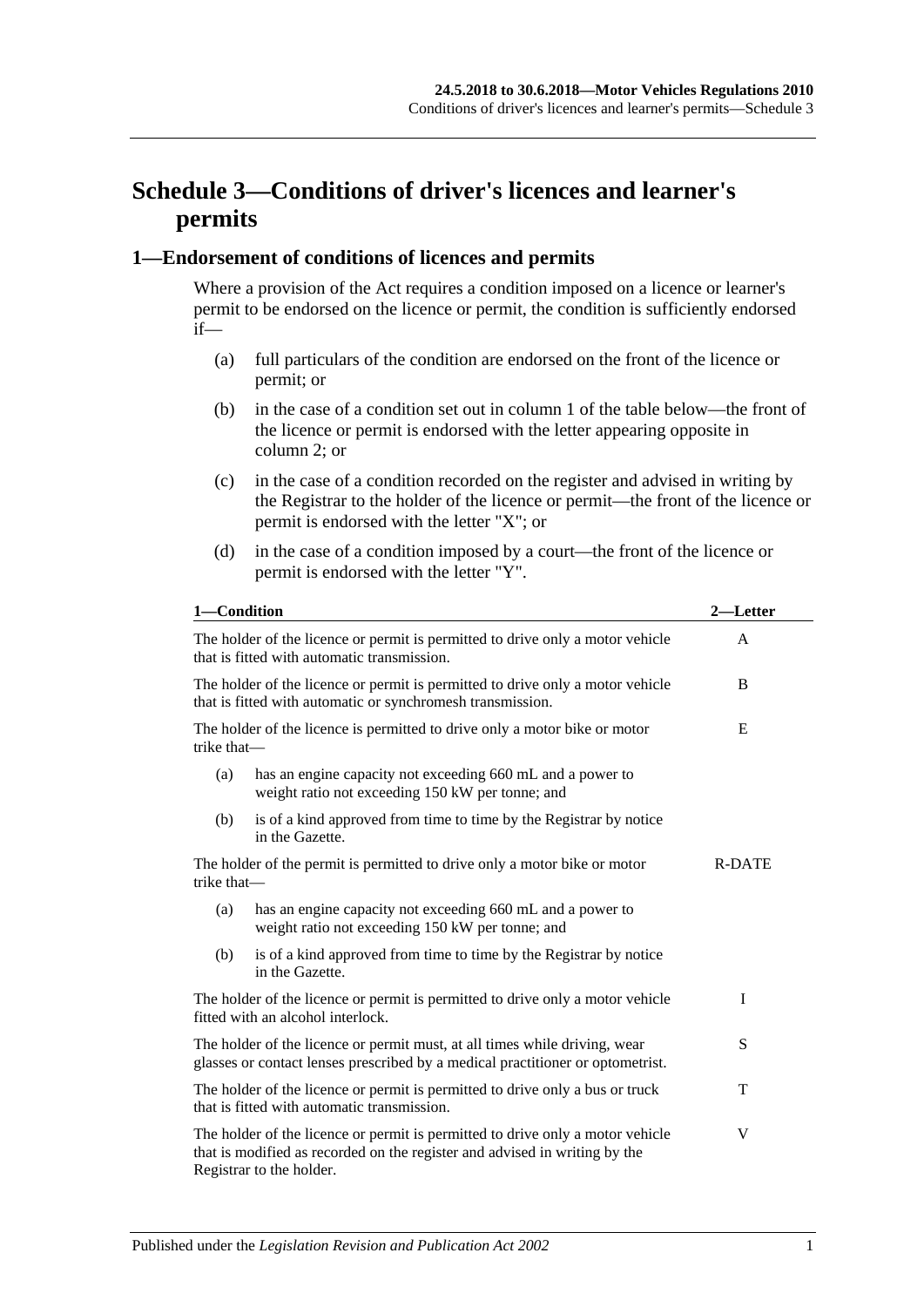Schedule 3—Conditions of driver's licences and learner's permits

| 1—Condition                                                                    | 2—Letter |
|--------------------------------------------------------------------------------|----------|
| The holder of the licence or permit is permitted to drive a motor vehicle only |          |
| if the concentration of alcohol present in the holder's blood is 0.            |          |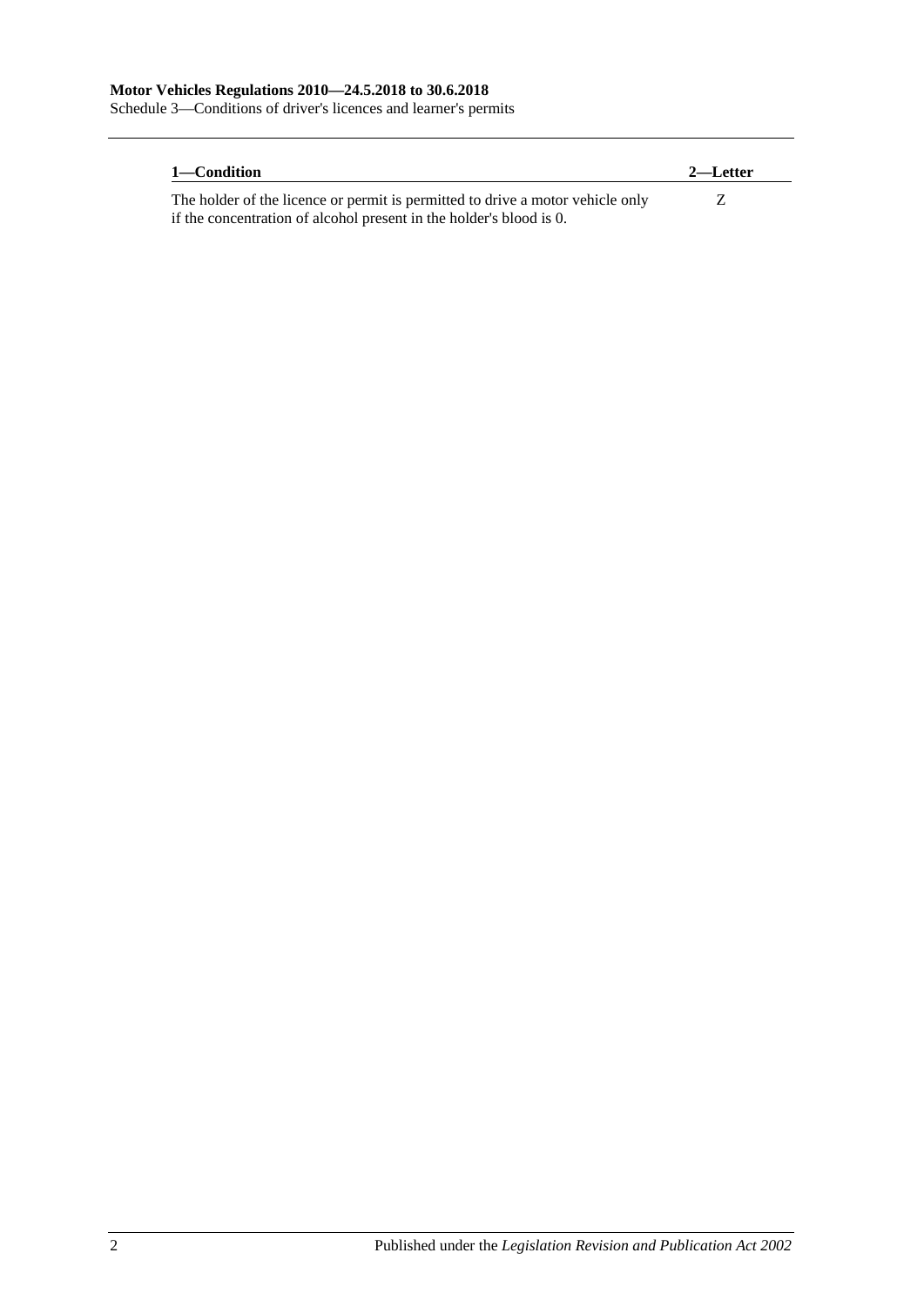# **Schedule 4—Demerit points Part 1—Demerit points within the national scheme**

## **1—Offences against** *Road Traffic Act 1961*

| <b>Section</b> | Description of offence against Road Traffic Act 1961                                                                                                                                                  | <b>Demerit points</b> |
|----------------|-------------------------------------------------------------------------------------------------------------------------------------------------------------------------------------------------------|-----------------------|
| 79B(2)         | Being the owner of a vehicle that appears from evidence obtained through the<br>operation of a photographic detection device to have been involved in the<br>commission of a prescribed offence       |                       |
|                | Contravention where the owner is a natural person and the prescribed offence<br>in which the vehicle appears to have been involved is an offence against 1 of<br>the following Australian Road Rules: |                       |
|                | r 56(1)—Failing to stop for red traffic light                                                                                                                                                         | 3                     |
|                | r 56(2)—Failing to stop for red traffic arrow                                                                                                                                                         | 3                     |
|                | $r 59(1)$ —Proceeding through red traffic light                                                                                                                                                       | 3                     |
|                | r 60—Proceeding through red traffic arrow                                                                                                                                                             | 3                     |
|                | r 123(a)—Entering level crossing in certain circumstances                                                                                                                                             |                       |
|                | Entering level crossing while twin red lights are operating                                                                                                                                           | 3                     |
| 164A(1)        | Contravening or failing to comply with provision of Act                                                                                                                                               |                       |
|                | Contravention of or failure to comply with—                                                                                                                                                           |                       |
|                | s 45—Driving without due care or attention etc                                                                                                                                                        | 3                     |

## **2—Offences against** *Australian Road Rules*

| Rule  | <b>Description of offence against Australian Road Rules</b>                         | <b>Demerit points</b> |
|-------|-------------------------------------------------------------------------------------|-----------------------|
| 27(1) | Failing to keep left when starting left turn (from other than multi-lane road)      | 2                     |
| 28(1) | Failing to keep within left lane when starting left turn on multi-lane road         | 2                     |
| 29(1) | Failing to make left turn as indicated by turn line                                 | $\overline{2}$        |
| 31(1) | Starting right turn incorrectly (from other than multi-lane road)                   | 2                     |
| 32(1) | Failing to keep within right lane when starting right turn on multi-lane road       | $\overline{2}$        |
| 33(1) | Making right turn at intersection incorrectly                                       | 2                     |
| 34(1) | Making hook turn at "hook turn only" sign incorrectly                               | $\overline{2}$        |
| 37    | Starting U-turn without clear view etc                                              | 2                     |
| 38    | Failing to give way when making U-turn                                              | 3                     |
| 39(1) | Making U-turn contrary to "no U-turn sign" at break in dividing strip               | 2                     |
| 39(2) | Making U-turn contrary to "no U-turn sign" on length of road                        | 2                     |
| 40    | Making U-turn at intersection with traffic lights and no "U-turn permitted"<br>sign | 2                     |
| 41    | Making U-turn at intersection without traffic lights where "no U-turn" sign         | 2                     |
| 42    | Starting U-turn at intersection from incorrect position                             | $\overline{2}$        |
| 46(1) | Failing to give left change of direction signal before turning left                 | $\overline{2}$        |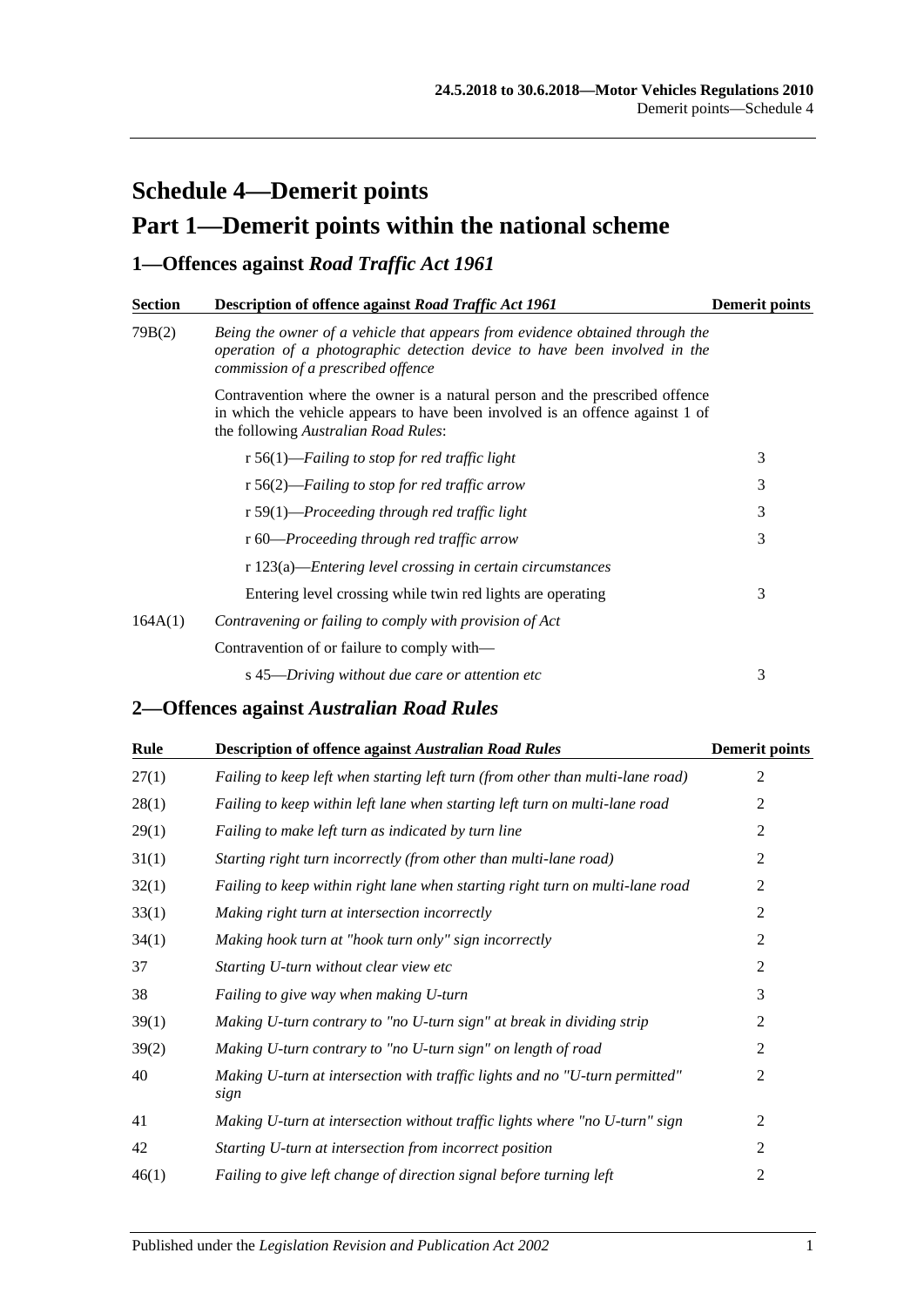### **Motor Vehicles Regulations 2010—24.5.2018 to 30.6.2018**

Schedule 4—Demerit points

| Rule  | <b>Description of offence against Australian Road Rules</b>                                                                        | <b>Demerit points</b> |
|-------|------------------------------------------------------------------------------------------------------------------------------------|-----------------------|
| 48(1) | Failing to give right change of direction signal before turning right                                                              | $\overline{2}$        |
| 53(1) | Failing to give stop signal before stopping or suddenly slowing                                                                    | $\overline{c}$        |
| 53(2) | Failing to give sufficient warning of stopping                                                                                     | $\overline{c}$        |
| 53(3) | Failing to give stop signal while slowing                                                                                          | 2                     |
| 56(1) | Failing to stop for red traffic light                                                                                              | 3                     |
| 56(2) | Failing to stop for red traffic arrow                                                                                              | 3                     |
| 57(1) | Failing to stop for yellow traffic light                                                                                           | 3                     |
| 57(2) | Failing to stop for yellow traffic arrow                                                                                           | 3                     |
| 59(1) | Proceeding through red traffic light                                                                                               | 3                     |
| 60    | Proceeding through red traffic arrow                                                                                               | 3                     |
| 61(2) | Failing to stop at intersection when traffic lights or arrows change to yellow<br>or red                                           | 3                     |
| 62(1) | Failing to give way when turning at intersection with traffic lights                                                               | 3                     |
| 63(2) | Failing to give way at intersection with traffic lights not operating or only<br>partly operating—where traffic light-stop sign    | 3                     |
| 63(3) | Failing to give way at intersection with traffic lights not operating or only<br>partly operating—where no traffic light-stop sign | 3                     |
| 64    | Failing to give way at flashing yellow traffic arrow at intersection                                                               | 3                     |
| 65(2) | Failing to give way at marked foot crossing (except at intersection) with<br>flashing yellow traffic light                         | 3                     |
| 66(1) | Failing to stop for twin red lights (except at level crossing)                                                                     | 3                     |
| 66(4) | Proceeding after stopping for twin red lights (except at level crossing)                                                           | 3                     |
| 67(1) | Failing to stop and give way at stop sign or stop line at intersection without<br>traffic lights                                   | 3                     |
| 68(1) | Failing to stop and give way at stop sign or stop line at other place                                                              | 3                     |
| 69(1) | Failing to give way at give way sign or give way line at intersection (except<br>roundabout)                                       | 3                     |
| 70    | Failing to give way at give way sign at bridge or length of narrow road                                                            | 3                     |
| 71(1) | Failing to give way at give way sign or give way line at other place                                                               | 3                     |
| 72(1) | Failing to give way at intersection (except T-intersection or roundabout)                                                          | 3                     |
| 73(1) | Failing to give way at T-intersection                                                                                              | 3                     |
| 74(1) | Failing to give way when entering road from road-related area or adjacent<br>land                                                  | 3                     |
| 75(1) | Failing to give way when entering road-related area or adjacent land from<br>road                                                  | 3                     |
| 76(1) | Moving into path of tram travelling in tram lane etc                                                                               | 3                     |
| 76(2) | Failing to move out of path of tram travelling in tram lane etc                                                                    | 3                     |
| 77(1) | Failing to give way to bus                                                                                                         | 3                     |
| 78(1) | Moving into path of police or emergency vehicle                                                                                    | 3                     |
| 78(2) | Failing to move out of path of police or emergency vehicle                                                                         | 3                     |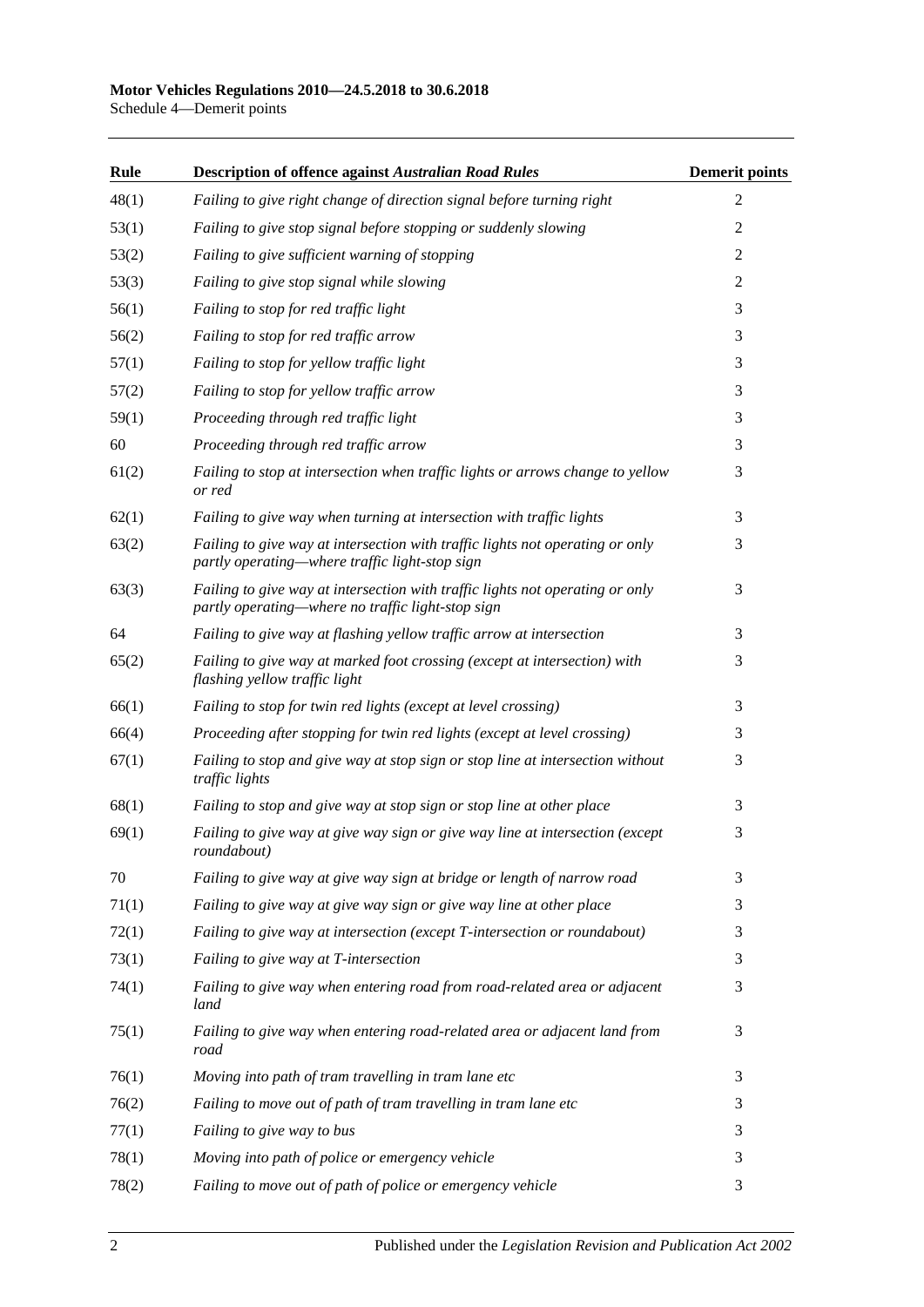### **24.5.2018 to 30.6.2018—Motor Vehicles Regulations 2010** Demerit points—Schedule 4

| Rule   | <b>Description of offence against Australian Road Rules</b>                                                     | <b>Demerit points</b> |
|--------|-----------------------------------------------------------------------------------------------------------------|-----------------------|
| 79(1)  | Failing to give way to police or emergency vehicle                                                              | 3                     |
| 80(1)  | Driving near children's crossing at speed at which driver cannot stop safely                                    | 3                     |
| 80(2)  | Failing to stop at children's crossing                                                                          | 3                     |
| 80(3)  | Failing to obey hand-held stop sign at children's crossing                                                      | 3                     |
| 80(4)  | Proceeding while pedestrian on children's crossing                                                              | 3                     |
| 81(1)  | Driving near pedestrian crossing at speed at which driver cannot stop safely                                    | 3                     |
| 81(2)  | Failing to give way at pedestrian crossing                                                                      | 3                     |
| 82     | Overtaking or passing vehicle at children's crossing or pedestrian crossing                                     | 3                     |
| 83     | Failing to give way to pedestrian in shared zone                                                                | 3                     |
| 84(1)  | Failing to give way when driving through break in dividing strip                                                | 3                     |
| 85     | Failing to give way on painted island                                                                           | 3                     |
| 86(1)  | Failing to give way in median turning bays                                                                      | 3                     |
| 87(1)  | Failing to give way when moving from side of road                                                               | 3                     |
| 87(3)  | Failing to give way when moving from median strip parking area                                                  | 3                     |
| 88(1)  | Failing to turn left at intersection with "left turn only" sign                                                 | $\overline{2}$        |
| 88(2)  | Failing to turn left when in left lane at intersection with "left lane must turn<br>left" sign                  | $\overline{c}$        |
| 89(1)  | Failing to turn right at intersection with "right turn only" sign                                               | 2                     |
| 89(2)  | Failing to turn right when in right lane at intersection with "right lane must<br>turn right" sign              | 2                     |
| 90     | Turning at intersection with "no turn" sign                                                                     | 2                     |
| 91(1)  | Turning left at intersection or other place with "no left turn" sign                                            | $\overline{2}$        |
| 91(2)  | Turning at intersection or other place with "no right turn" sign                                                | 2                     |
| 93(1)  | Driving or overtaking on bridge or length of road where "no overtaking or<br>passing" sign applies              | 2                     |
| 94     | Overtaking on bridge with "no overtaking on bridge" sign                                                        | 2                     |
| 101(1) | Failing to stop before hand-held stop sign                                                                      | 3                     |
| 101(2) | Proceeding after stopping for hand-held stop sign                                                               | 3                     |
| 112(2) | Failing to give required left change of direction signal before entering<br>roundabout                          | 2                     |
| 112(3) | Failing to continue left change of direction signal while on roundabout                                         | 2                     |
| 113(2) | Failing to give required right change of direction signal before entering<br>roundabout                         | 2                     |
| 113(3) | Failing to continue right change of direction signal while in roundabout                                        | $\overline{2}$        |
| 114(1) | Failing to give way when entering roundabout                                                                    | 3                     |
| 114(2) | Failing to give way to tram when driving in roundabout                                                          | 3                     |
| 115(1) | Failing to drive in roundabout to left of central traffic island                                                | 2                     |
| 117(1) | Failing to give left change of direction signal when changing marked lanes or<br>lines of traffic in roundabout | 2                     |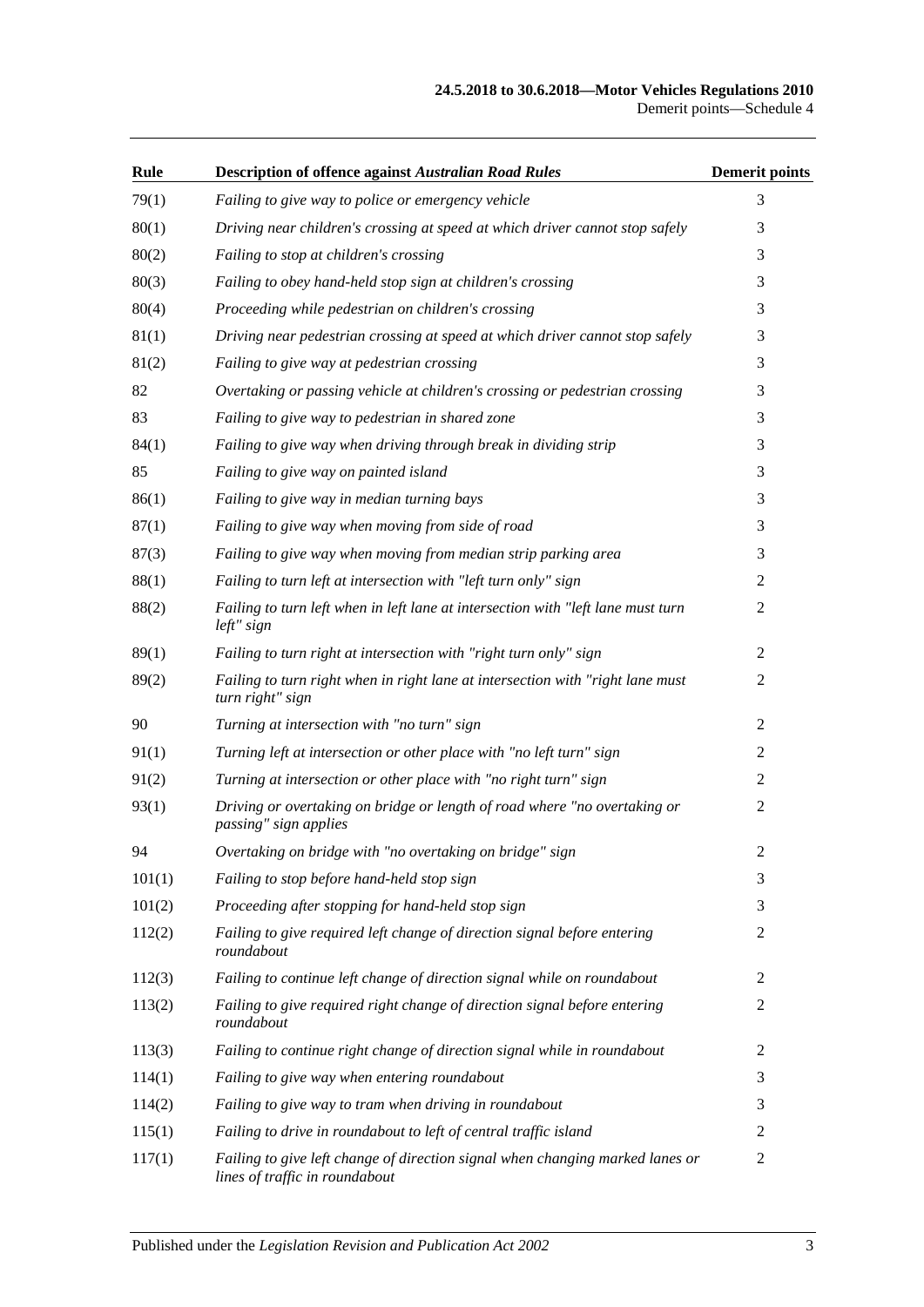Schedule 4—Demerit points

| Rule    | <b>Description of offence against Australian Road Rules</b>                                                      | <b>Demerit points</b> |
|---------|------------------------------------------------------------------------------------------------------------------|-----------------------|
| 117(2)  | Failing to give right change of direction signal when changing marked lanes<br>or lines of traffic in roundabout | 2                     |
| 118(1)  | Failing to give left change of direction signal when leaving roundabout                                          | 2                     |
| 121     | Failing to stop and give way at stop sign at level crossing                                                      | 3                     |
| 122     | Failing to give way at give way sign or give way line at level crossing                                          | 3                     |
| 123     | Entering level crossing when train or tram approaching etc                                                       | 3                     |
| 126     | Failing to keep safe distance behind other vehicle                                                               | 1                     |
| 127(1)  | Failing to keep required minimum distance behind long vehicle                                                    | 1                     |
| 129(1)  | Failing to keep to far left side of road                                                                         | 2                     |
| 130(2)  | Driving in right lane on certain multi-lane roads                                                                | $\overline{2}$        |
| 131     | Failing to keep to left of oncoming vehicle                                                                      | $\mathbf{2}$          |
| 132(1)  | Failing to keep to left of centre of road                                                                        | $\overline{2}$        |
| 132(2)  | Failing to keep to left of dividing line-                                                                        |                       |
|         | if dividing line is formed by 2 parallel continuous lines                                                        | 3                     |
|         | if dividing line is any other dividing line                                                                      | 2                     |
| 135(1)  | Failing to keep to left of median strip                                                                          | 3                     |
| 140     | Overtaking when not safe to do so                                                                                | 2                     |
| 141(1)  | Driver overtaking to left of other vehicle                                                                       | 2                     |
| 142(1)  | Overtaking to right of vehicle turning right                                                                     | 2                     |
| 143(1)  | Passing or overtaking to left of turning left vehicle displaying "do not overtake<br>turning vehicle" sign       | 2                     |
| 143(1A) | Passing or overtaking to left of vehicle displaying "do not overtake turning<br>vehicle" sign                    | 2                     |
| 143(2)  | Passing or overtaking to right of turning right vehicle displaying "do not<br>overtake turning vehicle" sign     | 2                     |
| 144     | Failing to keep safe distance when overtaking                                                                    | $\overline{c}$        |
| 148(1)  | Failing to give way when moving from one marked lane to another marked<br>lane                                   | 3                     |
| 148(2)  | Failing to give way when moving from one line of traffic to another line of<br>traffic                           | 3                     |
| 149     | Failing to give way when lines of traffic merge into single line of traffic                                      | 3                     |
| 152(1)  | Driving in marked lane to which overhead lane control device applies-failing<br>to comply with rule              | 3                     |
| 155(1)  | Driving in tram lane                                                                                             | 3                     |
| 160(2)  | Passing or overtaking to right of tram not at or near far left side of road                                      | 2                     |
| 160(3)  | Passing or overtaking left turning etc tram not at or near far left side of road                                 | 2                     |
| 161(2)  | Passing or overtaking to left of tram at or near the left side of road                                           | 2                     |
| 161(3)  | Passing or overtaking tram turning right or giving right change of direction<br>signal                           | 2                     |
| 162(1)  | Driving past safety zone                                                                                         | 3                     |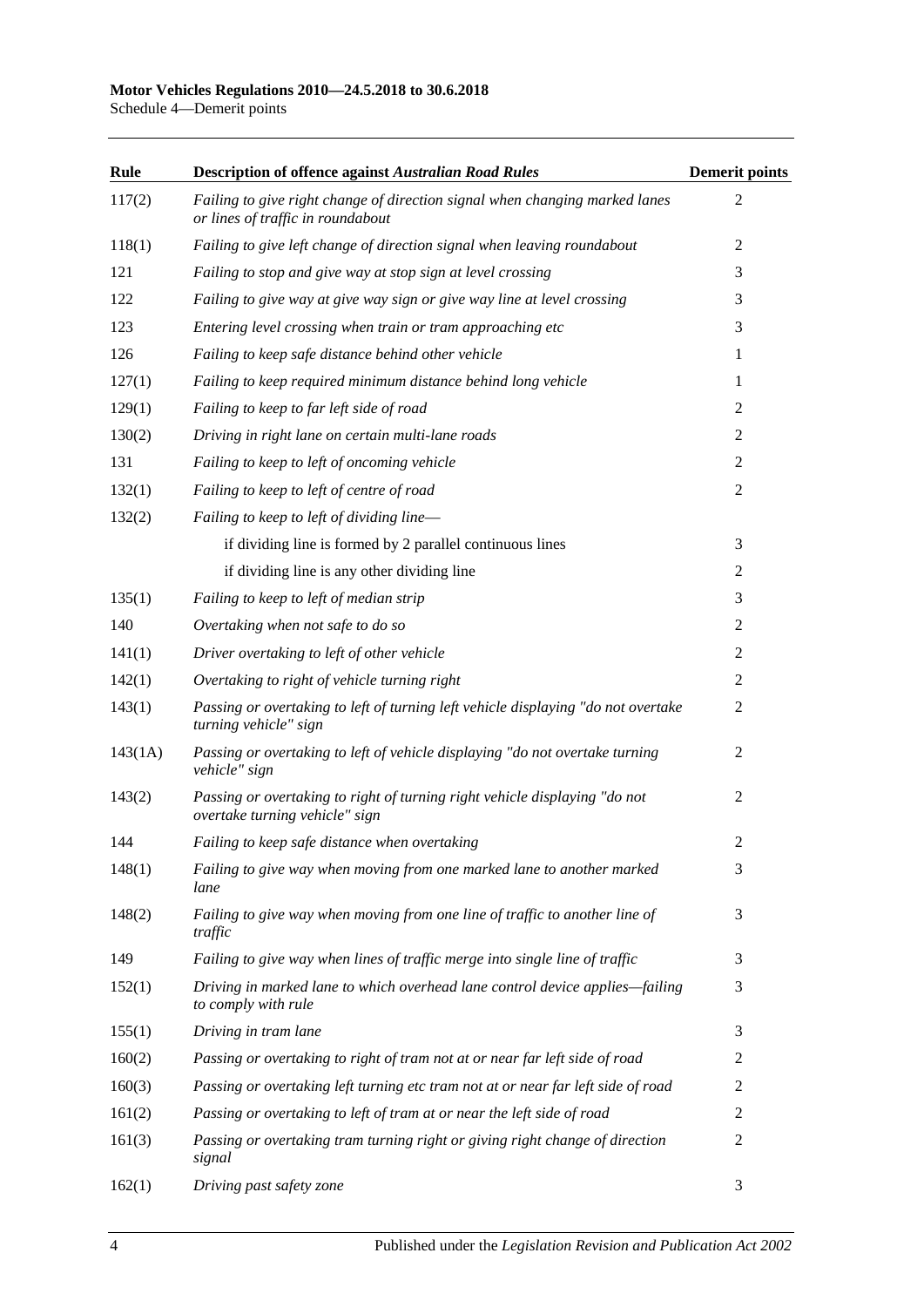### **24.5.2018 to 30.6.2018—Motor Vehicles Regulations 2010** Demerit points—Schedule 4

| Rule    | Description of offence against Australian Road Rules                                                                         | <b>Demerit points</b> |
|---------|------------------------------------------------------------------------------------------------------------------------------|-----------------------|
| 163(1)  | Driving past rear of stopped tram at tram stop                                                                               | 3                     |
| 164(1)  | Failing to stop when tram stops at tram stop                                                                                 | 3                     |
| 164A(1) | Failing to stay stopped if tram stops alongside at tram stop                                                                 | 3                     |
| 215(1)  | Failing to use lights when driving at night or in hazardous weather conditions                                               | 1                     |
| 216(1)  | Failing to use lights when towing vehicle at night or in hazardous weather<br>conditions                                     | 1                     |
| 218(1)  | Using headlights on high-beam                                                                                                | 1                     |
| 219     | Using lights to dazzle other road users                                                                                      | 1                     |
| 264(1)  | Failing to wear approved seatbelt-driver                                                                                     | 3                     |
| 266(1)  | Failing to ensure passengers under 16 years old are restrained and seated in<br>accordance with rule-                        |                       |
|         | (a)<br>driver who is a person referred to in section $98BI(1)(a)(i)$ or (ii) of<br>the Motor Vehicles Act 1959               | 3                     |
|         | all other drivers<br>(b)                                                                                                     | see clause 5          |
| 270(1)  | Riding motor bike without wearing helmet or with passenger not wearing<br>helmet                                             | 3                     |
| 281     | Failing to stop for red B light-bus driver                                                                                   | 3                     |
| 282     | Failing to stop for yellow B light-bus driver                                                                                | 3                     |
| 284     | Proceeding after stopping for red or yellow B light-bus driver                                                               | 3                     |
| 286(2)  | Proceeding when white B light or white traffic arrow no longer showing—bus<br>driver proceeding before entering intersection | 3                     |
| 286(3)  | Proceeding when white B light or white traffic arrow no longer showing—bus<br>driver failing to leave intersection           | 3                     |
| 288(4)  | Driving on path—failing to give way                                                                                          | 3                     |
| 289(2)  | Driving on nature strip-failing to give way                                                                                  | 3                     |
| 300(1)  | Using mobile phone while driving vehicle                                                                                     | 3                     |
| 304(1)  | Failing to obey direction of police officer or authorised person                                                             | 3                     |

## **3—Offences against** *Heavy Vehicle National Law (South Australia)*

| <b>Section</b> | Description of offence against Heavy Vehicle National Law (South<br>Australia)                        | <b>Demerit points</b> |
|----------------|-------------------------------------------------------------------------------------------------------|-----------------------|
| 228(1)         | Driving a fatigue-regulated heavy vehicle on a road while the driver is<br><i>impaired by fatigue</i> | 3                     |
| 250(1)         | Failure of solo driver of a fatigue-regulated heavy vehicle to comply with<br>standard hours—         |                       |
|                | for a severe risk breach<br>(a)                                                                       | 3                     |
|                | for a critical risk breach<br>(b)                                                                     | 4                     |
| 251(1)         | Failure of two-up driver of a fatigue-regulated heavy vehicle to comply<br>with standard hours—       |                       |
|                | for a severe risk breach<br>(a)                                                                       | 3                     |
|                | for a critical risk breach<br>(b)                                                                     | 4                     |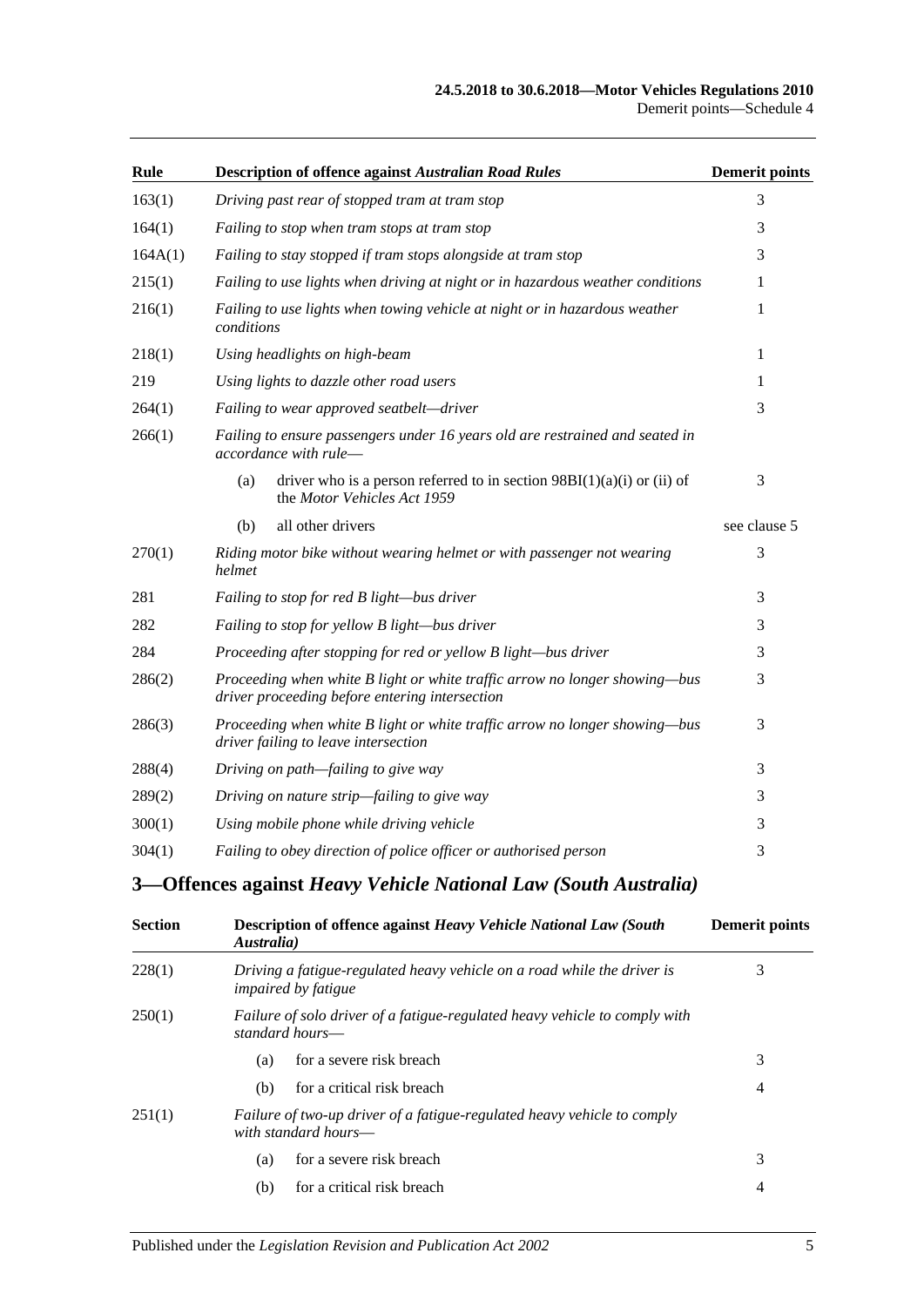### **Motor Vehicles Regulations 2010—24.5.2018 to 30.6.2018**

Schedule 4—Demerit points

| <b>Section</b> | Description of offence against Heavy Vehicle National Law (South<br>Australia)                              | <b>Demerit points</b> |
|----------------|-------------------------------------------------------------------------------------------------------------|-----------------------|
| 254(1)         | Failure of solo driver of a fatigue-regulated heavy vehicle to comply with<br>BFM hours—                    |                       |
|                | for a severe risk breach<br>(a)                                                                             | 3                     |
|                | for a critical risk breach<br>(b)                                                                           | 4                     |
| 256(1)         | Failure of two-up driver of fatigue-regulated heavy vehicle to comply with<br><b>BFM</b> hours—             |                       |
|                | for a severe risk breach<br>(a)                                                                             | 3                     |
|                | for a critical risk breach<br>(b)                                                                           | 4                     |
| 258(1)         | Failure of driver of fatigue-regulated heavy vehicle to comply with<br>$AFM$ hours—                         |                       |
|                | for a severe risk breach<br>(a)                                                                             | 3                     |
|                | for a critical risk breach<br>(b)                                                                           | 4                     |
| 260(1)         | Failure of driver of fatigue-regulated heavy vehicle to comply with work<br>and rest hours exemption hours- |                       |
|                | for a severe risk breach<br>(a)                                                                             | 3                     |
|                | for a critical risk breach<br>(b)                                                                           | 4                     |

# **Part 2—Demerit points peculiar to South Australia**

## **4—Offences against** *Road Traffic Act 1961*

| <b>Section</b> | Description of offence against Road Traffic Act 1961                                                                                                                                  | <b>Demerit points</b> |
|----------------|---------------------------------------------------------------------------------------------------------------------------------------------------------------------------------------|-----------------------|
| 40H(5)         | Engaging in conduct in contravention of direction of authorised officer to stop<br>vehicle, or not move it, or not interfere with vehicle or its equipment or load                    | 3                     |
| 40I(2)         | Engaging in conduct in contravention of direction of authorised officer to<br>move vehicle to specified location                                                                      | 3                     |
| 40J(3)         | Engaging in conduct in contravention of direction of authorised officer to<br>move vehicle or do anything else reasonably required by officer to avoid<br>causing harm or obstruction | 3                     |
| 43(1)          | Failing to stop and give assistance immediately after accident involving injury<br>or death                                                                                           | 5                     |
| 44B(3)         | Misuse of motor vehicle                                                                                                                                                               | 4                     |
| 45A            | Excessive speed                                                                                                                                                                       | 9                     |
| 46(1)          | Driving recklessly or at speed or in manner dangerous to public                                                                                                                       | 6                     |
| 47(1)          | Driving or attempting to put vehicle in motion while under influence of liquor<br>or drug                                                                                             | 6                     |
| 47(1a)         | Engaging in conduct involving motor vehicle that constitutes offence against<br>section $47(1)$ while child under age of 16 years is present in or on that motor<br>vehicle           | 6                     |
| 47B(1)         | Driving whilst having prescribed concentration of alcohol in blood:                                                                                                                   |                       |
|                | Contravention involving less than 0.08 g of alcohol in 100 mL of blood                                                                                                                | 4                     |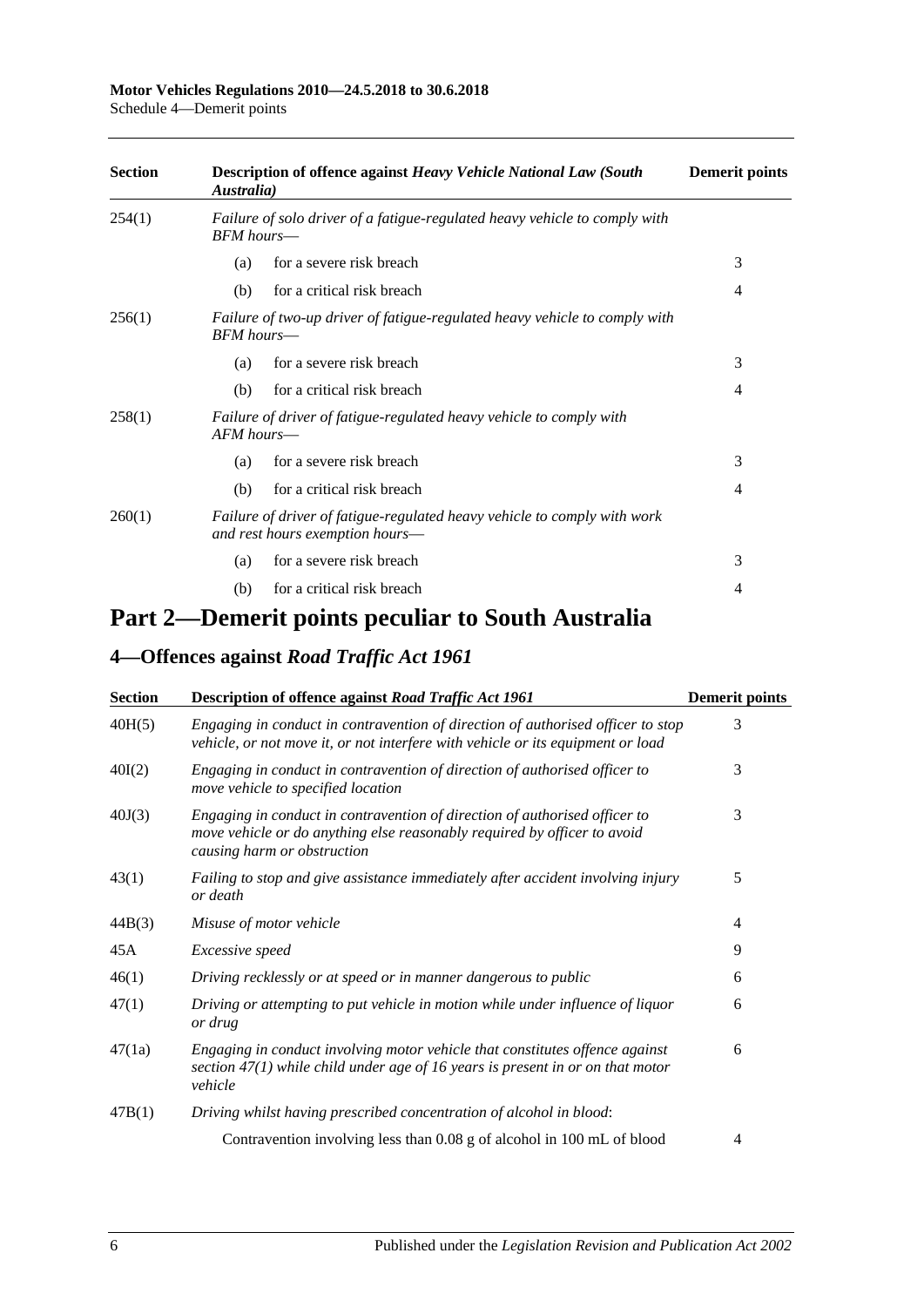| <b>Section</b> | Description of offence against Road Traffic Act 1961                                                                                                                                                                                                                                                 | <b>Demerit points</b> |
|----------------|------------------------------------------------------------------------------------------------------------------------------------------------------------------------------------------------------------------------------------------------------------------------------------------------------|-----------------------|
|                | Contravention involving 0.08 g or more but less than 0.15 g of alcohol in<br>100 mL of blood                                                                                                                                                                                                         | 5                     |
|                | Contravention involving 0.15 g or more of alcohol in 100 mL of blood                                                                                                                                                                                                                                 | 6                     |
| 47B(1a)        | Engaging in conduct involving motor vehicle that constitutes offence against<br>section $47B(1)$ while child under age of 16 years is present in or on that motor<br>vehicle                                                                                                                         |                       |
|                | Contravention involving 0.08 g or more but less than 0.15 g of alcohol in<br>100 mL of blood                                                                                                                                                                                                         | 5                     |
|                | Contravention involving 0.15 g or more of alcohol in 100 mL of blood                                                                                                                                                                                                                                 | 6                     |
| 47BA(1)        | Driving while a prescribed drug is in oral fluid or blood                                                                                                                                                                                                                                            | 4                     |
| 47BA(1a)       | Engaging in conduct involving motor vehicle that constitutes offence against<br>section $47BA(1)$ while child under age of 16 years is present in or on that<br>motor vehicle                                                                                                                        | 4                     |
| 47E(3)         | Refusing or failing to comply with direction of police officer in relation to<br>alcotest or breath analysis                                                                                                                                                                                         | 6                     |
| 47E(3a)        | Refusing or failing to comply with direction of police officer in relation to<br>alcotest or breath analysis-person engaging in conduct described in<br>section $47E(1)(a)$ , (b) or (c) while child under age of 16 years is present in or<br>on motor vehicle                                      | 6                     |
| 47EAA(9)       | Refusing or failing to comply with direction of police officer in relation to drug<br>screening test, oral fluid analysis or blood test                                                                                                                                                              | 6                     |
|                | 47EAA(9a) Refusing or failing to comply with direction of police officer in relation to<br>drug screening test, oral fluid analysis or blood test-person engaging in<br>conduct described in section $47E(1)(a)$ , (b) or (c) while child under age of<br>16 years is present in or on motor vehicle | 6                     |
| 47I(7)         | Refusing or failing to comply with request to submit to taking of sample of<br>blood—child under age of 16 years present in or on motor vehicle at time of<br>accident                                                                                                                               | 6                     |
| 47I(14)        | Refusing or failing to comply with request to submit to taking of sample of<br>blood                                                                                                                                                                                                                 | 6                     |
| 79B(2)         | Being the owner of a vehicle that appears from evidence obtained through the<br>operation of a photographic detection device to have been involved in the<br>commission of a prescribed offence                                                                                                      |                       |
|                | Contravention where the owner is a natural person and the prescribed offence<br>in which the vehicle appears to have been involved is an offence against the<br>following rule of the Australian Road Rules:                                                                                         |                       |
|                | r 20-Speeding                                                                                                                                                                                                                                                                                        |                       |
|                | Exceeding applicable speed limit on length of road-                                                                                                                                                                                                                                                  |                       |
|                | by less than 10 kph                                                                                                                                                                                                                                                                                  | 2                     |
|                | by 10 kph or more but less than 20 kph                                                                                                                                                                                                                                                               | 3                     |
|                | by 20 kph or more but less than 30 kph                                                                                                                                                                                                                                                               | 5                     |
|                | by 30 kph or more                                                                                                                                                                                                                                                                                    | 7                     |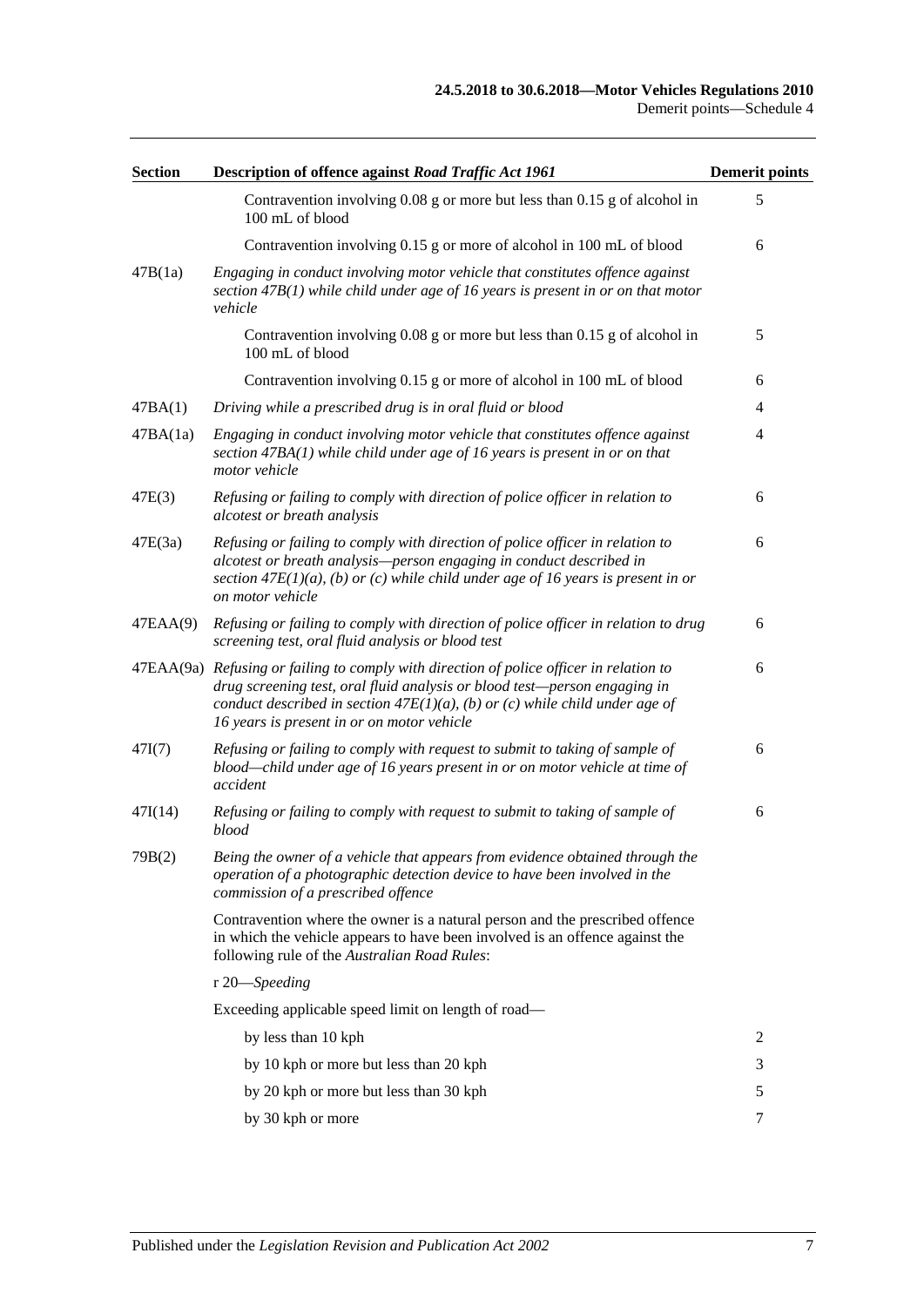| <b>Section</b> |                                                         | Description of offence against Road Traffic Act 1961                                                                                                                                                                                                                                          | <b>Demerit points</b> |
|----------------|---------------------------------------------------------|-----------------------------------------------------------------------------------------------------------------------------------------------------------------------------------------------------------------------------------------------------------------------------------------------|-----------------------|
|                |                                                         | Contravention where the owner is a natural person and the prescribed offence<br>in which the vehicle appears to have been involved is an offence against 1 of<br>the following provisions of the Road Traffic (Road Rules-Ancillary and<br><b>Miscellaneous Provisions) Regulations 2014:</b> |                       |
|                |                                                         | $r 8(1)$ —Speeding while driving road train                                                                                                                                                                                                                                                   |                       |
|                |                                                         | Exceeding prescribed speed limit (road trains)-                                                                                                                                                                                                                                               |                       |
|                |                                                         | by less than 10 kph                                                                                                                                                                                                                                                                           | 2                     |
|                |                                                         | by 10 kph or more but less than 20 kph                                                                                                                                                                                                                                                        | 3                     |
|                |                                                         | by 20 kph or more but less than 30 kph                                                                                                                                                                                                                                                        | 5                     |
|                |                                                         | by 30 kph or more                                                                                                                                                                                                                                                                             | 7                     |
|                |                                                         | r 8(2)—Speeding while driving road train                                                                                                                                                                                                                                                      |                       |
|                |                                                         | Exceeding 40 kph speed limit—                                                                                                                                                                                                                                                                 |                       |
|                |                                                         | by less than 10 kph                                                                                                                                                                                                                                                                           | 2                     |
|                |                                                         | by 10 kph or more but less than 20 kph                                                                                                                                                                                                                                                        | 3                     |
|                |                                                         | by 20 kph or more but less than 30 kph                                                                                                                                                                                                                                                        | 5                     |
|                |                                                         | by 30 kph or more                                                                                                                                                                                                                                                                             | 7                     |
| 91(3)          |                                                         | Person subject to direction or request of authorised person failing to comply<br>or giving false information                                                                                                                                                                                  | 3                     |
| 164A(1)        | Contravening or failing to comply with provision of Act |                                                                                                                                                                                                                                                                                               |                       |
|                | Contravention of or failure to comply with-             |                                                                                                                                                                                                                                                                                               |                       |
|                | $s\,82(1)$                                              | Speeding while passing school bus                                                                                                                                                                                                                                                             |                       |
|                |                                                         | Exceeding the speed limit while passing school bus—                                                                                                                                                                                                                                           |                       |
|                |                                                         | by less than 10 kph                                                                                                                                                                                                                                                                           | $\overline{c}$        |
|                |                                                         | by 10 kph or more but less than 20 kph                                                                                                                                                                                                                                                        | 3                     |
|                |                                                         | by 20 kph or more but less than 30 kph                                                                                                                                                                                                                                                        | 5                     |
|                |                                                         | by 30 kph or more                                                                                                                                                                                                                                                                             | 7                     |
|                |                                                         | $s$ 83(1)(a) Speeding in emergency service speed zone                                                                                                                                                                                                                                         |                       |
|                |                                                         | Exceeding 25 kph in an emergency service speed zone—                                                                                                                                                                                                                                          |                       |
|                |                                                         | by less than 10 kph                                                                                                                                                                                                                                                                           | 2                     |
|                |                                                         | by 10 kph or more but less than 20 kph                                                                                                                                                                                                                                                        | 3                     |
|                |                                                         | by 20 kph or more but less than 30 kph                                                                                                                                                                                                                                                        | 5                     |
|                |                                                         | by 30 kph or more                                                                                                                                                                                                                                                                             | 7                     |
|                |                                                         | $s$ 83(1)(b) Speeding in emergency service speed zone                                                                                                                                                                                                                                         |                       |
|                |                                                         | Exceeding lesser speed required to avoid endangering any person<br>while driving through emergency service speed zone                                                                                                                                                                         | 3                     |
|                | s 110                                                   | Failing to keep whole of vehicle on sealed surface when driving on<br>sealed road                                                                                                                                                                                                             | 3                     |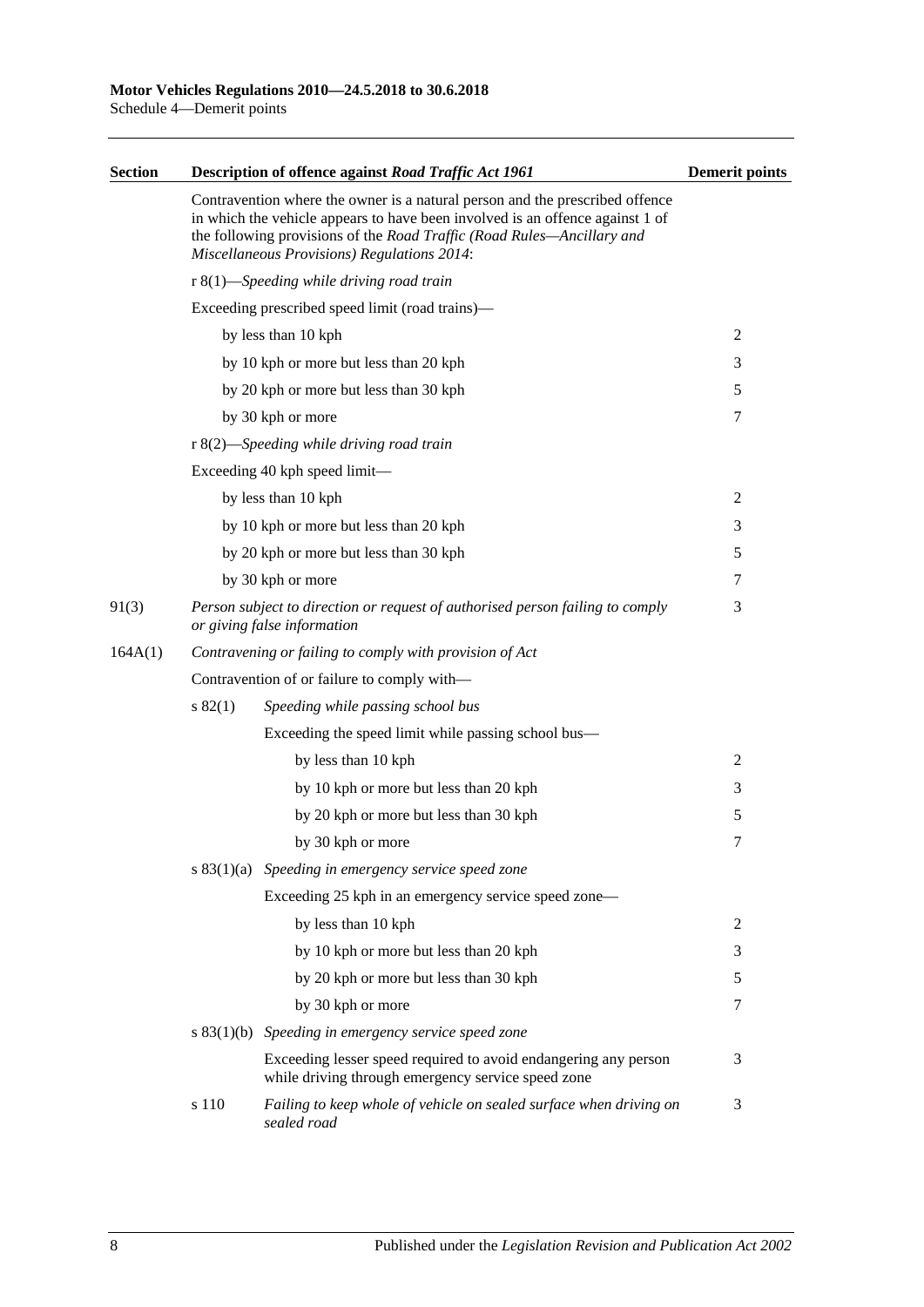| <b>Section</b> |             | Description of offence against Road Traffic Act 1961                                                                             | <b>Demerit points</b> |
|----------------|-------------|----------------------------------------------------------------------------------------------------------------------------------|-----------------------|
|                | $s\,145(6)$ | Contravention of terms of defect notice                                                                                          |                       |
|                |             | Contravention comprising driving contrary to terms of defect<br>notice                                                           | 3                     |
|                |             | 5-Offences against Australian Road Rules                                                                                         |                       |
| <b>Rule</b>    |             | <b>Description of offence against Australian Road Rules</b>                                                                      | <b>Demerit points</b> |
| 20             | Speeding    |                                                                                                                                  |                       |
|                |             | Exceeding applicable speed limit on length of road—                                                                              |                       |
|                |             | by less than 10 kph                                                                                                              | 2                     |
|                |             | by 10 kph or more but less than 20 kph                                                                                           | 3                     |
|                |             | by 20 kph or more but less than 30 kph                                                                                           | 5                     |
|                |             | by 30 kph or more                                                                                                                | 7                     |
| 28(1A)         |             | Failing to use slip lane when starting left turn on multi-lane road                                                              | 2                     |
| 28(2A)         |             | Bicycle rider starting left turn on multi-lane road from incorrect position in<br>bicycle storage area                           | 2                     |
| 32(2A)         |             | Bicycle rider starting right turn on multi-lane road from incorrect position in<br>bicycle storage area                          | $\overline{2}$        |
| 46(4)          |             | Failing to stop giving left change of direction signal after turning left                                                        | 2                     |
| 48(4)          |             | Failing to stop giving right change of direction signal after turning right                                                      | 2                     |
| 51             |             | Using direction indicator lights when not permitted                                                                              | 2                     |
| 57(3)          |             | Failing to leave intersection showing yellow traffic light or arrow                                                              | 3                     |
| 60A(1)         |             | Proceeding through bicycle storage area before red traffic light                                                                 | 3                     |
| 60A(2)         |             | Proceeding through bicycle storage area before red traffic arrow                                                                 | 3                     |
| 61(5)          | red         | Failing to leave intersection when traffic lights or arrows change to yellow or                                                  | 3                     |
| 92(1)          |             | Failing to drive in direction indicated by traffic lane arrows                                                                   | 3                     |
| 95(1)          |             | Driving in emergency stopping lane                                                                                               | 3                     |
| 96(1)          |             | Stopping on area of road marked with keep clear marking                                                                          | 3                     |
| 97(1)          |             | Driving on length of road where "road access" sign applies                                                                       | 3                     |
| 98(1)          |             | Driving in wrong direction on length of road where "one-way" sign applies                                                        | 3                     |
| 99(1)          |             | Failing to drive to left of "keep left" sign                                                                                     | 3                     |
| 99(2)          |             | Failing to drive to right of "keep right" sign                                                                                   | 3                     |
| 100            |             | Driving past "no entry" sign                                                                                                     | 3                     |
| 101A(1)        |             | Driving on safety ramp or arrester bed                                                                                           | 3                     |
| 102(1)         |             | Driving past "clearance" or "low clearance" sign                                                                                 | 3                     |
| 103(1)         |             | Driving past "bridge load limit (gross mass)" or "gross load limit"<br>sign—vehicle exceeding gross mass indicated by sign       | 3                     |
| 103(2)         |             | Driving past "bridge load limit (mass per axle group)" sign-vehicle axle<br>group carrying mass exceeding mass indicated by sign | 3                     |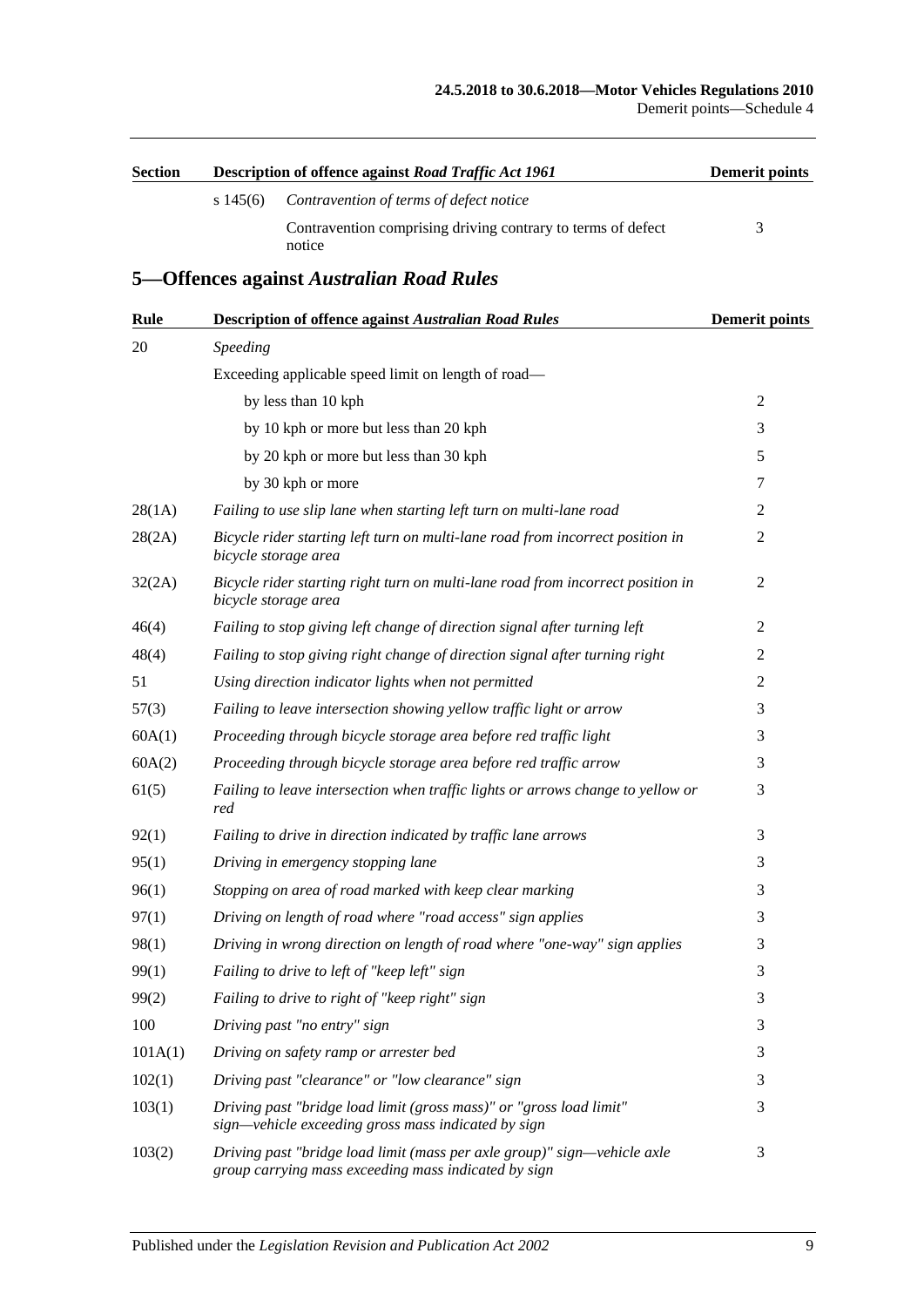### **Motor Vehicles Regulations 2010—24.5.2018 to 30.6.2018**

Schedule 4—Demerit points

| Rule    | <b>Description of offence against Australian Road Rules</b>                                                                                                | <b>Demerit points</b> |
|---------|------------------------------------------------------------------------------------------------------------------------------------------------------------|-----------------------|
| 104(1)  | Driving past "no trucks" sign-vehicle GVM exceeding permitted mass                                                                                         | 3                     |
| 104(2)  | Driving truck past "no trucks" sign—vehicle or combination exceeding<br>permitted length                                                                   | 3                     |
| 104(3)  | Driving truck past "no trucks" sign where no mass or length indicated                                                                                      | 3                     |
| 105     | Failing to enter area indicated by "trucks must enter" sign                                                                                                | 3                     |
| 106(1)  | Driving bus past "no buses" sign—bus exceeding mass indicated by sign                                                                                      | 3                     |
| 106(2)  | Driving bus past "no buses" sign—bus exceeding length indicated by sign                                                                                    | 3                     |
| 106(3)  | Driving bus past "no buses sign" where no mass or length indicated                                                                                         | 3                     |
| 107     | Failing to enter area indicated by "buses must enter" sign                                                                                                 | 3                     |
| 108(1)  | Failing to drive truck or bus in low gear on length of road where "trucks and<br>buses low gear" sign applies                                              | 3                     |
| 111(1)  | Failing to enter roundabout from multi-lane road or road with 2 or more lines<br>of traffic travelling in same direction correctly                         | 3                     |
| 116     | Failing to obey traffic lane arrows when driving in or leaving roundabout                                                                                  | 3                     |
| 118(2)  | Failing to stop left change of direction signal after leaving roundabout                                                                                   | $\overline{2}$        |
| 119     | Failing to give way by rider of bicycle or animal to vehicle leaving roundabout                                                                            | 3                     |
| 124     | Failing to leave level crossing as soon as safe to do so                                                                                                   | 3                     |
| 128     | Entering blocked intersection                                                                                                                              | 3                     |
| 128A(1) | Entering blocked crossing                                                                                                                                  | 3                     |
| 132(2A) | Making U-turn across certain dividing lines                                                                                                                | 3                     |
| 136     | Driving in wrong direction on one-way service road                                                                                                         | $\overline{2}$        |
| 141(2)  | Bicycle rider overtaking to left of vehicle turning left                                                                                                   | 2                     |
| 145     | Increasing speed while being overtaken                                                                                                                     | $\overline{2}$        |
| 146(1)  | Failing to drive within single marked lane                                                                                                                 | 3                     |
| 146(2)  | Failing to drive within single line of traffic                                                                                                             | 3                     |
| 148A    | Failing to give way when diverging left or right within marked lane                                                                                        | 3                     |
| 151(1)  | Riding motor bike or bicycle alongside more than 1 other rider on non<br>multi-lane road                                                                   | 3                     |
| 151(2)  | Riding motor bike or bicycle alongside more than 1 other rider in marked lane                                                                              | 3                     |
| 151(4)  | Riding motor bike or bicycle more than 1.5 m from another rider                                                                                            | 3                     |
| 155A(1) | Driving in tramway                                                                                                                                         | 3                     |
| 247A(1) | Bicycle rider failing to enter bicycle storage area correctly at intersection with<br>red traffic light or arrow                                           | 2                     |
| 247B(1) | Bicycle rider failing to give way when entering bicycle storage area                                                                                       | 3                     |
| 247B(2) | Bicycle rider in bicycle storage area on multi-lane road failing to give way to<br>motor vehicles in certain lanes when traffic lights are green or yellow | 3                     |
| 260(1)  | Bicycle rider crossing contrary to red bicycle crossing light                                                                                              | 3                     |
| 261(1)  | Bicycle rider crossing contrary to yellow bicycle crossing light                                                                                           | 3                     |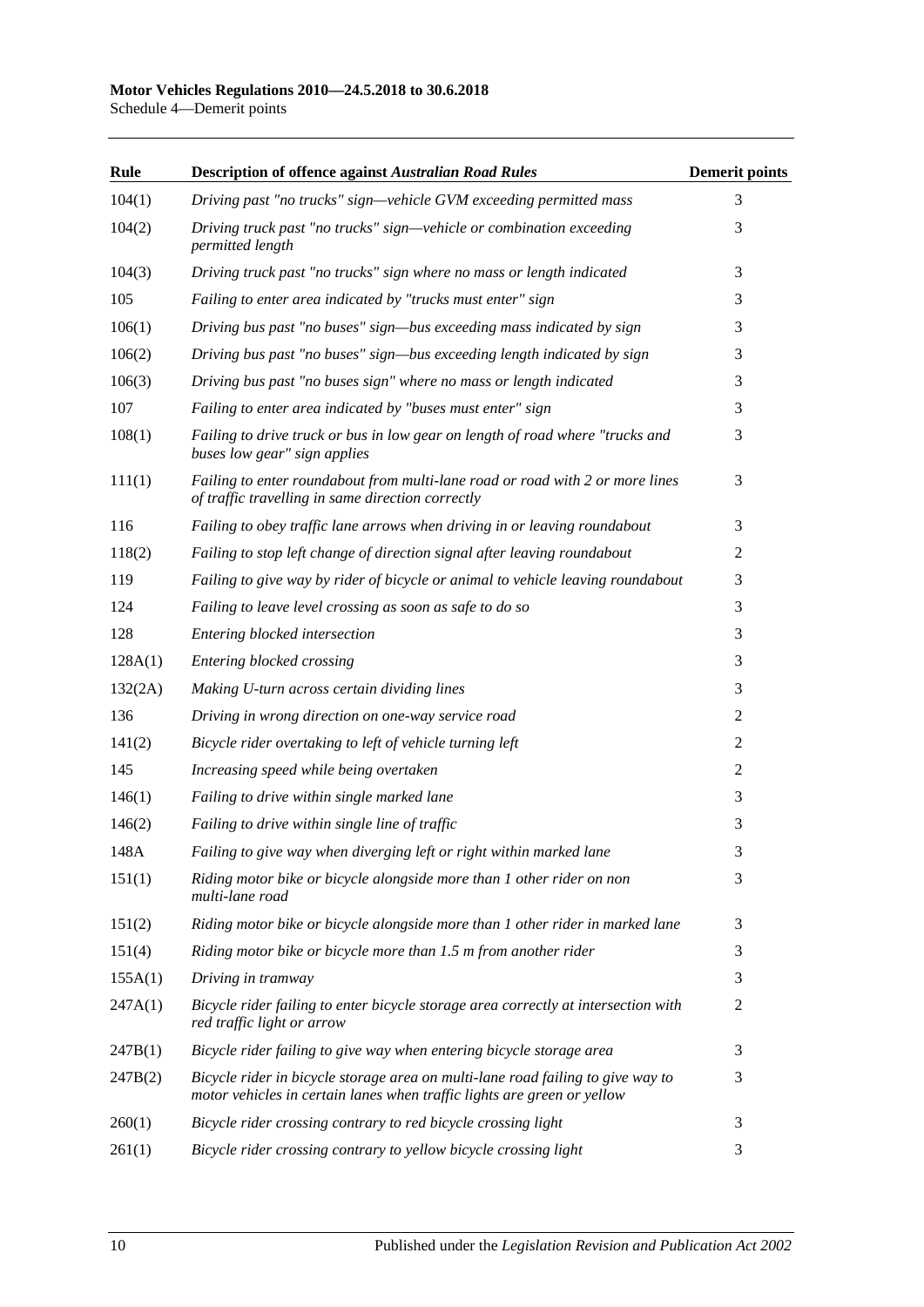### **24.5.2018 to 30.6.2018—Motor Vehicles Regulations 2010**

| Rule    | <b>Description of offence against Australian Road Rules</b>                                                                                   | <b>Demerit points</b> |
|---------|-----------------------------------------------------------------------------------------------------------------------------------------------|-----------------------|
| 262(1)  | Bicycle rider proceeding when bicycle crossing lights change-failing to cross<br>in accordance with rule                                      | 3                     |
| 265(1)  | Failing to wear approved seatbelt, and be seated, in accordance with<br>rule-passenger 16 years old, or older                                 | 3                     |
| 265(3)  | Failing to ensure passengers 16 years old or older are wearing approved<br>seatbelts, and are seated, in accordance with rule-                |                       |
|         | failure in relation to 1 such passenger                                                                                                       | 3                     |
|         | failure in relation to more than 1 such passenger                                                                                             | 5                     |
| 266(1)  | Failing to ensure passengers under 16 years old are restrained and seated in<br>accordance with rule-                                         |                       |
|         | driver who is a person referred to in section $98B(1)(a)(i)$ or (ii) of the<br>Motor Vehicles Act 1959                                        | see clause 2          |
|         | all other drivers-                                                                                                                            |                       |
|         | failure in relation to 1 such passenger<br>(a)                                                                                                | 3                     |
|         | (b)<br>failure in relation to more than 1 such passenger                                                                                      | 5                     |
| 268(1)  | Travelling in or on part of motor vehicle not designed primarily for carriage of<br>passengers or goods                                       | 3                     |
| 268(2)  | Travelling in or on part of motor vehicle designed primarily for carriage of<br>goods unless enclosed and seatbelt fitted                     | 3                     |
| 268(3)  | Travelling in or on motor vehicle with part of body outside window or door                                                                    | 3                     |
| 268(4)  | Driving motor vehicle with part of passenger's body outside window or door                                                                    | 3                     |
| 268(4A) | Driving motor vehicle with passenger in or on part of vehicle not designed<br>primarily for carriage of passengers or goods                   | 3                     |
| 268(4B) | Driving motor vehicle with passenger in or on part of vehicle designed<br>primarily for carriage of goods unless enclosed and seatbelt fitted | 3                     |
| 269(3)  | Creating hazard by opening door of vehicle, leaving door open etc                                                                             | 3                     |
| 270(2)  | Passenger on motor bike failing to wear helmet                                                                                                | 3                     |
| 274     | Failing to stop for red T light—tram driver                                                                                                   | 3                     |
| 275     | Failing to stop for yellow T light-tram driver                                                                                                | 3                     |
| 277     | Proceeding after stopping for red or yellow T light-tram driver                                                                               | 3                     |
| 279(2)  | Proceeding when white T light or white traffic arrow no longer showing—tram<br>driver proceeding before entering intersection                 | 3                     |
| 279(3)  | Proceeding when white T light or white traffic arrow no longer showing—tram<br>driver failing to leave intersection                           | 3                     |
| 287(1)  | Driver involved in crash failing to give required particulars                                                                                 | 3                     |
| 288(1)  | Driving on path                                                                                                                               | 3                     |
| 289(1)  | Driving on nature strip                                                                                                                       | 3                     |
| 292     | Driving or towing vehicle carrying insecure or overhanging load                                                                               | 3                     |
| 298     | Driving motor vehicle towing trailer with person in trailer                                                                                   | 3                     |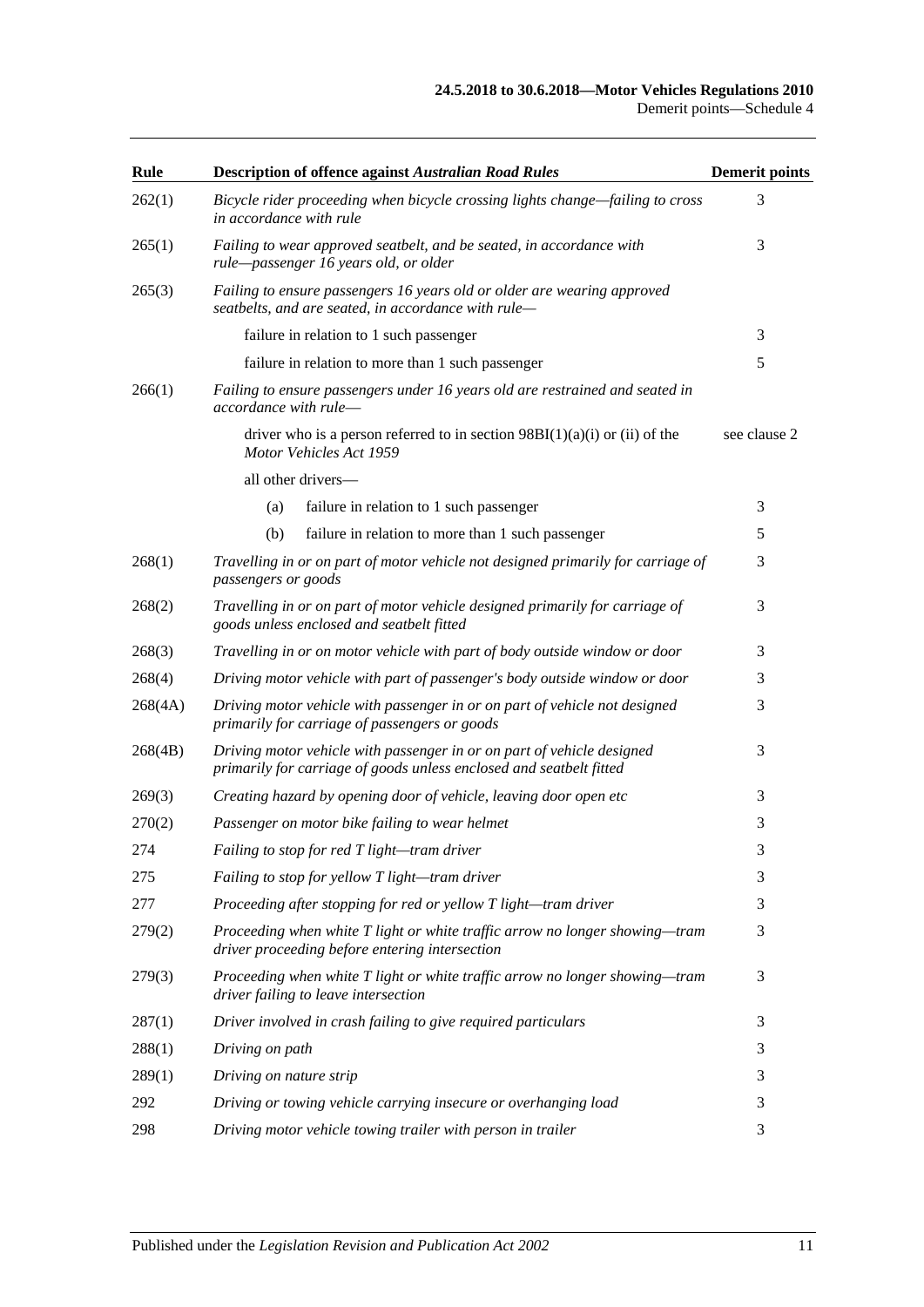## **6—Offences against** *Road Traffic (Road Rules—Ancillary and Miscellaneous Provisions) Regulations 2014*

|        | Regulation Description of offence against Road Traffic (Road Rules—Ancillary and<br><b>Miscellaneous Provisions) Regulations 2014</b> | <b>Demerit points</b> |
|--------|---------------------------------------------------------------------------------------------------------------------------------------|-----------------------|
| 8(1)   | Speeding while driving road train                                                                                                     |                       |
|        | Exceeding prescribed speed limit (road trains)—                                                                                       |                       |
|        | by less than 10 kph                                                                                                                   | $\overline{2}$        |
|        | by 10 kph or more but less than 20 kph                                                                                                | 3                     |
|        | by 20 kph or more but less than 30 kph                                                                                                | 5                     |
|        | by 30 kph or more                                                                                                                     | 7                     |
| 8(2)   | Speeding while driving road train                                                                                                     |                       |
|        | Exceeding 40 kph speed limit—                                                                                                         |                       |
|        | by less than 10 kph                                                                                                                   | $\overline{2}$        |
|        | by 10 kph or more but less than 20 kph                                                                                                | 3                     |
|        | by 20 kph or more but less than 30 kph                                                                                                | 5                     |
|        | by 30 kph or more                                                                                                                     | 7                     |
| 11A(1) | Driver of motor vehicle failing to pass rider of bicycle at a sufficient distance<br>from the bicycle                                 | 2                     |
| 11C(2) | Rider of motor bike engaging in unlawful lane filtering                                                                               | 3                     |
| 44(1)  | Learner or P1 driver using mobile phone while driving vehicle                                                                         | 3                     |

**7—Offences against** *Motor Vehicles Act 1959*

| <b>Section</b> | Description of offence against Motor Vehicles Act 1959                                                                                                                   | <b>Demerit points</b> |
|----------------|--------------------------------------------------------------------------------------------------------------------------------------------------------------------------|-----------------------|
| 75A(15)(a)     | Holder of learner's permit driving motor bike on road while no L plate<br>affixed to bike in accordance with regulations                                                 | 2                     |
| 75A(15)(b)     | Holder of learner's permit driving motor vehicle (other than motor bike) on<br>road while L plates not affixed to vehicle in accordance with regulations                 |                       |
|                | no L plates affixed to vehicle in accordance with regulations                                                                                                            | 2                     |
| 75A(20)        | Holder of prescribed learner's permit driving motor bike between midnight<br>and 5.00 a.m. without carrying passenger acting as qualified supervising<br>driver          | 3                     |
| 81A(13)        | Holder of P1 or P2 licence under the age of 25 years driving high powered<br>vehicle                                                                                     | 3                     |
| 81A(15)(a)     | Holder of P1 licence driving motor bike on road while no P plate affixed to<br>bike in accordance with regulations                                                       | $\overline{2}$        |
| 81A(15)(b)     | Holder of P1 licence driving motor vehicle (other than motor bike) on road<br>while P plates not affixed to vehicle in accordance with regulations                       |                       |
|                | no P plates affixed to vehicle in accordance with regulations                                                                                                            | 2                     |
| 81A(16)        | Holder of P1 licence under the age of 25 years driving between midnight<br>and 5.00 a.m. without being accompanied by a person acting as qualified<br>supervising driver | 3                     |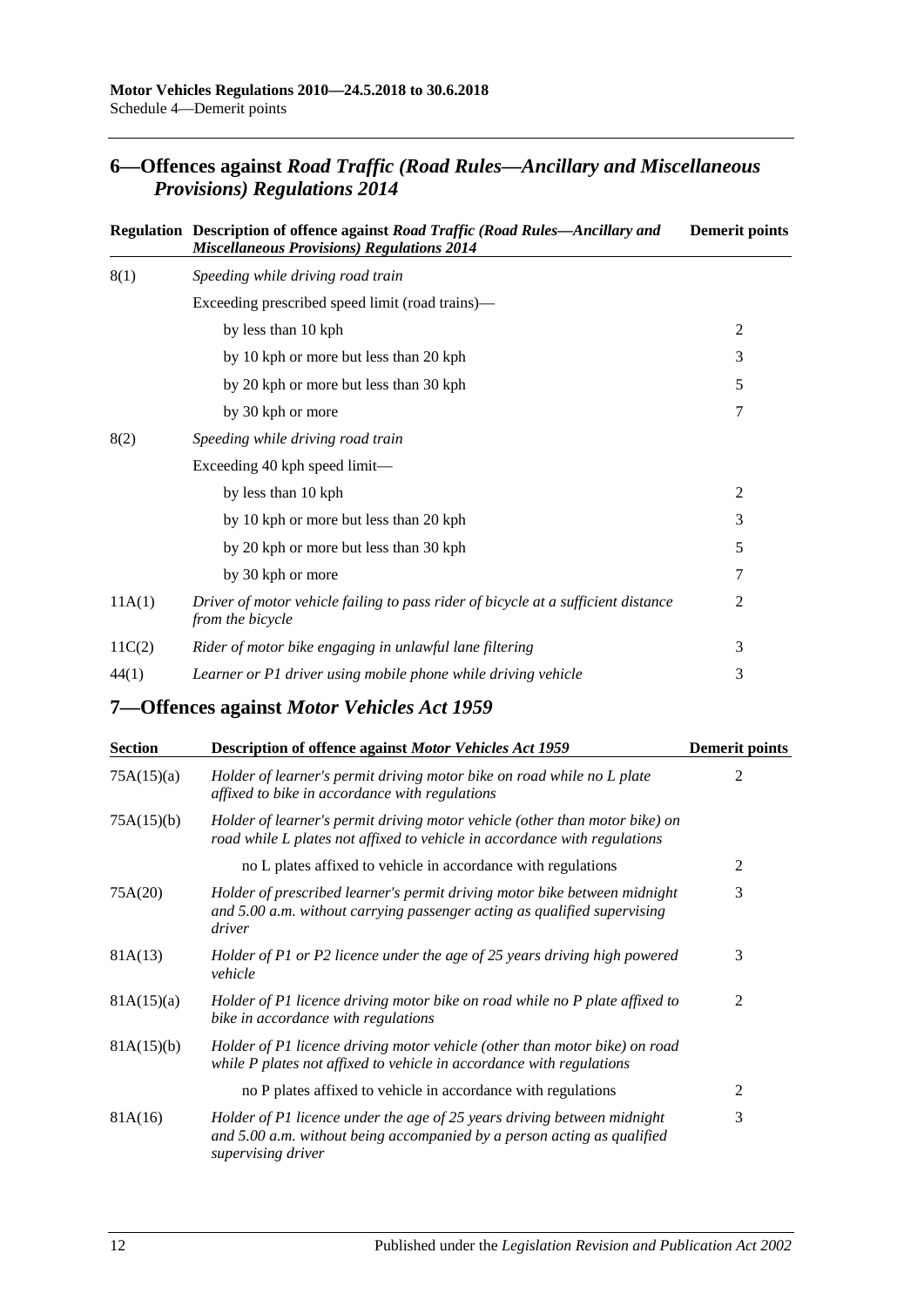| <b>Section</b>                                                  | <b>Description of offence against Motor Vehicles Act 1959</b>                                                                                                             | Demerit points |
|-----------------------------------------------------------------|---------------------------------------------------------------------------------------------------------------------------------------------------------------------------|----------------|
| 81A(18)                                                         | Holder of P1 licence under the age of 25 years driving with 2 or more peer<br>passengers in the vehicle without carrying person acting as qualified<br>supervising driver |                |
| 8—Offences against Heavy Vehicle National Law (South Australia) |                                                                                                                                                                           |                |

| <b>Section</b> | <b>Description of offence against Heavy Vehicle National Law (South</b><br>Australia) | <b>Demerit points</b> |
|----------------|---------------------------------------------------------------------------------------|-----------------------|
| 529            | Using heavy vehicle in contravention of a vehicle defect notice                       |                       |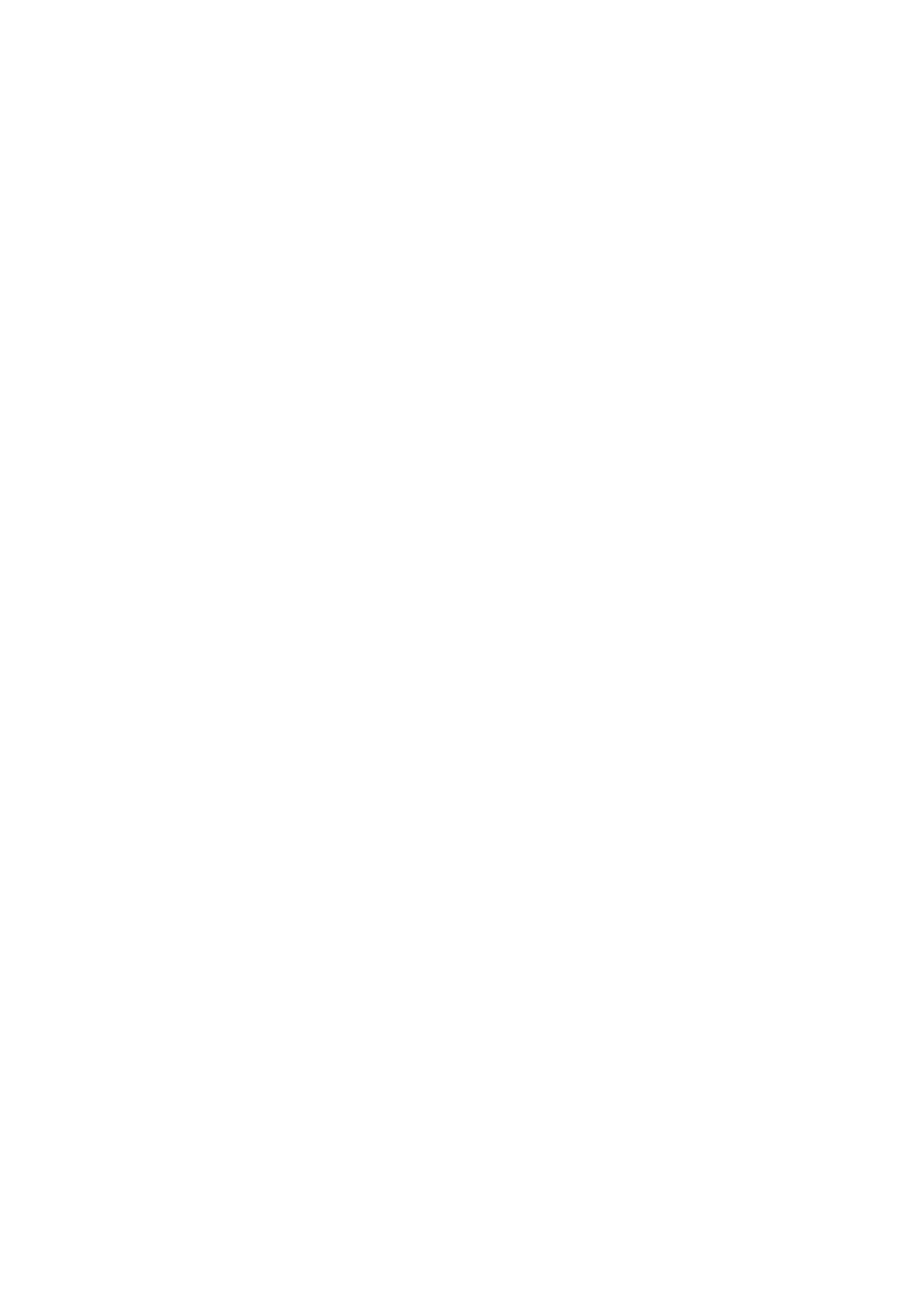# **Schedule 5—Expiation fees**

# **1—Offences against** *Motor Vehicles Act 1959*

| <b>Section</b> | <b>Description of offence against Motor Vehicles Act 1959</b>                                                                                                                                                                                            | Fee   |
|----------------|----------------------------------------------------------------------------------------------------------------------------------------------------------------------------------------------------------------------------------------------------------|-------|
| 9(1)           | Driving unregistered motor vehicle on road or causing<br>unregistered motor vehicle to stand on road                                                                                                                                                     | \$366 |
| 9(3)           | Being owner of unregistered motor vehicle driven or found<br>standing on road                                                                                                                                                                            | \$366 |
| 16(9)          | Driving motor vehicle without carrying permit under section 16 of<br>Act                                                                                                                                                                                 | \$134 |
| 16(11)         | Contravening condition of permit under section 16 of Act                                                                                                                                                                                                 | \$112 |
| 43A(3)         | Causing or permitting unregistered heavy vehicle to be driven on<br>road                                                                                                                                                                                 | \$366 |
| 43A(7)         | Failing to carry temporary configuration certificate in vehicle or<br>to produce it for inspection by police officer or authorised officer                                                                                                               | \$54  |
| 47(1)          | Driving, or causing to stand, motor vehicle not bearing number<br>plates                                                                                                                                                                                 | \$677 |
| 47(1a)         | Being registered owner or registered operator of motor vehicle<br>driven, or caused to stand, in contravention of section $47(1)$ of Act                                                                                                                 | \$677 |
| 47A(7)         | Driving motor vehicle to which is attached number plates in<br>respect of which a declaration under section 47A(2) of Act has<br>been made without relevant agreement under section 47A(4)                                                               | \$677 |
| 47B(2)         | Selling or supplying number plates without approval of Minister                                                                                                                                                                                          | \$677 |
| 47C(3)         | Failing to comply with direction of Registrar under<br>section $47C(2)$ of Act to return number plates                                                                                                                                                   | \$307 |
| 47D(1)(a)      | Driving, or causing to stand, motor vehicle to which is attached<br>number plate bearing number other than number allotted to<br>vehicle                                                                                                                 | \$677 |
| 47D(1)(b)      | Driving, or causing to stand, motor vehicle to which is attached<br>number plate altered, defaced, mutilated or added to                                                                                                                                 | \$677 |
| 47D(1)(c)      | Driving, or causing to stand, motor vehicle to which is attached<br>colourable imitation of number plate                                                                                                                                                 | \$677 |
| 47D(1)(d)      | Without lawful excuse, having in possession number plate or<br>article resembling number plate                                                                                                                                                           | \$677 |
| 47D(2)         | Being registered owner or registered operator of motor vehicle<br>driven, or caused to stand, in contravention of section $47D(1)(a)$ ,<br>(b) or $(c)$ of Act                                                                                           | \$677 |
| 56             | Failing to comply with requirements of section on transfer of<br>ownership of motor vehicle-                                                                                                                                                             |       |
|                | failing to lodge notice of transfer of ownership of motor<br>vehicle within 14 days after transfer in accordance with<br>section 56(b)(ii) where application for cancellation of<br>registration has not been made in accordance with<br>section $56(a)$ | \$256 |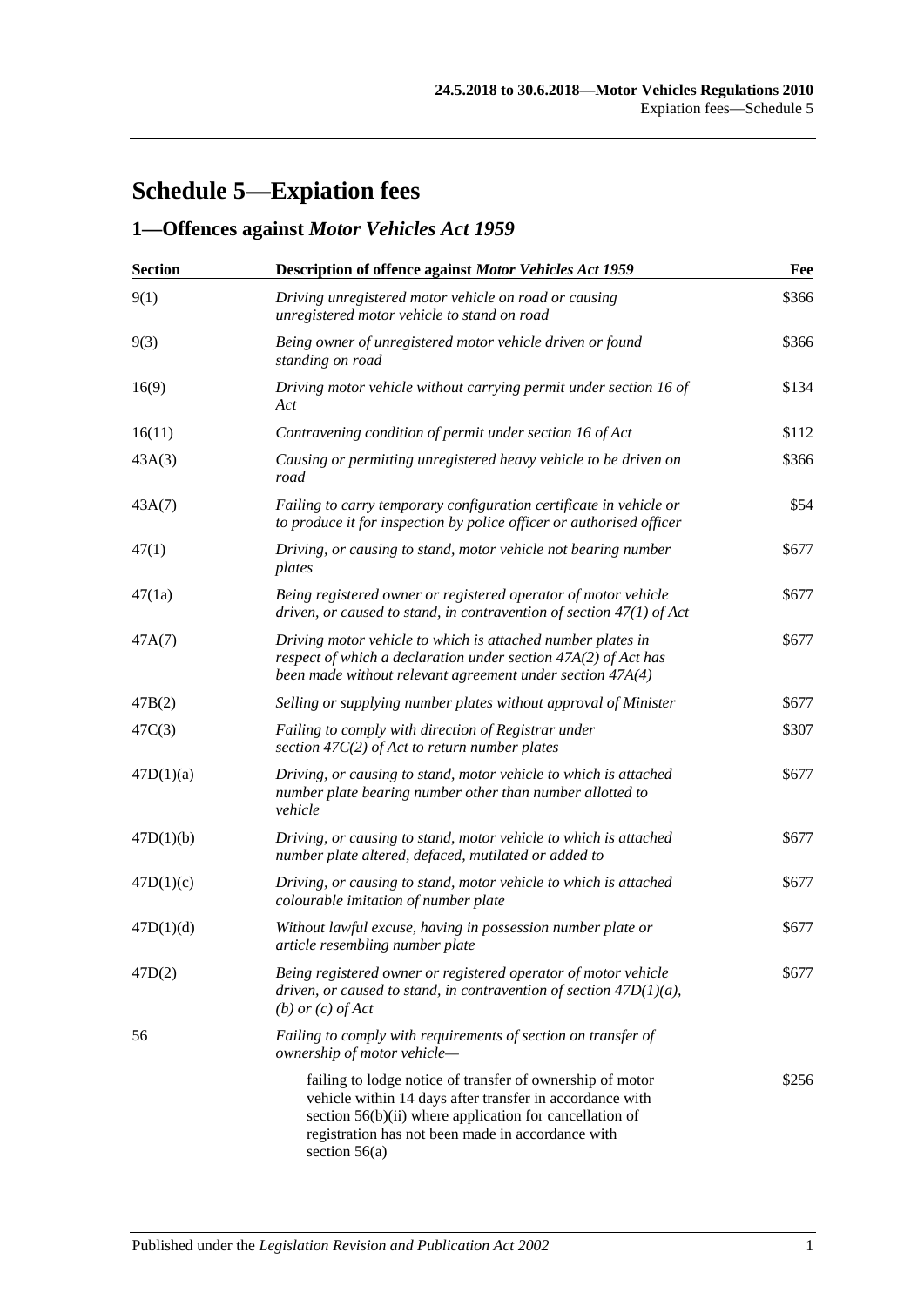Schedule 5—Expiation fees

| <b>Section</b> | <b>Description of offence against Motor Vehicles Act 1959</b>                                                                                                                                           | Fee   |
|----------------|---------------------------------------------------------------------------------------------------------------------------------------------------------------------------------------------------------|-------|
| 66(2)          | If motor vehicle to which trade plates are affixed is driven other<br>than for a prescribed purpose stated in application for issue of the<br>plates, being driver or person to whom plates were issued | \$130 |
| 71B(2)         | Failure by person to whom replacement number plate, trade plate<br>or prescribed document issued to return found or recovered<br>original plate or document to Registrar                                | \$130 |
| 72A(2)         | Acting as qualified supervising driver while having prescribed<br>concentration of alcohol in blood or prescribed drug in oral fluid<br>or blood                                                        | \$266 |
| 74(1)          | Driving motor vehicle without currently holding appropriate<br>licence or learner's permit                                                                                                              | \$464 |
| 75A(14)        | Contravening condition of learner's permit                                                                                                                                                              | \$349 |
| 75A(15)(a)     | Holder of learner's permit driving motor bike on road while no<br>L plate affixed to bike in accordance with regulations                                                                                | \$349 |
| 75A(15)(b)     | Holder of learner's permit driving motor vehicle (other than<br>motor bike) on road while L plates not affixed to vehicle in<br>accordance with regulations-                                            |       |
|                | only 1 L plate affixed to vehicle in accordance with<br>regulations                                                                                                                                     | \$203 |
|                | no L plates affixed to vehicle in accordance with regulations                                                                                                                                           | \$349 |
| 75A(20)        | Holder of prescribed learner's permit driving motor bike between<br>midnight and 5.00 a.m. without carrying passenger acting as<br>qualified supervising driver                                         | \$349 |
| 81(4)          | Contravening condition endorsed on licence or permit under<br>section 81 of Act                                                                                                                         | \$358 |
| 81A(9)         | Contravening condition of provisional licence                                                                                                                                                           | \$349 |
| 81A(13)        | Holder of P1 or P2 licence under the age of 25 years driving high<br>powered vehicle                                                                                                                    | \$349 |
| 81A(15)(a)     | Holder of P1 licence driving motor bike on road while no P plate<br>affixed to bike in accordance with regulations                                                                                      | \$349 |
| 81A(15)(b)     | Holder of P1 licence driving motor vehicle (other than motor<br>bike) on road while P plates not affixed to vehicle in accordance<br>with regulations-                                                  |       |
|                | only 1 P plate affixed to vehicle in accordance with<br>regulations                                                                                                                                     | \$203 |
|                | no P plates affixed to vehicle in accordance with regulations                                                                                                                                           | \$349 |
| 81A(16)        | Holder of P1 licence under the age of 25 years driving between<br>midnight and 5.00 a.m. without being accompanied by a person<br>acting as qualified supervising driver                                | \$349 |
| 81A(18)        | Holder of P1 licence under the age of 25 years driving with 2 or<br>more peer passengers in the vehicle without carrying person<br>acting as qualified supervising driver                               | \$349 |
| 81AB(5)        | Contravening condition of probationary licence                                                                                                                                                          | \$358 |
| 81B(3)         | Failing to comply with requirement made by Registrar                                                                                                                                                    |       |
|                | failure to attend lecture                                                                                                                                                                               | \$114 |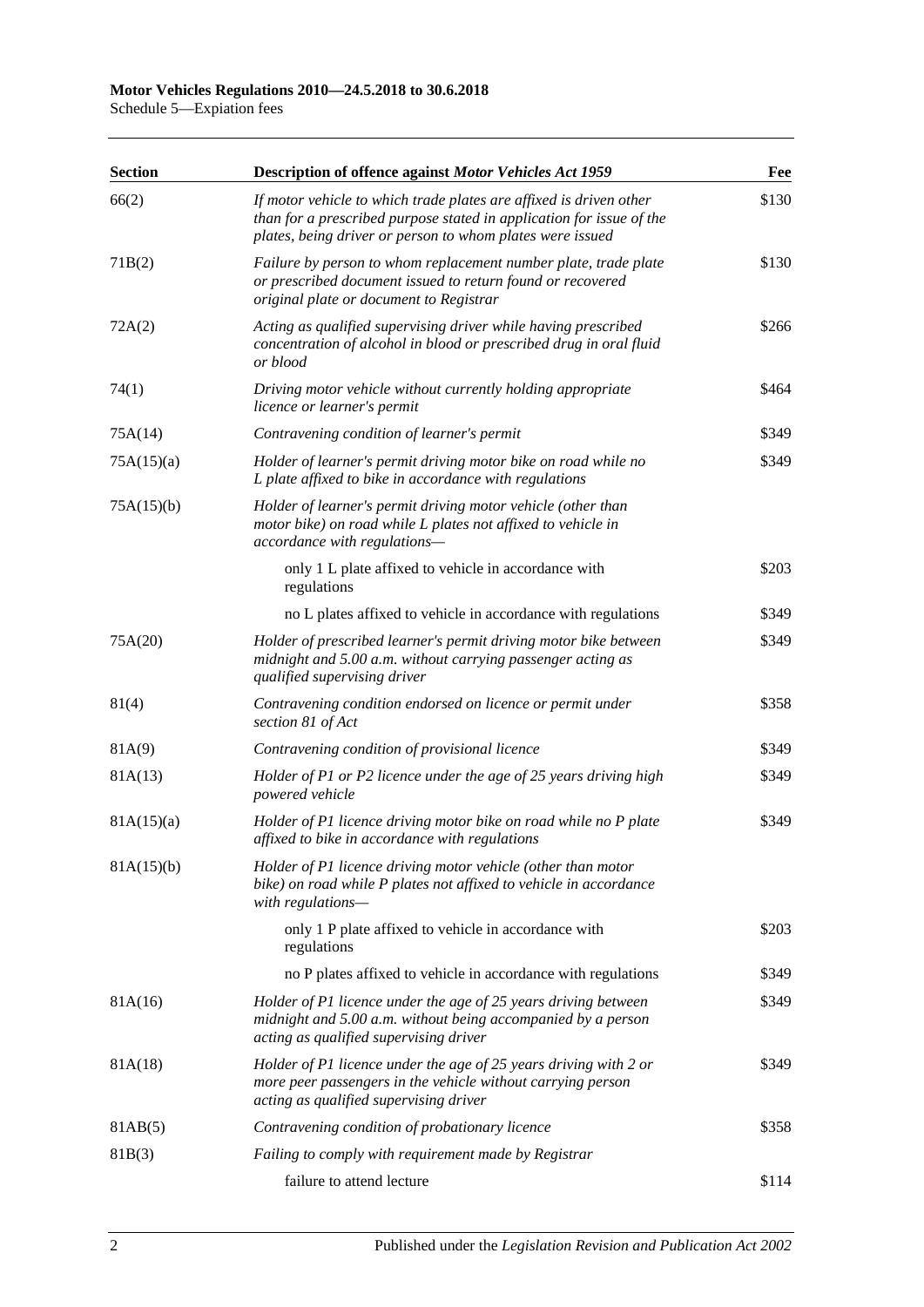| <b>Section</b> | Description of offence against Motor Vehicles Act 1959                                                                                                                                  | Fee                                                         |
|----------------|-----------------------------------------------------------------------------------------------------------------------------------------------------------------------------------------|-------------------------------------------------------------|
| 96(1)          | Failing to produce licence or learner's permit on request of police<br>officer                                                                                                          | \$191                                                       |
| 97A(3)         | Failing to carry or produce licence while driving under<br>section 97A of Act                                                                                                           | \$191                                                       |
| 98AAA(1)       | Failing to carry or produce licence while driving heavy vehicle                                                                                                                         | \$191                                                       |
| 98AAB          | Failing to carry or produce probationary licence, provisional<br>licence or learner's permit while driving                                                                              | \$191                                                       |
| 102(1)         | Driving uninsured motor vehicle on road or causing uninsured<br>motor vehicle to stand on road                                                                                          | \$677                                                       |
| 102(2)         | Being owner of uninsured motor vehicle driven or found standing<br>on road                                                                                                              | \$677                                                       |
| 136(1)         | Failing to notify Registrar of change of name or residence of<br>natural person who is registered owner or registered operator of<br>motor vehicle or holds licence or learner's permit | \$188                                                       |
| 136(2)         | Failing to notify Registrar of change of name or principal place of<br>business of natural person who holds trade plates                                                                | \$188                                                       |
| 136(2a)        | Failing to notify Registrar of change of principal place of<br>business of body corporate that is registered owner or registered<br>operator of motor vehicle or holds trade plates     | \$188                                                       |
| 136(2b)        | Failing to notify Registrar of change of garage address of motor<br>vehicle                                                                                                             | \$188                                                       |
| 136(2c)        | Failing to notify Registrar of change of registered operator of<br>motor vehicle                                                                                                        | \$188                                                       |
| 136(2d)        | Failing to notify Registrar of change of postal address                                                                                                                                 | \$188                                                       |
| 143(1)         | Causing or permitting another person to do or omit to do<br>anything in contravention of Act or regulations                                                                             |                                                             |
|                | causing or permitting commission of expiable offence                                                                                                                                    | the expiation fee<br>prescribed for the<br>expiable offence |

## **2—Offences against these regulations**

| <b>Regulation</b> | <b>Description of offence against these regulations</b>                                                                     | Fee   |
|-------------------|-----------------------------------------------------------------------------------------------------------------------------|-------|
| 36(1)             | Driving motor vehicle on road while number plate or trade plate<br>obscured or distorted by device or substance             | \$464 |
| 36(4)             | Driving motor vehicle on road while number plate on bike rack<br>obscured or distorted by device or substance               | \$464 |
| 55E               | Failing to carry or produce certificate of exemption while driving<br>a high powered vehicle                                | \$208 |
| 74(7)             | Contravening or failing to comply with requirements of regulation<br>concerning written-off vehicle notices or notification |       |
|                   | alleged offence not committed in the course of a trade or<br>business                                                       | \$310 |
| 75(1)             | Driving written-off vehicle to or from place other than place<br>specified in regulation                                    |       |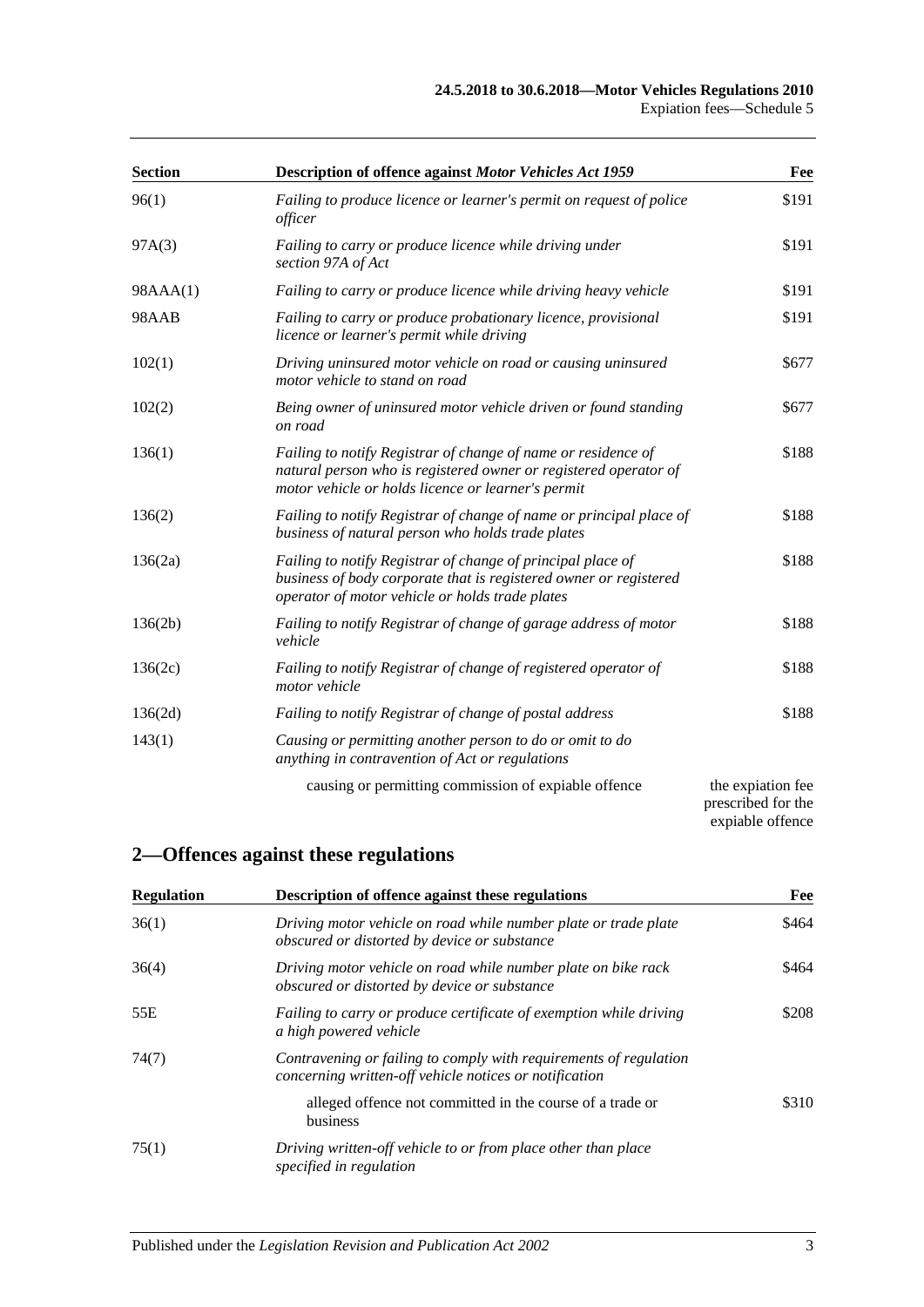| <b>Regulation</b> | Description of offence against these regulations          |       |
|-------------------|-----------------------------------------------------------|-------|
|                   | alleged offence not committed in the course of a trade or | \$310 |
|                   | business                                                  |       |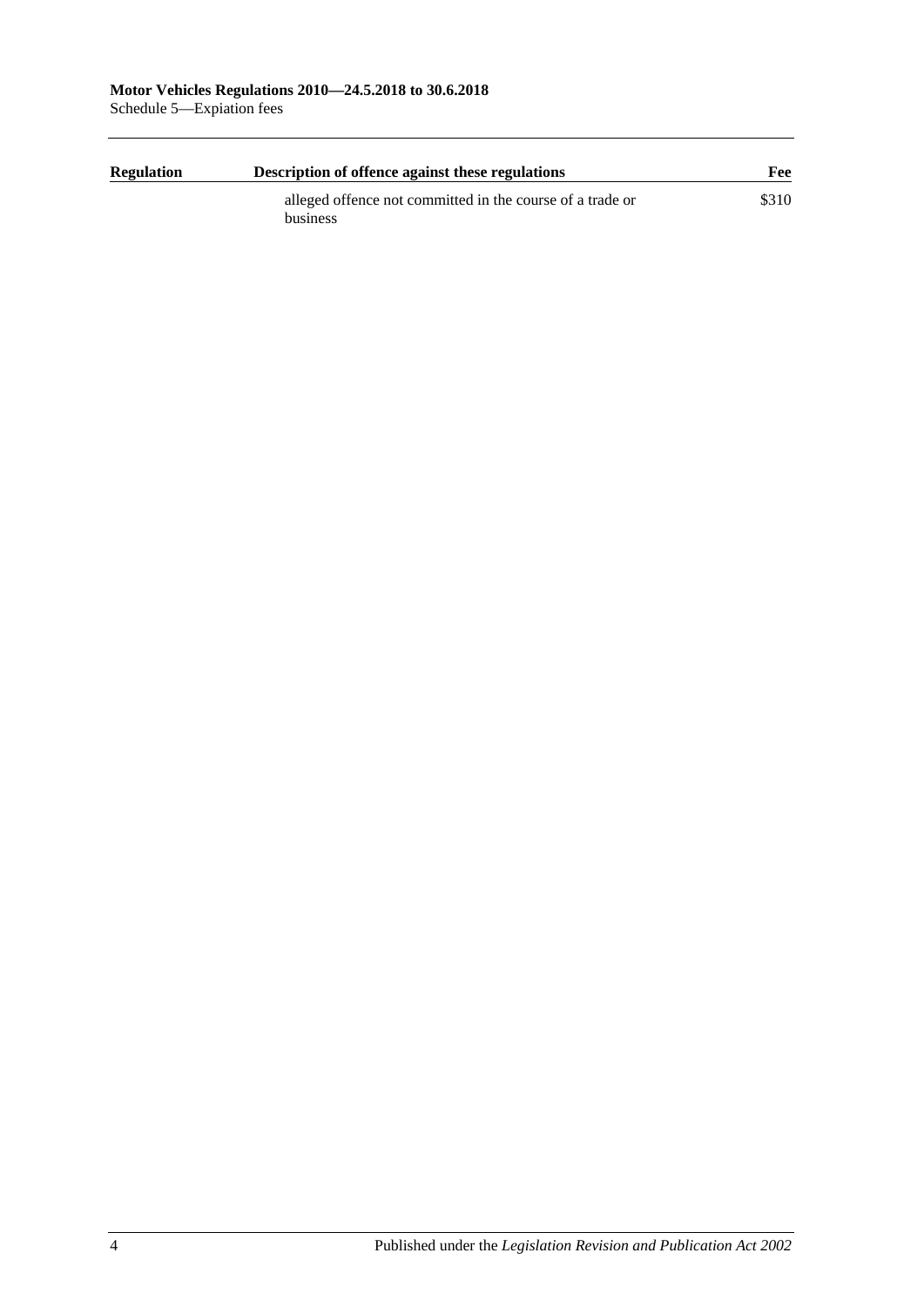# **Schedule 6—Transitional provisions Part 2—Transitional provisions**

## **2—Transitional provision relating to licence classifications**

(1) A licence in force immediately before 1 November 1998 that is endorsed with 1 or more of the classifications set out in column 1 of the table below will be taken for all purposes to be a licence endorsed with the corresponding classification or classifications appearing opposite in column 2.

| 1-Old classification | 2-Corresponding new classification |  |
|----------------------|------------------------------------|--|
| CAR                  | $\mathbf C$                        |  |
| <b>LT</b>            | MR                                 |  |
| HT                   | HR                                 |  |
| LA                   | HC                                 |  |
| HA                   | HC                                 |  |
| DA                   | $\rm MC$                           |  |
| RT                   | MC                                 |  |
| <b>BIKE-DATE</b>     | <b>R-DATE</b>                      |  |
| <b>BIKE</b>          | $\mathbf R$                        |  |
| SB                   | LR                                 |  |
| LB                   | MR                                 |  |
| $\rm HB$             | HR                                 |  |
| AB                   | HR                                 |  |

- <span id="page-104-0"></span>(2) The Registrar is required to remove each endorsement on a licence in force immediately before 1 November 1998 relating to any of the classifications set out in column 1 of the table above and to substitute, in each case, the appropriate endorsement relating to the corresponding new classification as set out in column 2 of that table.
- (3) The Registrar may comply with the obligation imposed by [subclause](#page-104-0) (2) over such period of time as the Registrar considers practicable.

### **3—Transitional provision relating to licence conditions**

(1) A licence or learner's permit in force immediately before 1 November 1998 that is endorsed with 1 or more of the conditions set out in column 1 of the table below will be taken for all purposes to be a licence or learner's permit endorsed with the corresponding condition or conditions appearing opposite in column 2.

| 1-Old condition | 2—Corresponding new condition |
|-----------------|-------------------------------|
| B               | A                             |
| C               |                               |
| $\mathbf F$     |                               |
| G               |                               |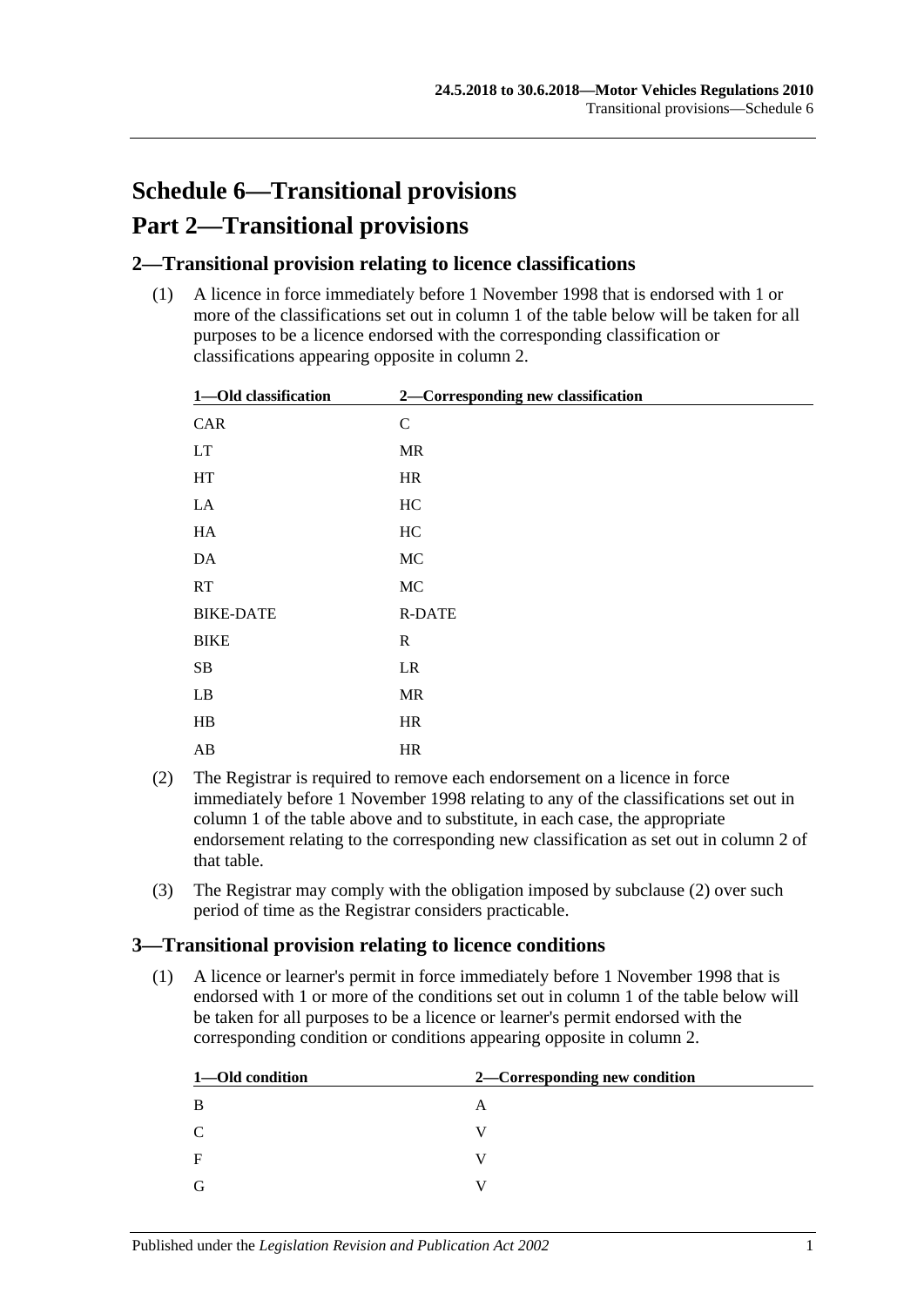| 1-Old condition | 2-Corresponding new condition |  |
|-----------------|-------------------------------|--|
| K               | V                             |  |
| M               | X                             |  |
| $\mathbf P$     | No new condition              |  |
| Q               | X                             |  |
| S               | S                             |  |
| T               | T                             |  |
| V               | T                             |  |
| W               | B                             |  |
| Z               | Y                             |  |

- <span id="page-105-0"></span>(2) The Registrar is required to remove each endorsement on a licence or learner's permit in force immediately before 1 November 1998 relating to any of the conditions set out in column 1 of the table above and to substitute, in each case, the appropriate endorsement relating to the corresponding new condition as set out in column 2 of that table.
- (3) The Registrar may comply with the obligation imposed by [subclause](#page-105-0) (2) over such period of time as the Registrar considers practicable.

### <span id="page-105-1"></span>**4—Transitional provisions relating to certain licences**

- (1) A person who, immediately before 14 November 2005, was the holder of a driver's licence endorsed with the classification R-DATE is authorised, while the holder of that licence, to drive—
	- (a) a motor bike or motor trike that has an engine capacity not exceeding 250 millilitres; or
	- (b) a motor bike or motor trike that—
		- (i) has an engine capacity not exceeding 660 millilitres and a power to weight ratio not exceeding 150 kilowatts per tonne; and
		- (ii) is of a kind approved from time to time by the Registrar by notice in the Gazette.
- (2) A person who, immediately before 14 November 2005, was the holder of a learner's permit endorsed with the letters "R-DATE" is authorised, while the holder of a driver's licence endorsed with the classification R-DATE, to drive a motor bike or motor trike of a kind referred to in [subclause](#page-105-1) (1).
- (3) A person who, immediately before 14 November 2005, was the holder of a driver's licence subject to a condition endorsed on the licence with the letter "E", is authorised, while the holder of that licence, to drive a motor bike or motor trike of a kind referred to in [subclause](#page-105-1) (1).
- (4) A person who, immediately before 14 November 2005, was the holder of a learner's permit endorsed with the letters "R-DATE", is authorised, while the holder of that permit, to drive a motor bike or motor trike of a kind referred to in [subclause](#page-105-1) (1).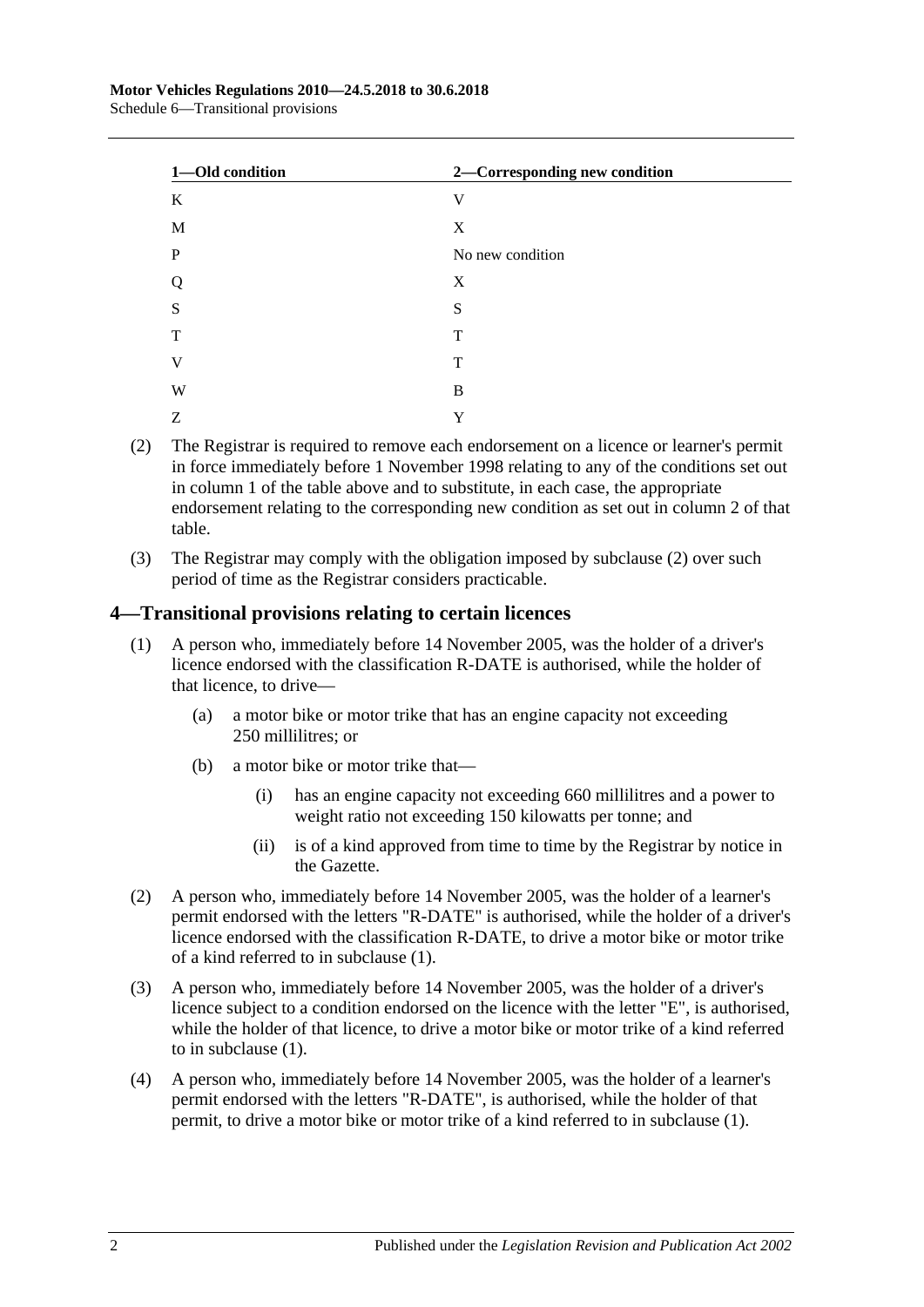## **Legislative history**

## **Notes**

• This version is comprised of the following:

| Part 1     | 1.9.2017   |
|------------|------------|
| Part 2     | 19.12.2017 |
| Part 4     | 15.12.2016 |
| Part 5     | 1.8.2013   |
| Part 6     | 10.2.2014  |
| Part 7     | 1.9.2012   |
| Part 8     | 20.3.2018  |
| Part 9     | 19.12.2017 |
| Schedule 1 | 24.5.2018  |
| Schedule 2 | 10.2.2014  |
| Schedule 3 | 10.6.2010  |
| Schedule 4 | 24.4.2018  |
| Schedule 5 | 1.11.2017  |
| Schedule 6 | 14.7.2011  |

- Variations of this version that are uncommenced are not incorporated into the text.
- Please note—References in the legislation to other legislation or instruments or to titles of bodies or offices are not automatically updated as part of the program for the revision and publication of legislation and therefore may be obsolete.
- Earlier versions of these regulations (historical versions) are listed at the end of the legislative history.
- For further information relating to the Act and subordinate legislation made under the Act see the Index of South Australian Statutes or www.legislation.sa.gov.au.

## **Legislation revoked by principal regulations**

The *Motor Vehicles Regulations 2010* revoked the following:

*Motor Vehicles Regulations 1996*

## **Principal regulations and variations**

|          | $\ldots$ which is the power and control |                         |                                                                                                 |  |  |
|----------|-----------------------------------------|-------------------------|-------------------------------------------------------------------------------------------------|--|--|
| Year No  |                                         | Reference               | Commencement                                                                                    |  |  |
| 2010 30  |                                         | Gazette 6.5.2010 p1727  | 15.5.2010 except Sch 4 cl 5 item relating to<br>r 265(3) of Australian Road Rules—1.7.2010: r 2 |  |  |
| 2010 92  |                                         | Gazette 10.6.2010 p2786 | $1.7.2010$ : r 2                                                                                |  |  |
| 2010 94  |                                         | Gazette 10.6.2010 p2823 | $10.6.2010$ : r 2                                                                               |  |  |
| 2010 151 |                                         | Gazette 17.6.2010 p3098 | $1.7.2010$ : r 2                                                                                |  |  |
|          |                                         |                         |                                                                                                 |  |  |

New entries appear in bold.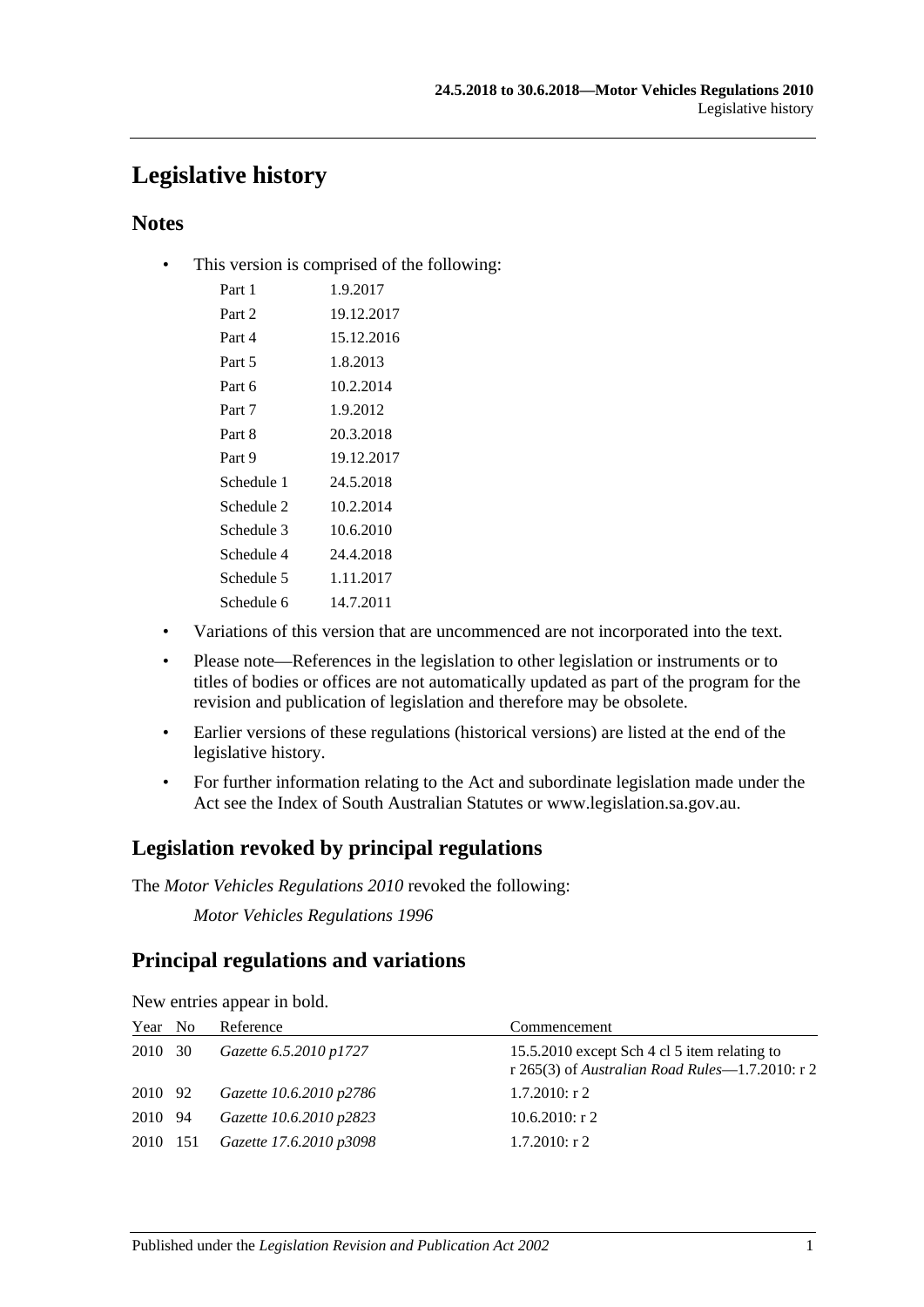159 *Gazette 24.6.2010 p3224* 1.7.2010 (r 21(1) comes into operation 1.7.2010 immediately after Sch 4 cl 5 item relating to rule 265(3) of *Australian Road Rules*); rr 4—20, 21(2) & 22—4.9.2010: r 2 202 *Gazette 26.8.2010 p4605* 1.9.2010: r 2 230 *Gazette 25.11.2010 p5406* 25.11.2010: r 2 233 *Gazette 25.11.2010 p5412* 25.11.2010: r 2 254 *Gazette 9.12.2010 p5588* 9.12.2010: r 2 5 *Gazette 27.1.2011 p303* 27.5.2011: r 2 10 *Gazette 27.1.2011 p314* 27.1.2011: r 2 31 *Gazette 29.4.2011 p1292* 1.7.2011: r 2 102 *Gazette 9.6.2011 p2164* 1.7.2011 immediately after 31/2011: r 2 121 *Gazette 9.6.2011 p2273* 9.6.2011: r 2 185 *Gazette 14.7.2011 p3079* 1.8.2011: r 2 186 *Gazette 14.7.2011 p3081* 14.7.2011: r 2 244 *Gazette 1.12.2011 p4763* 1.12.2011: r 2 277 *Gazette 15.12.2011 p5054* 30.1.2012: r 2 18 *Gazette 22.3.2012 p1047* 22.3.2012: r 2 24 *Gazette 12.4.2012 p1395* 12.4.2012: r 2 26 *Gazette 12.4.2012 p1399* 12.4.2012: r 2 30 *Gazette 26.4.2012 p1503* 1.7.2012: r 2 60 *Gazette 31.5.2012 p2256* 1.7.2012: r 2 78 *Gazette 31.5.2012 p2344* 31.5.2012: r 2 153 *Gazette 31.5.2012 p2671* 31.5.2012: r 2 155 *Gazette 7.6.2012 p2714* 1.9.2012: r 2 182 *Gazette 2.8.2012 p3303* 1.9.2012: r 2 216 *Gazette 11.10.2012 p4645* 11.10.2012: r 2 267 *Gazette 20.12.2012 p5763* 20.12.2012: r 2 126 *Gazette 6.6.2013 p2319* 6.6.2013: r 2 148 *Gazette 6.6.2013 p2405* 1.7.2013: r 2 198 *Gazette 1.8.2013 p3394* 1.8.2013: r 2 263 *Gazette 21.11.2013 p4310* 21.11.2013: r 2 306 *Gazette 19.12.2013 p5127* 10.2.2014: r 2 10 *Gazette 16.1.2014 p180* 16.1.2014: r 2 14 *Gazette 16.1.2014 p189* 16.1.2014: r 2 15 *Gazette 16.1.2014 p191* 28.7.2014: r 2 50 *Gazette 13.2.2014 p914* 1.3.2014: r 2 54 *Gazette 13.2.2014 p933* 2.3.2014: r 2 70 *Gazette 5.6.2014 p2296* 5.6.2014: r 2 180 *Gazette 19.6.2014 p2779* 1.7.2014: r 2 210 *Gazette 31.7.2014 p3818* 1.9.2014: r 2 272 *Gazette 20.11.2014 p6479* 20.11.2014: r 2 55 *Gazette 28.5.2015 p2323* 28.5.2015: r 2

162 *Gazette 18.6.2015 p2836* 1.7.2015: r 2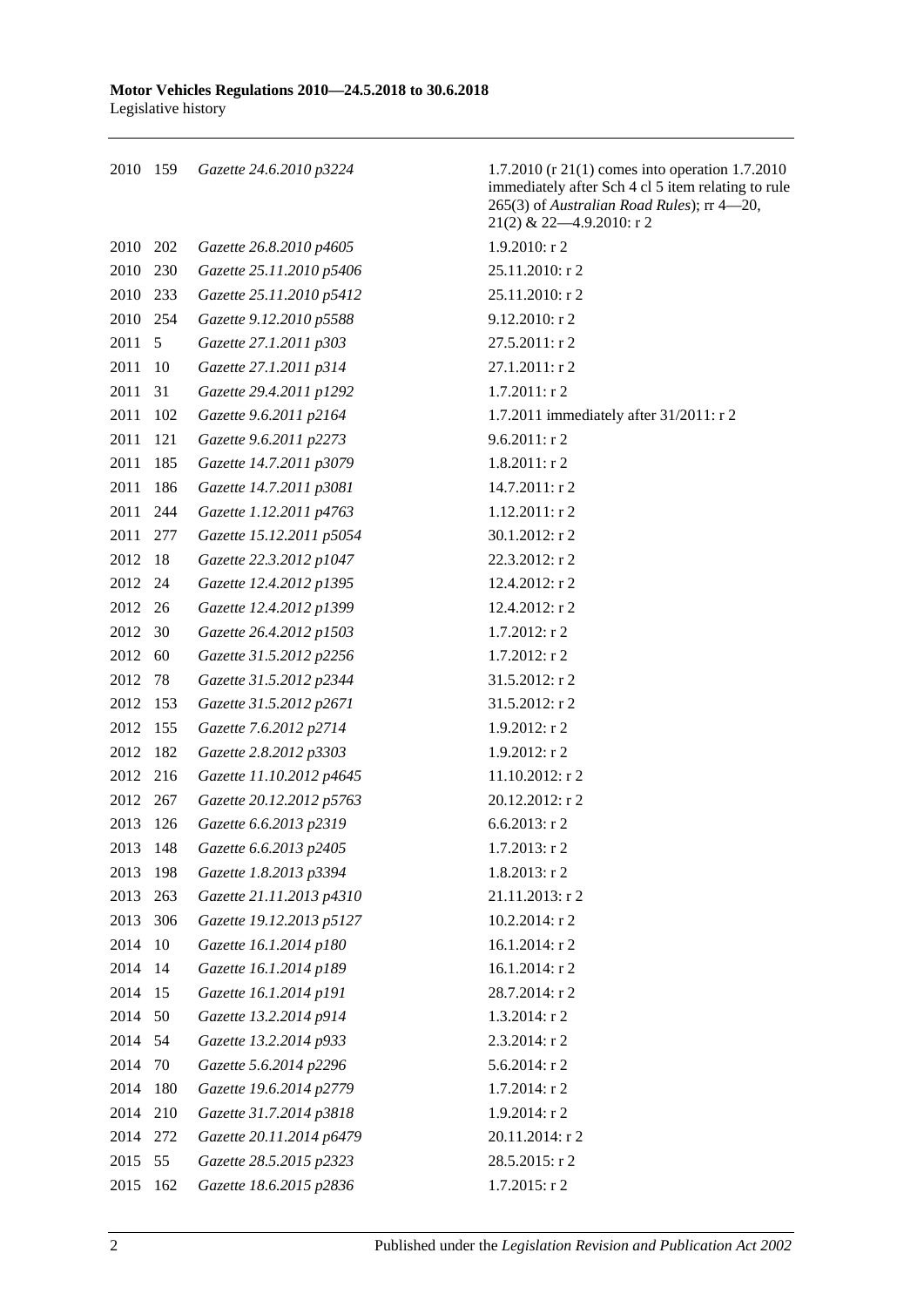| 2015 | 163 | Gazette 18.6.2015 p2842  | $1.7.2015$ : r 2                         |
|------|-----|--------------------------|------------------------------------------|
| 2015 | 174 | Gazette 25.6.2015 p3080  | $25.6.2015$ : r 2                        |
| 2015 | 201 | Gazette 27.8.2015 p3951  | 27.8.2015: r 2                           |
| 2015 | 212 | Gazette 8.10.2015 p4565  | 25.10.2015: r 2                          |
| 2016 | 3   | Gazette 14.1.2016 p100   | 14.1.2016: r 2                           |
| 2016 | 32  | Gazette 26.5.2016 p1880  | 26.5.2016: r 2                           |
| 2016 | 162 | Gazette 23.6.2016 p2450  | 1.7.2016: r 2                            |
| 2016 | 263 | Gazette 15.11.2016 p4416 | 15.3.2017: r 2                           |
| 2016 | 286 | Gazette 15.12.2016 p5016 | 15.12.2016: r 2                          |
| 2017 | 20  | Gazette 21.3.2017 p932   | 15.4.2017: r 2                           |
| 2017 | 34  | Gazette 9.5.2017 p1184   | 9.5.2017 except $rr$ 4 -6 -1.7.2017: r 2 |
| 2017 | 37  | Gazette 16.5.2017 p1230  | 16.5.2017: r 2                           |
| 2017 | 91  | Gazette 22.6.2017 p2235  | 1.11.2017: r 2                           |
| 2017 | 186 | Gazette 22.6.2017 p2520  | 1.7.2017: r 2                            |
| 2017 | 216 | Gazette 8.8.2017 p3147   | 8.8.2017: r 2                            |
| 2017 | 242 | Gazette 8.8.2017 p3487   | 1.9.2017: r2                             |
| 2017 | 338 | Gazette 19.12.2017 p5145 | 19.12.2017 except r 5-20.3.2018: r 2     |
| 2018 | 49  | Gazette 19.4.2018 p1411  | 24.4.2018: r 2                           |
| 2018 | 55  | Gazette 24.5.2018 p2004  | 24.5.2018: r 2                           |
| 2018 | 110 | Gazette 21.6.2018 p2290  | 1.7.2018: r 2                            |
|      |     |                          |                                          |

# **Provisions varied**

New entries appear in bold.

Entries that relate to provisions that have been deleted appear in italics.

| Provision                         | How varied                                                            | Commencement |
|-----------------------------------|-----------------------------------------------------------------------|--------------|
| Pt <sub>1</sub>                   |                                                                       |              |
| r <sub>2</sub>                    | omitted under Legislation Revision and<br><b>Publication Act 2002</b> | 25.11.2010   |
| r <sub>3</sub>                    |                                                                       |              |
| r3(1)                             |                                                                       |              |
| details certificate               | current registration inserted by $31/2011$ r 4(1)                     | 1.7.2011     |
| electric personal<br>transporter  | inserted by $286/2016$ r 4(1)                                         | 15.12.2016   |
| hazard perception<br>test         | inserted by 15/2014 r 4                                               | 28.7.2014    |
| high powered<br>vehicle exemption | inserted by $159/2010$ r 4(1)                                         | 4.9.2010     |
|                                   | substituted by $15/2014$ r 4                                          | 28.7.2014    |
| L plate                           | inserted by $159/2010 \text{ r } 4(2)$                                | 4.9.2010     |
| power-assisted<br>pedal cycle     | substituted by $10/2014$ r 4                                          | 16.1.2014    |
|                                   | substituted by $286/2016$ r 4(2)                                      | 15.12.2016   |
| prescribed event                  | inserted by $233/2010$ r 4                                            | 25.11.2010   |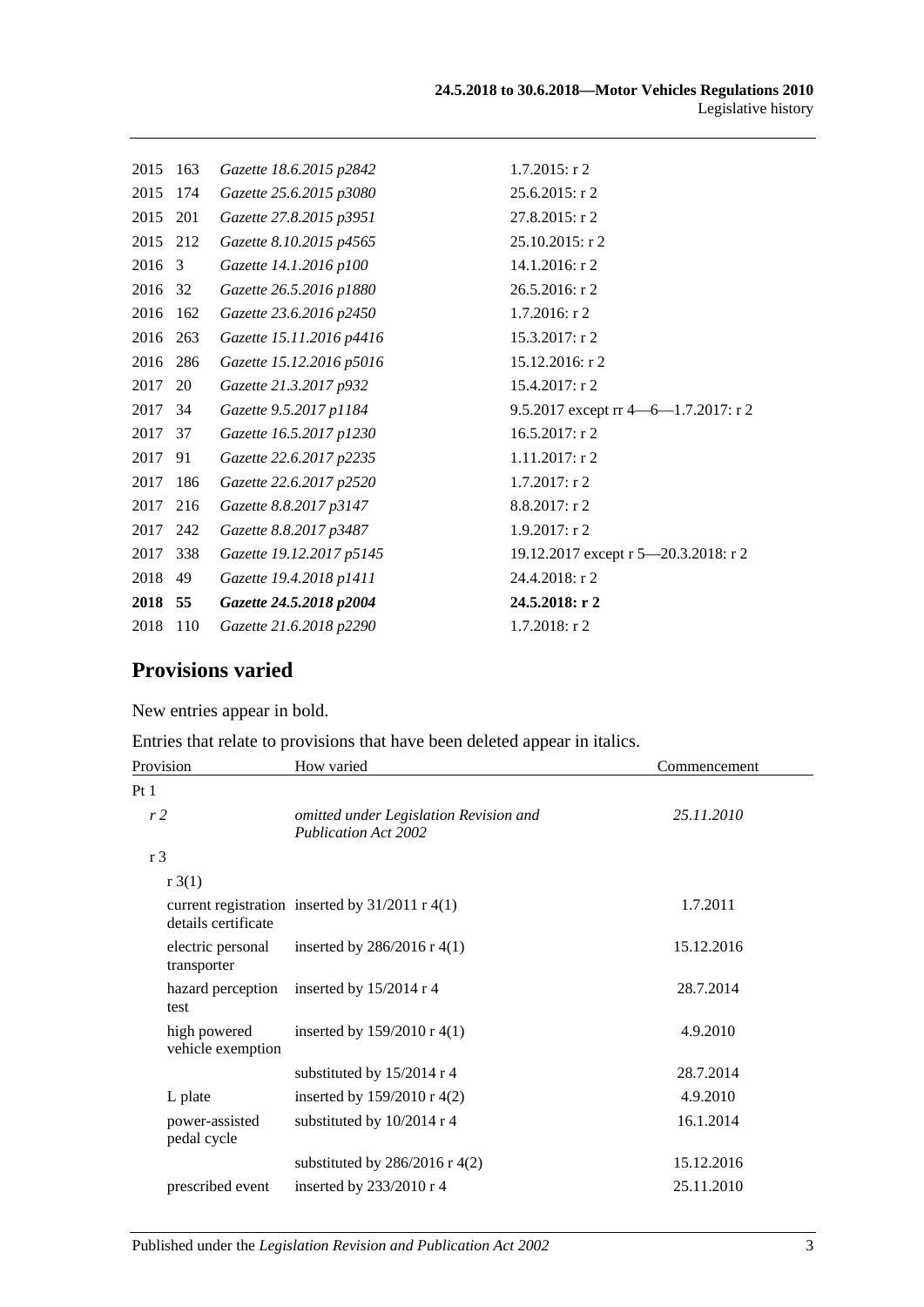#### **Motor Vehicles Regulations 2010—24.5.2018 to 30.6.2018** Legislative history

| P plate                 | inserted by 159/2010 r 4(3)                       | 4.9.2010   |
|-------------------------|---------------------------------------------------|------------|
| certificate             | registration details inserted by $31/2011$ r 4(2) | 1.7.2011   |
| Transport<br>Department | substituted by 32/2016 r 4                        | 26.5.2016  |
| Vehicle on Road<br>Test | inserted by 163/2015 r 4                          | 1.7.2015   |
| $r \cdot 3(3)$          | substituted by 50/2014 r 4                        | 1.3.2014   |
| r 3A                    | inserted by 159/2010 r 5                          | 4.9.2010   |
|                         | substituted by 50/2014 r 5                        | 1.3.2014   |
| r <sub>4</sub>          |                                                   |            |
| r(4(1))                 | varied by 306/2013 r 4(1)                         | 10.2.2014  |
| r(4(2)                  | varied by 306/2013 r 4(2)                         | 10.2.2014  |
| r 4A                    | inserted by 242/2017 r 4                          | 1.9.2017   |
| Pt 2                    |                                                   |            |
| Div 1                   |                                                   |            |
| r <sub>7</sub>          | substituted by 233/2010 r 5                       | 25.11.2010 |
| r 8A                    | inserted by 286/2016 r 5                          | 15.12.2016 |
| r 9                     |                                                   |            |
| r9(2)                   | varied by 24/2012 r 4                             | 12.4.2012  |
| r 10A                   | inserted by 201/2015 r 4                          | 27.8.2015  |
| r 11A                   | inserted by 31/2011 r 5                           | 1.7.2011   |
| r 12A                   | inserted by 244/2011 r 4                          | 1.12.2011  |
| Div 2                   |                                                   |            |
| r 13                    | substituted by 263/2016 r 4                       | 15.3.2017  |
| Div <sub>3</sub>        |                                                   |            |
| r 15                    |                                                   |            |
| r 15(1)                 | r 15 redesignated as r 15(1) by $34/2017$ r 4(2)  | 1.7.2017   |
| historic vehicle        | substituted by $30/2012$ r $4(1)$                 | 1.7.2012   |
|                         | deleted by $34/2017$ r $4(1)$                     | 1.7.2017   |
| left hand drive         | substituted by $30/2012$ r $4(1)$                 | 1.7.2012   |
| vehicle                 |                                                   |            |
|                         | deleted by $34/2017$ r $4(1)$                     | 1.7.2017   |
| street rod vehicle      | inserted by $30/2012$ r 4(2)                      | 1.7.2012   |
| r 15(2)                 | inserted by $34/2017$ r 4(2)                      | 1.7.2017   |
| r 16                    |                                                   |            |
| r 16(1)                 | varied by $30/2012$ r $5(1)$ , (2)                | 1.7.2012   |
|                         | varied by 34/2017 r 5(1)                          | 1.7.2017   |
| r 16(2)                 | varied by 30/2012 r 5(3), (4)                     | 1.7.2012   |
|                         | (f) deleted by $34/2017$ r $5(2)$                 | 1.7.2017   |
| r 16(3)                 | varied by 30/2012 r 5(5)                          | 1.7.2012   |
| r 19                    | varied by 306/2013 r 5                            | 10.2.2014  |
|                         | varied by 210/2014 r 4                            | 1.9.2014   |
| r 21                    | varied by 34/2017 r 6                             | 1.7.2017   |
|                         |                                                   |            |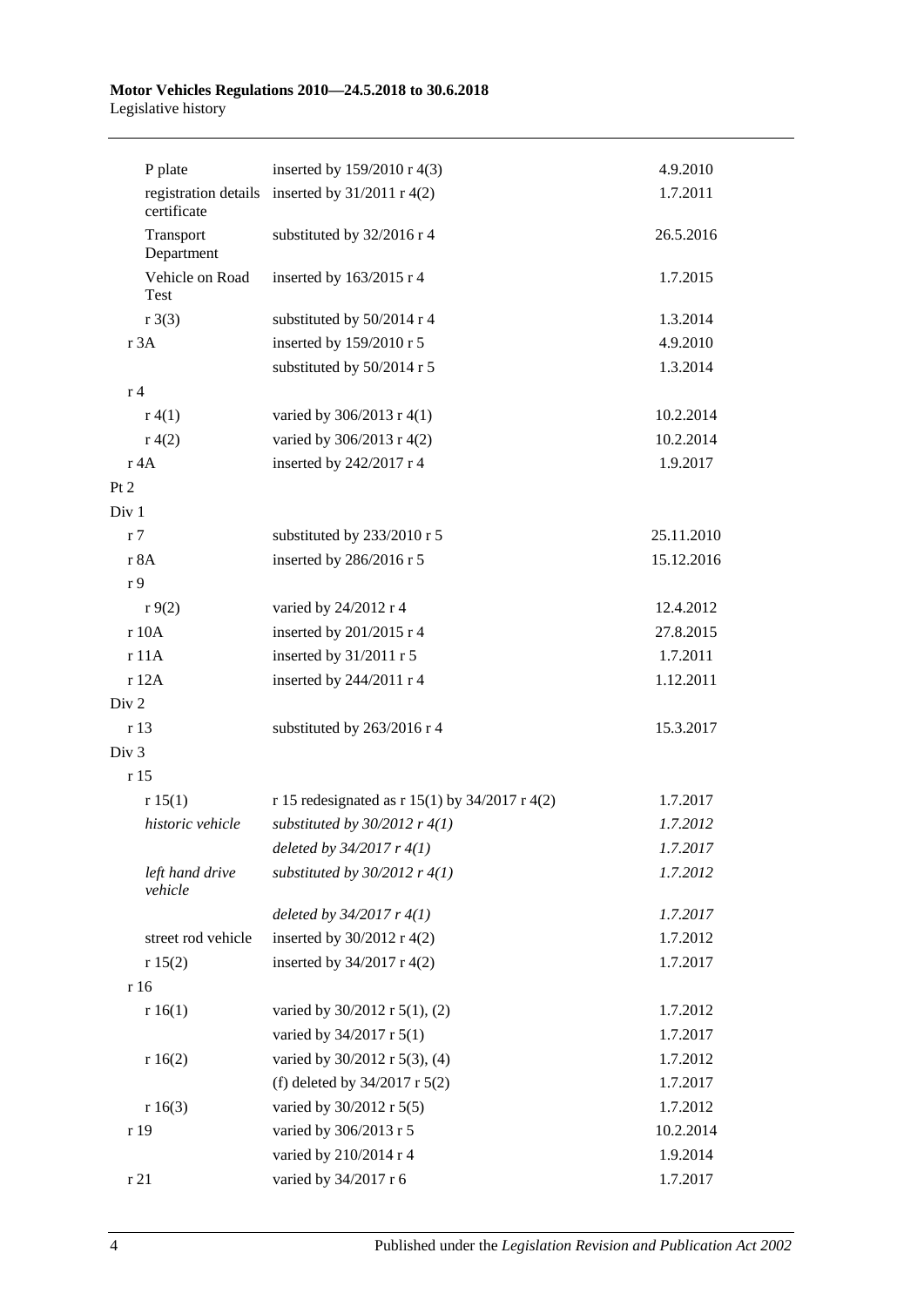| Div <sub>5</sub>                           |                                              |            |
|--------------------------------------------|----------------------------------------------|------------|
| r 24                                       | varied by 26/2012 r 4                        | 12.4.2012  |
| r25                                        |                                              |            |
| r 25(3)—(5)                                | inserted by 244/2011 r 5                     | 1.12.2011  |
| r27                                        |                                              |            |
| r 27(3)                                    | inserted by 244/2011 r 6                     | 1.12.2011  |
| Div <sub>7</sub>                           |                                              |            |
| r 29                                       |                                              |            |
| r 29(1)                                    | r 29 redesignated as r 29(1) by 233/2010 r 6 | 25.11.2010 |
| $r 29(2)$ and (3)                          | inserted by 233/2010 r 6                     | 25.11.2010 |
| Div 8 before deletion by<br>91/2017        |                                              |            |
| r34                                        | substituted by $31/2011$ r 6                 | 1.7.2011   |
| r35                                        |                                              |            |
| $r35(2)$ and (3)                           | varied by 31/2011 r 7                        | 1.7.2011   |
| r35(4)                                     | inserted by 159/2010 r 6                     | 4.9.2010   |
| Div 8                                      | deleted by $91/2017r4$                       | 1.11.2017  |
| Div 9                                      |                                              |            |
| r 35A                                      | inserted by 31/2011 r 8                      | 1.7.2011   |
|                                            | varied by 91/2017 r 5                        | 1.11.2017  |
| r 35B before<br>substitution by<br>91/2017 | inserted by $31/2011$ r 8                    | 1.7.2011   |
| r35B(1)                                    | varied by 34/2017 r 7                        | 9.5.2017   |
| r35B                                       | substituted by 91/2017 r 6                   | 1.11.2017  |
| r 35C                                      | inserted by 91/2017 r 6                      | 1.11.2017  |
|                                            | varied by 338/2017 r 4                       | 19.12.2017 |
| r 36                                       |                                              |            |
| $r \, 36(1)$                               | varied by 92/2010 r 4(1)                     | 1.7.2010   |
|                                            | varied by 24/2012 r 5(1)                     | 12.4.2012  |
| $r \, 36(4)$                               | varied by 92/2010 r 4(2)                     | 1.7.2010   |
|                                            | varied by 24/2012 r 5(2)                     | 12.4.2012  |
| Pt 3 before deletion by<br>174/2015        |                                              |            |
| r40                                        | varied by 185/2011 r 4                       | 1.8.2011   |
| Pt3                                        | deleted by 174/2015 r 4                      | 25.6.2015  |
| Pt 4                                       |                                              |            |
| r 43                                       |                                              |            |
| r 43(2)                                    | substituted by 14/2014 r 4                   | 16.1.2014  |
| r 44 A                                     | inserted 216/2012 r 4                        | 11.10.2012 |
| r 44A(1a)                                  | inserted by 198/2013 r 4                     | 1.8.2013   |
| r <sub>45</sub>                            |                                              |            |
| $r\,45(3a)$                                | inserted by 286/2016 r 6                     | 15.12.2016 |
| r 46                                       |                                              |            |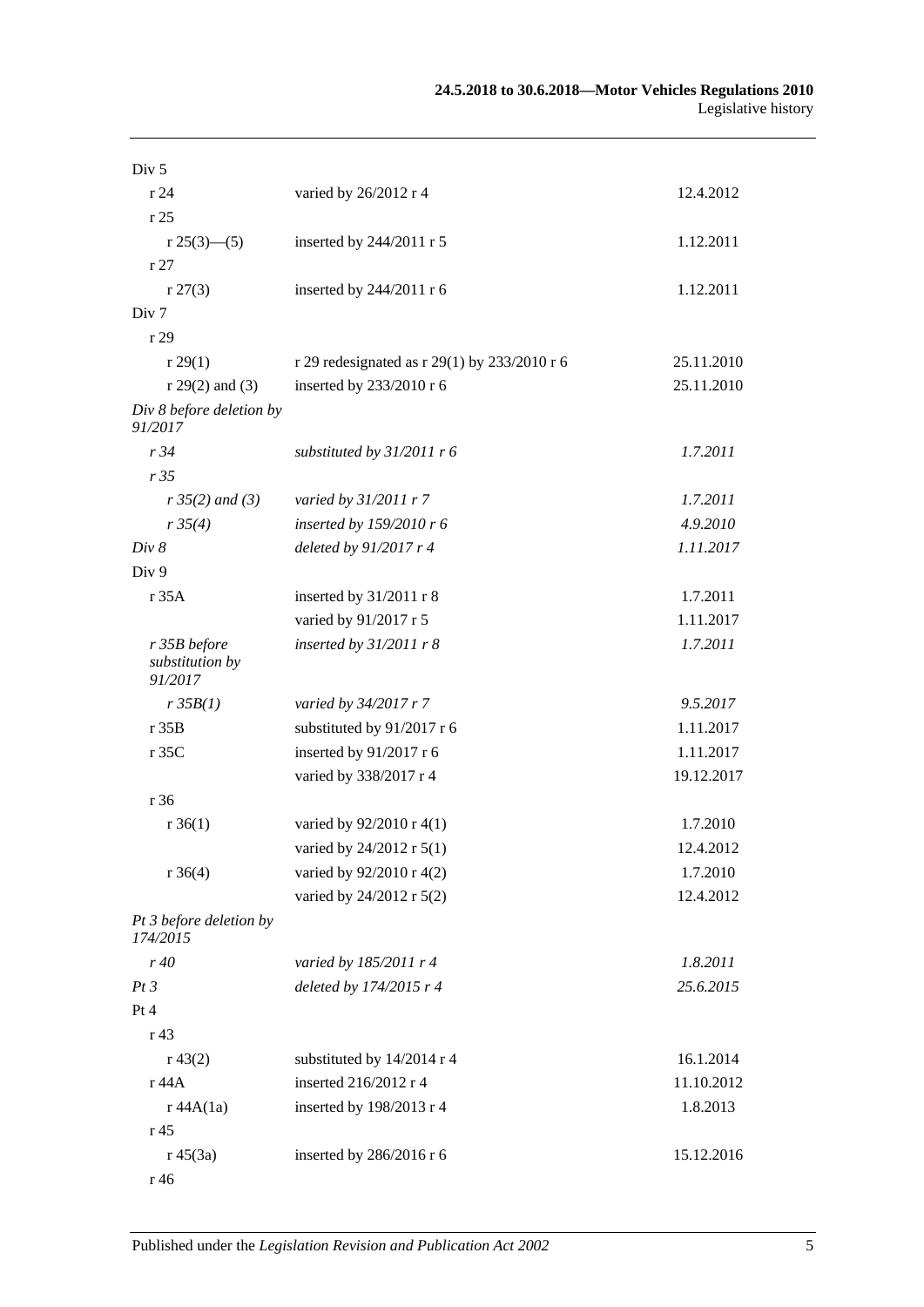#### **Motor Vehicles Regulations 2010—24.5.2018 to 30.6.2018** Legislative history

| $r\,46(1)$                         | varied by 267/2012 r 4          | 20.12.2012 |
|------------------------------------|---------------------------------|------------|
|                                    | varied by 15/2014 r 5           | 28.7.2014  |
| r 46A                              | inserted by 15/2014 r 6         | 28.7.2014  |
| r 47                               |                                 |            |
| $r\,47(1)$                         | varied by 159/2010 r 7          | 4.9.2010   |
| r 47A                              | inserted by 254/2010 r 4        | 9.12.2010  |
| r 49                               |                                 |            |
| r(49(2))                           | deleted by 163/2015 r 5         | 1.7.2015   |
| r <sub>50</sub>                    |                                 |            |
| r 50(1)                            | varied by 159/2010 r 8          | 4.9.2010   |
| r 51                               |                                 |            |
| r 51(1)                            | varied by 159/2010 r 9          | 4.9.2010   |
| r 52                               | substituted by 159/2010 r 10    | 4.9.2010   |
|                                    | substituted by 15/2014 r 7      | 28.7.2014  |
| r <sub>53</sub>                    | deleted by 159/2010 r 10        | 4.9.2010   |
|                                    | inserted by 15/2014 r 7         | 28.7.2014  |
| r 54                               | varied by 159/2010 r 11         | 4.9.2010   |
|                                    | substituted by 15/2014 r 7      | 28.7.2014  |
| r 55 before deletion by<br>15/2014 |                                 |            |
| r 55(1)                            | varied by 159/2010 r 12         | 4.9.2010   |
| r 55                               | deleted by $15/2014$ r 7        | 28.7.2014  |
| $r$ 55A                            | inserted by 159/2010 r 13       | 4.9.2010   |
| $r$ 55AB                           | inserted by 254/2010 r 5        | 9.12.2010  |
| rr 55B-55D                         | inserted by 159/2010 r 13       | 4.9.2010   |
| rr 55E-55H                         | inserted by 254/2010 r 6        | 9.12.2010  |
| r 56                               |                                 |            |
| r 56(1)                            | varied by 159/2010 r 14(1)      | 4.9.2010   |
| r 56(2)                            | substituted by 159/2010 r 14(2) | 4.9.2010   |
|                                    | varied by 174/2015 r 5          | 25.6.2015  |
| r 56A                              | inserted by 159/2010 r 15       | 4.9.2010   |
|                                    | substituted by 186/2011 r 4     | 14.7.2011  |
| r 57                               |                                 |            |
| r 57(1)                            | varied by 159/2010 r 16(1), (2) | 4.9.2010   |
| r 59                               | varied by 159/2010 r 17         | 4.9.2010   |
| r 63                               | deleted by 15/2014 r 8          | 28.7.2014  |
| $Pt\,5$                            |                                 |            |
| r 64                               | substituted by 198/2013 r 5     | 1.8.2013   |
| Pt 6                               |                                 |            |
| r 68                               | varied by 306/2013 r 6          | 10.2.2014  |
| r 69                               | substituted by 186/2011 r 5     | 14.7.2011  |
| Pt 7                               |                                 |            |

r 71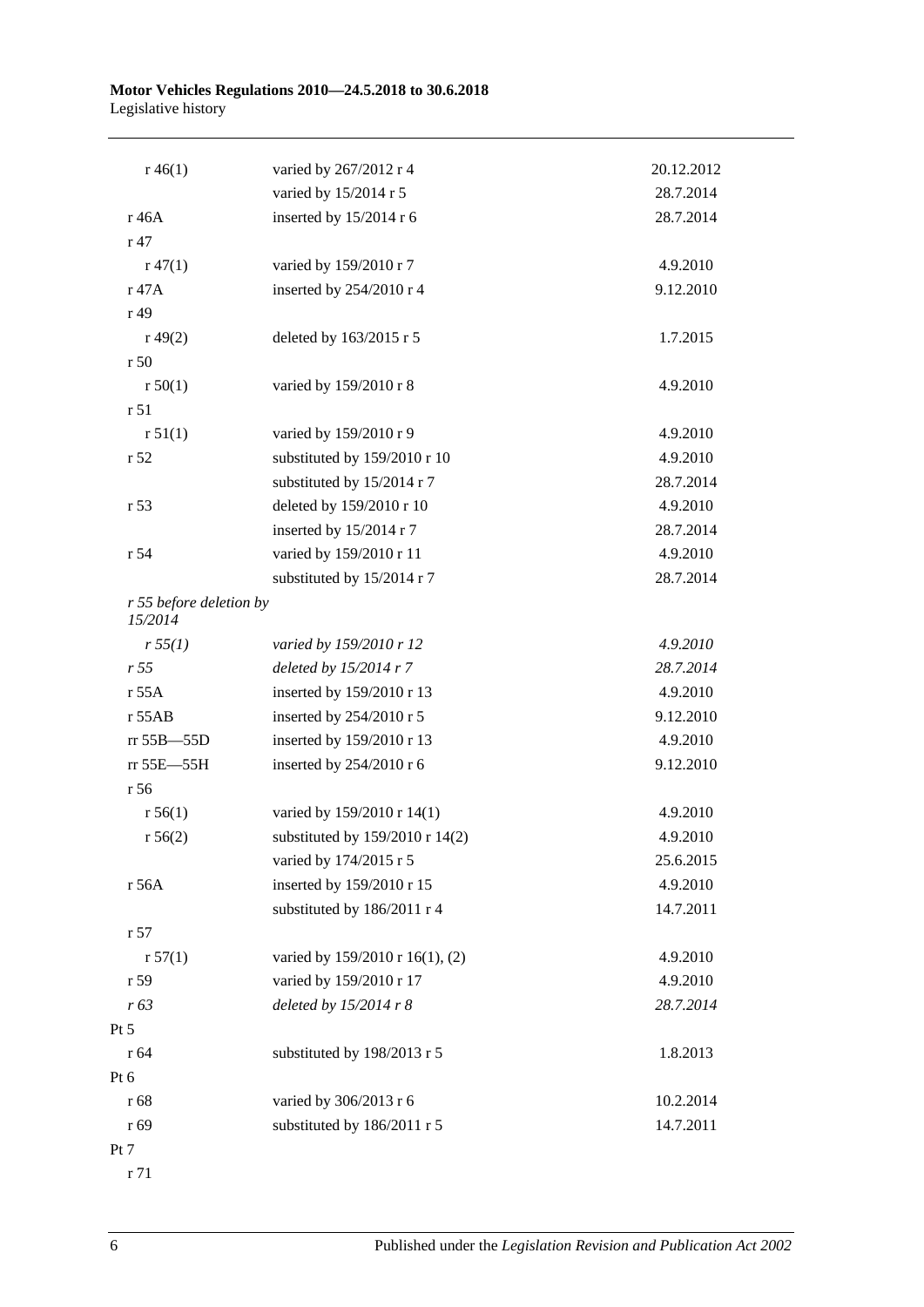| r71(1)                 |                                  |            |
|------------------------|----------------------------------|------------|
| notifiable vehicle     | varied by 182/2012 r 4(1)        | 1.9.2012   |
| statutory write-off    | substituted by $182/2012$ r 4(2) | 1.9.2012   |
| <b>Technical Guide</b> | inserted by 182/2012 r 4(2)      | 1.9.2012   |
| r 73                   | substituted by 182/2012 r 5      | 1.9.2012   |
| r 74                   |                                  |            |
| r74(7)                 | varied by 92/2010 r 5            | 1.7.2010   |
|                        | varied by 24/2012 r 6            | 12.4.2012  |
| r 75                   |                                  |            |
| r 75(1)                | varied by 92/2010 r 6            | 1.7.2010   |
|                        | varied by 24/2012 r 7            | 12.4.2012  |
| Pt 8                   |                                  |            |
| r 76                   |                                  |            |
| r76(2)                 | varied by 159/2010 r 18          | 4.9.2010   |
|                        | deleted by $15/2014r9$           | 28.7.2014  |
| r76(2a)                | inserted by $10/2011$ r 4(1)     | 27.1.2011  |
|                        | substituted by 31/2011 r 9       | 1.7.2011   |
| r76(4)                 | substituted by $10/2011$ r 4(2)  | 27.1.2011  |
| r76(5)                 | varied by 55/2015 r 4            | 28.5.2015  |
| r 78                   | deleted by 216/2017 r 4          | 8.8.2017   |
| r 79A                  | inserted by 151/2010 r 4         | 1.7.2010   |
| r 83                   | varied by 159/2010 r 19          | 4.9.2010   |
| r 84                   | varied by 55/2015 r 5            | 28.5.2015  |
| r 86                   | deleted by 338/2017 r 5          | 20.3.2018  |
| r 87                   |                                  |            |
| r 87(1)                | varied by 263/2013 r 4(1)        | 21.11.2013 |
|                        | varied by 216/2017 r 5(1)        | 8.8.2017   |
| r 87(2a)               | inserted by 263/2013 r 4(2)      | 21.11.2013 |
| r 87(2b)               | inserted by 216/2017 r 5(2)      | 8.8.2017   |
| r 89                   | varied by 55/2015 r 6            | 28.5.2015  |
| r 90                   |                                  |            |
| r90(3)                 | inserted by 153/2012 r 4         | 31.5.2012  |
| $r90(4)$ and (5)       | inserted by 14/2014 r 5          | 16.1.2014  |
| Pt 9                   |                                  |            |
| r 90A                  | inserted by 31/2011 r 10         | 1.7.2011   |
| r 93A                  | inserted by 230/2010 r 4         | 25.11.2010 |
| r 94A                  | inserted by 31/2011 r 11         | 1.7.2011   |
| r 97                   | varied by 14/2014 r 6            | 16.1.2014  |
|                        | varied by 338/2017 r 6           | 19.12.2017 |
| r 97A                  | inserted by 163/2015 r 6         | 1.7.2015   |
| r 98                   |                                  |            |
| r98(1)                 |                                  |            |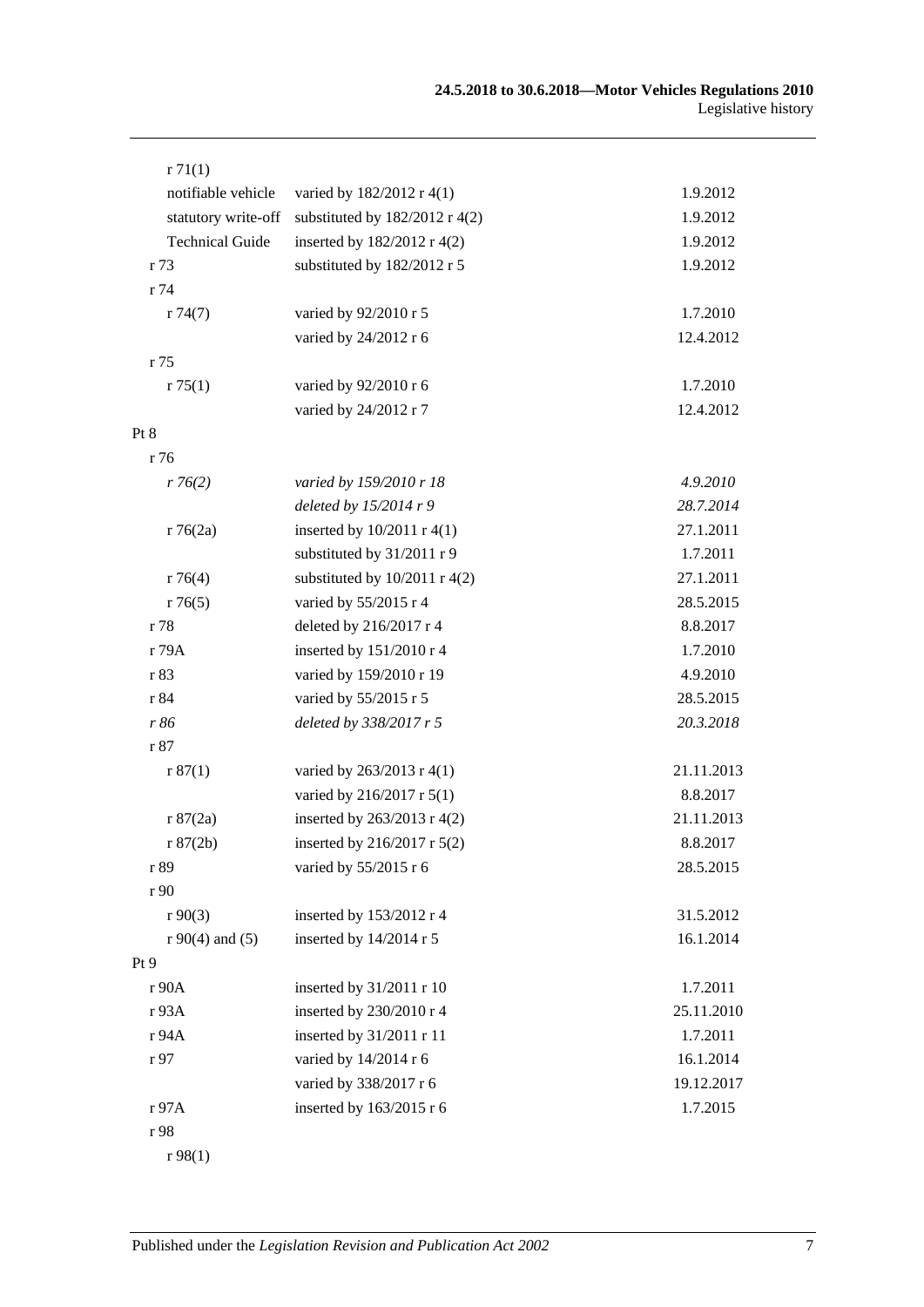#### **Motor Vehicles Regulations 2010—24.5.2018 to 30.6.2018** Legislative history

| interest                                  | registered security deleted by $277/2011$ r $4(1)$                   | 30.1.2012  |
|-------------------------------------------|----------------------------------------------------------------------|------------|
| r98(6)                                    | varied by 10/2011 r 5(1), (2)                                        | 27.1.2011  |
|                                           | varied by 50/2014 r 6                                                | 1.3.2014   |
|                                           | varied by 91/2017 r 7                                                | 1.11.2017  |
|                                           | varied by 216/2017 r 6                                               | 8.8.2017   |
| r 98(7)                                   | varied by 277/2011 r 4(2)                                            | 30.1.2012  |
| $r \, 98(7a)$                             | inserted by 174/2015 r 6(1)                                          | 25.6.2015  |
| $r 98(8)$ and (9)                         | inserted by $10/2011$ r $5(3)$                                       | 27.1.2011  |
| r98(10)                                   | inserted by 174/2015 r 6(2)                                          | 25.6.2015  |
| r 99                                      | varied by 306/2013 r 7(1)                                            | 10.2.2014  |
|                                           | (f) deleted by $306/2013$ r $7(2)$                                   | 10.2.2014  |
| r 99A                                     | inserted by 31/2011 r 12                                             | 1.7.2011   |
|                                           | varied by 210/2014 r 5                                               | 1.9.2014   |
| r 99B                                     |                                                                      |            |
| r99B(1)                                   | r 99B inserted by 15/2014 r 10                                       | 28.7.2014  |
|                                           | r 99B varied and redesignated as r 99B(1) by<br>$3/2016$ r 4(1), (2) | 14.1.2016  |
| r 99B(2)                                  | inserted by $3/2016$ r 4(2)                                          | 14.1.2016  |
| r 100                                     |                                                                      |            |
| r 100(1)                                  | varied by 92/2010 r 7                                                | 1.7.2010   |
| by 121/2011                               | Sch 1 before substitution substituted by 94/2010 r 4                 | 10.6.2010  |
| $cl$ 22 $A$                               | inserted by 159/2010 r 20                                            | 4.9.2010   |
| $cl$ 42                                   |                                                                      |            |
| cl 42(2)                                  | varied by 202/2010 r 4                                               | 1.9.2010   |
| by 70/2014                                | Sch 1 before substitution substituted by 121/2011 r 4                | 9.6.2011   |
| Pt 1 before<br>substitution by<br>78/2012 |                                                                      |            |
| cl 6A                                     | inserted by $31/2011$ r 13                                           | 1.7.2011   |
| PtI                                       | substituted by $78/2012$ r 4                                         | 31.5.2012  |
|                                           | substituted by 126/2013 r 4                                          | 6.6.2013   |
| $cl$ 2                                    | substituted by $263/2013$ r $5(1)$                                   | 21.11.2013 |
| cll 2A and 2B                             | inserted by $263/2013$ r $5(1)$                                      | 21.11.2013 |
| $cl$ 3                                    |                                                                      |            |
| cl 3(3)                                   | varied by 263/2013 r 5(2)                                            | 21.11.2013 |
| by 55/2015                                | Sch 1 before substitution substituted by 70/2014 r 4                 | 5.6.2014   |
| $cl$ 36                                   | deleted by 15/2014 r 11                                              | 28.7.2014  |
|                                           | inserted by $272/2014$ r 4                                           | 20.11.2014 |
| by 32/2016                                | Sch 1 before substitution substituted by 55/2015 r 7                 | 28.5.2015  |
| cl 29                                     | varied by $163/2015$ r $7(1)$                                        | 1.7.2015   |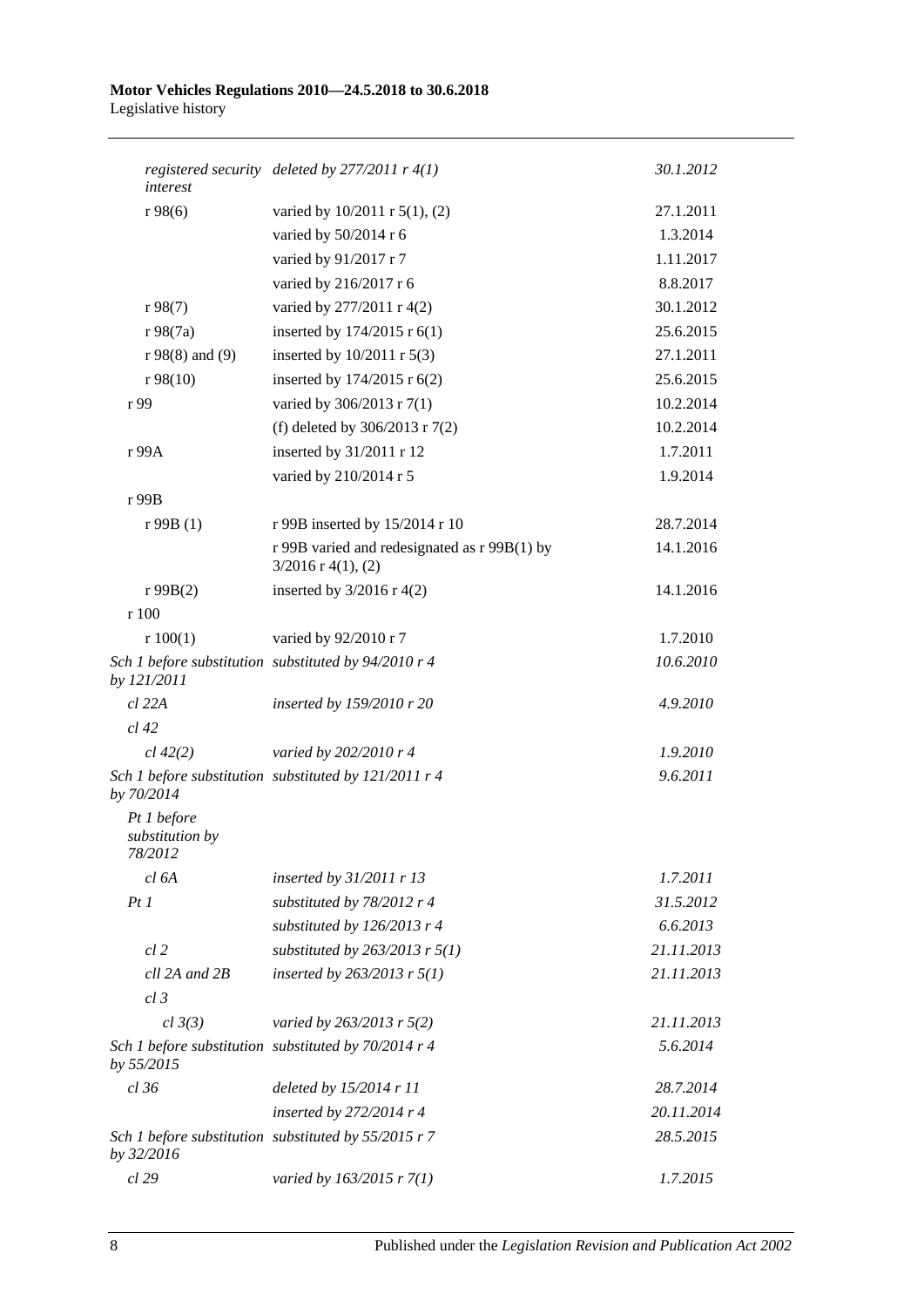| cl 32                                     | substituted by $163/2015$ r 7(2)                     | 1.7.2015  |
|-------------------------------------------|------------------------------------------------------|-----------|
| $cl$ 35                                   | substituted by $163/2015$ r 7(3)                     | 1.7.2015  |
| cl 36                                     |                                                      |           |
| cl 36(3)                                  | inserted by $163/2015$ r 7(4)                        | 1.7.2015  |
| by 37/2017                                | Sch 1 before substitution substituted by 32/2016 r 5 | 26.5.2016 |
| $cl$ 38                                   | varied by 263/2016 r 5                               | 15.3.2017 |
| Sch 1                                     |                                                      |           |
| Pt 1 before<br>substitution by<br>55/2018 | substituted by 37/2017 r 4                           | 16.5.2017 |
| $cl$ 3                                    | varied by $216/2017$ r $7(1)$                        | 8.8.2017  |
| cl4                                       | varied by 216/2017 r 7(2)                            | 8.8.2017  |
| cl 8                                      | varied by $91/2017$ r $8(2)$                         | 1.11.2017 |
| heading                                   | varied by $91/2017$ r $8(1)$                         | 1.11.2017 |
| cl 22                                     |                                                      |           |
|                                           | cl 22(1), (3) and (4) varied by 216/2017 $r$ 7(3)    | 8.8.2017  |
| $cl$ 22(7)                                | substituted by $216/2017$ r 7(4)                     | 8.8.2017  |
| Pt1                                       | substituted by 55/2018 r 4                           | 24.5.2018 |
| Pt 2                                      |                                                      |           |
| cl 47                                     |                                                      |           |
| cl $47(3)$                                | inserted by 91/2017 r 8(3)                           | 1.11.2017 |
| Sch 2                                     |                                                      |           |
| cl <sub>1</sub>                           |                                                      |           |
| cl $1(4)$                                 | varied by 10/2014 r 5                                | 16.1.2014 |
| table                                     | varied by $306/2013$ r $8(1)$ —(3)                   | 10.2.2014 |
| Sch 4                                     |                                                      |           |
| Pt1                                       |                                                      |           |
| cl <sub>1</sub>                           | varied by 18/2012 r 4                                | 22.3.2012 |
|                                           | varied by 155/2012 r 4(1)–(3)                        | 1.9.2012  |
|                                           | varied by 306/2013 r 9(1), (2)                       | 10.2.2014 |
| cl <sub>2</sub>                           | varied by 5/2011 r 4(1)-(5)                          | 27.5.2011 |
|                                           | varied by 155/2012 r 4(4)                            | 1.9.2012  |
|                                           | varied by 54/2014 r 4(1), (2)                        | 2.3.2014  |
| cl <sub>3</sub>                           | substituted by $306/2013$ r $9(3)$                   | 10.2.2014 |
| Pt 2                                      |                                                      |           |
| cl <sub>4</sub>                           | varied by 185/2011 r 5(1)                            | 1.8.2011  |
|                                           | varied by 155/2012 r 4(5)–(7)                        | 1.9.2012  |
|                                           | varied by 306/2013 r 9(4)-(7)                        | 10.2.2014 |
|                                           | varied by 210/2014 r 6(1)-(4)                        | 1.9.2014  |
|                                           | varied by $49/2018$ r $4(1)$ —(5)                    | 24.4.2018 |
| cl <sub>5</sub>                           | varied by 159/2010 r 21(1)                           | 1.7.2010  |
|                                           | varied by 5/2011 r 4(6), (7)                         | 27.5.2011 |
|                                           | varied by 155/2012 r 4(8)                            | 1.9.2012  |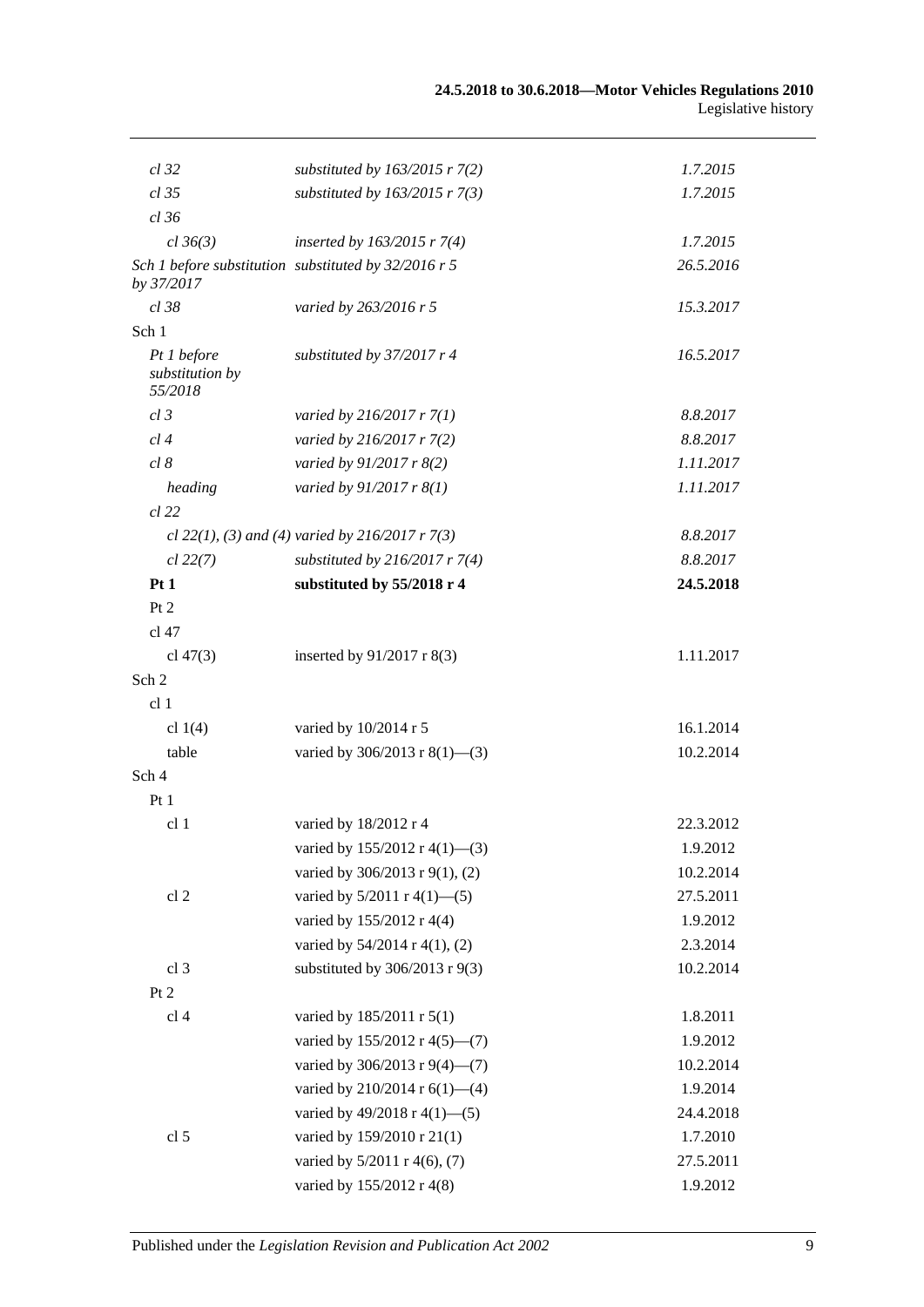|                  | varied by $54/2014$ r $4(3)$ — $(5)$                                  | 2.3.2014   |
|------------------|-----------------------------------------------------------------------|------------|
|                  | varied by 210/2014 r 6(5)–(7)                                         | 1.9.2014   |
| cl <sub>6</sub>  | varied by 5/2011 r 4(8)                                               | 27.5.2011  |
|                  | varied by 185/2011 r 5(2)                                             | 1.8.2011   |
|                  | varied by 155/2012 r 4(9)                                             | 1.9.2012   |
|                  | substituted by $210/2014$ r $6(8)$                                    | 1.9.2014   |
|                  | varied by 212/2015 r 4                                                | 25.10.2015 |
|                  | varied by 20/2017 r 4                                                 | 15.4.2017  |
| cl 7             | inserted by 159/2010 r 21(2)                                          | 4.9.2010   |
|                  | varied by 15/2014 r 12                                                | 28.7.2014  |
| cl 8             | inserted by 306/2013 r 9(8)                                           | 10.2.2014  |
| by 102/2011      | Sch 5 before substitution substituted by 92/2010 r 8                  | 1.7.2010   |
| cl1              | varied by 159/2010 r 22(1), (2)                                       | 4.9.2010   |
|                  | varied by 254/2010 r 7(1)                                             | 9.12.2010  |
|                  | varied by $31/2011$ r $14(1)$ -(5)                                    | 1.7.2011   |
| $cl$ 2           | varied by 254/2010 r 7(2)                                             | 9.12.2010  |
| by 162/2015      | Sch 5 before substitution substituted by 102/2011 r 4                 | 1.7.2011   |
|                  | substituted by 60/2012 r 4                                            | 1.7.2012   |
|                  | substituted by $148/2013$ r 4                                         | 1.7.2013   |
|                  | substituted by 180/2014 r 4                                           | 1.7.2014   |
| cl 1             | varied by 15/2014 r 13(1), (2)                                        | 28.7.2014  |
| Sch <sub>5</sub> | substituted by 162/2015 r 4                                           | 1.7.2015   |
|                  | substituted by 162/2016 r 4                                           | 1.7.2016   |
|                  | substituted by 186/2017 r 4                                           | 1.7.2017   |
| cl <sub>1</sub>  | varied by 91/2017 r 9(1), (2)                                         | 1.11.2017  |
| Sch 6            |                                                                       |            |
| PtI              | omitted under Legislation Revision and<br><b>Publication Act 2002</b> | 14.7.2011  |
| Pt 2             |                                                                       |            |
| cl <sub>4</sub>  | inserted by 186/2011 r 6                                              | 14.7.2011  |
|                  |                                                                       |            |

# **Transitional etc provisions associated with regulations or variations**

## *Motor Vehicles (Fees) Variation Regulations 2010 (No 94 of 2010)*

# **5—Transitional provision**

- (1) The fees prescribed in respect of the issue or renewal of a driver's licence or registration of a motor vehicle by Schedule 1 of the *[Motor Vehicles Regulations](http://www.legislation.sa.gov.au/index.aspx?action=legref&type=subordleg&legtitle=Motor%20Vehicles%20Regulations%202010) 2010*, as substituted by these regulations, apply where the issue or renewal is to take effect on or after 1 July 2010.
- (2) All other fees prescribed in Schedule 1 of the *[Motor Vehicles Regulations](http://www.legislation.sa.gov.au/index.aspx?action=legref&type=subordleg&legtitle=Motor%20Vehicles%20Regulations%202010) 2010*, as substituted by these regulations, apply from 1 July 2010.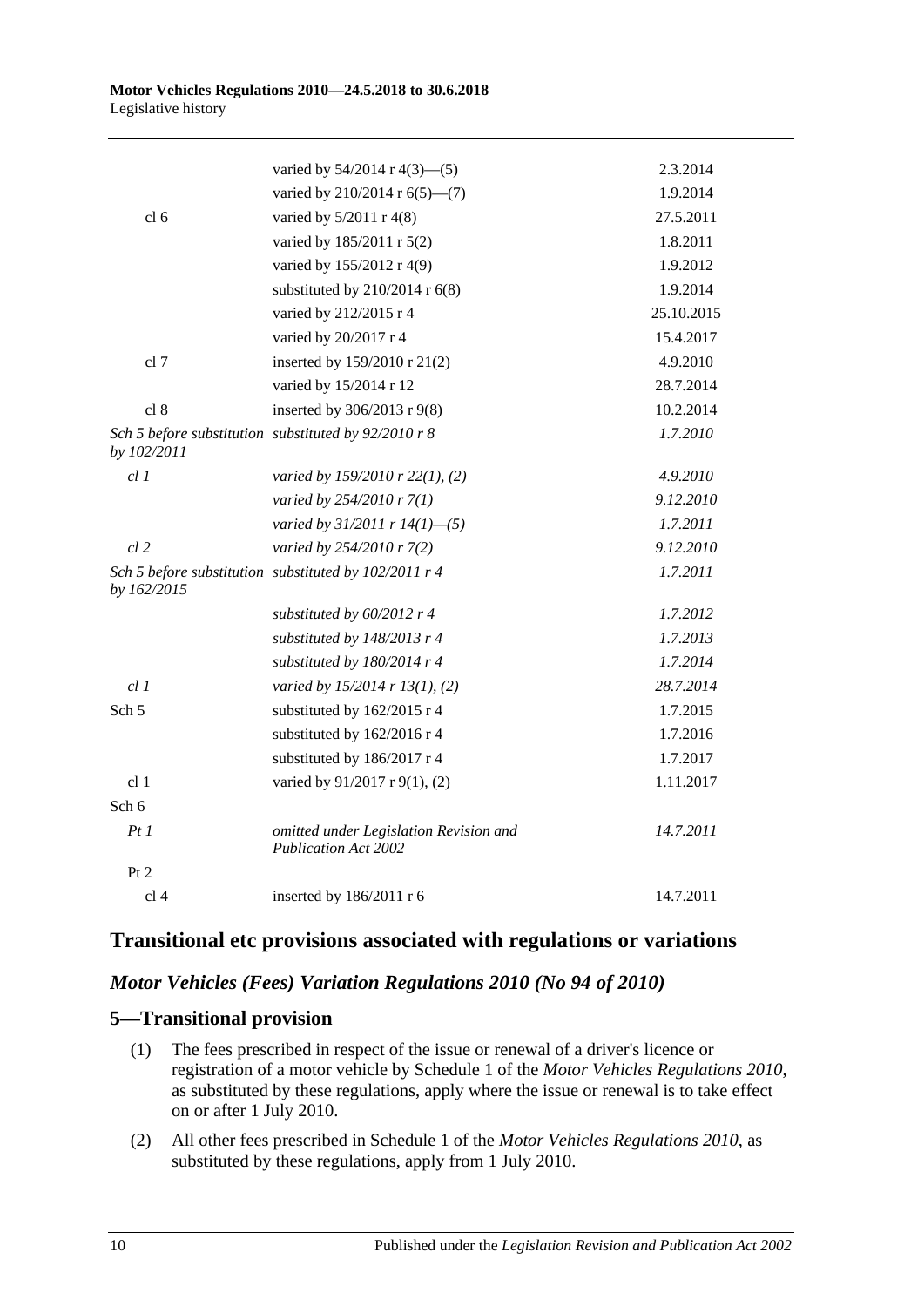- (3) Despite regulation 4—
	- (a) the fees prescribed in respect of the issue or renewal of a driver's licence or registration of a motor vehicle by Schedule 1 of the *[Motor Vehicles](http://www.legislation.sa.gov.au/index.aspx?action=legref&type=subordleg&legtitle=Motor%20Vehicles%20Regulations%202010)  [Regulations](http://www.legislation.sa.gov.au/index.aspx?action=legref&type=subordleg&legtitle=Motor%20Vehicles%20Regulations%202010) 2010*, as in force immediately before the commencement of these regulations, continue to apply where the issue or renewal is to take effect before 1 July 2010; and
	- (b) all other fees prescribed by Schedule 1 of the *[Motor Vehicles](http://www.legislation.sa.gov.au/index.aspx?action=legref&type=subordleg&legtitle=Motor%20Vehicles%20Regulations%202010)  [Regulations](http://www.legislation.sa.gov.au/index.aspx?action=legref&type=subordleg&legtitle=Motor%20Vehicles%20Regulations%202010) 2010*, as in force immediately before the commencement of these regulations, continue to apply until 1 July 2010.

## *Motor Vehicles (Fees) Variation Regulations 2011 (No 121 of 2011)*

#### **5—Transitional provision**

- (1) The fees prescribed in respect of the issue or renewal of a driver's licence or registration of a motor vehicle by Schedule 1 of the *[Motor Vehicles Regulations](http://www.legislation.sa.gov.au/index.aspx?action=legref&type=subordleg&legtitle=Motor%20Vehicles%20Regulations%202010) 2010*, as substituted by these regulations, apply where the issue or renewal is to take effect on or after 1 July 2011.
- (2) All other fees prescribed in Schedule 1 of the *[Motor Vehicles Regulations](http://www.legislation.sa.gov.au/index.aspx?action=legref&type=subordleg&legtitle=Motor%20Vehicles%20Regulations%202010) 2010*, as substituted by these regulations, apply from 1 July 2011.
- (3) Despite regulation 4—
	- (a) the fees prescribed in respect of the issue or renewal of a driver's licence or registration of a motor vehicle by Schedule 1 of the *[Motor Vehicles](http://www.legislation.sa.gov.au/index.aspx?action=legref&type=subordleg&legtitle=Motor%20Vehicles%20Regulations%202010)  [Regulations](http://www.legislation.sa.gov.au/index.aspx?action=legref&type=subordleg&legtitle=Motor%20Vehicles%20Regulations%202010) 2010*, as in force immediately before the commencement of these regulations, continue to apply where the issue or renewal is to take effect before 1 July 2011; and
	- (b) all other fees prescribed by Schedule 1 of the *[Motor Vehicles](http://www.legislation.sa.gov.au/index.aspx?action=legref&type=subordleg&legtitle=Motor%20Vehicles%20Regulations%202010)  [Regulations](http://www.legislation.sa.gov.au/index.aspx?action=legref&type=subordleg&legtitle=Motor%20Vehicles%20Regulations%202010) 2010*, as in force immediately before the commencement of these regulations, continue to apply until 1 July 2011.

# *Motor Vehicles Variation Regulations 2011 (No 31 of 2011), Sch 1—Transitional provision*

Despite regulation 35B(1)(b) of the *[Motor Vehicles Regulations](http://www.legislation.sa.gov.au/index.aspx?action=legref&type=subordleg&legtitle=Motor%20Vehicles%20Regulations%202010) 2010* as inserted by these regulations, during the period of 12 months immediately following the commencement of these regulations, the prescribed documents for the purposes of sections 56, 57(2) and 58(1) of the Act for a motor vehicle other than a heavy vehicle are:

- (a) a current certificate of registration or current duplicate certificate of registration issued to the transferor; or
- (b) a current registration details certificate issued to the transferor.

#### *Motor Vehicles (Fees) Variation Regulations 2012 (No 78 of 2012), Pt 3*

#### **5—Transitional provision**

(1) The fees prescribed in respect of the issue or renewal of a driver's licence or registration of a motor vehicle by Schedule 1 of the *[Motor Vehicles Regulations](http://www.legislation.sa.gov.au/index.aspx?action=legref&type=subordleg&legtitle=Motor%20Vehicles%20Regulations%202010) 2010*, as varied by these regulations, apply where the issue or renewal is to take effect on or after 1 July 2012.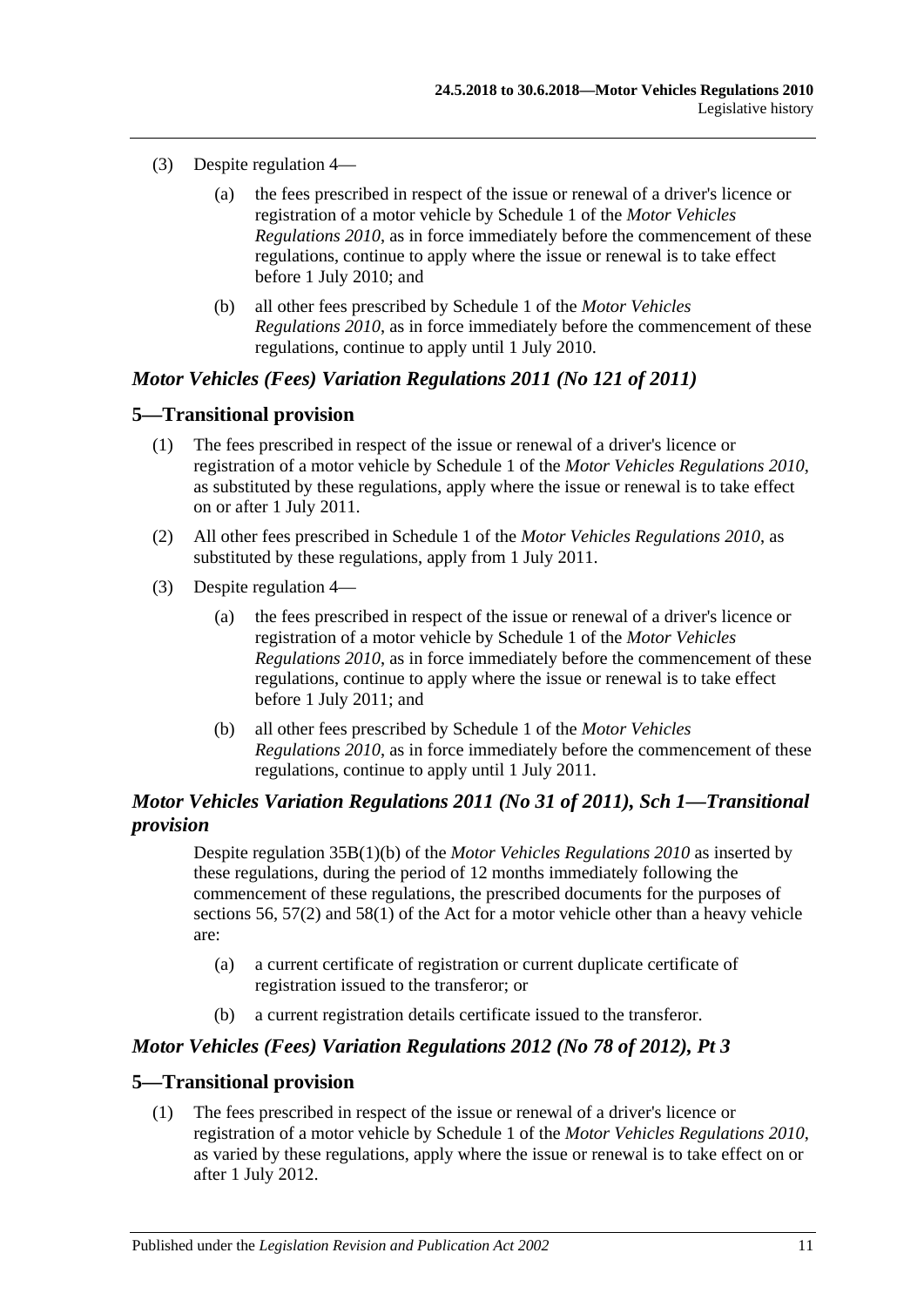- (2) All other fees prescribed by Schedule 1 of the *[Motor Vehicles Regulations](http://www.legislation.sa.gov.au/index.aspx?action=legref&type=subordleg&legtitle=Motor%20Vehicles%20Regulations%202010) 2010*, as varied by these regulations, apply from 1 July 2012.
- (3) Despite regulation 4—
	- (a) the fees prescribed in respect of the issue or renewal of a driver's licence or registration of a motor vehicle by Schedule 1 of the *[Motor Vehicles](http://www.legislation.sa.gov.au/index.aspx?action=legref&type=subordleg&legtitle=Motor%20Vehicles%20Regulations%202010)  [Regulations](http://www.legislation.sa.gov.au/index.aspx?action=legref&type=subordleg&legtitle=Motor%20Vehicles%20Regulations%202010) 2010*, as in force immediately before the commencement of these regulations, continue to apply where the issue or renewal is to take effect before 1 July 2012; and
	- (b) all other fees prescribed by Schedule 1 of the *[Motor Vehicles](http://www.legislation.sa.gov.au/index.aspx?action=legref&type=subordleg&legtitle=Motor%20Vehicles%20Regulations%202010)  [Regulations](http://www.legislation.sa.gov.au/index.aspx?action=legref&type=subordleg&legtitle=Motor%20Vehicles%20Regulations%202010) 2010*, as in force immediately before the commencement of these regulations, continue to apply until 1 July 2012.

# *Motor Vehicles Variation Regulations 2012 (No 182 of 2012), Pt 3*

## **6—Transitional provision**

- (1) A notice given to the Registrar under regulation 74 of the principal regulations on or after the commencement of these regulations will be taken to comply with the principal regulations, as varied by these regulations, if—
	- (a) the motor vehicle to which the notice relates was assessed as a statutory or repairable write-off before the commencement of these regulations in accordance with the principal regulations as in force immediately before that commencement; and
	- (b) the notice was given to the Registrar within 7 days after the assessment was made.
- (2) In this section—

*principal regulations* means the *[Motor Vehicles Regulations](http://www.legislation.sa.gov.au/index.aspx?action=legref&type=act&legtitle=Motor%20Vehicles%20Regulations%202010) 2010*.

## *Motor Vehicles (Fees) Variation Regulations 2013 (No 126 of 2013), Pt 3*

## **5—Transitional provision**

- (1) The fees prescribed in respect of the issue or renewal of—
	- (a) the registration of a motor vehicle; or
	- (b) a learner's permit, driver's licence or motor driving instructor's licence,

by Schedule 1 of the *[Motor Vehicles Regulations](http://www.legislation.sa.gov.au/index.aspx?action=legref&type=subordleg&legtitle=Motor%20Vehicles%20Regulations%202010) 2010*, as varied by these regulations, apply where the issue or renewal is to take effect on or after 1 July 2013.

- (2) All other fees prescribed by Schedule 1 of the *[Motor Vehicles Regulations](http://www.legislation.sa.gov.au/index.aspx?action=legref&type=subordleg&legtitle=Motor%20Vehicles%20Regulations%202010) 2010*, as varied by these regulations, apply from 1 July 2013.
- (3) Despite regulation 4—
	- (a) the fees prescribed in respect of the issue of renewal of—
		- (i) the registration of a motor vehicle; or
		- (ii) a learner's permit, driver's licence or motor driving instructor's licence,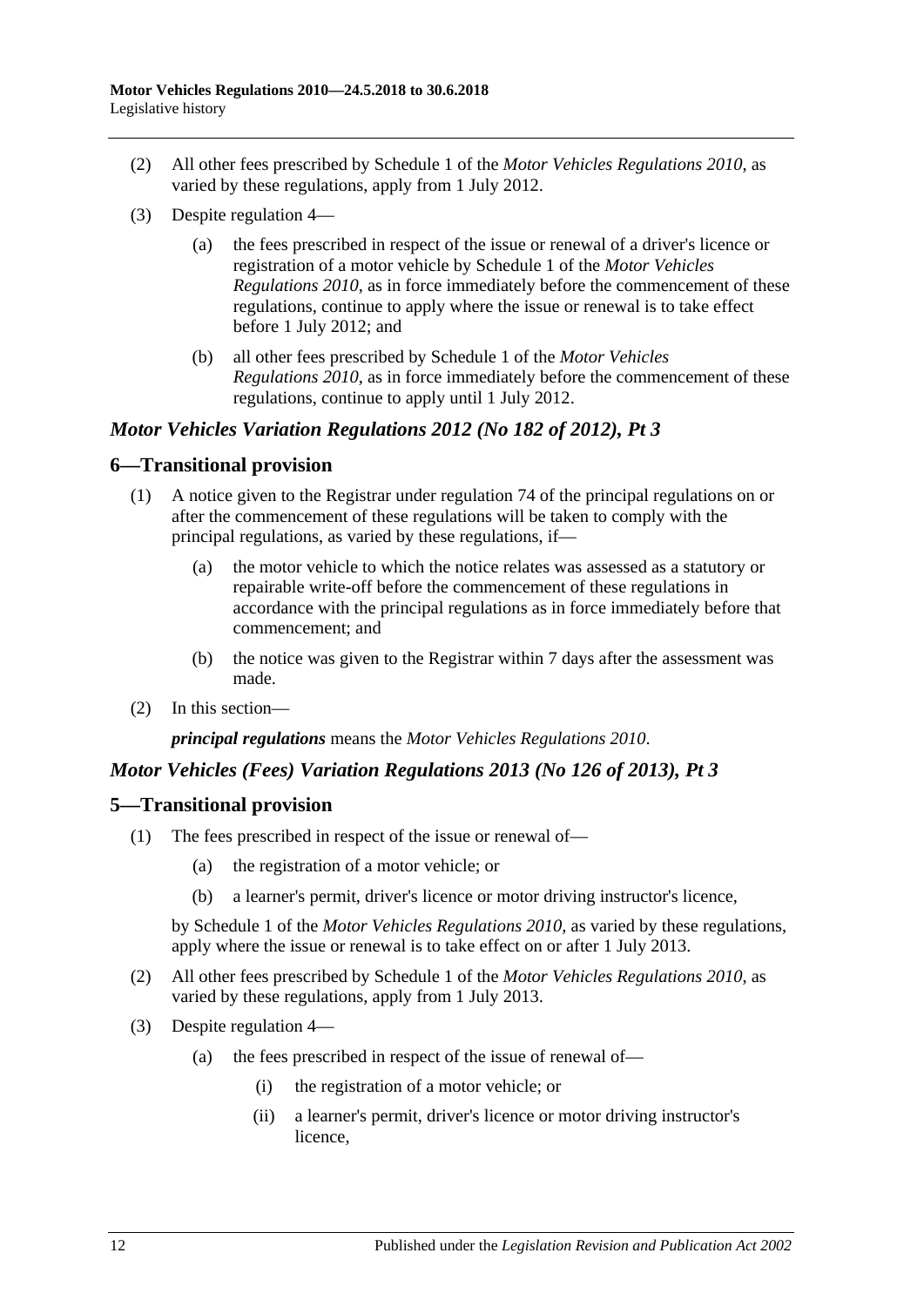by Schedule 1 of the *[Motor Vehicles Regulations](http://www.legislation.sa.gov.au/index.aspx?action=legref&type=subordleg&legtitle=Motor%20Vehicles%20Regulations%202010) 2010*, as in force immediately before the commencement of these regulations, continue to apply where the issue or renewal is to take effect before 1 July 2013; and

(b) all other fees prescribed by Schedule 1 of the *[Motor Vehicles](http://www.legislation.sa.gov.au/index.aspx?action=legref&type=subordleg&legtitle=Motor%20Vehicles%20Regulations%202010)  [Regulations](http://www.legislation.sa.gov.au/index.aspx?action=legref&type=subordleg&legtitle=Motor%20Vehicles%20Regulations%202010) 2010*, as in force immediately before the commencement of these regulations, continue to apply until 1 July 2013.

## *Motor Vehicles (Fees) Variation Regulations 2014 (No 70 of 2014), Pt 3*

#### **5—Transitional provision**

- (1) The fees prescribed in respect of the issue or renewal of—
	- (a) the registration of a motor vehicle; or
	- (b) a learner's permit, driver's licence or motor driving instructor's licence,

by Schedule 1 of the *[Motor Vehicles Regulations](http://www.legislation.sa.gov.au/index.aspx?action=legref&type=subordleg&legtitle=Motor%20Vehicles%20Regulations%202010) 2010*, as substituted by these regulations, apply where the issue or renewal is to take effect on or after 1 July 2014.

- (2) All other fees prescribed by Schedule 1 of the *[Motor Vehicles Regulations](http://www.legislation.sa.gov.au/index.aspx?action=legref&type=subordleg&legtitle=Motor%20Vehicles%20Regulations%202010) 2010*, as substituted by these regulations, apply from 1 July 2014.
- (3) Despite regulation 4—
	- (a) the fees prescribed in respect of the issue of renewal of—
		- (i) the registration of a motor vehicle; or
		- (ii) a learner's permit, driver's licence or motor driving instructor's licence,

by Schedule 1 of the *[Motor Vehicles Regulations](http://www.legislation.sa.gov.au/index.aspx?action=legref&type=subordleg&legtitle=Motor%20Vehicles%20Regulations%202010) 2010*, as in force immediately before the commencement of these regulations, continue to apply where the issue or renewal is to take effect before 1 July 2014; and

(b) all other fees prescribed by Schedule 1 of the *[Motor Vehicles](http://www.legislation.sa.gov.au/index.aspx?action=legref&type=subordleg&legtitle=Motor%20Vehicles%20Regulations%202010)  [Regulations](http://www.legislation.sa.gov.au/index.aspx?action=legref&type=subordleg&legtitle=Motor%20Vehicles%20Regulations%202010) 2010*, as in force immediately before the commencement of these regulations, continue to apply until 1 July 2014.

## *Motor Vehicles (Fees) Variation Regulations 2015 (No 55 of 2015), Pt 3*

#### **8—Transitional provision**

- (1) The fees prescribed in respect of the issue or renewal of—
	- (a) the registration of a motor vehicle; or
	- (b) a learner's permit, driver's licence or motor driving instructor's licence,

by Schedule 1 of the *[Motor Vehicles Regulations](http://www.legislation.sa.gov.au/index.aspx?action=legref&type=subordleg&legtitle=Motor%20Vehicles%20Regulations%202010) 2010*, as substituted by these regulations, apply where the issue or renewal is to take effect on or after 1 July 2015.

- (2) All other fees prescribed by Schedule 1 of the *[Motor Vehicles Regulations](http://www.legislation.sa.gov.au/index.aspx?action=legref&type=subordleg&legtitle=Motor%20Vehicles%20Regulations%202010) 2010*, as substituted by these regulations, apply from 1 July 2015.
- (3) Despite regulation 7—
	- (a) the fees prescribed in respect of the issue of renewal of—
		- (i) the registration of a motor vehicle; or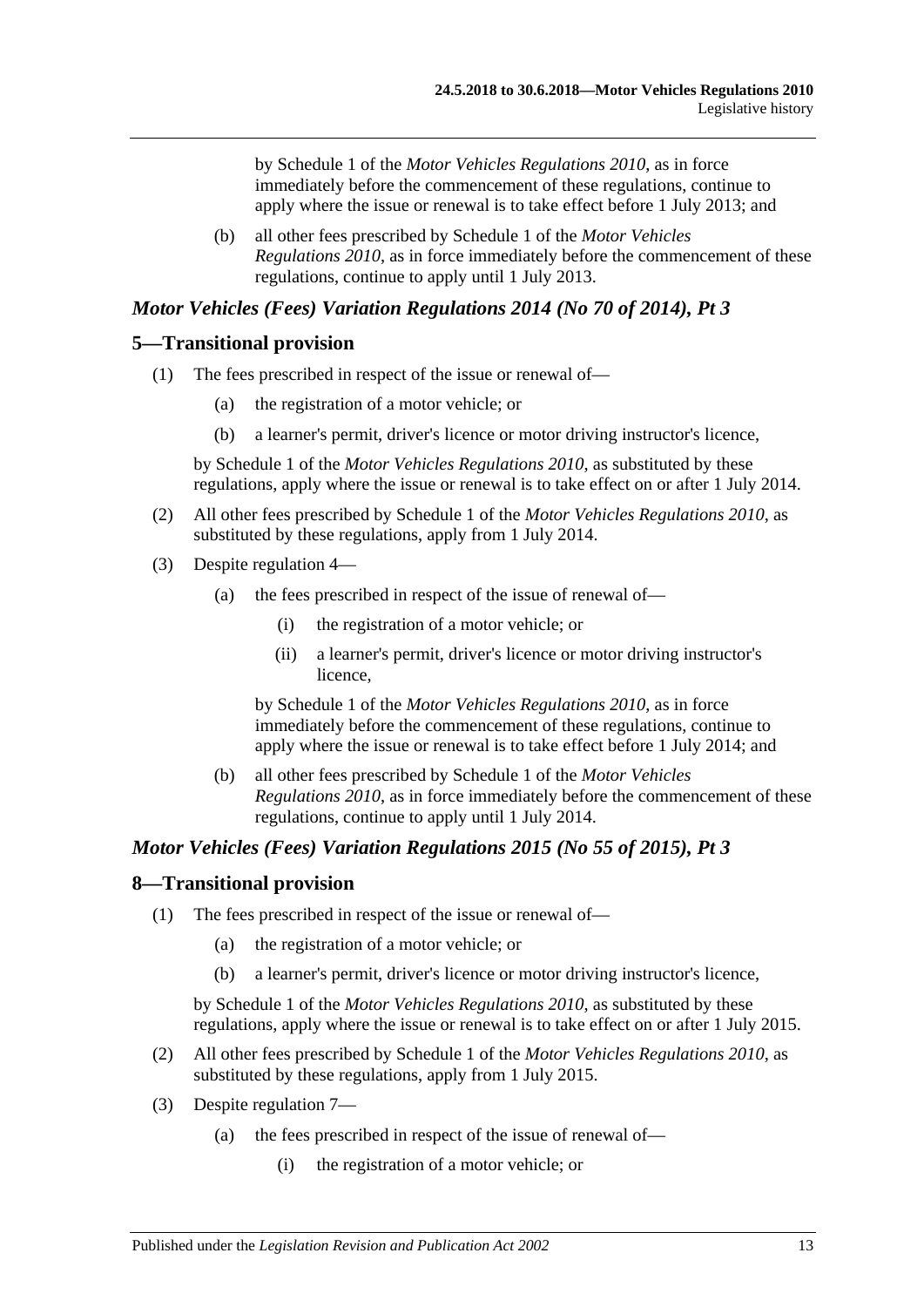(ii) a learner's permit, driver's licence or motor driving instructor's licence,

by Schedule 1 of the *[Motor Vehicles Regulations](http://www.legislation.sa.gov.au/index.aspx?action=legref&type=subordleg&legtitle=Motor%20Vehicles%20Regulations%202010) 2010*, as in force immediately before the commencement of these regulations, continue to apply where the issue or renewal is to take effect before 1 July 2015; and

(b) all other fees prescribed by Schedule 1 of the *[Motor Vehicles](http://www.legislation.sa.gov.au/index.aspx?action=legref&type=subordleg&legtitle=Motor%20Vehicles%20Regulations%202010)  [Regulations](http://www.legislation.sa.gov.au/index.aspx?action=legref&type=subordleg&legtitle=Motor%20Vehicles%20Regulations%202010) 2010*, as in force immediately before the commencement of these regulations, continue to apply until 1 July 2015.

# *Motor Vehicles (Fees) Variation Regulations 2016 (No 32 of 2016), Pt 3*

## **6—Transitional provision**

- (1) The fees prescribed in respect of the issue or renewal of—
	- (a) the registration of a motor vehicle; or
	- (b) a learner's permit, driver's licence or motor driving instructor's licence,

by Schedule 1 of the *[Motor Vehicles Regulations](http://www.legislation.sa.gov.au/index.aspx?action=legref&type=subordleg&legtitle=Motor%20Vehicles%20Regulations%202010) 2010*, as substituted by these regulations, apply where the issue or renewal is to take effect on or after 1 July 2016.

- (2) All other fees prescribed by Schedule 1 of the *[Motor Vehicles Regulations](http://www.legislation.sa.gov.au/index.aspx?action=legref&type=subordleg&legtitle=Motor%20Vehicles%20Regulations%202010) 2010*, as substituted by these regulations, apply from 1 July 2016.
- (3) Despite regulation 5—
	- (a) the fees prescribed in respect of the issue of renewal of—
		- (i) the registration of a motor vehicle; or
		- (ii) a learner's permit, driver's licence or motor driving instructor's licence,

by Schedule 1 of the *[Motor Vehicles Regulations](http://www.legislation.sa.gov.au/index.aspx?action=legref&type=subordleg&legtitle=Motor%20Vehicles%20Regulations%202010) 2010*, as in force immediately before the commencement of these regulations, continue to apply where the issue or renewal is to take effect before 1 July 2016; and

(b) all other fees prescribed by Schedule 1 of the *[Motor Vehicles](http://www.legislation.sa.gov.au/index.aspx?action=legref&type=subordleg&legtitle=Motor%20Vehicles%20Regulations%202010)  [Regulations](http://www.legislation.sa.gov.au/index.aspx?action=legref&type=subordleg&legtitle=Motor%20Vehicles%20Regulations%202010) 2010*, as in force immediately before the commencement of these regulations, continue to apply until 1 July 2016.

## *Motor Vehicles (Fees) Variation Regulations 2017 (No 37 of 2017), Pt 3*

#### **5—Transitional provision**

- (1) The fees prescribed in respect of the issue or renewal of—
	- (a) the registration of a motor vehicle; or
	- (b) a learner's permit, driver's licence or motor driving instructor's licence,

by Schedule 1 of the *[Motor Vehicles Regulations](http://www.legislation.sa.gov.au/index.aspx?action=legref&type=subordleg&legtitle=Motor%20Vehicles%20Regulations%202010) 2010*, as varied by these regulations, apply where the issue or renewal is to take effect on or after 1 July 2017.

- (2) All other fees prescribed by Schedule 1 of the *[Motor Vehicles Regulations](http://www.legislation.sa.gov.au/index.aspx?action=legref&type=subordleg&legtitle=Motor%20Vehicles%20Regulations%202010) 2010*, as varied by these regulations, apply from 1 July 2017.
- (3) Despite regulation 4—
	- (a) the fees prescribed in respect of the issue of renewal of—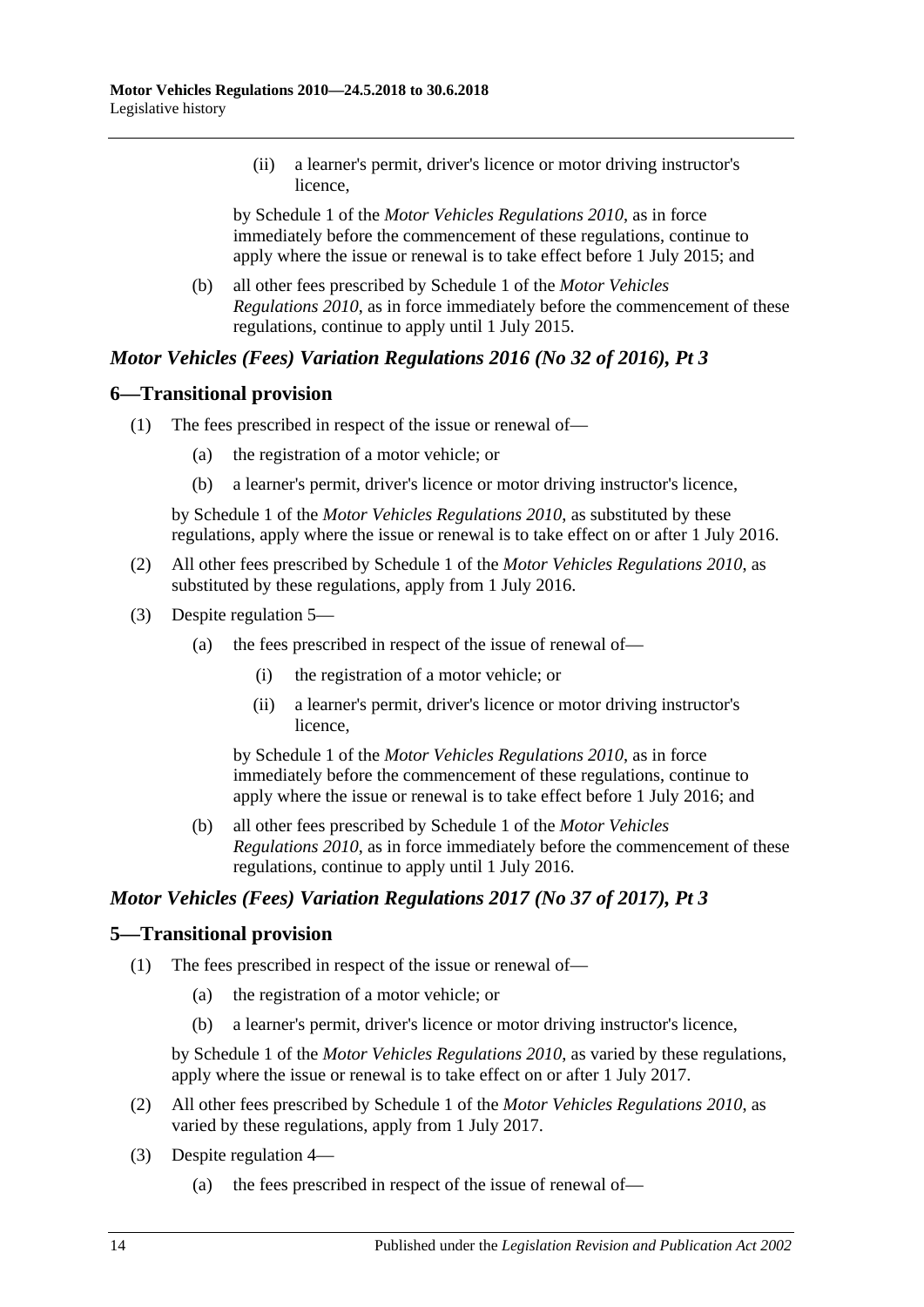- (i) the registration of a motor vehicle; or
- (ii) a learner's permit, driver's licence or motor driving instructor's licence,

by Schedule 1 of the *[Motor Vehicles Regulations](http://www.legislation.sa.gov.au/index.aspx?action=legref&type=subordleg&legtitle=Motor%20Vehicles%20Regulations%202010) 2010*, as in force immediately before the commencement of these regulations, continue to apply where the issue or renewal is to take effect before 1 July 2017; and

(b) all other fees prescribed by Schedule 1 of the *[Motor Vehicles](http://www.legislation.sa.gov.au/index.aspx?action=legref&type=subordleg&legtitle=Motor%20Vehicles%20Regulations%202010)  [Regulations](http://www.legislation.sa.gov.au/index.aspx?action=legref&type=subordleg&legtitle=Motor%20Vehicles%20Regulations%202010) 2010*, as in force immediately before the commencement of these regulations, continue to apply until 1 July 2017.

#### *Motor Vehicles (Fees) Variation Regulations 2018 (No 55 of 2018), Pt 3*

#### **5—Transitional provision**

- (1) The fees prescribed in respect of the issue or renewal of—
	- (a) the registration of a motor vehicle; or
	- (b) a learner's permit, driver's licence or motor driving instructor's licence,

by Schedule 1 of the *[Motor Vehicles Regulations](http://www.legislation.sa.gov.au/index.aspx?action=legref&type=subordleg&legtitle=Motor%20Vehicles%20Regulations%202010) 2010*, as varied by these regulations, apply where the issue or renewal is to take effect on or after 1 July 2018.

- (2) All other fees prescribed by Schedule 1 of the *[Motor Vehicles Regulations](http://www.legislation.sa.gov.au/index.aspx?action=legref&type=subordleg&legtitle=Motor%20Vehicles%20Regulations%202010) 2010*, as varied by these regulations, apply from 1 July 2018.
- (3) Despite regulation 4—
	- (a) the fees prescribed in respect of the issue of renewal of—
		- (i) the registration of a motor vehicle; or
		- (ii) a learner's permit, driver's licence or motor driving instructor's licence,

by Schedule 1 of the *[Motor Vehicles Regulations](http://www.legislation.sa.gov.au/index.aspx?action=legref&type=subordleg&legtitle=Motor%20Vehicles%20Regulations%202010) 2010*, as in force immediately before the commencement of these regulations, continue to apply where the issue or renewal is to take effect before 1 July 2018; and

(b) all other fees prescribed by Schedule 1 of the *[Motor Vehicles](http://www.legislation.sa.gov.au/index.aspx?action=legref&type=subordleg&legtitle=Motor%20Vehicles%20Regulations%202010)  [Regulations](http://www.legislation.sa.gov.au/index.aspx?action=legref&type=subordleg&legtitle=Motor%20Vehicles%20Regulations%202010) 2010*, as in force immediately before the commencement of these regulations, continue to apply until 1 July 2018.

#### **Historical versions**

10.6.2010 1.7.2010 1.9.2010 (electronic only) 4.9.2010 25.11.2010 9.12.2010 27.1.2011 27.5.2011 9.6.2011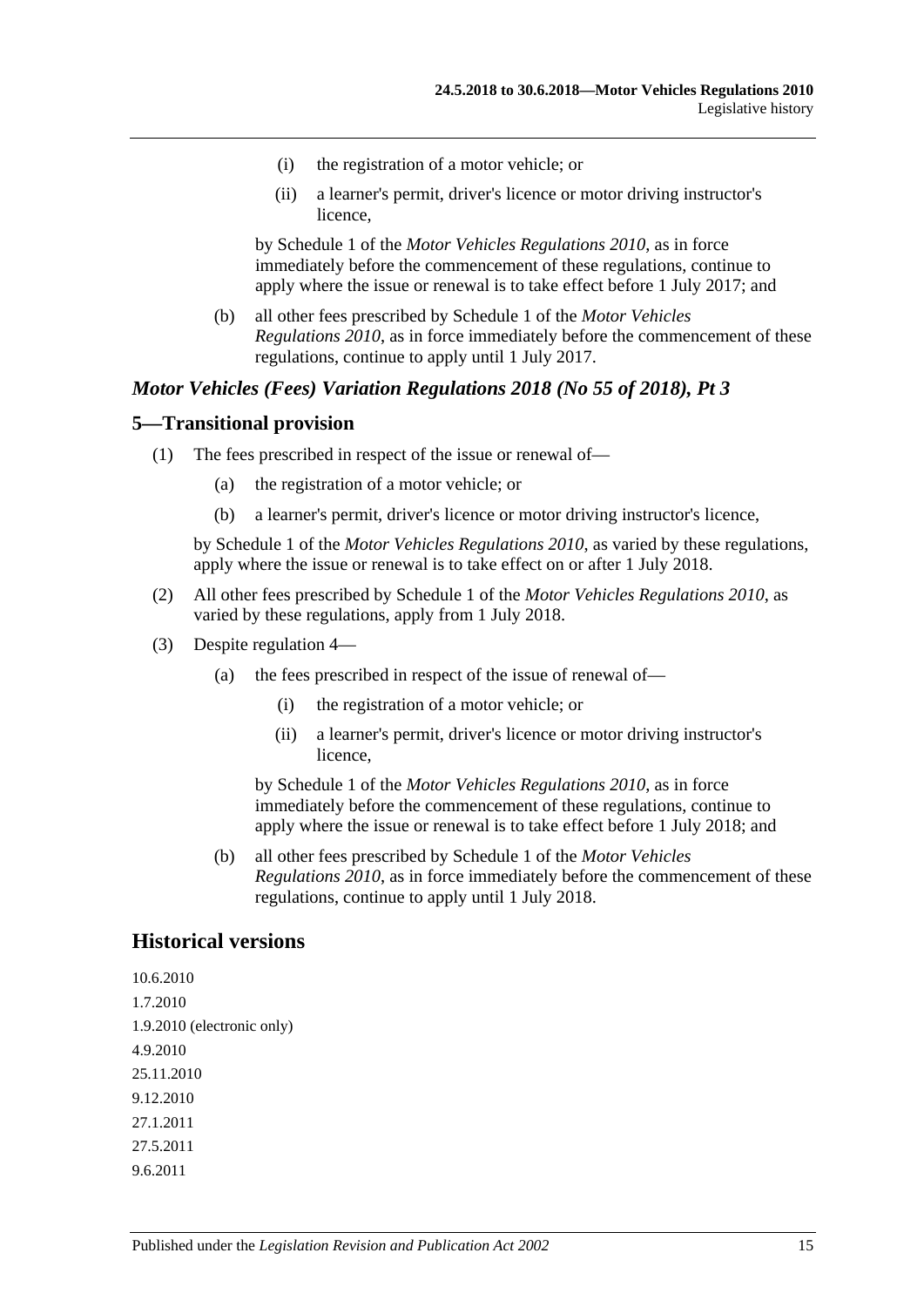| Motor Vehicles Regulations 2010—24.5.2018 to 30.6.2018 |  |
|--------------------------------------------------------|--|
| Legislative history                                    |  |

| 1.7.2011                    |
|-----------------------------|
| 14.7.2011                   |
| 1.8.2011                    |
| 1.12.2011                   |
| 30.1.2012                   |
| 22.3.2012                   |
| 12.4.2012                   |
| 31.5.2012                   |
| 1.7.2012                    |
| 1.9.2012                    |
| 11.10.2012                  |
| 20.12.2012                  |
| 6.6.2013                    |
| 1.7.2013                    |
| 1.8.2013                    |
| 21.11.2013                  |
| 16.1.2014                   |
| 10.2.2014                   |
| 1.3.2014 (electronic only)  |
| 2.3.2014                    |
| 5.6.2014                    |
| 1.7.2014                    |
| 28.7.2014                   |
| 1.9.2014                    |
| 20.11.2014                  |
| 28.5.2015                   |
| 25.6.2015 (electronic only) |
| 1.7.2015                    |
| 27.8.2015                   |
| 25.10.2015                  |
| 14.1.2016                   |
| 26.5.2016                   |
| 1.7.2016                    |
| 15.12.2016                  |
| 15.3.2017                   |
| 15.4.2017                   |
| 9.5.2017 (electronic only)  |
| 16.5.2017                   |
| 1.7.2017                    |
| 8.8.2017                    |
| 1.9.2017                    |
| 1.11.2017                   |
| 19.12.2017                  |